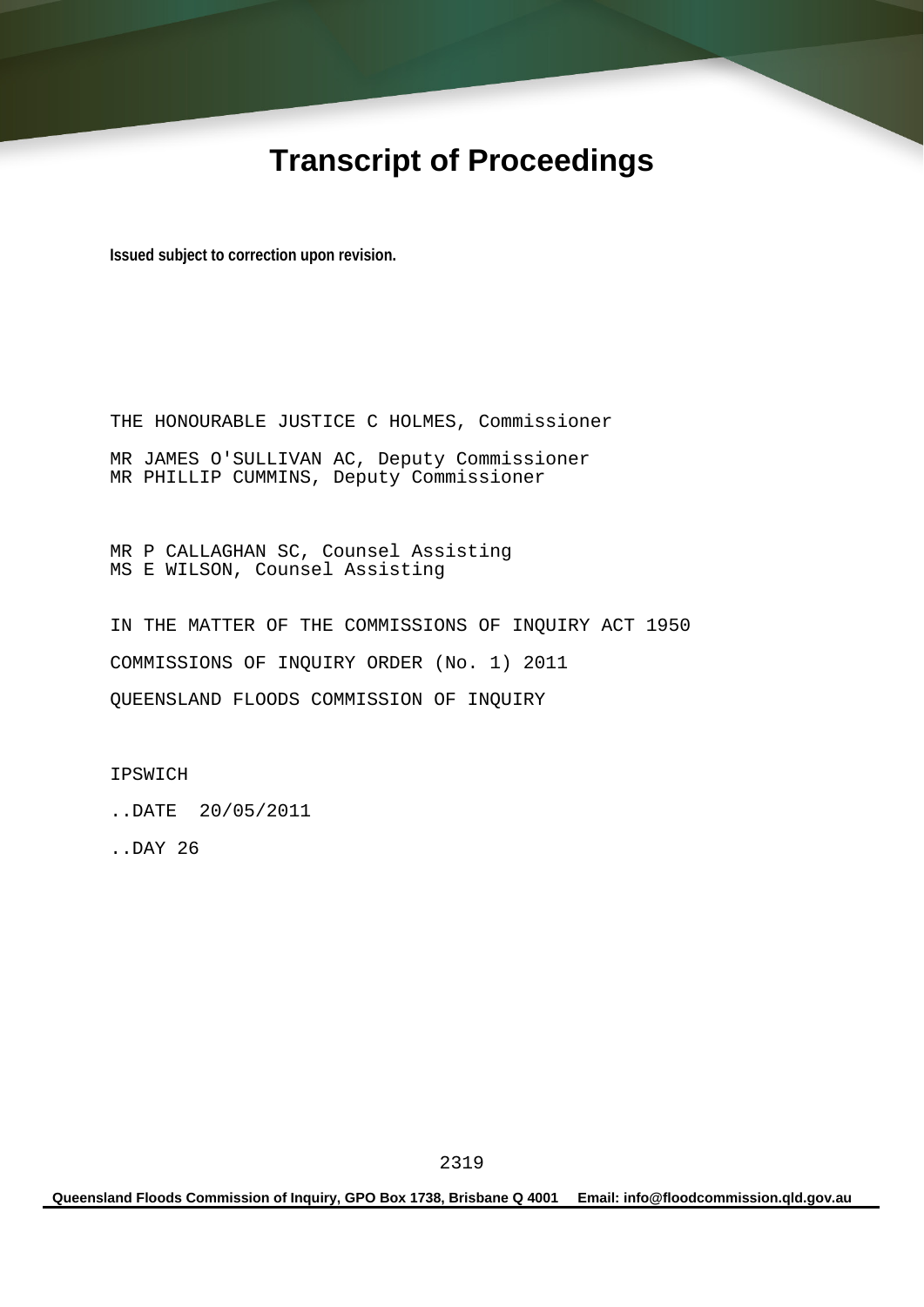THE COURT RESUMED AT 10.02 A.M.

COMMISSIONER: Ms Wilson, you might just take the appearances for this session of the Inquiry. So you appear again.

**10**  MS WILSON: Yes, Madam Commissioner. My name is Wilson, initials E S. I appear as Counsel Assisting.

COMMISSIONER: Mr Flanagan?

MR FLANAGAN: Flanagan, initials P J, Senior Counsel, with Ms Brien, initial J, of counsel, instructed by Clayton Utz and we appear for the Ipswich City Council.

COMMISSIONER: Mr MacSporran?

**20**  MR MacSPORRAN: My name is MacSporran, A J, Senior Counsel. I appear for the State of Queensland with Mr J Rolls and Ms J Brasch.

COMMISSIONER: Mr Pomerenke?

MR POMERENKE: May it please the Commission, my name is Pomerenke. I appear for Queensland Bulk Water Supply Authority instructed by Allens Arthur Robinson.

COMMISSIONER: Ms McLeod?

MS McLEOD: Yes, McLeod, I appear with Ms O'Gorman for the Commonwealth.

COMMISSIONER: Thank you. Are those all the appearances?

MR DOLLAR: If it pleases the Commission, my name is Dollar, initial L, counsel instructed by Holding Redlich and I appear on behalf of SunWater.

COMMISSIONER: Thank you. Thanks, Ms Wilson.

MS WILSON: Thank you, Madam Commissioner.

On Wednesday the 12th of January of this year, the Bremer River peaked at over 19 metres. This flood event is now recorded as the third largest flood in the history of Ipswich. The flood peak in 1974 was only marginally higher.

**50**  Whilst the history books will always record the height of the river, the depths of personal loss and tragedy that such flooding causes, along with the strength of a rallying community, will often be left to the susceptibility of memory.

It has been said that some in the Ipswich community did not think what occurred in 1974 could happen again, comfortable, perhaps, in the belief that Wivenhoe Dam would save the city from similar catastrophe.

**40** 

**30**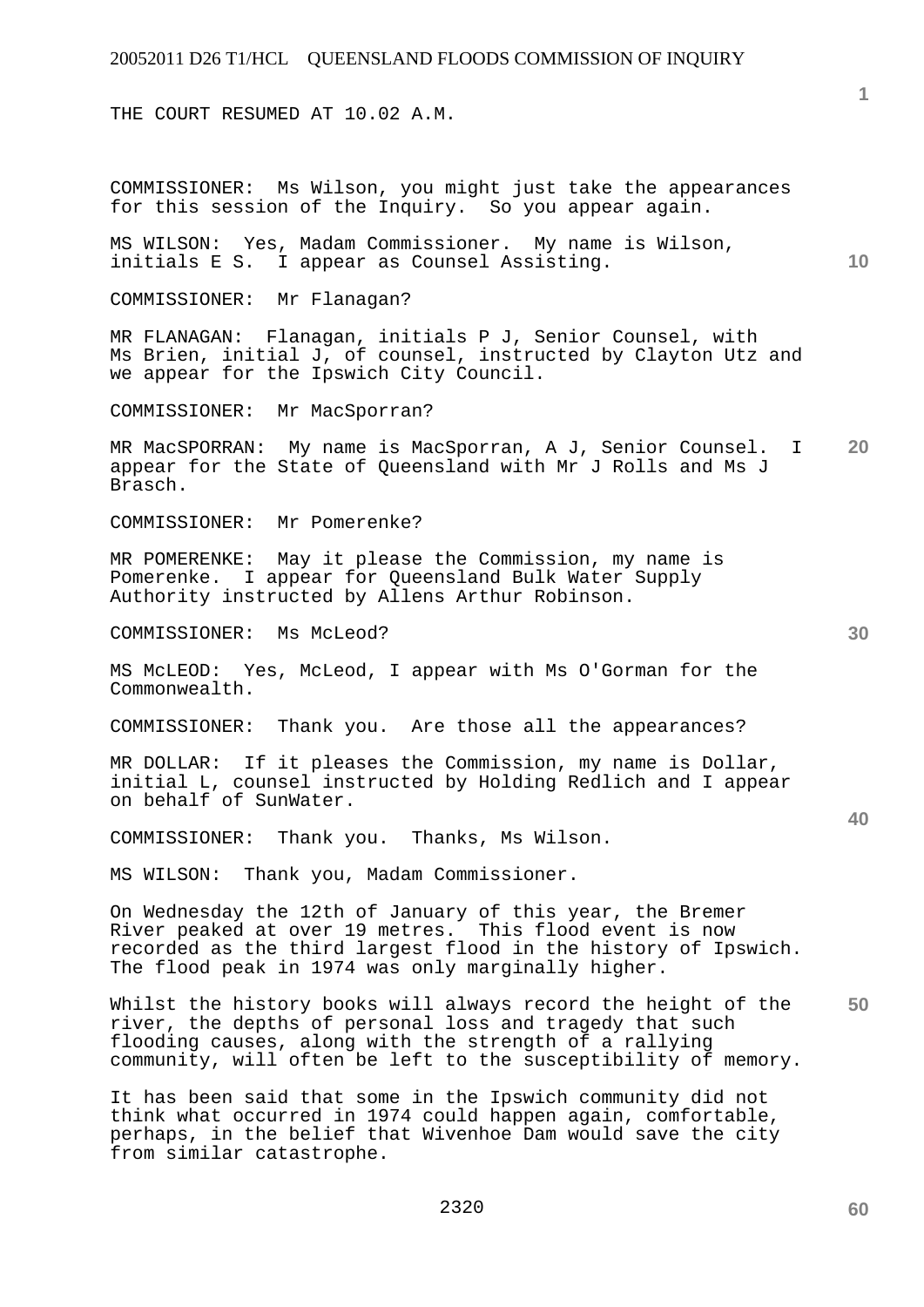In January of this year, nearly a third of the Ipswich City area was flooded. Thousands of homes and businesses were devastated by a disaster of 1974 proportions, the result of large scale flooding in the two major river systems which runs through the Ipswich area. Two major rivers flow through the Ipswich area and flooding in both caused inundation.

The City of Ipswich itself is located on the Bremer River. Part of the Ipswich CBD and areas adjacent to the Bremer and its tributaries were inundated. The Bremer meets the Brisbane River at Riverview.

The flooding that occurred at Goodna, Riverview and Redbank, some of the worst affected areas, was the result of flooding in the Brisbane River. No two floods are the same and the January event was, in many ways, different from 1974, but as occurred in 1974 and in 1893 before it, the flooding of the Bremer River was influenced by backwater from the Brisbane River. The topic of the impact of releases from Wivenhoe Dam has been the subject of previous evidence heard in Brisbane. There will be some comment today about the challenge of predicting the impact on Ipswich of flood events in these two major rivers. Although the local authorities were on alert for the impending event, the scale of the January flood took them by surprise.

On Monday the 10th of January this year, the Bureau of Meteorology predicted a moderate event in Ipswich which on the council's mapping would impact a relatively small amount of properties. By Monday afternoon, the Bureau of Meteorology was predicting a major event. On Tuesday morning, it was expected that a few hundred properties would be affected.

Then in only a matter of hours, from Tuesday morning to Tuesday afternoon, the predicted peak of the Bremer River increased from 12.7 metres to 22 metres, meaning the situated escalated from a manageable event which would not require significant evacuations to an event of 1974 proportions, potentially affecting more than 6,000 properties. It should be noted in this context that Mr Peter Baddiley from the Bureau of Meteorology will give evidence in Brisbane next week.

Today, the Inquiry will hear evidence of the effect that this rapid escalation of predicted flood heights had on the response in Ipswich. The authorities and the community had to scramble. This rapid escalation of predicted flood heights affected the warnings that could be provided to the community and it created an urgent need to establish evacuation centres.

Warnings and evacuation centres are two issues, as well as others, that will be considered today.

The Commission has received statements from residents who say they received little warning. In addition, the issue has been raised about the usefulness of the flood warnings that were provided. Comment has been made that warnings referable to

**10** 

**1**

**20** 

**30** 

**40** 

**60**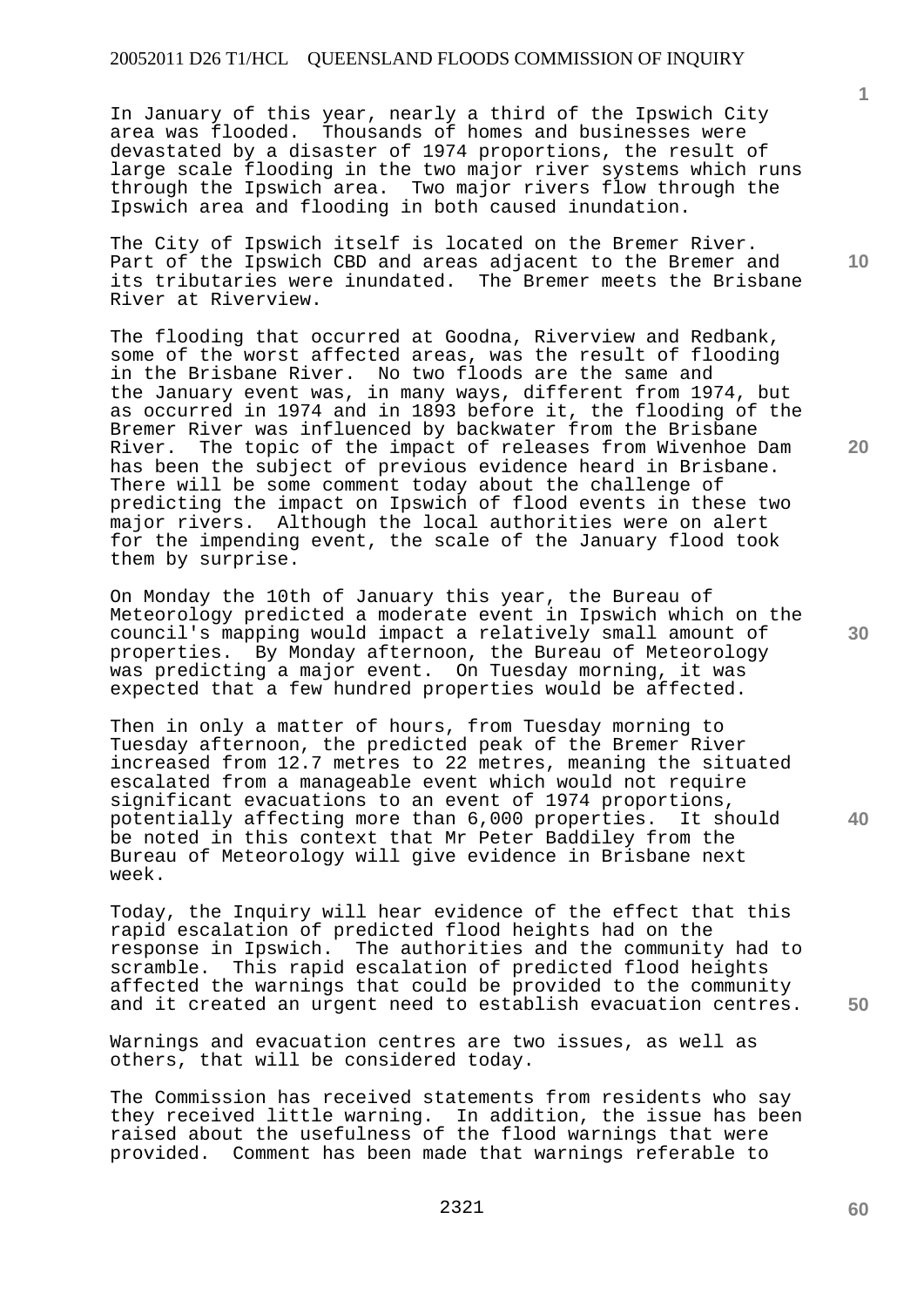gauge levels or predicted flood heights may be meaningless to members of the community who do not understand the consequences of such information and suggestions have been provided as to how such warnings can be conveyed to the public more effectively.

The issue of evacuation routes and evacuation centres is of particular relevance in Ipswich. For example, Mrs Marjorie Berghofer, who has provided a statement which will be tendered later today, was evacuated from Riverview Gardens Retirement Village on the evening of Tuesday 11 January. She was taken to the council central evacuation centre at Ipswich Showgrounds and then transported to another centre at the I Ipswich Regional Community Church where there were not enough beds. She did not sleep that night.

The merits or otherwise of centralised evacuation centres, issues surrounding evacuation of residents of retirement villages and management and resourcing of evacuation centres will be considered.

The Inquiry will further examine the issue of unofficial evacuation centres. These centres are sometimes referred to as organic evacuation centres, and you can understand why. They are not the result of predetermined planning but rather these centres often just grew from within the community as a result of basic need. For example, unofficial centres arose in Goodna, Riverview and Redbank run by community leaders, pastors and school principals. The Inquiry has received statements from two pastors who ran such centres and we will hear evidence from one of them today, Pastor Paulo.

The Redbank State Primary School also operated as an unofficial evacuation centre. The principal of the school, Mrs Colleen Engel, will give evidence of her role at the centre during the event. Sadly, Mrs Engel lost her brother Robert Bromage, in the January flood. The vehicle Mr Bromage was driving was washed away at the Karrabin-Rosewood Road. Mrs Engel has provided a number of suggestions for the Inquiry to consider.

We will hear evidence from the Ipswich Local Disaster Coordinator, referred to as the LCD, Mr Trace, and the District Disaster Coordinator, referred to as the DDC, Superintendent Garth Pitman, about the lessons they learned from the January flood event.

Mr Trace, as the LDC, will give evidence about how the Ipswich community, the Ipswich City Council, State and Federal agencies responded to the flood events in this area. He also provides suggestions as to what could be improved or reviewed for the future.

As the Ipswich DDC, Superintendent Pitman was responsible for the Ipswich and Somerset areas. He will be asked about issues in Ipswich and Somerset and, in particular, about his role in responding to the isolation and the loss of power of communications that occurred in the Somerset area.

**10** 

**1**

**20** 

**30** 

**40**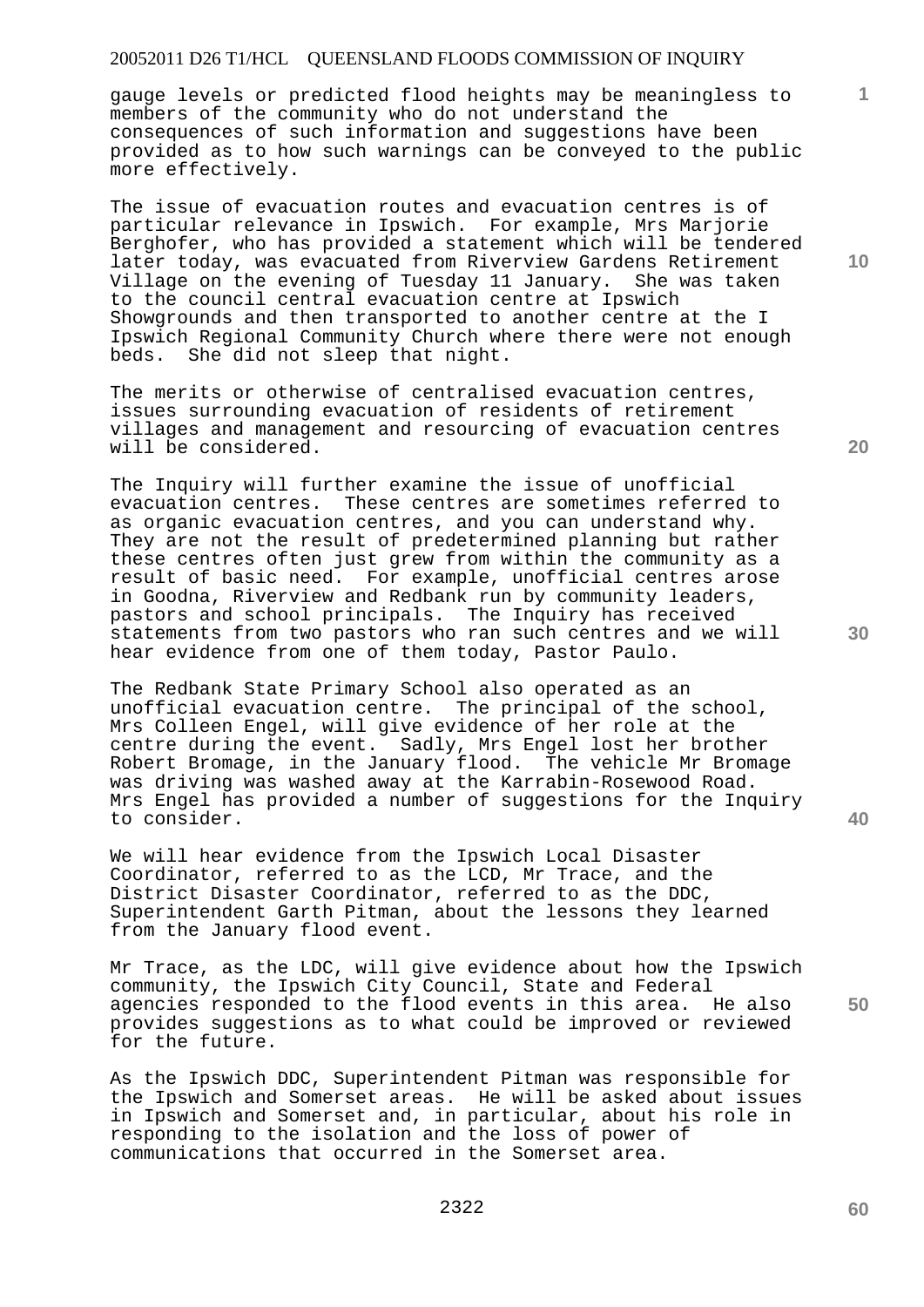The view has been expressed properly that the lessons of the 2011 flood event should not be lost. The evidence that is heard today of the experiences of the community and the insights the authorities have gained may assist the Inquiry in formulating recommendations for its interim report on matters associated with flood preparedness which is the Commission's immediate task. This report is due on the 1st of August this year to enable recommendations to be implemented before next summer's wet season.

To that end, we will examine any practical or legislative changes that will contribute to a more effective response by government agencies.

There are other issues of importance to the people of Ipswich, such as land planning and insurance, and the Commission will focus on these issues later this year.

Madam Commissioner, may we now adjourn for a short period before we call the first witness?

COMMISSIONER: We will adjourn briefly.

THE COMMISSION ADJOURNED AT 10.13 A.M.

THE COMMISSIONER RESUMED AT 10.18 A.M.

COMMISSIONER: Yes, Ms Wilson?

MS WILSON: Madam Commissioner, I call Jennifer Beattie. Madam Commissioner, this evidence will be taken by telephone.

COMMISSIONER: Thank you.

JENNIFER LEE BEATTIE, SWORN AND EXAMINED VIA TELEPHONE LINK:

**50**  MS WILSON: Is your full name Jennifer Lee Beattie?-- Yes. Are you the manager of Gailes Caravan Park?-- Yes, I can only just hear you.

I will speak up. Have you been manager of that caravan park for about 11 years?-- Yes, 11 and a half years.

And you have provided a statement to the Queensland Flood

**20** 

**10** 

**30**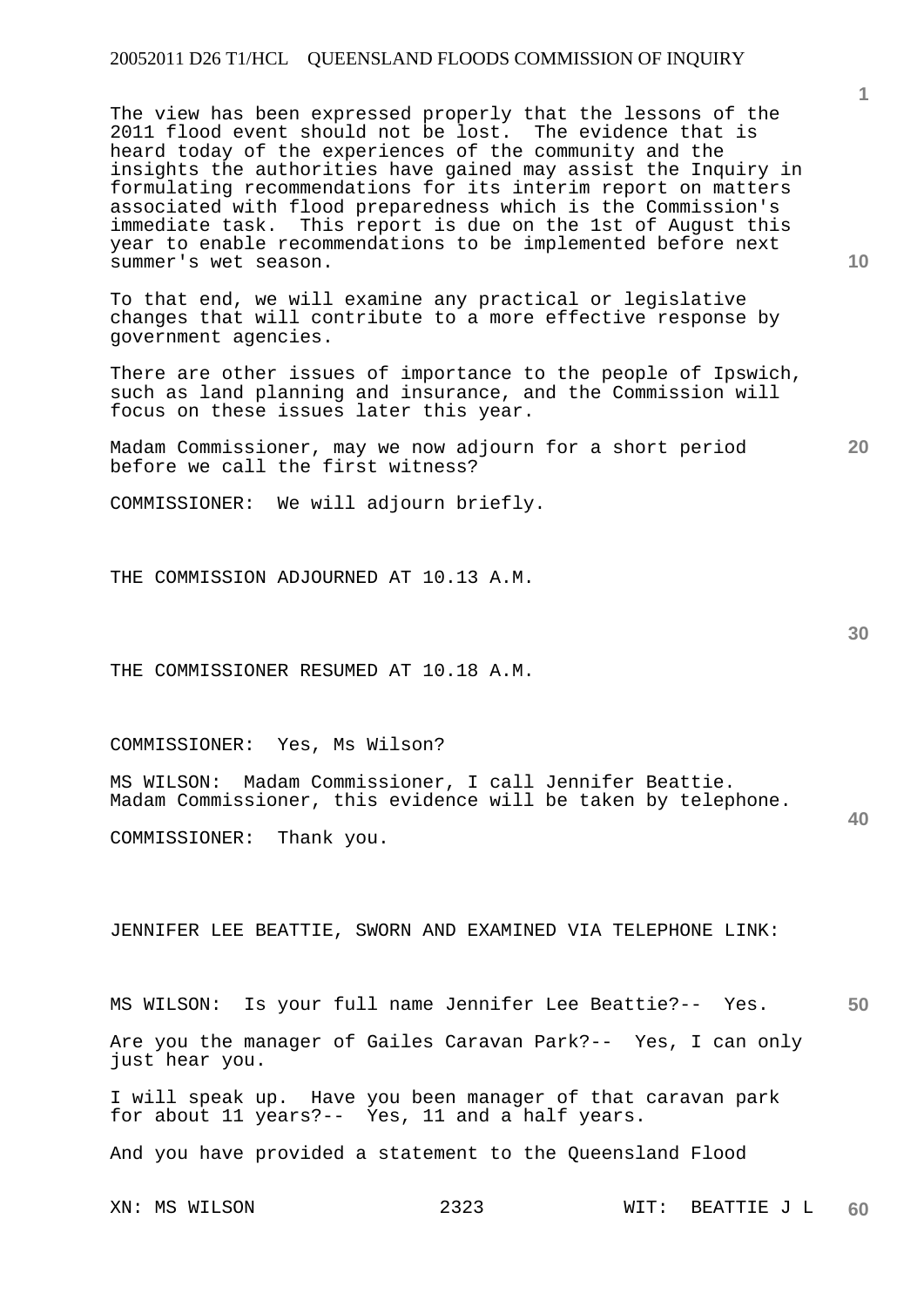20052011 D26 T1/HCL QUEENSLAND FLOODS COMMISSION OF INQUIRY XN: MS WILSON 2324 WIT: BEATTIE J L **1 10 20 30 40 50 60**  Commission of Inquiry?-- Yes, I did. Have you got that statement there?-- Yes,  $I - it$  it is on my laptop. I have it in front of me. Is that statement true and correct?-- Yes. Madam Commissioner, I tender that statement. COMMISSIONER: Exhibit 438. ADMITTED AND MARKED "EXHIBIT 438" MS WILSON: Now, can I just take you through a couple of matters that you have raised in your statement?-- Yes. Your property, that is your caravan park, has approximately about 100 to 120 residents?-- Yes, I am the manager there, not the owner by the way. Okay. And those residents are made up of permanent residential-----?-- Yes. -----and the occasional non-permanent?-- At the time of the floods they were all permanent people, yes. If I can take you to paragraph 3 where you refer to discussions with the SES coordinator?-- Yes. You say that these discussions occurred - first occurred a few years ago?-- Yes. Can you give me some estimate about when that was?-- I can't remember exactly. Because I have left - I have lost virtually all my records except what was on a USB stick in the floods, otherwise I would have been able to tell you exactly. But it would be probably - probably three to four years ago when he first approached us. He rang us by phone. He did call in one day to see me but I had several telephone conversations with him and he, you know, made the arrangements to - you know, to put the text messages on our phones, my husband and myself on both our phones. Can I just stop you there? You talked about text messages?-- Yes. That is you would receive text messages, is that the case?-- Yes, yes. Who would be receiving those - sending the text messages?-- I understood it was coming from the SES - well certainly that they would organise to put those text messages on our phones. And the text messages were in relation to?-- Any flood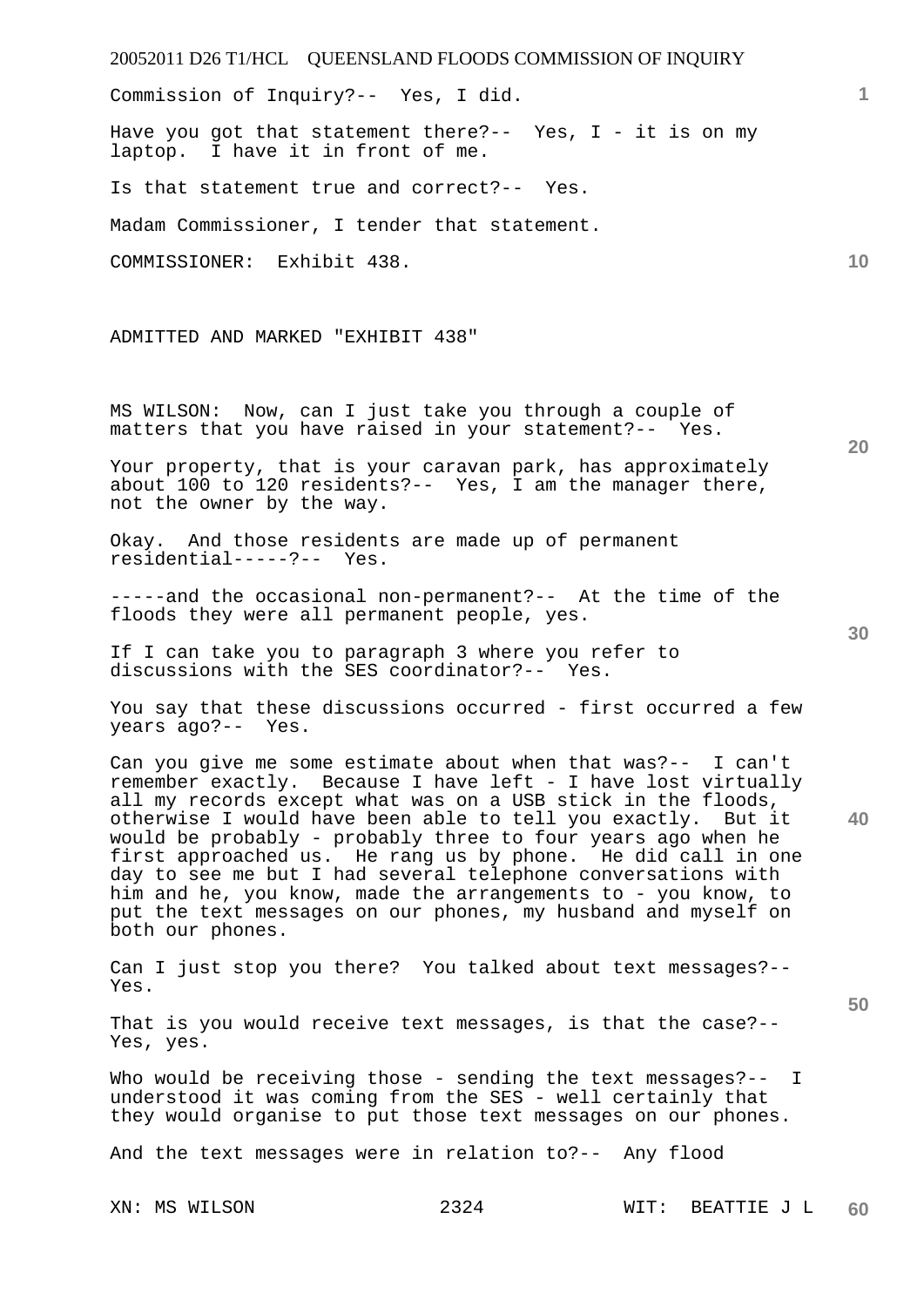warning, yes.

Okay. Now, the discussions with the SES coordinator, they were about where to go in - where to go when the caravan park needed evacuating?-- It was a full evacuation plan and basically he explained that they would make an evacuation point for us if we had to be evacuated, and he said Bundamba school, and during those first discussions I had with him I said to him that the Woogaroo Creek would stop us getting to Bundamba School, which it does, but at that stage I had never actually seen the creek in flood. Then as time went on we had twice that creek has flooded between - between those discussions and this flood in January this year, that creek has twice had a minor flood. Neither of them come over the caravan park. One come up to the top of the bank, the other one come a couple of metres below the bank. So there was no worry that we had to evacuate, but if the first one had have come any higher, we would have had to have thought about it.

Okay. So the Bundamba School-----?-- Yep.

-----that was on the other side of Woogaroo Creek-----?-- Yes.

-----and you wanted an evacuation point on your side of Woogaroo Creek?-- Yes, I said somewhere high.

Okay?-- Well above Woogaroo Creek, and he said, "Well, in the case of emergency, any school is open as an evacuation point", and I said, "That's fine. Camira school would be our closest school", and I said to him, "May I have the phone number of the headmaster of the Camira school?", and he was absolutely horrified and said, "No, the chain of command is that we will - the SES will inform the police and the police will organise it."

Okay. So the Camira school, that is within walking distance from your park?-- Yes, it is, yes.

**40**  And it is easily accessible from the caravan park?-- Yes, yes.

And you talked - you just referred to before the chain of command?-- Yes.

And the chain of command that was discussed between the SES controller and yourself?-- Yes.

That was - when was that discussed - when did that discussion take place?-- Well, it would have to be around about two years ago.

Well, you talk in your statement around the end of 2009?-- Yes.

There was a cyclone threat?-- It may have been a little earlier in 2009 than that - look, I can't remember exactly but it was - I am pretty sure it was some time during 2009,

**10** 

**1**

**20** 

**30**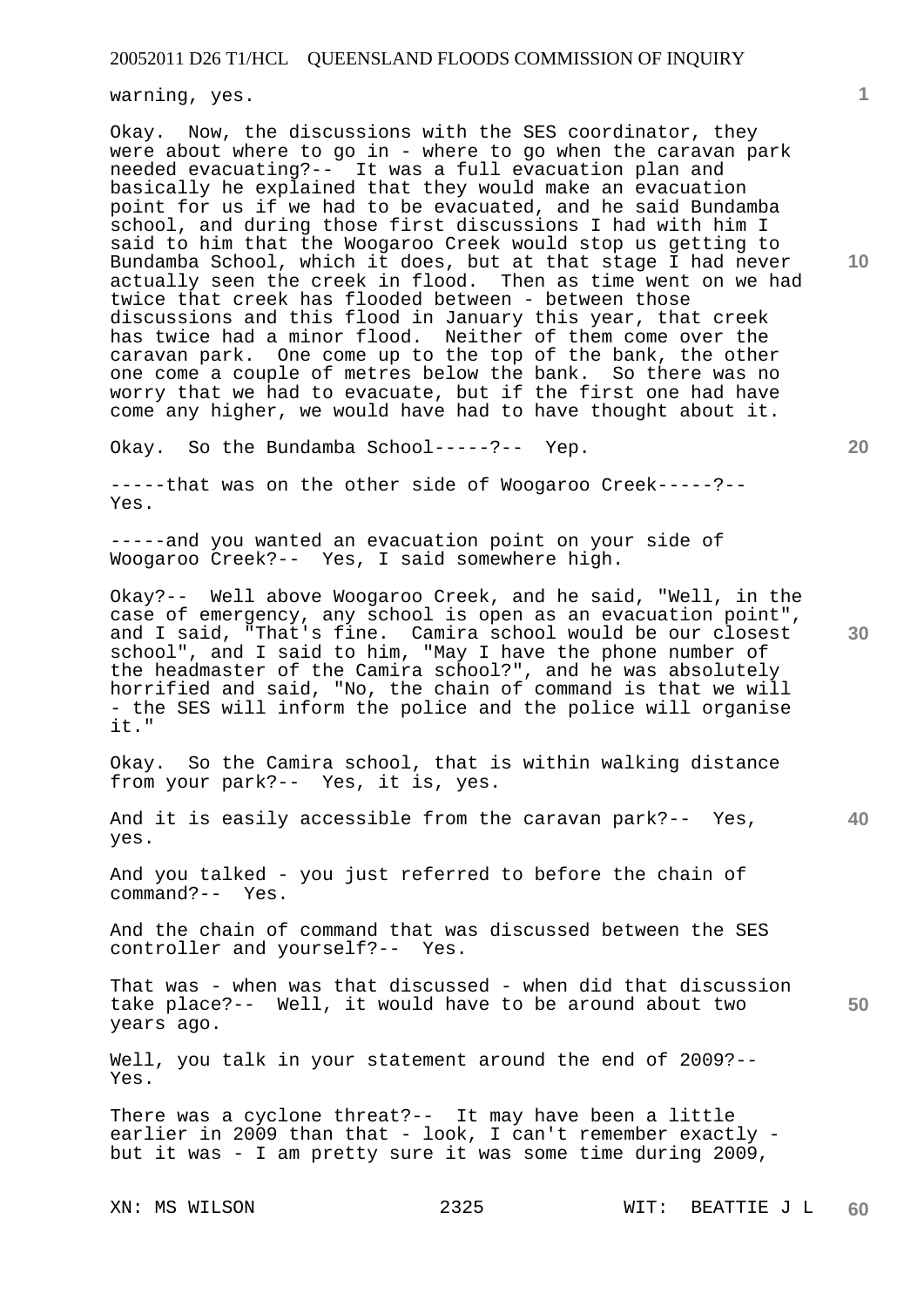there was a cyclone threatening to come down the coast and, you know, the weather wasn't really good, and I thought, "Okay, I want this problem sorted out. I want to know what happens if we have a flood."

So when you are talking about the chain of command, you are talking about who do you call; is that what you wanted to know?-- Yes, I was told that I had to ring the SES controller in Ipswich and that that was the way it was done. I had both a landline number, which I believe is somewhere in his office at the council, but I am not exactly sure where his office is, but it is in Ipswich, and a mobile number.

And then the SES controller-----?-- Yes.

-----they would then ring the police; is that the process that you were told?-- That's what he told me was the procedure.

Okay. Now, you wrote down this evacuation plan or process-----?-- Yes.

-----in a handbook so that it could be followed if you were there or not?-- Yes, yes.

Okay. So, now-----?-- As well as me giving full verbal instructions to my assistant managers, it was written down. If they forgot anything, it was there in front of them.

Okay. Now, if I can take you to the 11th of January this year?-- Yes.

You were not at the park; you were on-----?-- Yes.

-----holiday then?-- Yes, yes.

On the morning you checked the Bureau of Meteorology website?-- Yes.

And you couldn't see any warnings-----?-- No.

-----that were applicable to your park?-- We were supposed to leave for holidays on the morning of the Monday, the 10th, and we didn't leave until about 3 o'clock that afternoon, and because we thought, okay, well, this is flooding - you know, by that time it was a problem, I think, in the Lockyer and we heard - so we thought okay, so we looked and there didn't seem to be there was going to be any problem with flooding in our section - you know, down that far in the river.

**50**  Okay?-- And so we went on holidays - oh, darn - and then we looked at the website about 6, 6.30 on the Tuesday morning.

Yes. And that's where we talked about that there was no warnings?-- Yes.

But you did decide to return to the park because later that day you spoke to the assistant manager?-- Yes, we left - we rang the office at about 8.30. We were still - I think I have

**10** 

**1**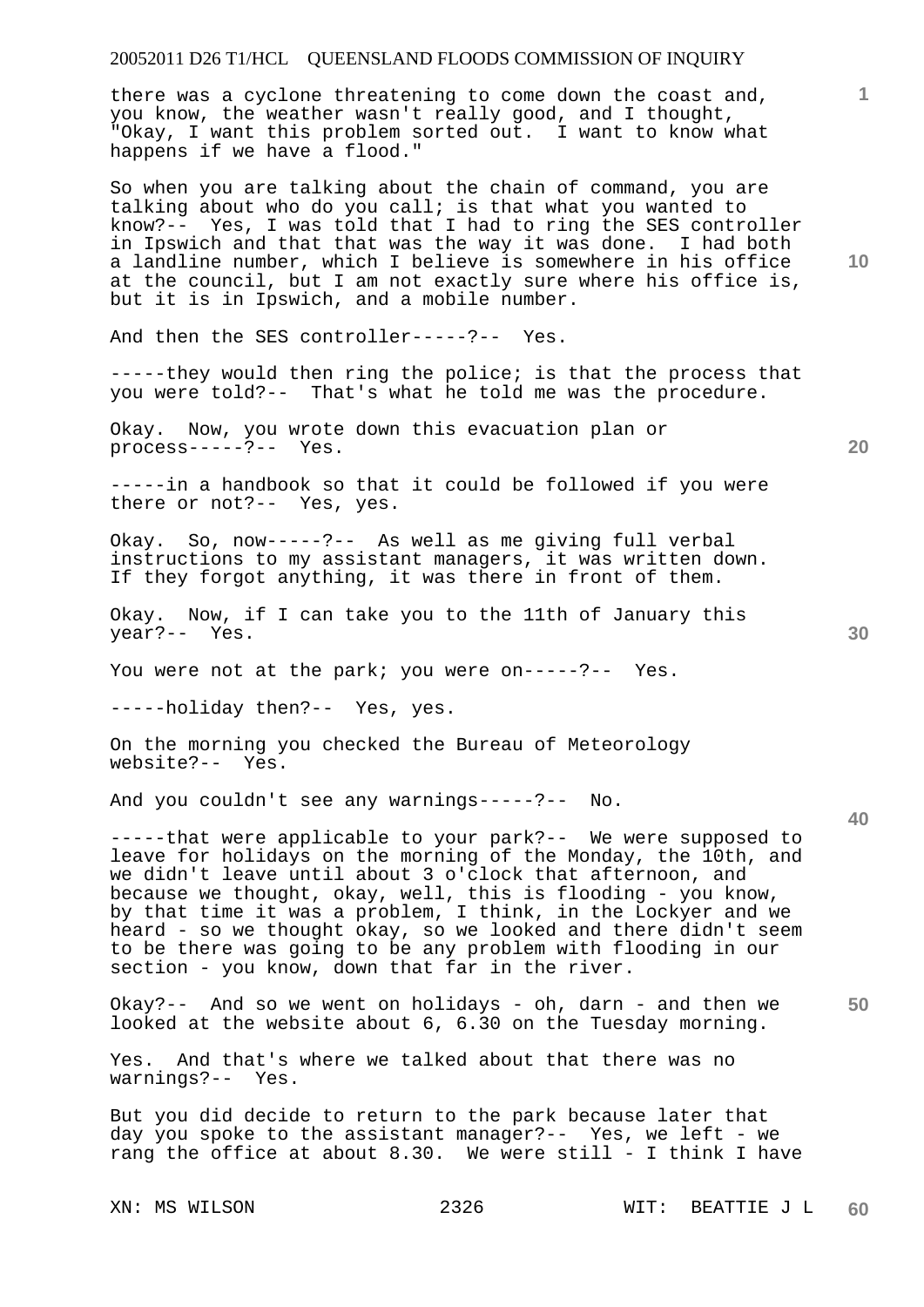looked at the website again before I rang. Anyway, I rang her about 8.30 and by that time - it was two or three metres below the creek bank but it was starting to rise.

Okay?-- And so we had a bit of a think about it. We hadn't paid for our room because we had arrived late the night before, so we waited until the office opened before we left.

Okay. Now, you decided to return to the park?-- Yes.

But in the meantime the assistant manager followed the chain of command?-- Yes.

As you understood it to be?-- She did.

First of all she called the Ipswich SES?-- Yes.

Then are you aware what resulted from those phone calls?-- Yes, she could not get any answer from either of the numbers for the Ipswich SES.

Then she called the State SES?-- Yes.

And are you aware what occurred as a result of calling the State SES?-- They told her that they couldn't help.

Then you say she called the Ipswich City Council?-- Yes.

And are you aware of the result of that conversation?-- She was told that there was no real emergency in our area and to leave the line free for people in a more serious situation.

Okay?-- She couldn't make them understand how serious the situation was there.

Okay. And then she made contact with the Goodna Police Station?-- Yes, yes.

And the police organised a bus to evacuate the residents?-- Eventually. Eventually. When she first started - well, she started to ring them mid-morning, and they told her that, you know - I don't know the exact words they used, obviously, but the intimation was that they hadn't yet received, you know, the go-ahead to do it. That is our understanding of why they didn't come immediately. They did eventually just do it.

Was the bus full of residents who couldn't independently leave the park?-- Yes, yes.

So other residents may have left the park earlier?-- Yes. The only people who were left, like, by that time, by mid-afternoon, people had come back because being workers, you know, they weren't there, they'd come back. Basically, by the time the majority of people got there, the water was inside all their caravans. So it was hardly anybody got anything out. And some people - you know, people were helping those who didn't have vehicles and taking them away, but the people that went on the police bus were people - aged people and

**30** 

**40** 

**50** 

**20** 

**10**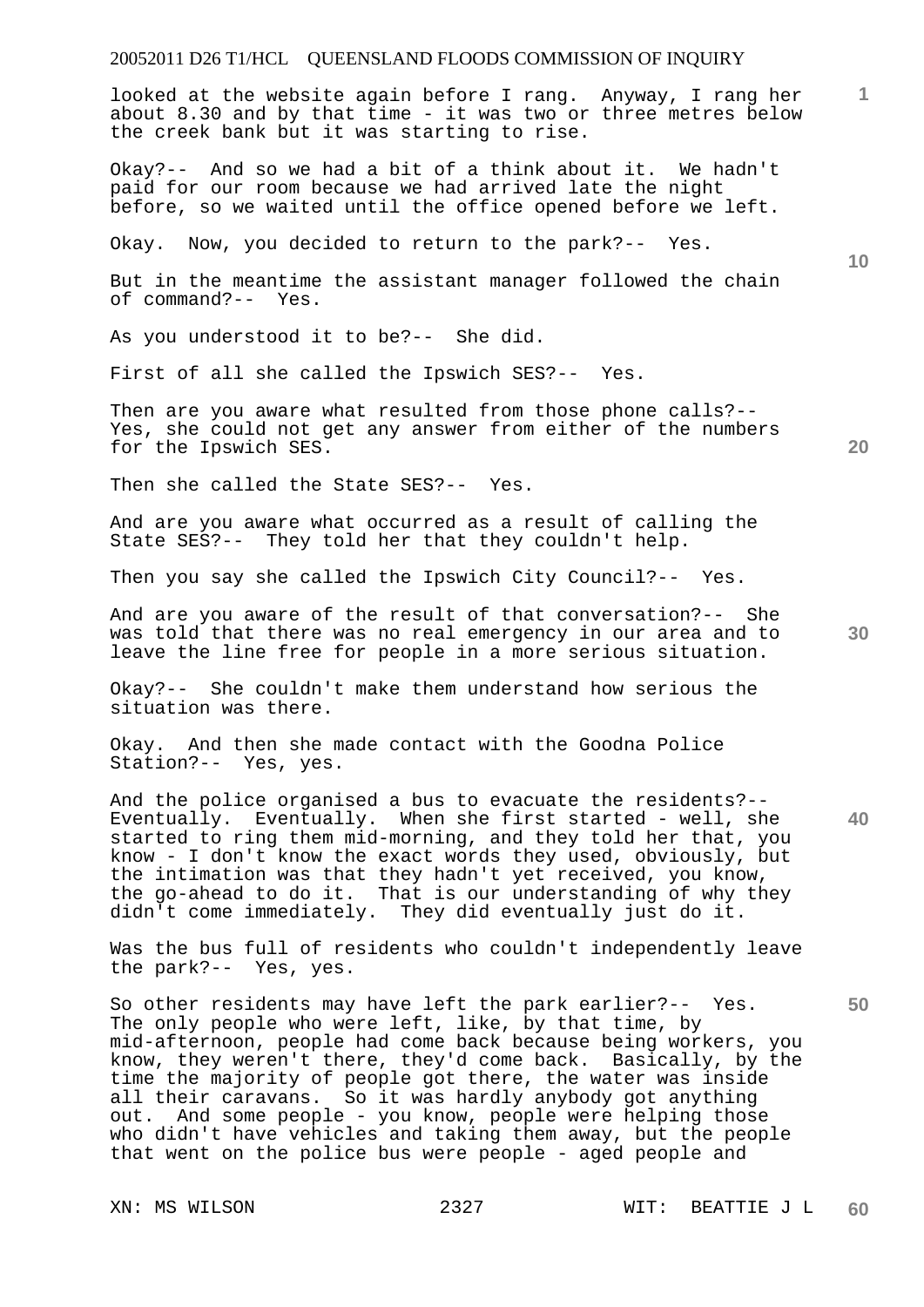people on disability pension.

Okay. And they were taken to the Shiloh Church?-- Yes.

The Camira school, that was not open to your knowledge?-- Well, it was never mentioned. So, obviously the Shiloh Church is a wonderful organisation and I should imagine, knowing the area, that the police would have just contacted them and that would have been that.

Now, did you receive any SMS text message?-- Yes, about-----

When was that?-- About 4 o'clock in the afternoon.

And what was the contents of that message thereabouts, the effect?-- Just to say that - you know, that the flooding was occurring in - was going to occur in the area.

And do you know who that SMS message was from?-- No, it doesn't say who it is from.

By that time the caravan park had been essentially evacuated?-- Totally - totally covered by water by the time any - in all the caravans except maybe half a dozen at that stage.

And can you tell me what was the height of the flooding that the caravan park experienced? How high did the water come?-- It went totally over the top of my residence which is a two-storey building.

Thank you, Ms Beattie. I have no further questions for you?-- Thank you.

COMMISSIONER: Mr Flanagan?

MR FLANAGAN: No questions.

COMMISSIONER: Mr MacSporran?

MR MacSPORRAN: I have nothing, thank you, Commissioner.

COMMISSIONER: Mr Pomerenke?

MR POMERENKE: No questions, thank you.

MS McLEOD: No questions, thank you.

MR DOLLAR: No questions, thank you.

COMMISSIONER: Thank you.

MS WILSON: Thank you, Madam Commissioner. May Ms Beattie be excused?

COMMISSIONER: Yes, thank you very much for your time, Ms Beattie. We will end the connection now. You are excused.

**1**

**20** 

**10** 

**30** 

**40**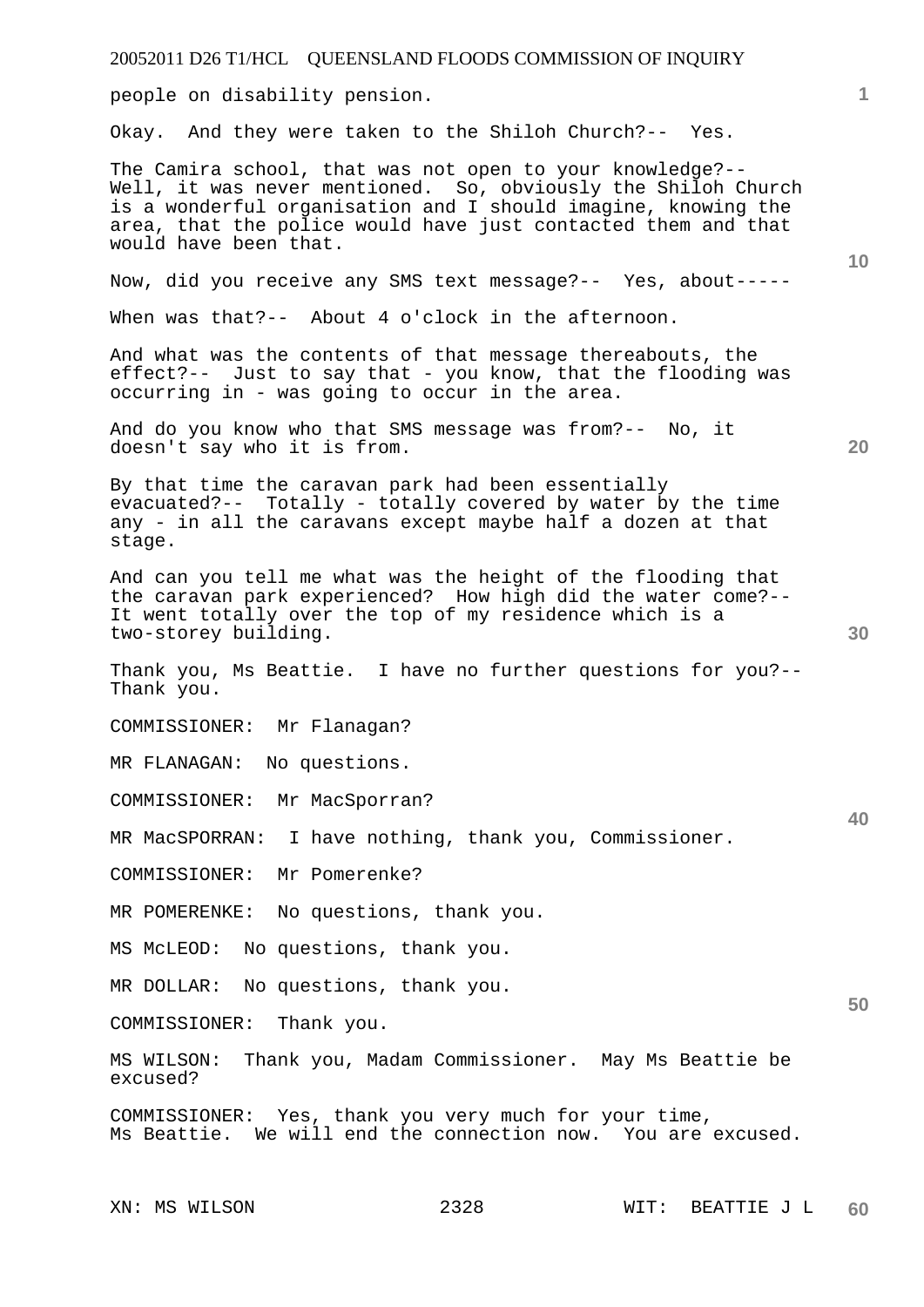WITNESS EXCUSED

MS WILSON: I call Reginald O'Dea.

**10** 

**1**

**20** 

**30**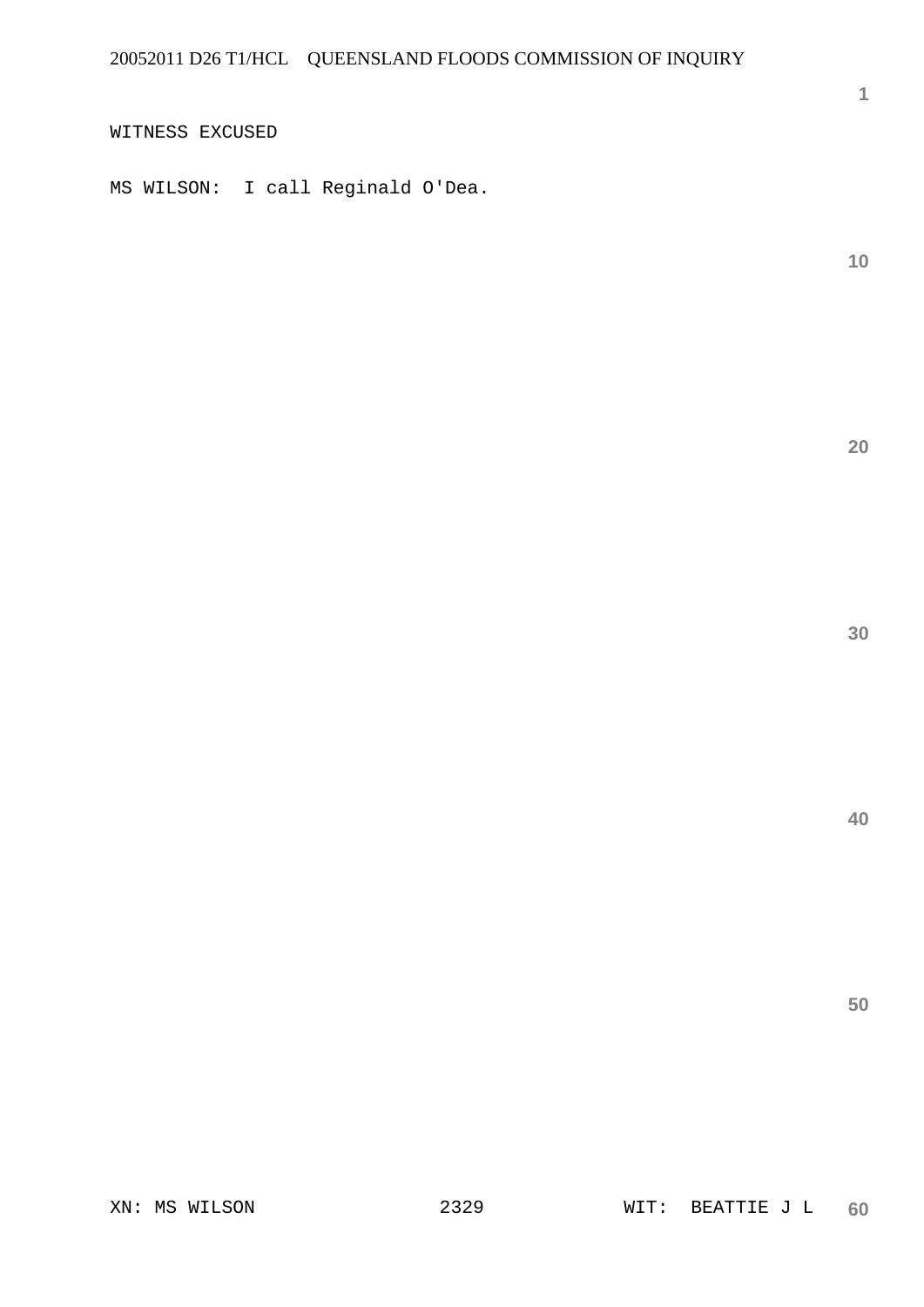REGINALD THOMAS O'DEA, ON AFFIRMATION, EXAMINED:

MS WILSON: Mr O'Dea, is your full name Reginald Thomas O'Dea?-- It is.

You live in Brisbane Terrace, Goodna?-- I do.

You made a statement to the Queensland Flood Commission of Inquiry?-- I have.

Can you have a look at this document, please. Is that the statement you made?-- Yes.

Is that your statement?-- Yes.

**20**  In your statement you refer to a submission that you also made to the inquiry, the Commission of Inquiry?-- That is correct.

Can you have a look at this document, please? That submission is attached to that statement, Commissioner. I tender that document as the one exhibit.

COMMISSIONER: Exhibit 439.

ADMITTED AND MARKED "EXHIBIT 439"

WITNESS: Yes, that is-----

MS WILSON: That is your statement with your submission. Now, Mr O'Dea, I am just going to ask you some questions. That is your evidence in your statement?-- Mmm.

I am just going to ask you some questions about some matters that are raised in your statement, okay?-- Right.

Now, you have lived in the Goodna vicinity all your life, haven't you?-- That is correct.

You were there in the time of the 1955 floods?-- Yes.

The 1974 floods?-- Yes.

And you were there also this year for the 2011 floods?-- Yes.

Now, one of the issues that you raise in your statement is the issue of evacuation routes?-- Yes.

**1**

**10** 

**30** 

**40**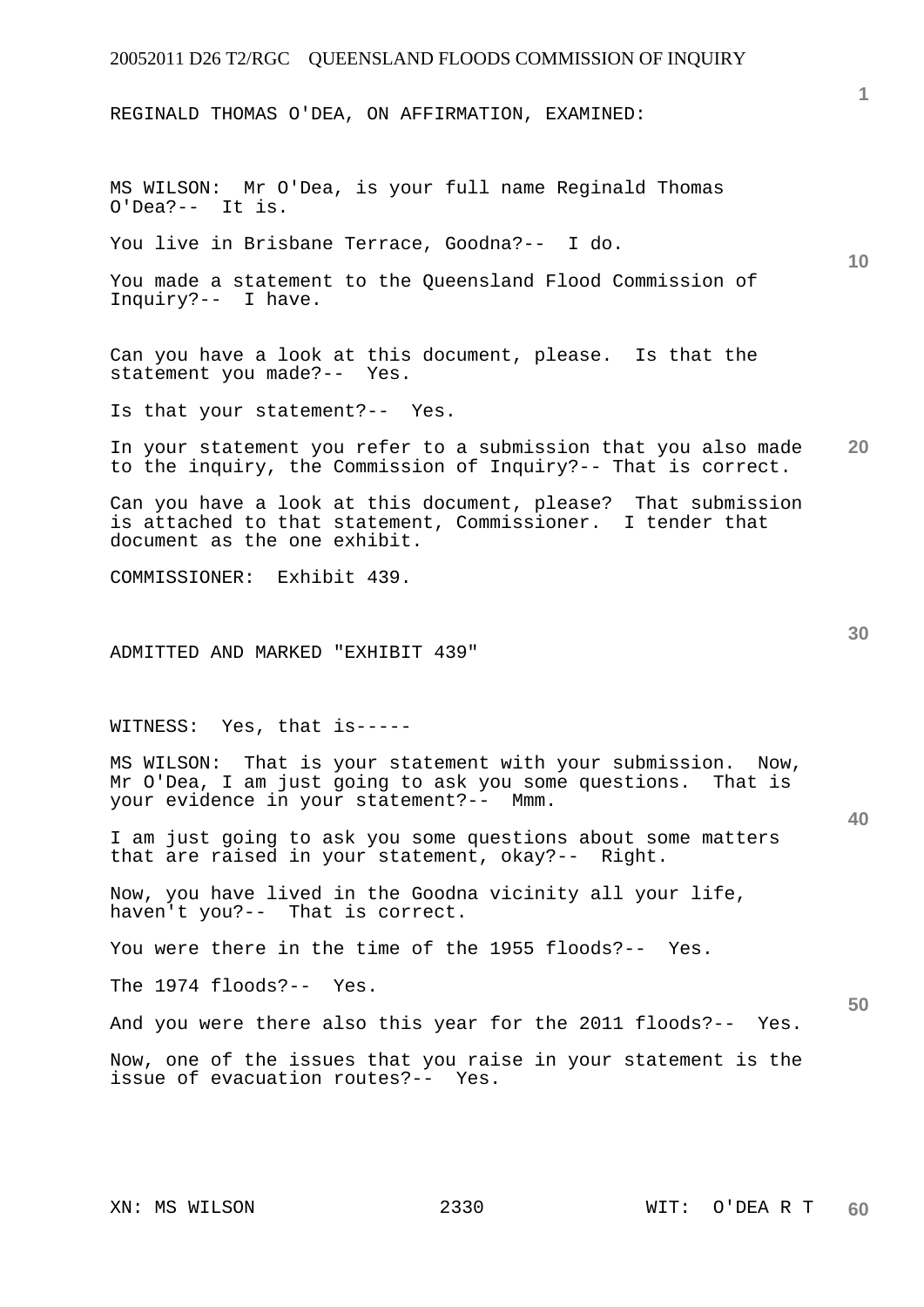Now, in your statement you refer to in 1955 flood residents were able to traverse the railway line to get out. Where are they coming from? Where are the residents coming from in relation to the evacuation route?-- Well-----

Are they coming from Brisbane Terrace?-- Well, that would take a bit explanation.

Okay?-- The way the floods-----

Yes?-- -----right? If we consider, it would be best understood if I tell you what happened in the night of '74.

Okay, well, I am just wanting to know - I am interested in that but in terms of evacuation routes you said that in 1955 residents were able to-----?-- Hang on.

-----traverse the railway line to get out?-- Hang on.

And trains become electrical and the gates were closed so that evacuation route wasn't available?-- That might have been a bit of a slip up there by someone.

Okay?-- But this will apply, the 1955 only went to about 10 metres.

Right?-- When we are talking about the '74, the '31; '31 went to about 12.2; '74 went to about 18.5. It is how it occurs, it sneaks in through Woogaroo Creek behind the people. Now the river bank at Goodna is a levy bank. Meaning, that the bank is higher than a large area of Goodna.

Yes?-- And the people actually in the houses look up to the bank. So, this - to those that have never been flooded before would be looking out the front.

So you say they see the bank and they see security?-- Exactly.

Then they don't understand how the water travels and comes behind?-- It happens without them knowing and in the night of '74 there was great panic.

Okay, now, have you got your statement just in front of you?--<br>Yeah. Which statement is it? Which statement is it?

The one that is - that one there?-- That second one.

Yes, I take you to paragraph 22. Now-----?-- Yeah.

-----that paragraph states that, "Between the 8th of January and when the flood happened on the 11th I went to the police station early one morning."?-- Yes. station early one morning."?--

You went there, you were trying to get some support for your escape route?-- Well, yes, and to find out just what their feelings were about coming floods.

**20** 

**1**

**40** 

**50**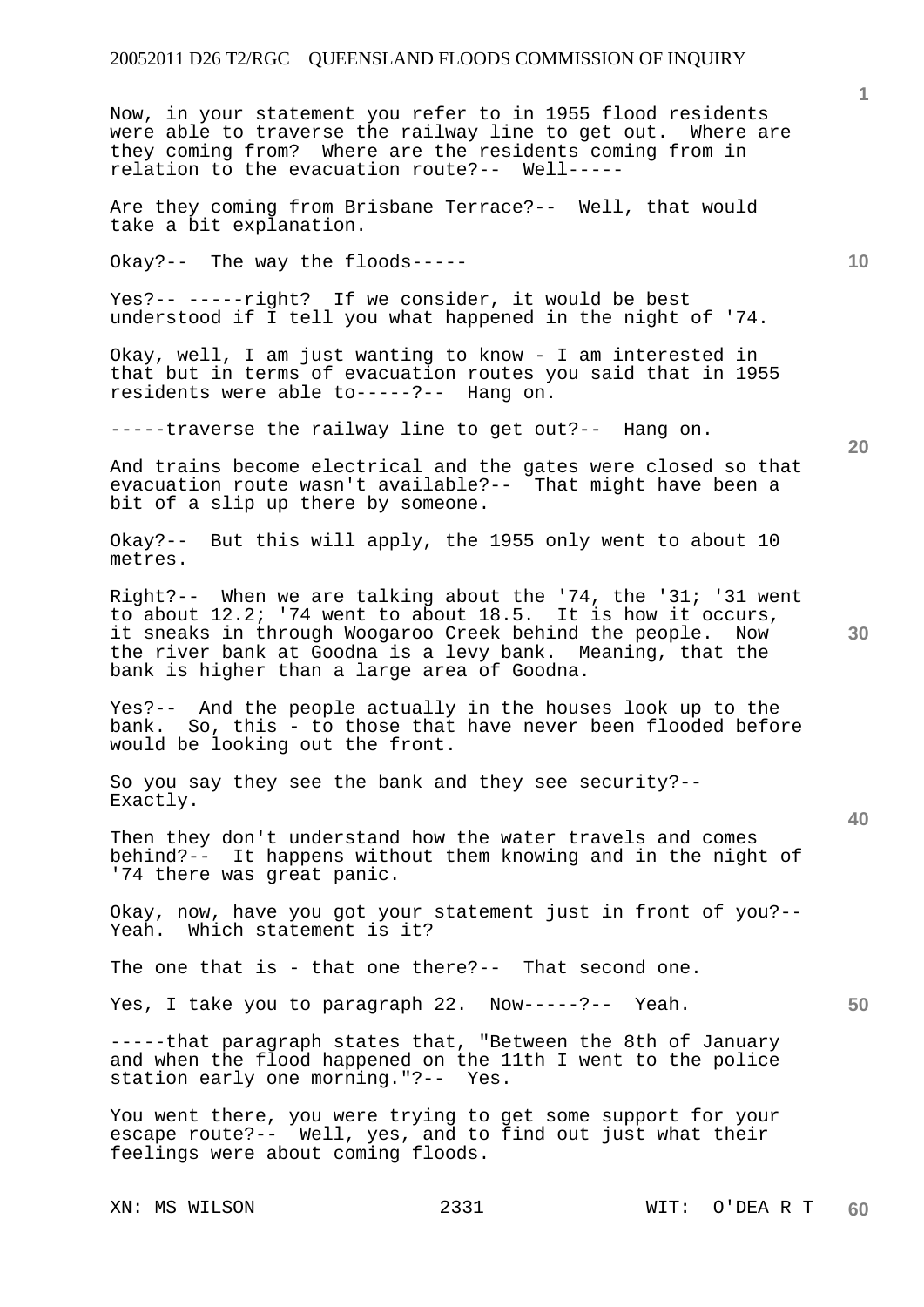Okay. Okay?-- The coming flood.

Yes?-- Like people of our age were certain there was going to be a flood, but anyone new to the district they were a bit hard to tell.

Okay?-- Inform.

What was your suggestion for the evacuation route that you were suggesting to the police when you went to see them?-- It was about this evacuation route. You would have to understand the geography of the place, I can talk it.

Let's just - if we can go through it slowly about the evacuation route. There was a development, wasn't there, that was nearby?-- Yes.

**20**  That's where you thought would be a good place for an evacuation route?-- Oh, well, I know how that was done in '74 and I was depending on the SES, which didn't come, of course but, look, I was just wanting to make sure they were aware of our escape route up there and what I wanted to know was what was being done to warn these 200 people - it was actually just behind the police station.

Mmm?-- But the police station was shut.

Okay. Where did you suggest would be the escape route? You said, "I wanted them to know about the escape route there," what were you talking about?-- Oh, I was then - well, I am trying to convince town planning to restore this - what had been a previous escape route and I need all the support possible because you are getting into tough ground here.

Yeah?-- Don't think it is tough for me but it could become confusing to you.

**40**  Okay. You refer to in paragraph 23 that you thought a lot of the police would not have witnessed a flood or been aware of the potential for the area to flood and become isolated. You see that?-- Yeah.

That's what you were talking about there. You went down there and said, "Listen, what are you going to do when the flood comes." $? -- Yes.$ 

Because you were convinced a flood would come, is that what you are saying?-- Yes.

You say some people refer to this as the Wivenhoe Syndrome?-- Yes.

Tell me about that?-- The Wivenhoe Syndrome is, and it is mentioned in this book here.

That book you just referred to, what is that book?-- This book is the Proceedings and Symposium of the January '74 flood

**1**

**10** 

**30**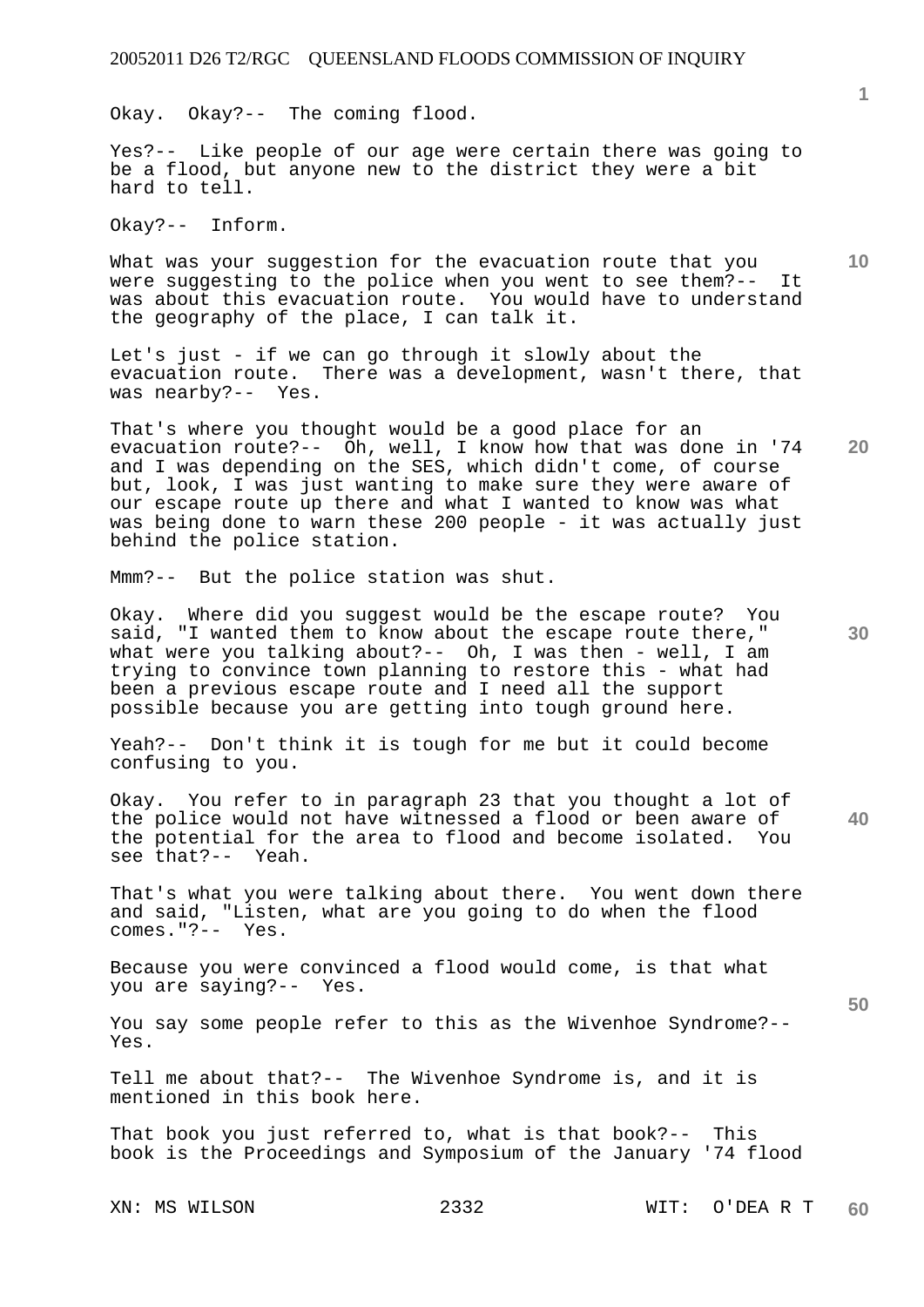and on page 5 I could read this out if you like. This Mr Shields, I will try and to condense it for you-----

The Wivenhoe Syndrome is essentially - we can sum it up to be a belief some people in the community had that Wivenhoe Dam would stop anything like this from happening again?-- That is right.

That was a feeling you felt was in the community?-- Definitely feelings about that, they were hard to convince.

Because you had lived through these floods you didn't have that sense, did you? Is that what you are saying?-- Well, yes, but it is commonsense, like you want me to enlarge and qualify that further.

Yes but - yeah?-- In this book here I can show you that in 1893 experts say that 20 per cent of the rain fell in front of where the Wivenhoe Dam will stand. In 1974, 45 per cent of the rain fell in front of where the Wivenhoe Dam Mall is being constructed. All we have to say then is; what if 100 per cent falls in front. No mitigation.

Yes. Thank you, Mr O'Dea. They are the only questions I have for you. That book that you refer to, are you going to supply that to the Commission so we can have a look at that?-- Well, I am willing to help in whatever way I can.

Thanks, Mr O'Dea. Thank you?-- All right.

COMMISSIONER: Mr Flanagan.

MR FLANAGAN: No questions.

COMMISSIONER: Mr MacSporran?

**40**  MR MacSPORRAN: I have nothing except to perhaps reserve this point; that the issue of the change in the escape routes to the evacuation centres being as a result of development that occurred since would seem to be more appropriately dealt with in the planning issues which appear in the other term of reference so I don't intend to deal with it here at all.

COMMISSIONER: It is something that will probably emerge again. Mr Pomerenke".

MR POMERENKE: No questions.

COMMISSIONER: Ms McLeod.

MS McLEOD: No questions.

COMMISSIONER: Mr Dollar?

MR DOLLAR: No questions, thank you.

MR KELLY: Could I announce my appearance?

**30** 

**20** 

**1**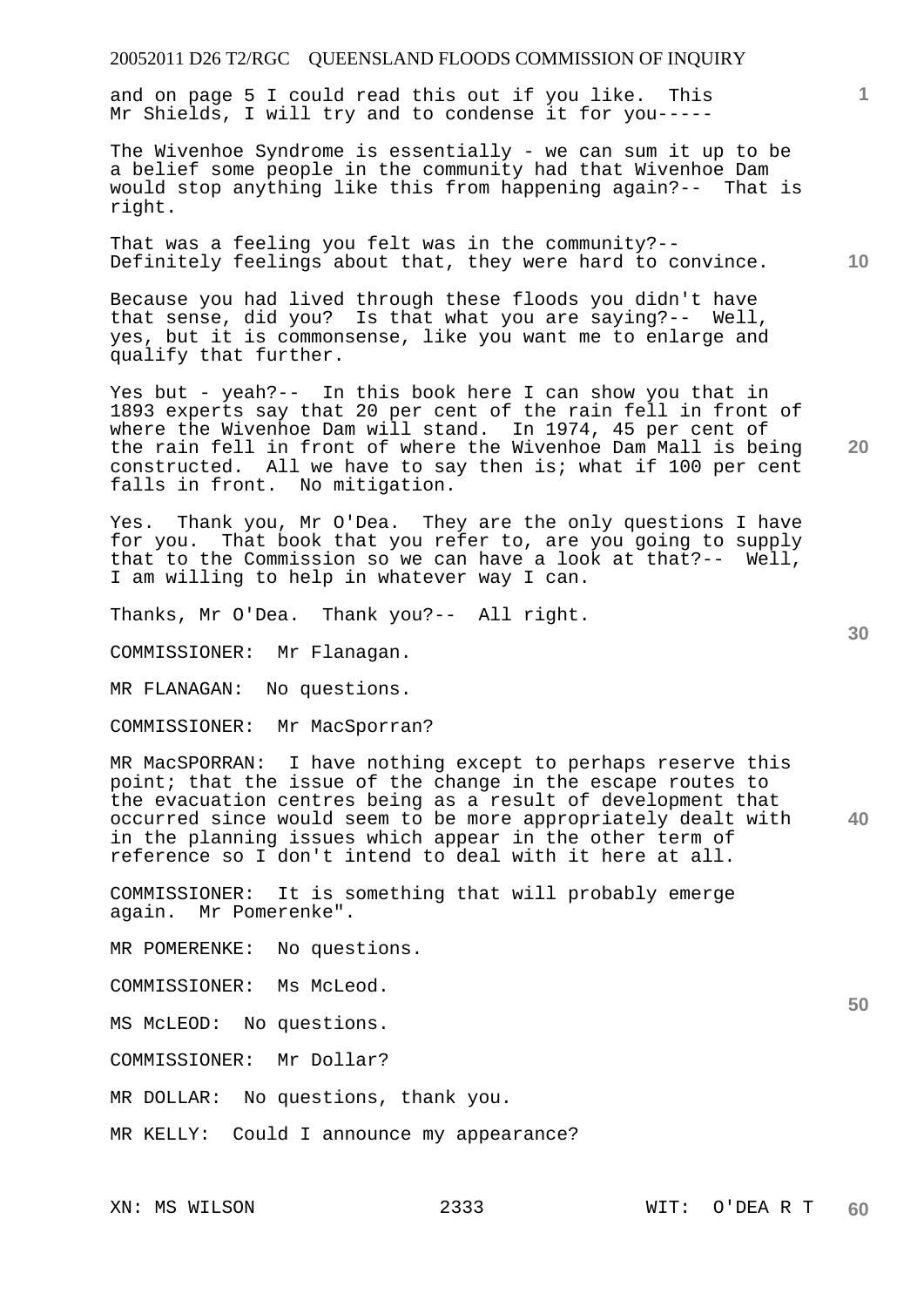COMMISSIONER: Yes, Mr Kelly.

MR KELLY: Kelly initial D instructed by Minter Ellison for Energex Limited.

COMMISSIONER: Do you have any questions of Mr O'Dea?

MR KELLY: No, your Honour.

MS WILSON: I have no further questions. May Mr O'Dea be excused?

COMMISSIONER: Thank you very much for your time, Mr O'Dea. I am not sure what we can do about this book but perhaps at some stage my staff can talk to you about getting a copy made of it?-- It can be got off the internet, your Honour, I know a person who got it.

It can be got from the internet?-- They told me they got it.

If you wouldn't mind giving that website address or we can get the details of the name of the book I am sure we can track it down on the internet if necessary then. Thank very much for your time?-- Very good.

WITNESS EXCUSED

MS WILSON: Madam Commissioner, I call Paulo Paulo.

COMMISSIONER: Ms Pierce you you might get the details of the book from Mr O'Dea.

**50** 

**10** 

**20** 

**1**

**30**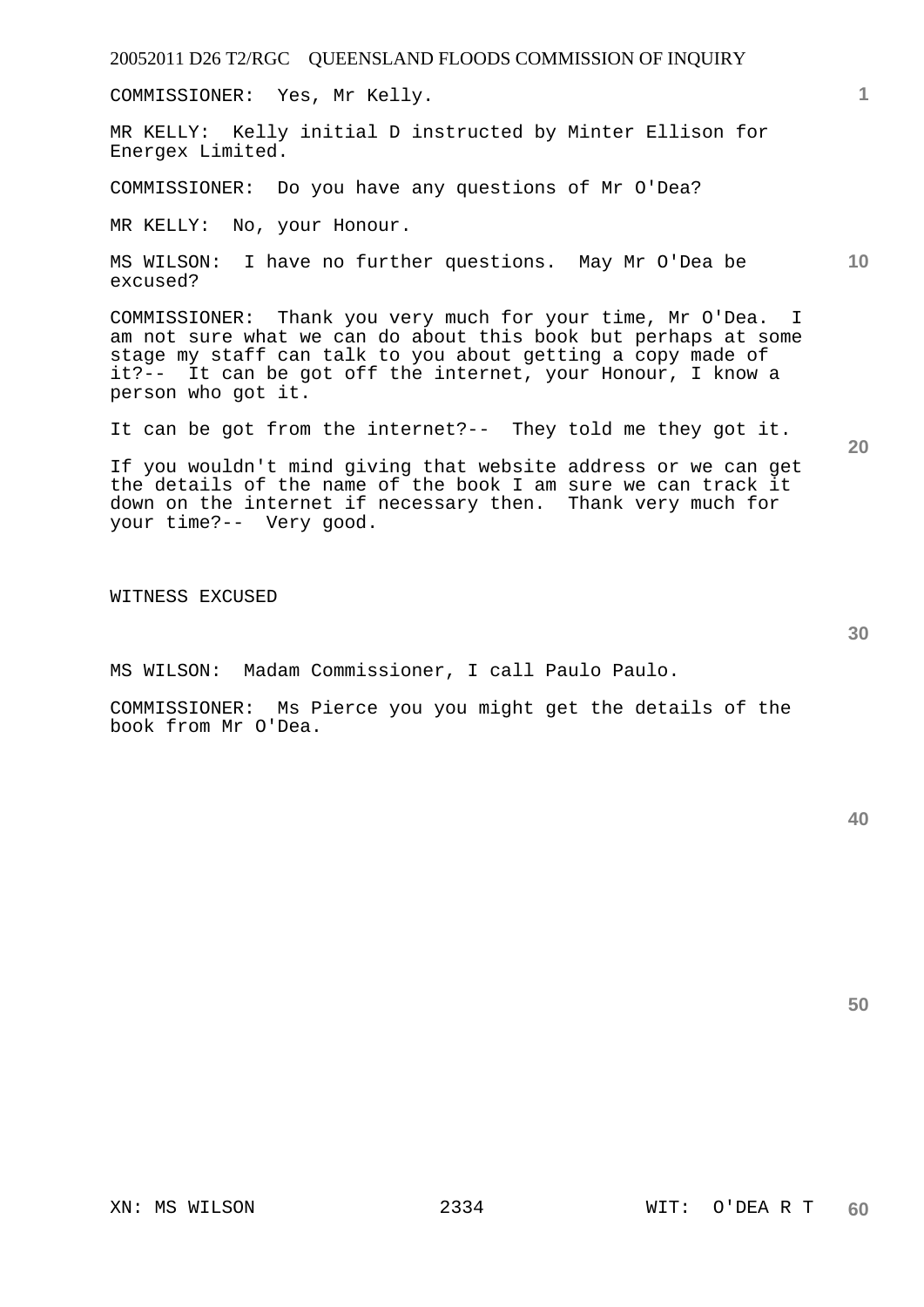PAULO PAULO, SWORN AND EXAMINED:

MS WILSON: Can you tell the Commission your full name please?-- My name is Paulo Paulo or Paulo Paulo as most people refer to me.

**10**  What is your occupation?-- I am a full-time pastor as well as I work casual at a job.

To which church are you a full-time pastor which?-- The church is called Riverview Good News Church. We are affiliated with Christian Life Churches International.

You prepared a statement for the Queensland Flood Commission of Inquiry?-- Yes, I did.

Can you have a look at this document, please? Is that your statement?-- Yes, that is my statement.

Madam Commissioner, I tender that statement.

COMMISSIONER: Exhibit 440.

ADMITTED AND MARKED "EXHIBIT 440"

MS WILSON: Pastor, that is your evidence but if I can take you through a couple of matters raised in your statement?-- Yes.

On the 11th of January you state that your wife received a phone call from the office of the Ipswich City Council's Deputy Mayor?-- That is correct.

**40**  It was from the office, not from the Deputy Mayor?-- No, it wasn't - yeah.

Your understanding of that phone call was to prepare for flooding?-- Mmm.

Riverview Community Centre may be used as an evacuation centre?-- That is right.

**50**  What is your connection with Riverview Community Centre?-- First connection is I am the Vice President of the Management Team, management committee that runs the centre and it is run by Riverview Neighbourhood House. Our second connection is we have a church there so we rent off - we rent the building for our services and different programs we hold.

You have a key to the centre?-- Yes, I do.

Can you tell me what facilities are available at the centre?--

**1**

**20**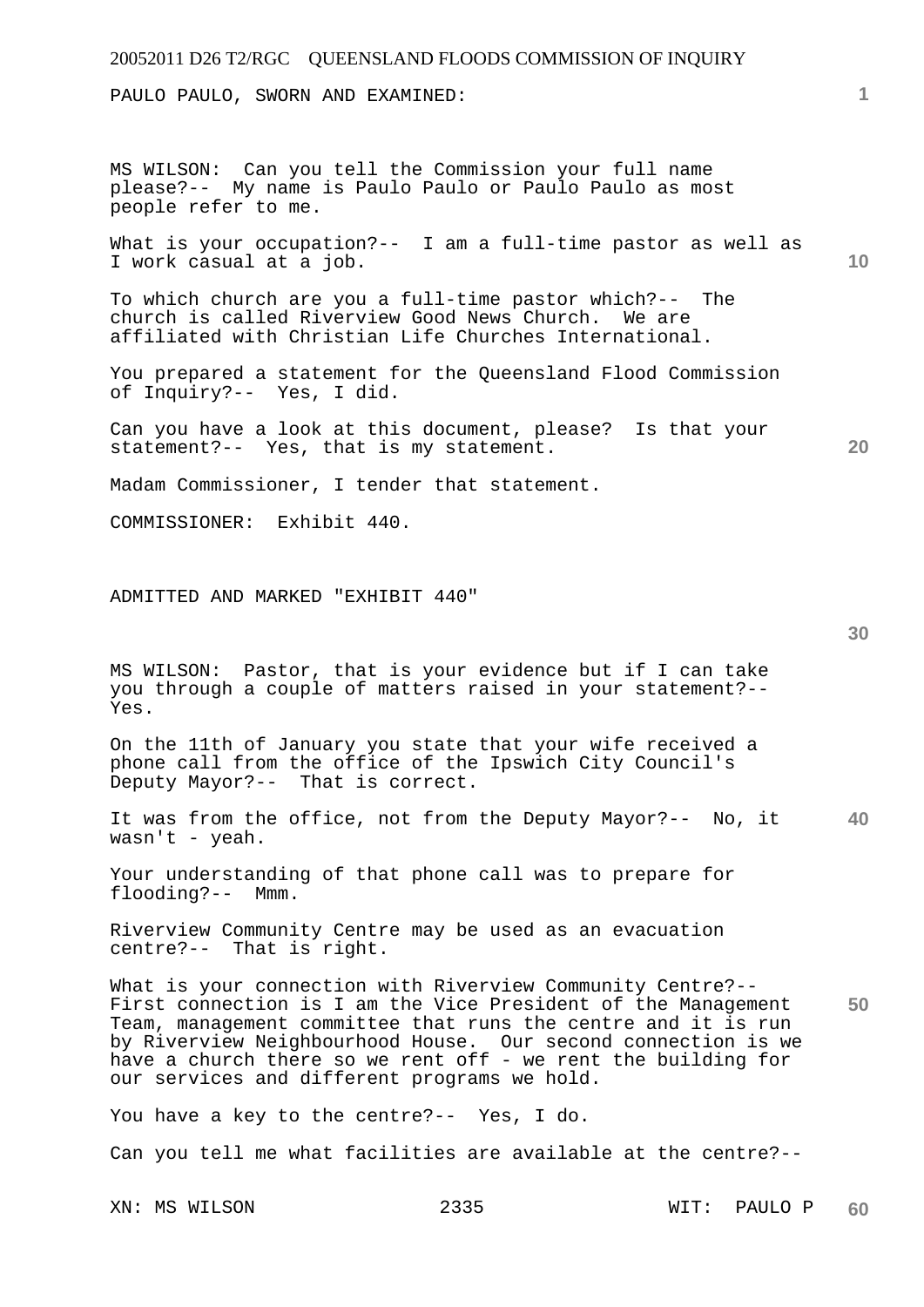There are different offices, there is obviously a big playground. There is room downstairs and there have - it is all facilitated for showers and it has a kitchen.

How many showers have you got?-- There is about four showers, two in the mens room and two in the ladies room.

Are there bathrooms there?-- No, just showers.

Just showers?-- Sorry, and washing up and-----

Toilets?-- Toilet facilities, everything.

Cooking facilities? Are there cooking facilities?-- Yes, there is a big kitchen as well.

Now, you say that you went to the Riverview Community Centre about 7 o'clock?-- That is right.

**20**  At that point in time had the Riverview Community Centre been opened up?-- What it was, if I can just take a step back.

Certainly?-- The phone call that we received was from the Division Three counsellor's office to say that we might need the community centre to be opened up and just get ready, it might need to become an evacuation centre. As I was looking, the water was sneaking up our back space where the Kalamafoni Bridge is the water was coming up quickly and I said to my wife, "I don't think we should wait until it floods," but we - "because we will be cut off. Why don't we go?" I rung up the other two ladies and I said, "What do you think? Should we open up?" They said, "Yeah we should go down there now." When I got there the other two ladies were already there opening up.

That was around about 7 o'clock?-- Yeah, around about seven.

What about evacuees, were there any evacuees there that the point in time?-- Not at that point.

In your statement you state that you and others went around and warned residents that night by walking, driving around the streets?-- That is right.

What was the extent of - how far did you go to provide this warning to residents?-- Okay, on the other side of Riverview warning to respect to the monor of the motor of the motor and myself went across the motorway to the residents, just the back of the Riverview Gardens. My wife, I said in my statement that my wife went around to the gardens to see if she needs help there because she is a nurse and she used to work there, and she rung back and said, "They are evacuating," so she went there and, of course, we just - the residents near there and as much as we can down that street saying that if the Gardens is being evacuated then the river must be coming up along the Moggill ferry area.

Do you know where the Gardens were being evacuated too?--

**30** 

**40** 

**50** 

**1**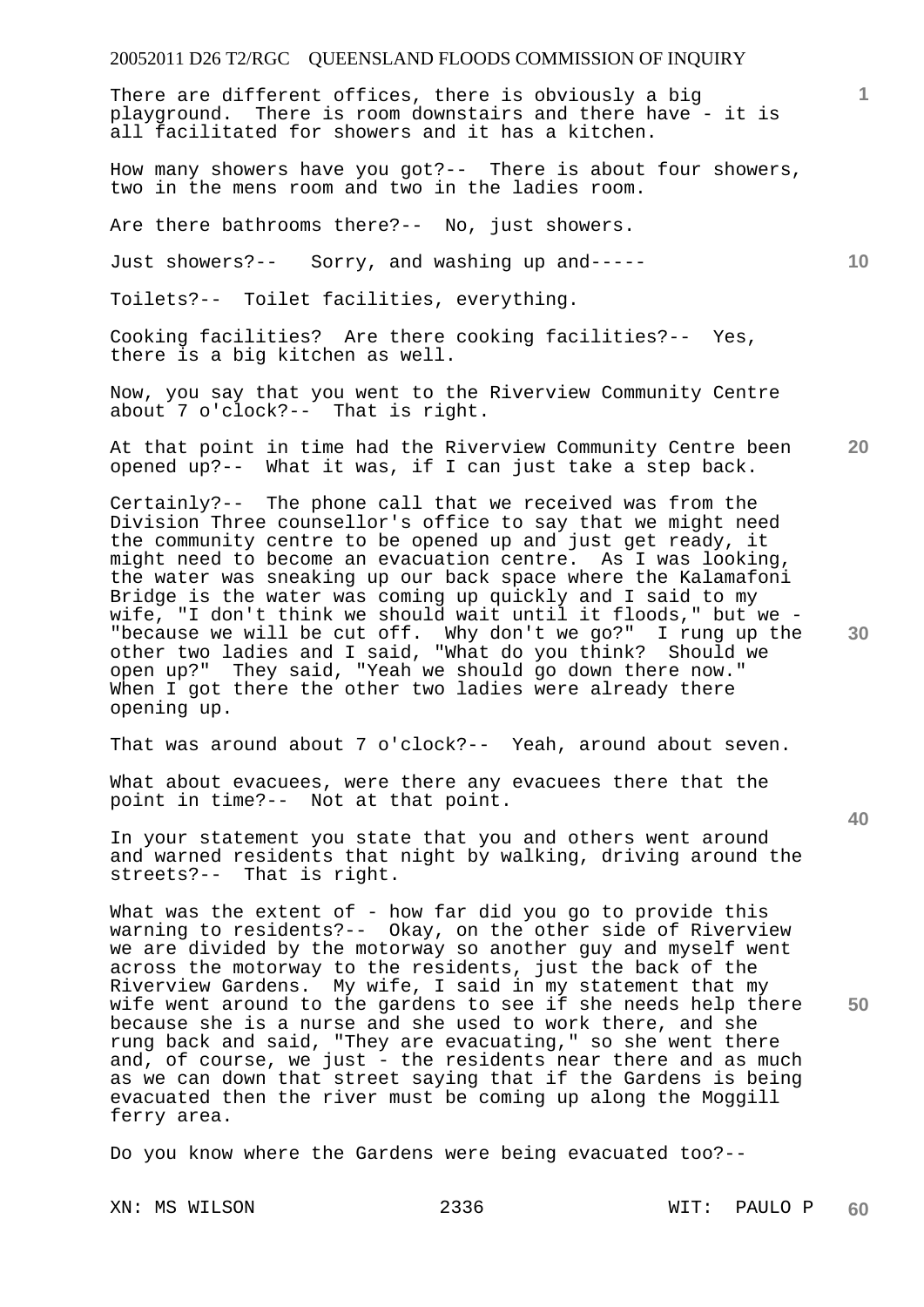Yes.

Where were they going?-- I think they were going to take them to another nursing home in Kenmore somewhere. That's what I heard, anyway, from my wife.

When you say you went or state you went around warning residence, how did you do that?-- We walked.

Knocked on doors?-- We just knocked on doors and just say we told them who we were, because it was pretty late by this time. It was about 9 o'clock. We told them who we were and the Riverview Community Centre was available if they need to be evacuated and also there could be a flood coming.

What was the knowledge of the people you were telling about any impending flood. Were they aware there was going to be any flood?-- The only think they were aware of is what they saw on tv. Otherwise they were very casual about it. They didn't know anything much.

Now, the Riverview Community Centre operated as an evacuation centre from 11 January to 22 January?-- That is right.

You state you received no assistance in the preparation for the flood by and Federal, State or local government agencies and that is because it happened so quickly?-- Yes.

From the time of asking whether it could be opened up to the centre actually being opened up was a matter of, what, nine hours or so, was it?-- That is true.

There was really no preparation at all in relation to setting up this-----?-- I understood that question to be I thought You Know previous preparation but in case of a flood.

Yeah?-- That is what I-----

You received nothing from any of the government agencies, local state or federal about what to do?-- That is right.

In a flood?-- Yes.

Now, if I can take you to the flood event and the assistance that government agencies provided you during the flood event. First of all who operated and managed the centre during this time from the 11th to the 22nd?-- It was myself and a lady named - do I - can I name names?

A lady named Kerry Silver, she is the coordinator for the Neighbourhood Watch. Another lady, Christine McDonald, she is a secretary of our management committee and she also works for the Riverview Neighbourhood House at the centre.

Did you get any assistance from any government agency in relation to the managing and operation of the centre? I know you say in your statement you got some supplies and resources but what about assistance in actually the management of the

XN: MS WILSON 2337 WIT: PAULO P

**40** 

**50** 

**10**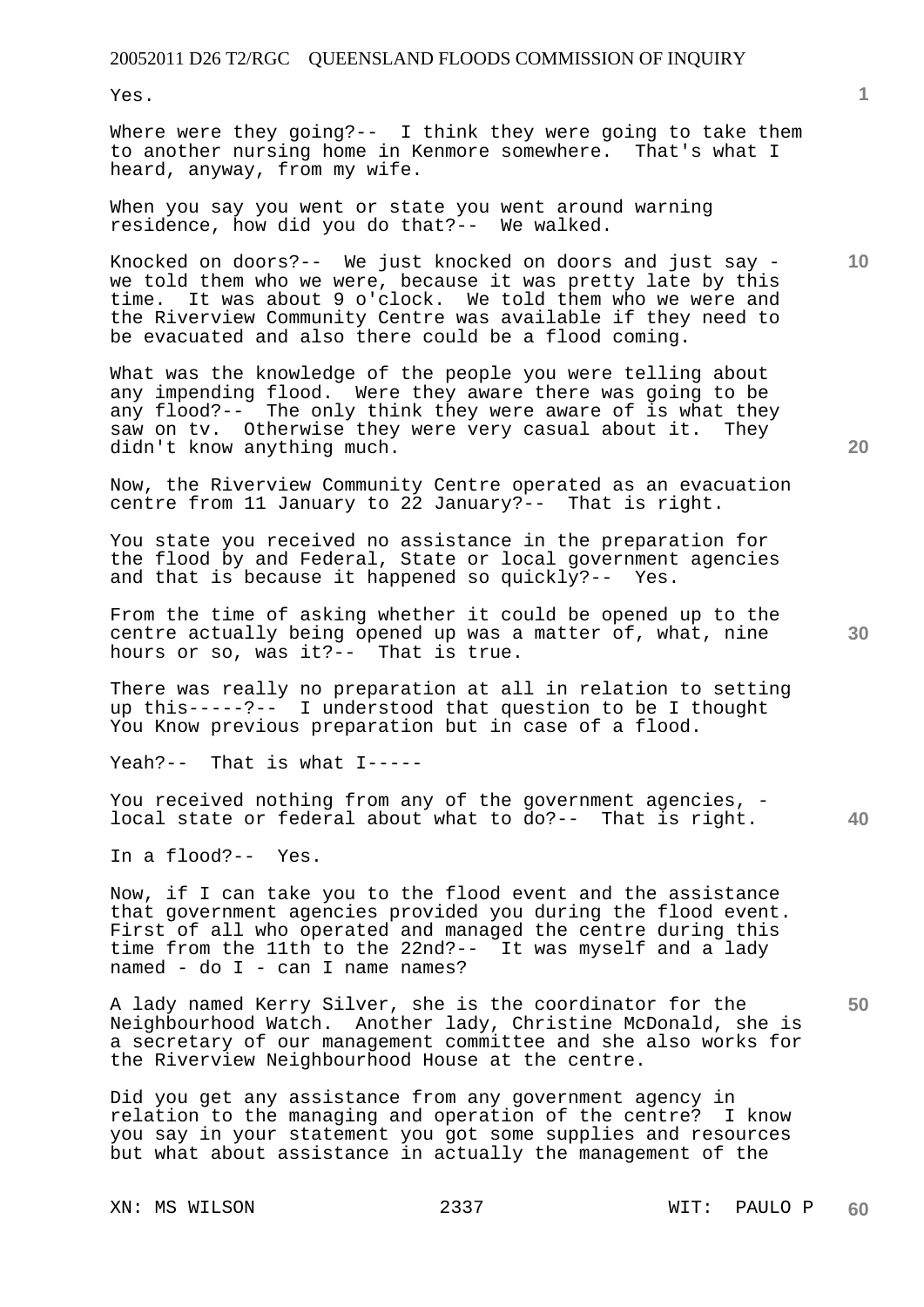centre? Did you get any assistance from any government agency or organisation?-- In how it is run and should be run?

Yes?-- No, we didn't. We just did it - just the three of us.

Just working it out as you went along?-- As we go along.

What about input from police?-- We never saw a policeman. Maybe a day after the flood they turned up to look for some people that might be, you know, missing and then on the 22nd when they turned up there was - there was an incident but all the time we never saw one policeman there at all.

What about assistance and support from the Ipswich City Council? You say in your statement that you got some food, beds and bedding?-- Yes, that is right.

Who organised this?-- Our counsellor did that.

**20**  Do you know how that process was undertaken, how it came to be that you received these supplies from Ipswich City Council?-- I think it is because Kerry Silver is Victor Attwood's receptionist and she just utilised a lot of her connections with the council as well and I believe Victor just, you know, supplied all these, I don't know where, how, how they did it  $OY$ -----

Were you aware the Ipswich City Council knew you were operating a centre there?-- Yes.

How did you know that?-- Because Victor was there. He turned up on the first day and most of the days he was there to see how it was going.

Now, what about any assistance from Red Cross? Did anyone ever tell you, "Look Red Cross can operate and manage evacuation centres."?-- Yes, we did - there was a representative of Red Cross that turned up with Joanne Miller and we just had a talk but it was more to how were we going to place the families and the other ones that was living at the centre at the time.

In your statement you say that - it says you received assistance from emergency services, I think SES you are referring to, for generators, fuel and spotlights all arrived?-- That is right.

Who requested these?-- I just assume that was - they came, know, they just turned up because we were operating there and they offered these things because we didn't have power or lights or anything like that.

Your statement refers to the fact that there was federal - the Federal, State and Local members all assisted with resources and obtaining resources?-- That is right.

Your statement also refers to you had 80 people sleeping at the centre during the flood event?-- Yes.

**30** 

**40** 

**50** 

**10**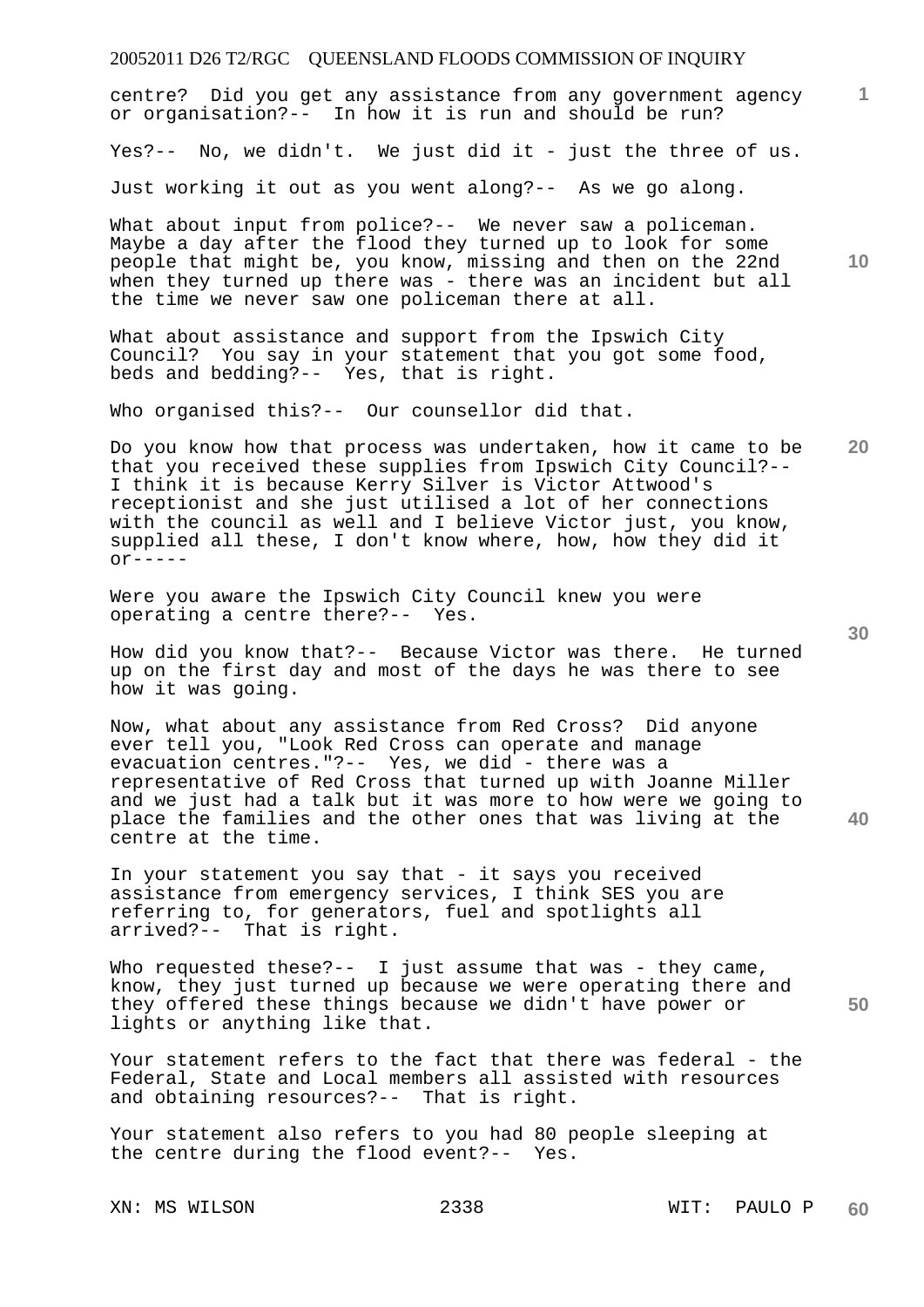When was this? Was this 80 people from the 11th to the 27th

or was this really the peak time?-- This was the peak time. Was that 80 at one time?-- Yes, there was. I wouldn't say that is the overall. The number of people that slept there?-- The number of people that were there over that period. What was the - at any one time, what was the largest number of people you had actually sleeping in the centre?-- I think there was about 60. Was that at the early stages of the incorporation of the evacuation centre?-- The first week, yes. How long did you have this amount of people in the - let's say 60 people sleeping there?-- I would say approximately about a week, a week and a-half. Those numbers for a week or a week and a-half?-- That is right. Where did these people eventually go?-- They were - they were - they found houses for them, all through the - they were trying to work out, some of them found families and moved on to their families but most of them, the majority of them they found accommodation.

You were providing meals as well as?-- Yes, that is right.

Three meals a day?-- Yes.

Where did you get the resources and the supplies to proved these meals?-- The first week or the first few days a lot of people as well as staying there - and a lot of people from the area, because we had no power, there was a power cut. So they emptied all their fridges and brought it to the centre because we had generators going, we had fridges going, and they put all the food in the fridges and from that we cooked whatever is there and we just fed everybody with that.

Thank you, no further questions.

MR FLANAGAN: So, may I take you to paragraph 13 of your statement? On the ninth line of paragraph 13 you say that, "Victor Attwood paid for a cold room to store all the perishable food, provided bedding, beds and much more." You see that?-- Yes.

Without taking away from the excellent efforts of Counsellor Attwood, were you aware of the daily contact that Kerry Silver and Christine McDonald had with the Ipswich City Council Local Disaster Coordination Centre?-- Sorry, was I aware of that?

XN: MS WILSON 2339 WIT: PAULO P

**1**

**10** 

**20** 

**40**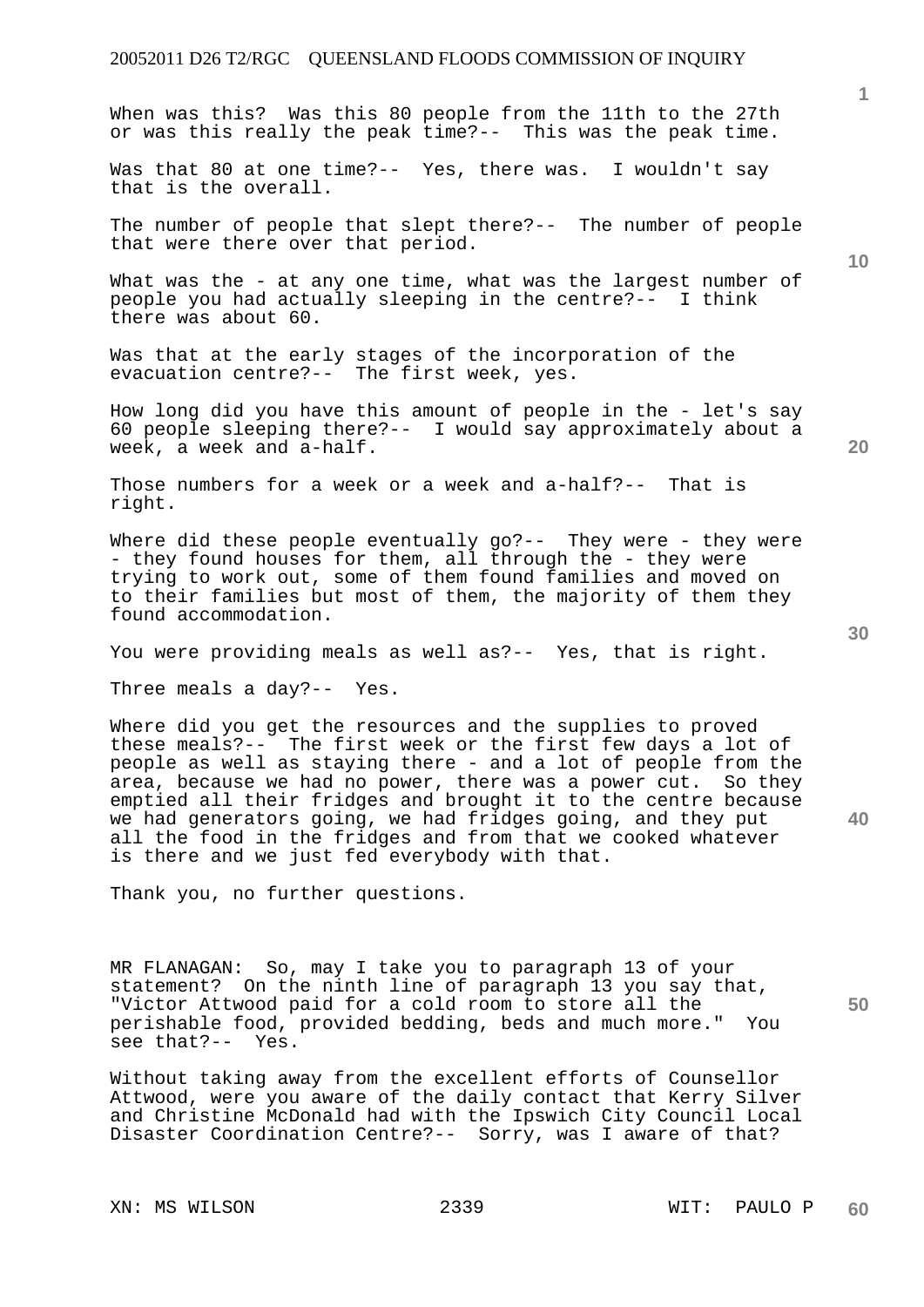Yes?-- Yes, I do.

Did you know that both Kerry and Christine were in daily contact with the Local Disaster Coordinator Centre in relation to resources?-- Yes.

It wasn't actually Counsellor Attwood who paid for or provided the storeroom, even though he visited the centre on a daily basis, the cold store to store the food that was brought by the various evacuees to the centre was actually supplied by the Ipswich City Council through the Local Disaster Coordinator Centre, did you know that?-- I just thought well if Victor is there, he is the representative of the council so that's why that statement was made.

**1**

**10** 

**40**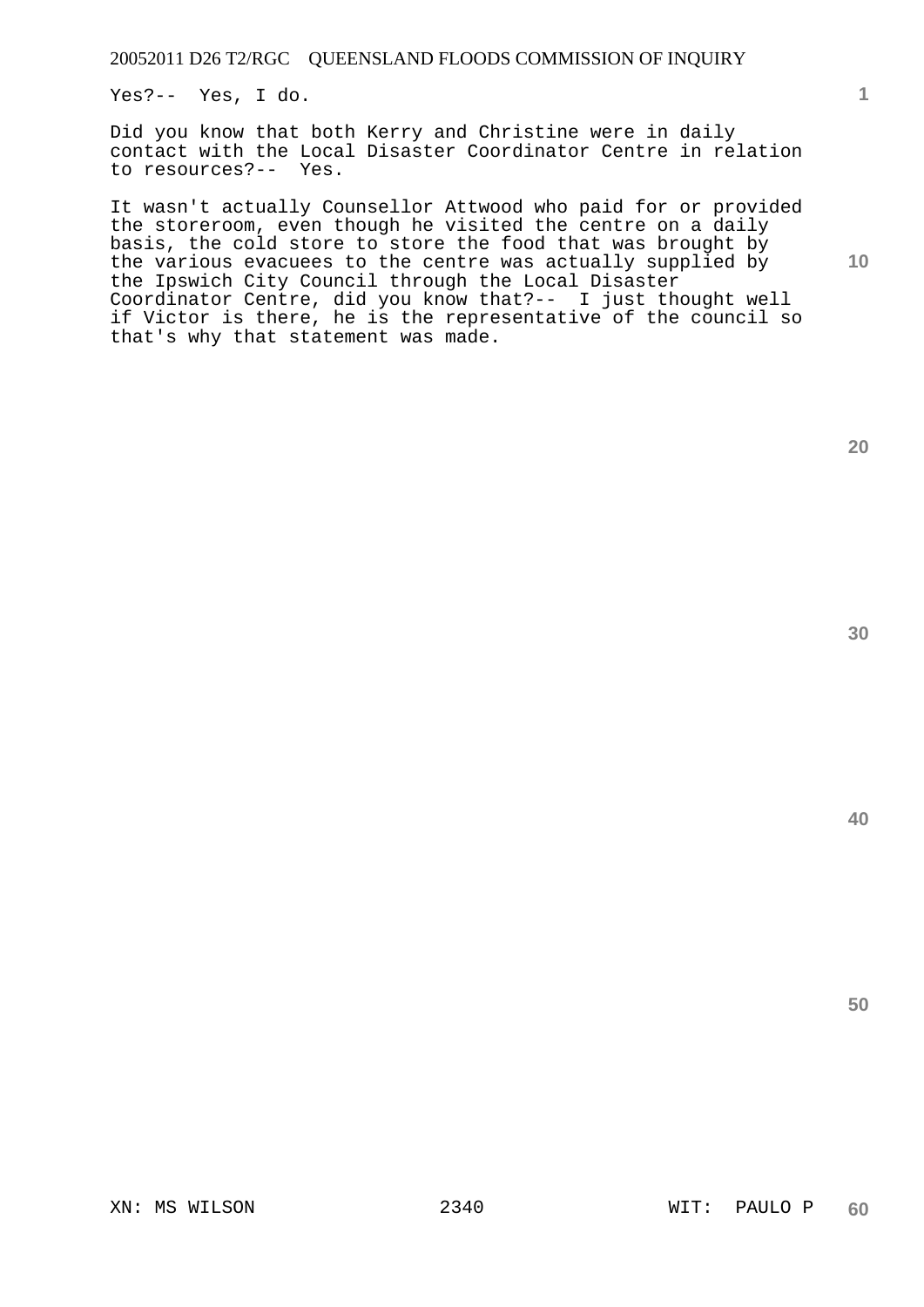So can we understand your statement in this sense: when you say that Councillor Attwood provided a cold store for all perishable food, that he provided bedding, beds and much more, that we should take that as a reference to the Ipswich City Council providing those resources to this evacuation centre?-- Yes.

**10**  And through the Ipswich City Council, do you know that it acted in this particular emergency situation through the Local Disaster Coordination Centre?-- Can you ask that-----

Yes. Did you know that the Ipswich City Council at this stage was acting through an organisation called the Local Disaster Coordination Centre?-- No, I didn't know that.

And you, yourself, didn't have the daily contact, as did Christine and Kerry, with representatives from the Local Disaster Coordination Centre?-- I knew of it but I didn't know the details.

Did you know that they contacted the centre on a daily basis to source resources such as bedding, food, water and, indeed, a cold store?-- Mmm, yep.

Yes, thank you, Commissioner.

COMMISSIONER: Mr MacSporran?

MR MacSPORRAN: I have nothing.

MR POMERENKE: No questions.

COMMISSIONER: Ms McLeod?

MS McLEOD: No questions, thank you.

COMMISSIONER: Mr Dollar?

MR DOLLAR: No questions, thank you.

COMMISSIONER: Mr Kelly?

MR KELLY: No questions.

COMMISSIONER: Ms Wilson?

MS WILSON: I have no further questions. May the witness be excused?

COMMISSIONER: Thank you, Pastor Paulo. You are excused.

WITNESS EXCUSED

**50**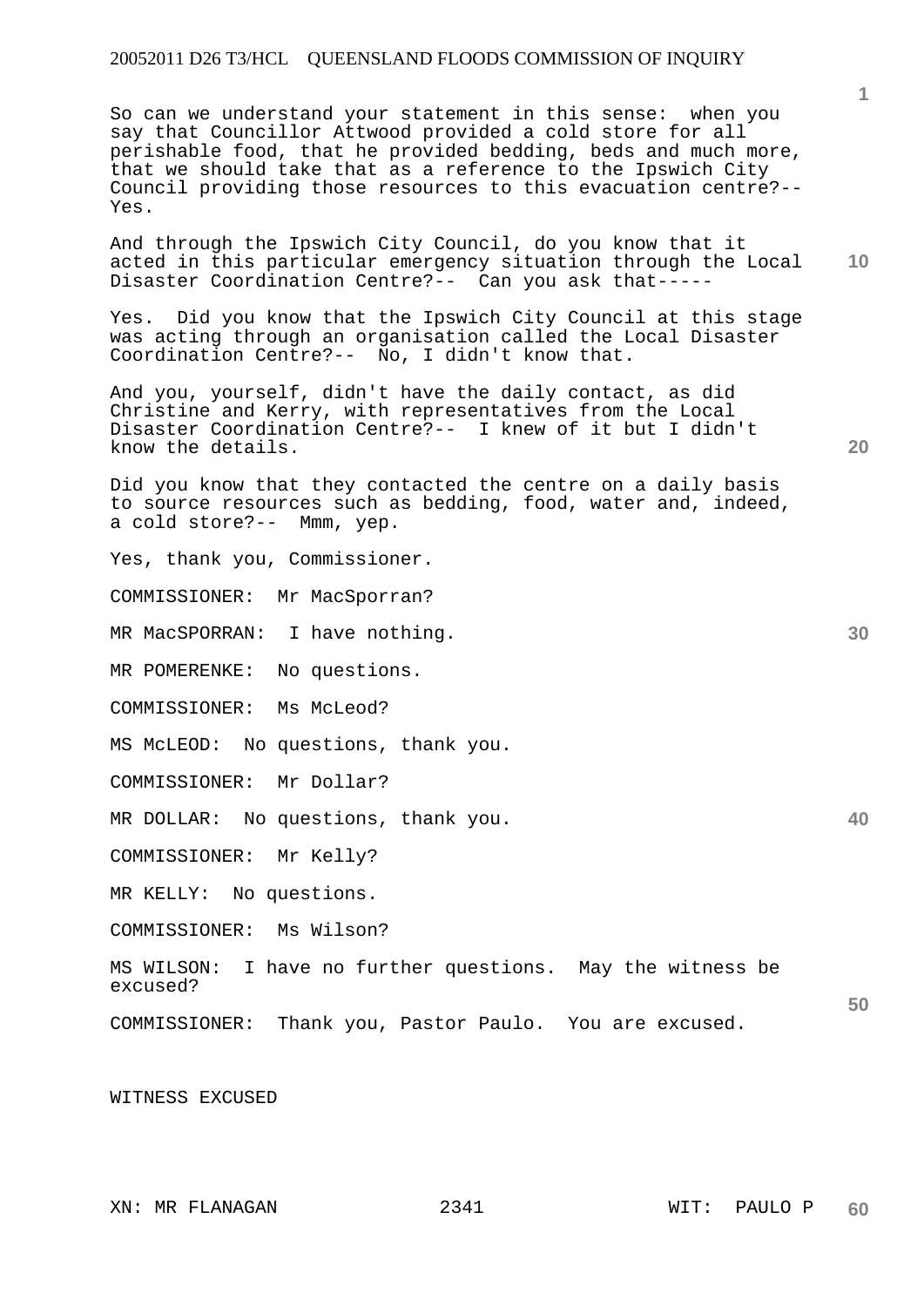COMMISSIONER: Was Pastor Paulo's statement tendered?

MS WILSON: It was tendered.

COMMISSIONER: All right. So it was Exhibit 440, thank you.

**10**  MS WILSON: Madam Commissioner, the next witness that I propose to call is Colleen Engel. Colleen Engel's brother, Robert Bromage, died during the flood events and a victim impact statement has been prepared by the Bromage families and I ask that it be read.

COMMISSIONER: I will ask my associate to do that.

ASSOCIATE: Our brother/husband/father/uncle, Robert Gregory Bromage died as a result of his car being swept away on Campbell's Crossin, Karrabin – Rosewood Road on Tuesday 11 January, 2011 during the floods.

He is sadly missed.

Robert was just 50 years of age at the time of the accident and was the youngest of eight brothers and sisters. He had suffered much ill health over the past sixteen years and this seems such a cruel way to be taken when life was looking up a little for him.

Robert was estranged from his family at the time of the accident and his death is impacting very heavily particularly on his son and daughter. He had not met with his children for some time and there had been no reconciliation with either of them. This is heavily weighing on his children's minds. His son is having great difficulty coping with his father's death and not having spoken with him recently, given that he was about to contact him. He blames it all on himself for not making the contact which is heartbreaking. His daughter was just weeks away from giving birth to her third child at the time of the accident and Robert's grandchild will now never get the opportunity to meet him and to know him, or be part of his life.

Perhaps one of the hardest issues for all the family to deal with, has been all the 'stories' about how and when Robert died and not knowing the full facts around his death. And we guess that we never really will. While we will get some closure about certain facts when the report of the investigation into his death is released at the end of the month, it has been a very upsetting time for all of us. It has been hard to believe that Robert would drive into a flooded crossing when he always was adamant about not playing / driving in flooded areas. Did he see it or did he really try to cross? Was there a wall of water that rushed down and hit his vehicle or was it just deep water on the road? Was the road signed or did he just ignore the signs? And the questions just go on…..

**20** 

**1**

**30** 

**40**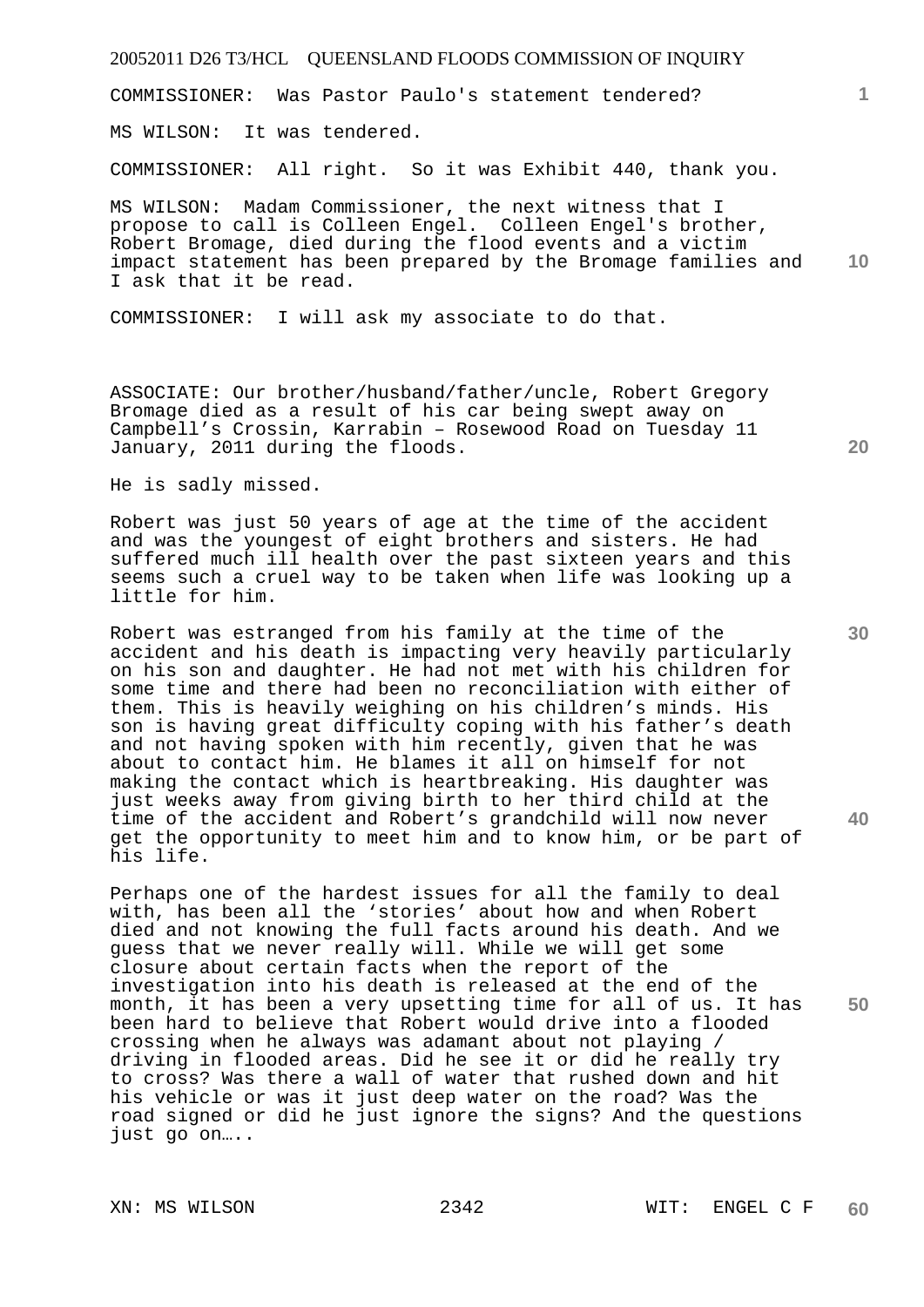And how long was he in the water? It appears that he was submerged in the creek for something like 27 hours. Twenty seven hours! It does not seem possible. Why? When we identified his body at the mortuary and spoke to the reporting officer, he assured us that Robert's body was not in the water for 27 hours. While his death was consistent with drowning, the deterioration of his body was not consistent with this length of time being in water. But we find out, now that we have more facts, in reality, he was. It is a nightmare for us to think that he may have been alive in the car for some time and could not be rescued before he succumbed to drowning. This has been very hard to deal with.

While it took some time for the family to attend the identification of Robert's body (Monday 17 January), the local paper, The Queensland Times, published Robert's photo (taken from Facebook) and wrote a story about his death on Saturday 15 January. I guess that some of us were still holding out hope that it wasn't Robert that was really drowned in the car. How could they do this! I personally rang the paper to talk with the editor of the article about the story but was only able to leave a message. No one returned the call! Very wrong and very unprofessional and very upsetting to the family.

While we are very thankful to the tow truck drivers who tried so hard risking their own lives to try to recover Robert's body and the vehicle on the Tuesday morning without success, our heart goes out to them for the trauma they must have gone through. Knowing that he was down there somewhere in the creek and not being able to pull him out and then having to go off and leave him there and help someone else affected by the floods. And to go back and retrieve the car and the body on the Wednesday, it must have been difficult Thank you for your honesty in talking with us and making time for our family and for attending our brother's funeral and wake. It gave us great comfort.

One of our brothers works at Bradken Engineering which is located beside the creek on Karrabin – Rosewood Road where Robert was drowned and he finds it very difficult to work at this workplace now. He can look out the window and see the spot where Robert was located and is haunted by the fact that his brother was lying in the creek dead and undiscovered there for so long. He also has to use the crane from Bradkens that was used to retrieve Robert's car with his body inside. Sincere thanks to the Management at Bradken Engineering, for their on-going support for him and other members of our family and their staff who also have been affected and their willingness to provide whatever assistance that may be needed.

Our thanks also to the police, support workers, friends and strangers who have given support, comfort and counseling to each of us in your own way.

No amount of rules and procedures can foretell how people will react or behave in certain circumstances. We have to accept what has happened has happened and not afford blame on anyone or anything. We just want to know the facts, the real facts.

**10** 

**1**

**30** 

**20**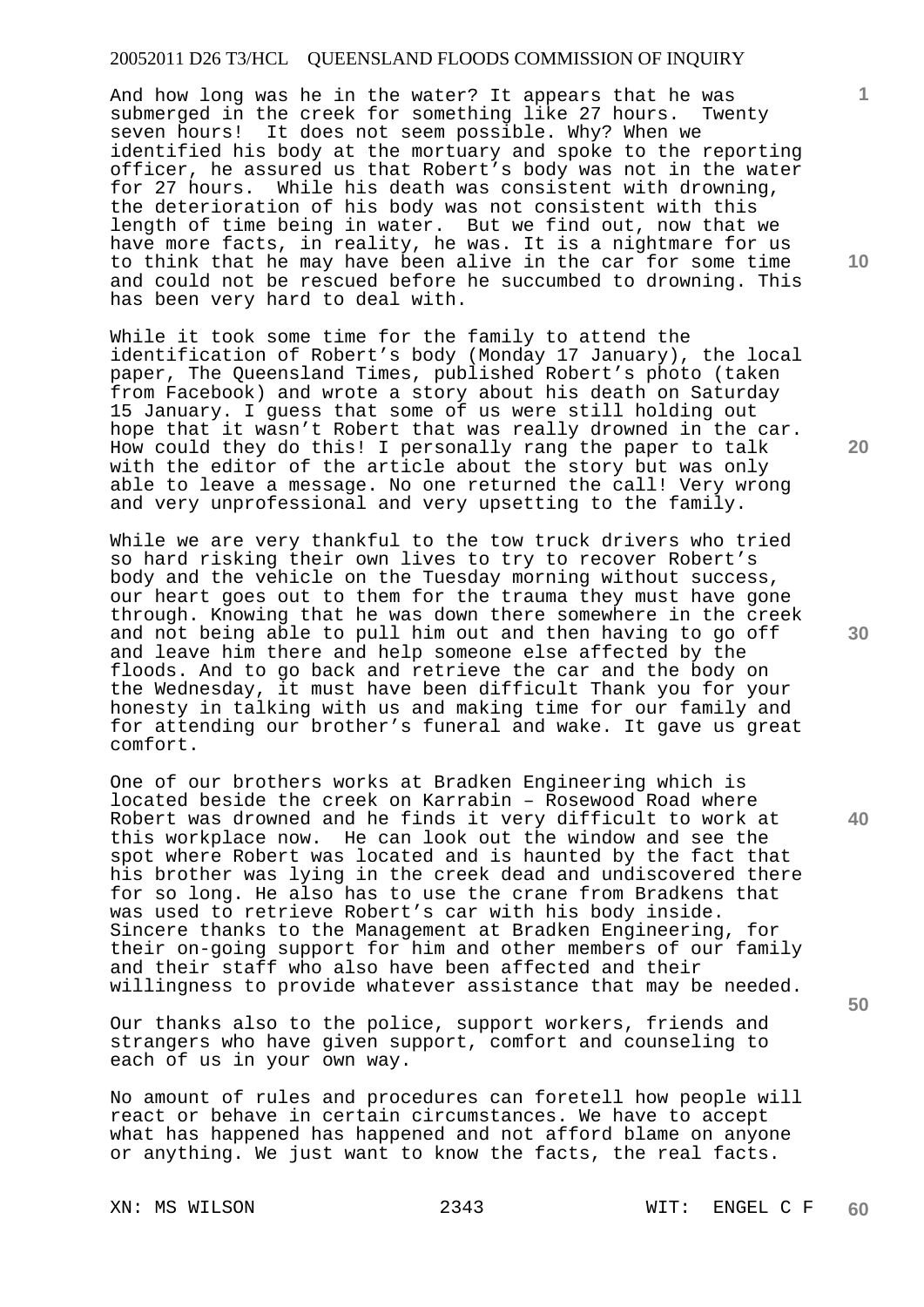Know that you are loved, Rob and always will be in our hearts and minds.

**10 20 30 40**  COMMISSIONER: Ms Wilson? MS WILSON: Thank you. COLLEEN FLORENCE ENGEL, SWORN AND EXAMINED: MS WILSON: Your full name is Colleen Florence Engel?-- That's correct. You provided two statements to the Queensland Flood Commission of Inquiry?-- Yes, I did. And your first statement was dated the 20th of April 2011?-- That's correct. And you have also provided an addendum statement?-- That's right. And that was signed today?-- Yes. Madam Commissioner, I tender those two statements. COMMISSIONER: The statement will be Exhibit 441 and the addendum 442. ADMITTED AND MARKED "EXHIBIT 441"

ADMITTED AND MARKED "EXHIBIT 442"

**50**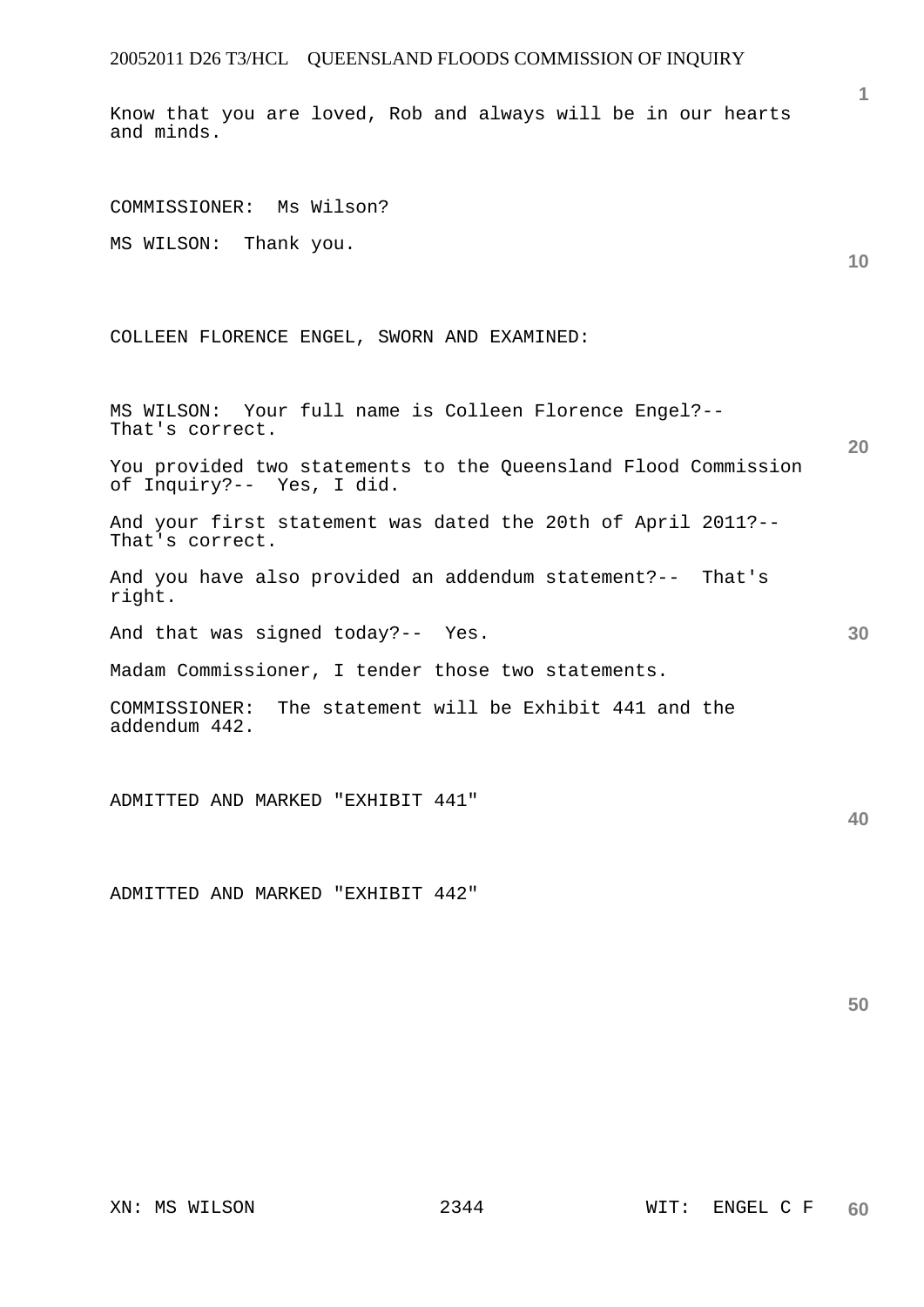**1**

**10** 

**20** 

**30** 

**40** 

**50** 

MS WILSON: Now, at the time of the floods, you were the principal of the Redbank State Primary School?-- That's correct. If I can just ask you some questions about the evacuation centre that was set up at the Redbank State Primary School?-- Yes. The Redbank school is an ideal evacuation centre, isn't it?-- It is absolutely ideal. It has excellent facilities and is in a position, particularly, within the community that doesn't lose power. So it is on the emergency line, so we don't lose power and we have water as well. So you're on a separate electrical circuit?-- That's correct. So whilst others that you could see could lose power, the school always remains with power?-- That's right, yes. And you also have very good cooking facilities?-- We just had a new building completed in about October under the BER project, Building Education Revolution, which was a large resource centre. We hadn't received any furniture in there yet, so it was very large open space. We have separate shower, we have separate toilets, we have separate cooking area. So it is absolutely ideal as an evacuation centre. Now, the school facilities have been used in times of emergency before?-- Yes. For example, hail storms?-- Yes. And on those occasions you were living on site?-- For about 10 years I lived on site. At the school?-- Yes. When the school was used on those occasions, was it just for a very short term?-- Yes, it has always been for a short term. Hours-----?-- Since I have been there. For hours just to get out of the hail storm?-- Yes. To stay the night? Have people ever stayed the night?-- I think I had an emergency family that wanted some accommodation one night but that was not a problem, yes. Before the wet season last year, leading up to the wet season, had you been notified that the school may be used as an evacuation centre?-- No, not at all. And you found out that the school was going to be, or was being used as an evacuation centre?-- Three days after it was opened I had a call from the data company who was going to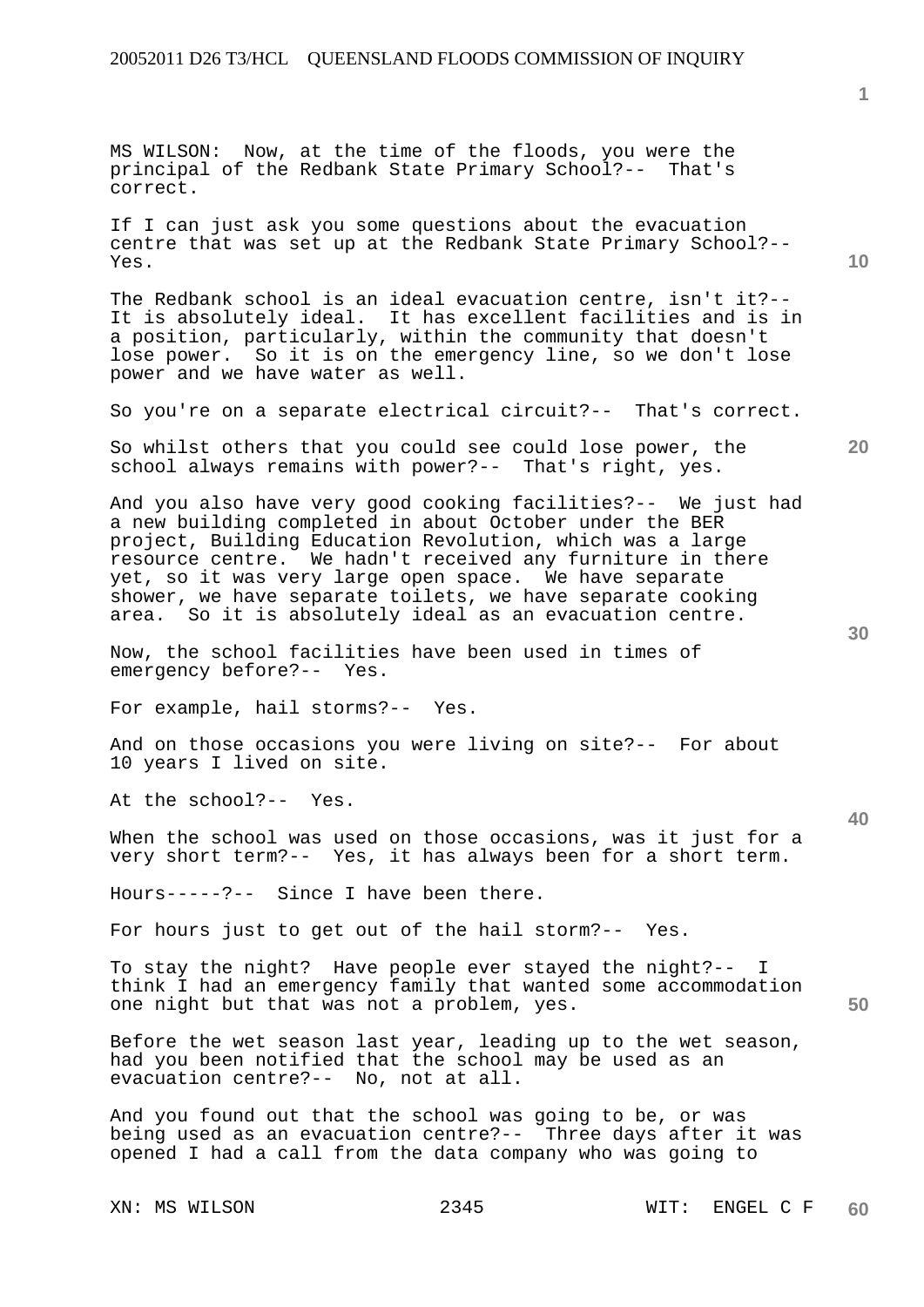install some electrical equipment, and they asked were we able to come to Redbank school - because I had been there almost every day until Christmas. Even though we were on holidays, we had a lot of work still being done, and they said, "Can we use the school still to do the work?", and I said, "Yes. Why? I can be there." And they said, "But it is an evacuation centre?" I didn't know it was an evacuation. It had been running for nearly three days and no-one had rung me.

#### And so then you went to the school?-- Absolutely.

How many people were being accommodated at the school when you went there at that point in time?-- By the Friday there was during the day we catered, right till the end, we closed, for up to 100 people for lunches because we supplied food to all the people who came to help and clean out the houses and other businesses in town. So we provided the food for those. But overnight there is probably - probably when I came there is still probably 40, 50 people.

Staying the night?-- Yes.

I should ask you when actually was the evacuation centre opened to your knowledge?-- To my knowledge it - how it came about, one of the local people had gone down to have a look at the water on the Tuesday - no, sorry, on the Wednesday morning because Tuesday night there was a lot of rain. From talking to the locals there was probably 220 millimetres of rain overnight within the 24 hour block and the water was coming up on the Wednesday morning and she said, "Hey, something needs to be done here." So she then saw one of the local people who have a key to the Redbank School of Arts hall and asked would they be able to open that, and that was refused, and they were told that it was to be the school, the school should be the evacuation centre. So that person then came and found the groundsman who lives near the school and then he went across and opened up the school.

Okay. And can you - that date was?-- That was on the Wednesday morning. The first person arrived about-----

Is that the 12-----?-- 9, Wednesday morning.

On the 12th?-- On the 12th.

When did you arrive?-- On the Friday.

**50**  The 15th?-- Yes. But I should say even though no-one - there was - because I was to start preretirement leave - I am actually retired now but I was starting preretirement leave on the first day of school, so the groundsman rang the new principal, and got approval to open the school and then he in turn rang our district director who was aware that then the school was opened.

Did you know where you were getting the resources from?-- We got - all the resources - everything came from the community and out of our own pockets.

**20** 

**30** 

**10**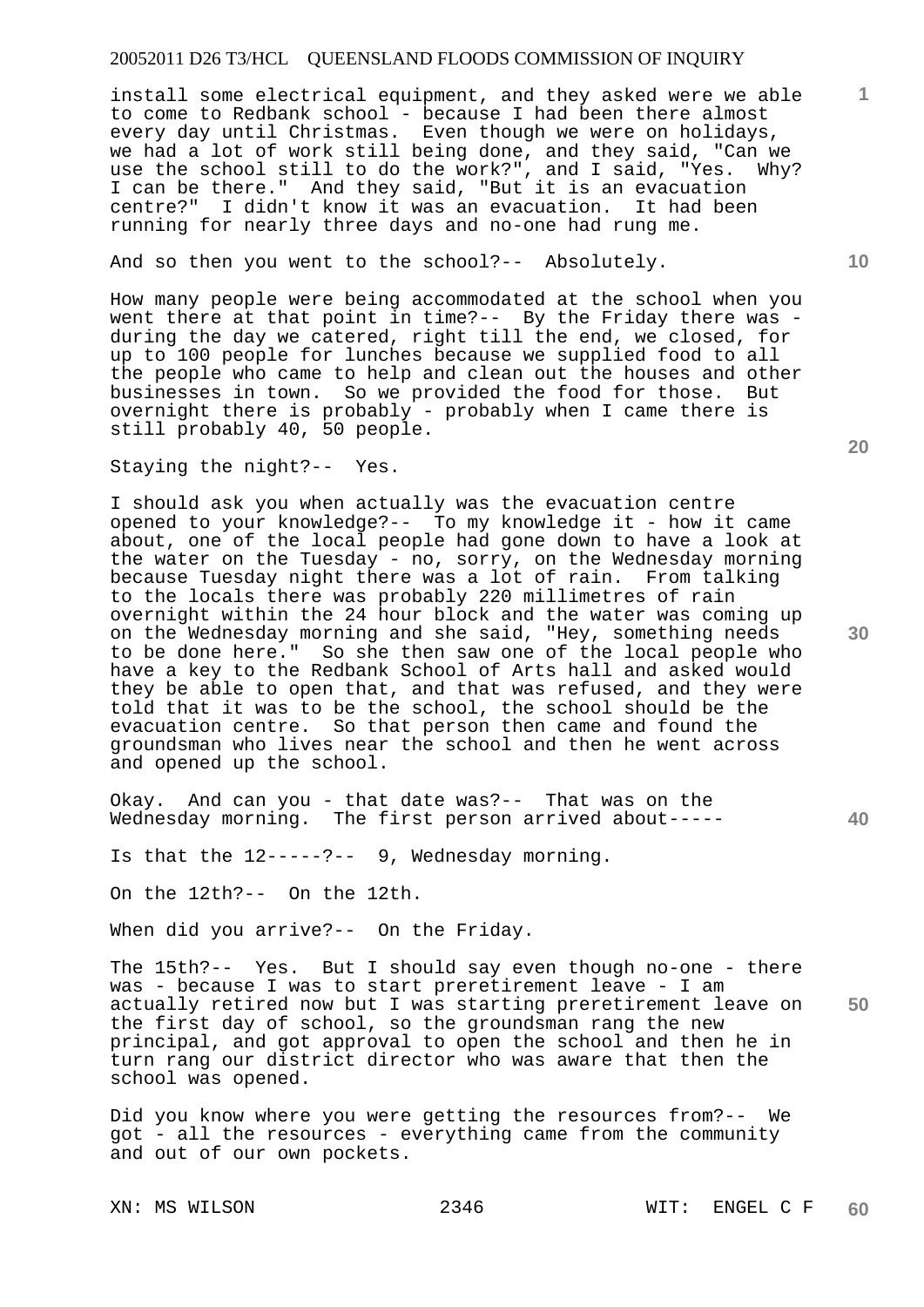Were there any mental health issues that-----?-- Yes, absolutely. When I got there on the Friday, there was obviously a couple of people who had mental health issues, and we just dealt with them the best that we could and helped support them. I had one lady who needed to have her own little locked room and we were able to provide that for her so that she felt safe and okay.

Who was operating and managing the school as an evacuation centre?-- No one in particular because I arrived late. Well, I was responsible for the resources, absolutely-----

When you say the resources what do you mean by that?-- I mean the school as a whole.

Yes?-- That is my responsibility.

Yes?-- But in the meanwhile, we had three particularly very talented and well - very skilled people and they were able to manage it. Basically, I think one person managed the food and those type of issues, the other person managed the people, and my groundsman was able to manage any issues that came up. So together three very capable people took that - there was no there was no order of command.

**30 40**  The Red Cross arrived on the Sunday?-- When the person looking after - when - looking after the - basically the people side of it, we were advised that the other evacuation centres were closing and that probably we should close. So we thought, okay, well, we haven't got a lot of people, but we had been arranging, and people helping each other finding accommodation, and we had those people that desperately needed some support, and we had some others who still couldn't find somewhere to go. So that person then got in touch with Red Cross and they came out immediately. But they didn't know that we were a centre. In fact, I don't - I know all levels of government knew we were a centre because we had representatives from all members from the local, State, Federal visit the centre during the time that we were there, but we were not a registered centre, and when we requested some food drops and that, we were told no, because we were not a registered evacuation centre. So we had no support from anyone but ourselves.

And who were you requesting food drops from? How was that process being undertaken?-- Basically it was who you know and who we could get to support. Much of the support came locally. There is a lot of very generous people in Redbank and they are very much community-minded people, so within our own group we were able to go and find someone or get someone, ring someone for help.

And when you tried to put these requests through government agencies, you didn't get much support?-- It wasn't I who did that, it was the person looking after the food, but she got several knockbacks for support.

**1**

**10** 

**20**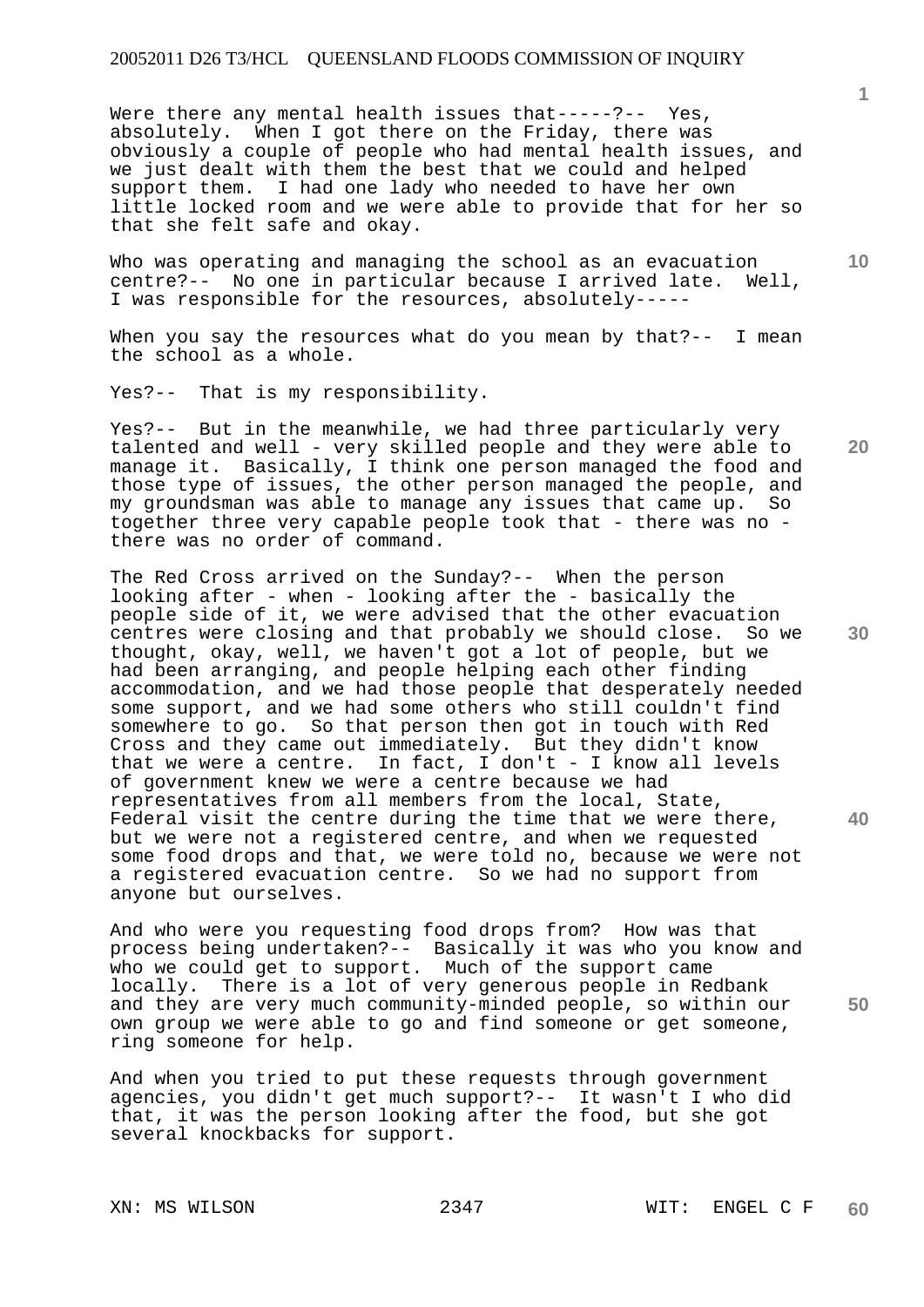And do you know who was being contacted? Which government agencies?-- No, but I know she mentioned that through the police they requested a food drop and they said no because we weren't an evacuation centre.

Now, one of the recommendations that you have made in relation to evacuation centres is a suggestion of putting systems in place for the establishment of a local evacuation centre. You say that it should be operated by council, but involve a local disaster committee. How do you see that to work?-- I see council as having the overall arching plan and that our local committee - we need a local committee because Redbank is an island when floodwaters come, we can't get out anywhere. So we can't have people coming in, we need to look after ourselves. We have the abilities and resources there to do that, but that committee needs to manage the centre, a local community, but with the guidelines of the council.

So you are envisaging that a local disaster committee come from the community?-- Absolutely.

Residents in the community?-- Yes.

Each with their skills?-- Yes.

That can provide-----?-- Yes.

And that operates within the guidelines of the Ipswich City Council?-- That's correct.

On a Local Disaster Management Group?-- There is also other issues like emergency management. They need training. So that should come, in my view, from the council or from some general committee that looks - they need regular updates, they need to be - they need to be current. We can't have lists that you can ring and that person is not the person anymore. So you need to know more than your local community.

**40**  So is your idea effectively that this local disaster committee, who would run the evacuation centre, would have an updated manual-----?-- Yes.

-----of contact details-----?-- Yes.

-----and processes and systems-----?-- Absolutely.

-----to be followed in such an event?-- Yes. And, in fact, the local - there is a group of local people who have already met and are looking at how they can do this but I believe the overall structure should come from council.

Now, if I can take you to your second statement? You provide some recommendations and suggestions to be considered in relation to the death of your brother?-- Yes.

Your brother died as a result of his vehicle being washed off Karrabin Road?-- Yes.

**10** 

**20** 

**1**

**30**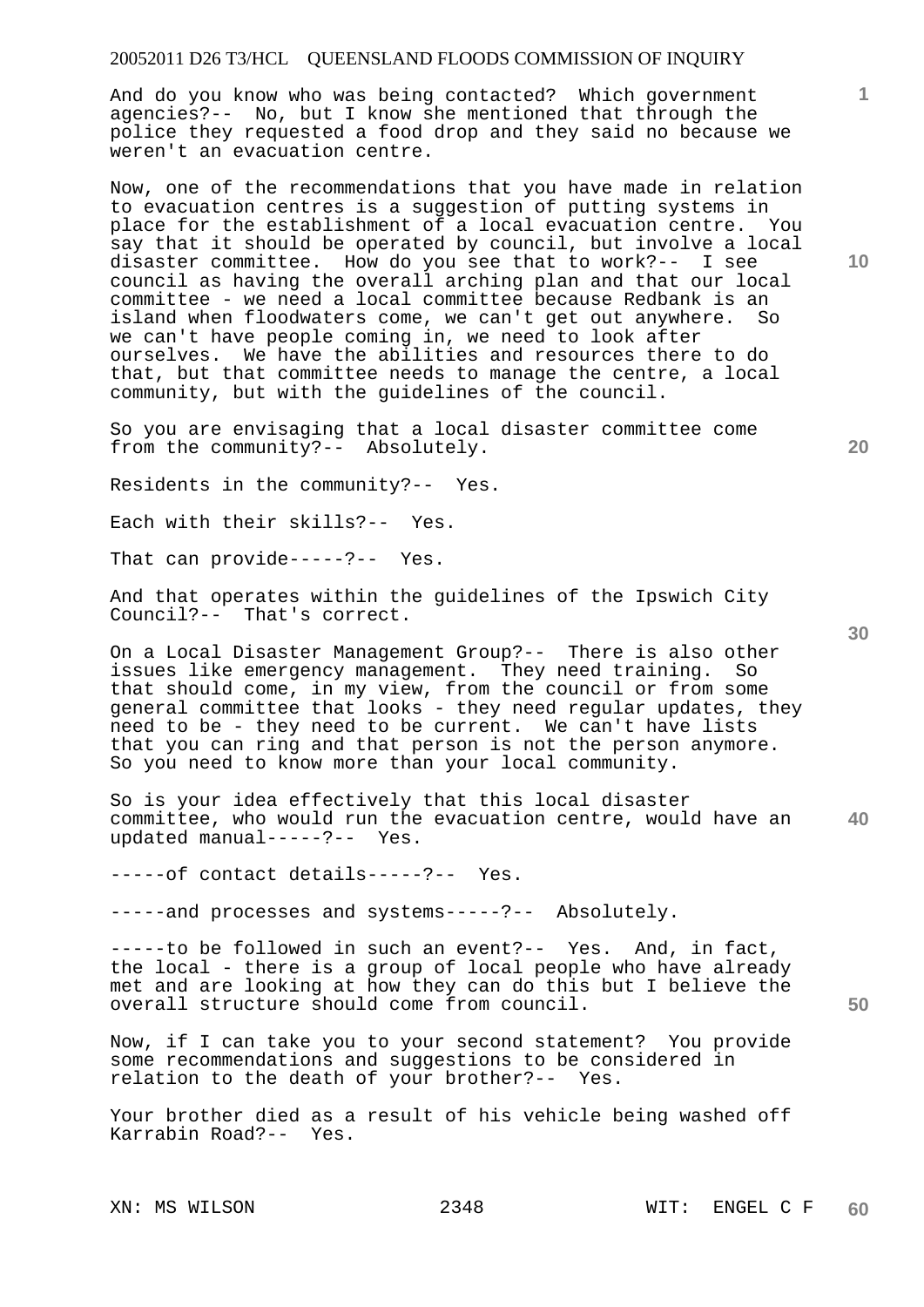I am not going to go through all the matters that you have got in that statement because that's been tendered but if I can just take you to a couple?-- Yes.

One of the matters that you raise is signage on roads?-- Yes.

You say that one of the issues in relation to the signage, when signage is put up along flooded roads or crossings to advise the community that the road is not safe to cross. So it is an issue you are wanting looked at that signs should be put up-----?-- Yes.

-----to say that this road is not safe to cross?-- Yes.

And it is a question about when that occurs?-- Yes. As my brother works at the Bradken Engineering, they were advised that morning early that the creek was going up. I don't know if that was almost uncrossable then, if there was any signage put up and whose duty of care it would be to do that. We have heard the police were there at the site when Robbie actually went into the water, but  $I$  - we don't know that for a fact yet.

Another matter that you raise that ties into this suggestion is a community education program?-- Absolutely.

Statewide?-- Yes.

And that is to include advice or information on crossing flooded roads?-- The whole issue around that, knowledge as well. Often we don't give children credit of what they are capable of. They need to have knowledge of their community, and at schools we can do that, but it needs to be more than schools. It needs to be a general education program for adults as well as students, yes.

And also to raise broader community education issues to be distributed before the wet season?-- Yes.

**40**  For example, what to do when you have to go to an evacuation centre; is that what you are looking at there?-- And the knowledge about what to do and where to go, absolutely, but also the safety aspect and the health aspect.

You raise a suggestion about the features and design of the actual road?-- Yes. Well, I have driven that road again during the floods, the bitumen was all washed away on that crossing, and it certainly has been upgraded now and there are signs that have been put up now, but it is still almost a blind corner, and when you drive around you drive down into it. I would question whether a person who doesn't live locally would be able - would know about that road. To me, it is not - it doesn't feel safe driving it.

I have no further questions, thank you, very much.

COMMISSIONER: Mr Flanagan?

**10** 

**20** 

**1**

**30**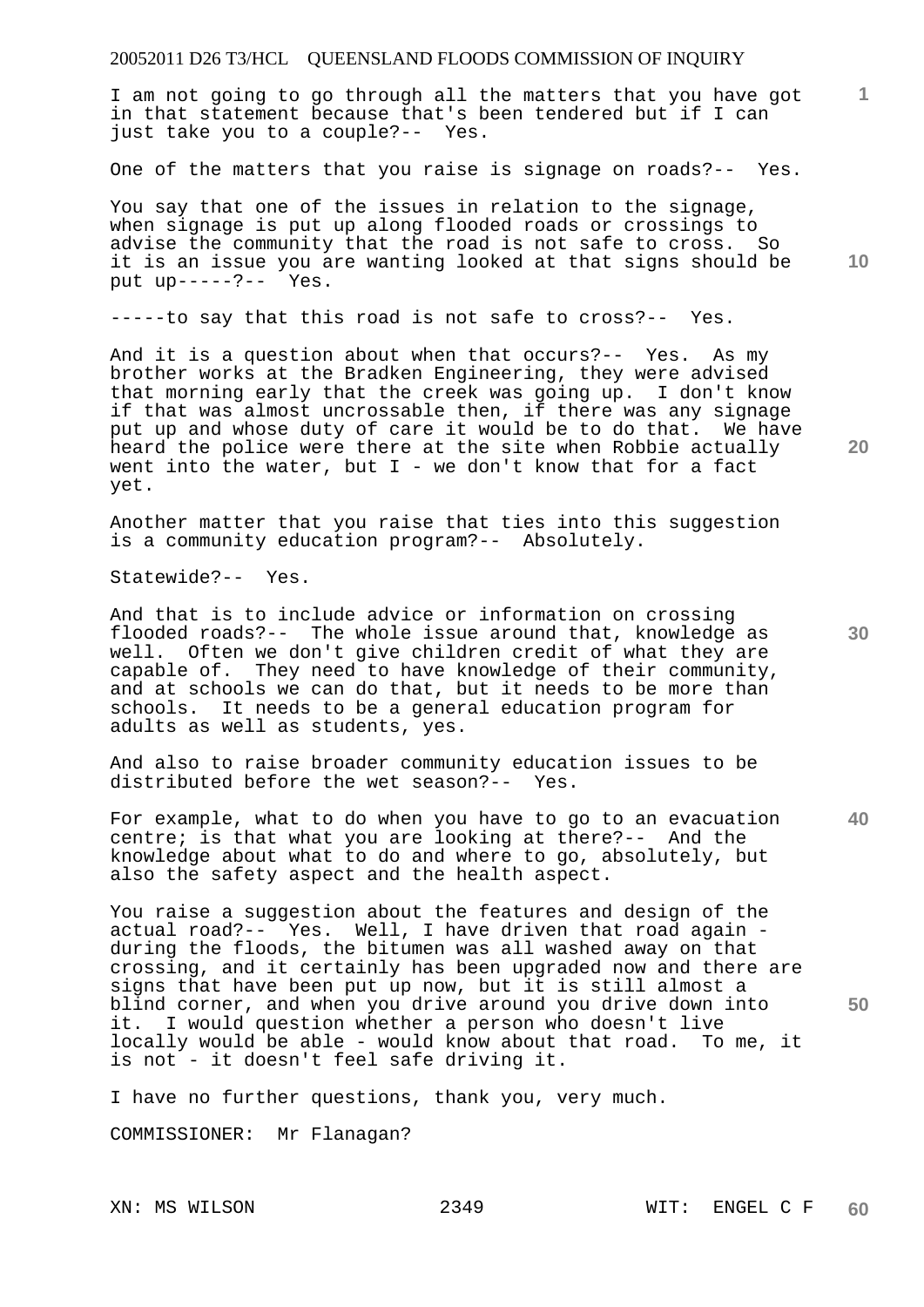MR FLANAGAN: Thank you. May I just refer to your evidence that a request to a government organisation - I think you said the police - was made for a food drop but was refused because the Redbank State Primary School was not a registered evacuation centre?-- That's what I have been told.

Do you recall that evidence? Yes. Was the person who looked after the food aspect at this evacuation centre, her first name Maxine?-- Maxine didn't look after the food, Tracey looked after the food.

Was there a person there in the evacuation centre called Maxine?-- That's correct. She was one of the other key persons.

**20**  All right. Were you aware that Maxine was in contact with the Ipswich City Council Local Disaster Coordination Centre?-- I imagine she would be. I didn't speak to her much because she was very busy doing things but I know she has contact to the council.

Do you have any personal knowledge of her making or being contacted by the Local Disaster Coordination Centre?-- No, I don't.

Do you have any personal knowledge of actually food drops being made to the Redbank State Primary School in terms of food drops for the evacuation centre by the Ipswich City Council?-- No.

You don't?-- No. There was food - mainly - there was food from the community and there was food from friends, for example Muffin - whatever they are - Muffin - but there were there were people who kept on coming bringing us food, yes.

And the people who are coming and bringing you food, do you know where they came from?-- No. Because there was so many at different times and because we were feeding so many people.

You are simply not in a position -----?-- No.

-----to dispute that the food drops were actually being made by the Ipswich City Council through the Local Disaster Coordination Centre?-- Not to my knowledge. There hasn't that has not been mentioned.

Are you in a position to say or do you know it was actually the Local Disaster Coordination Centre that directed the Red Cross to the Redbank State Primary School?-- My understanding is Maxine connected - arranged for that, so she probably arranged it through-----

The council?-- Her connection, yes.

**10** 

**1**

**30** 

**40**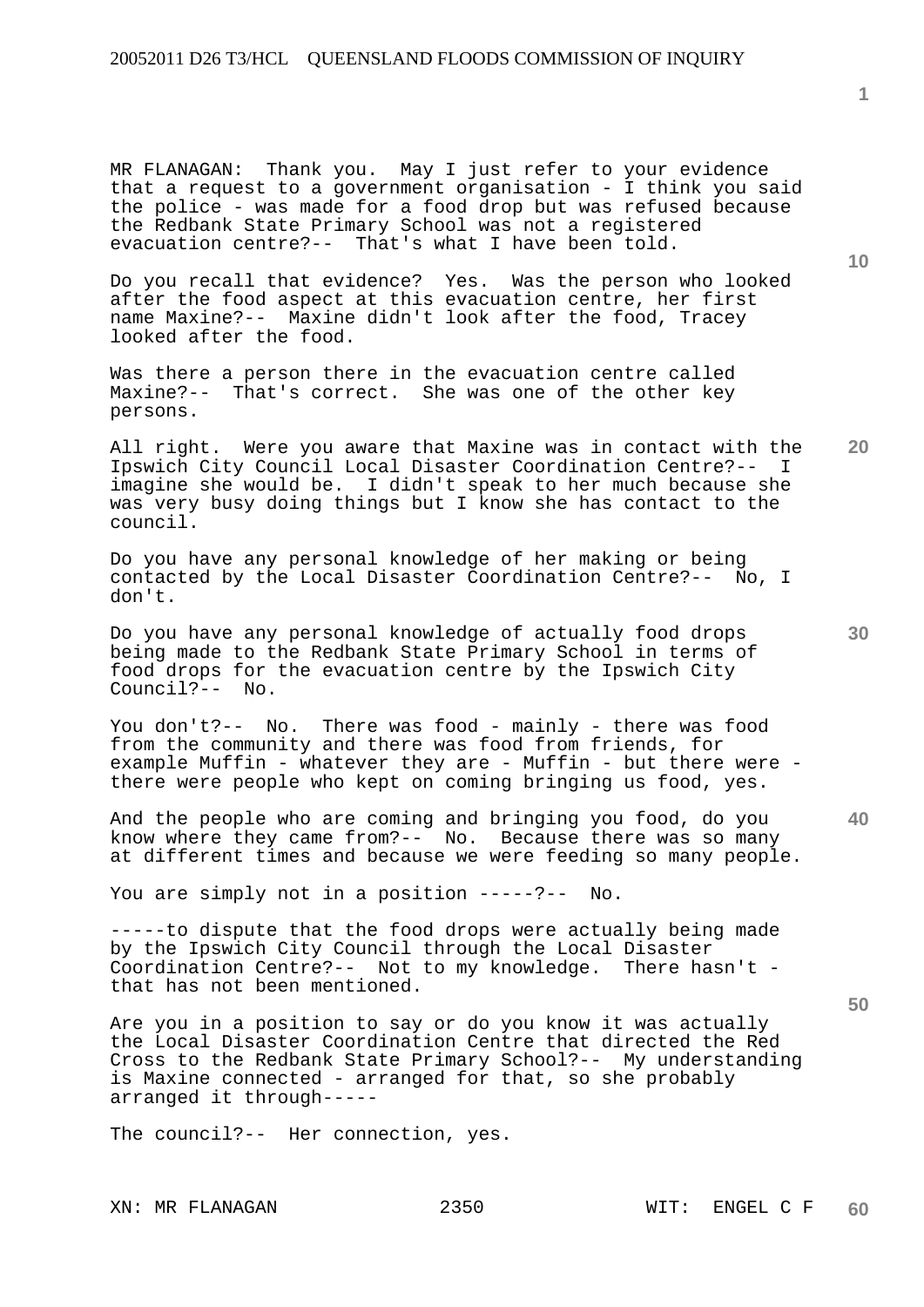Do you know what Maxine's connection to the council was?-- Maxine was a - did work for Paul Pisasale when he was a member.

Yes. Thank you very much?-- Thank you.

COMMISSIONER: Mr MacSporran?

MR MacSPORRAN: Thank you, Commissioner.

Ms Engel, in terms of the circumstances surrounding the death of your brother, you are aware, I take it, that there is a separate - that is separate to this Commission of Inquiry - a separate investigation being undertaken for those circumstances?-- Yes, I am, yes.

And in due course it will almost certainly be the case that you will be provided with a report summarising the results of that investigation?-- Yes, and that's what we look forward to.

And it may be the case, depending on the Coroner's decision, to hold an inquest - that is a public hearing - into those circumstances?-- Okay.

And that if that happened, you would have - or your family would have the right to seek leave to appear at those proceedings and ask questions of various witnesses if there was to be an inquest held?-- That hasn't been explained yet.

I see. That's a decision, I should add, for the Coroner, not for this Inquiry. It is a separate matter altogether?-- Yes.

But it will ultimately look into those matters?-- Uh-huh.

**40**  Just in terms of that area, can I suggest this to you: that there were - there was signage at that area indicating the road does flood and giving depth markers on the road at the time?-- Well, I know that the new signage has been put up.

You think-----?-- I am not sure that that was there prior.

Okay. Your information is that the signage - well, there are signs there now?-- Yes.

**50**  Whether they are different to what was there before?-- May have been.

Or whether they are totally new but you speak of what's there now?-- Yes.

Were you aware there had been an evaluation of that area of roadway and the speed limit had been lowered to 60 km/h through there?-- No, I was not aware.

XN: MR MacSPORRAN 2351 WIT: ENGEL C F **60** 

**20** 

**10**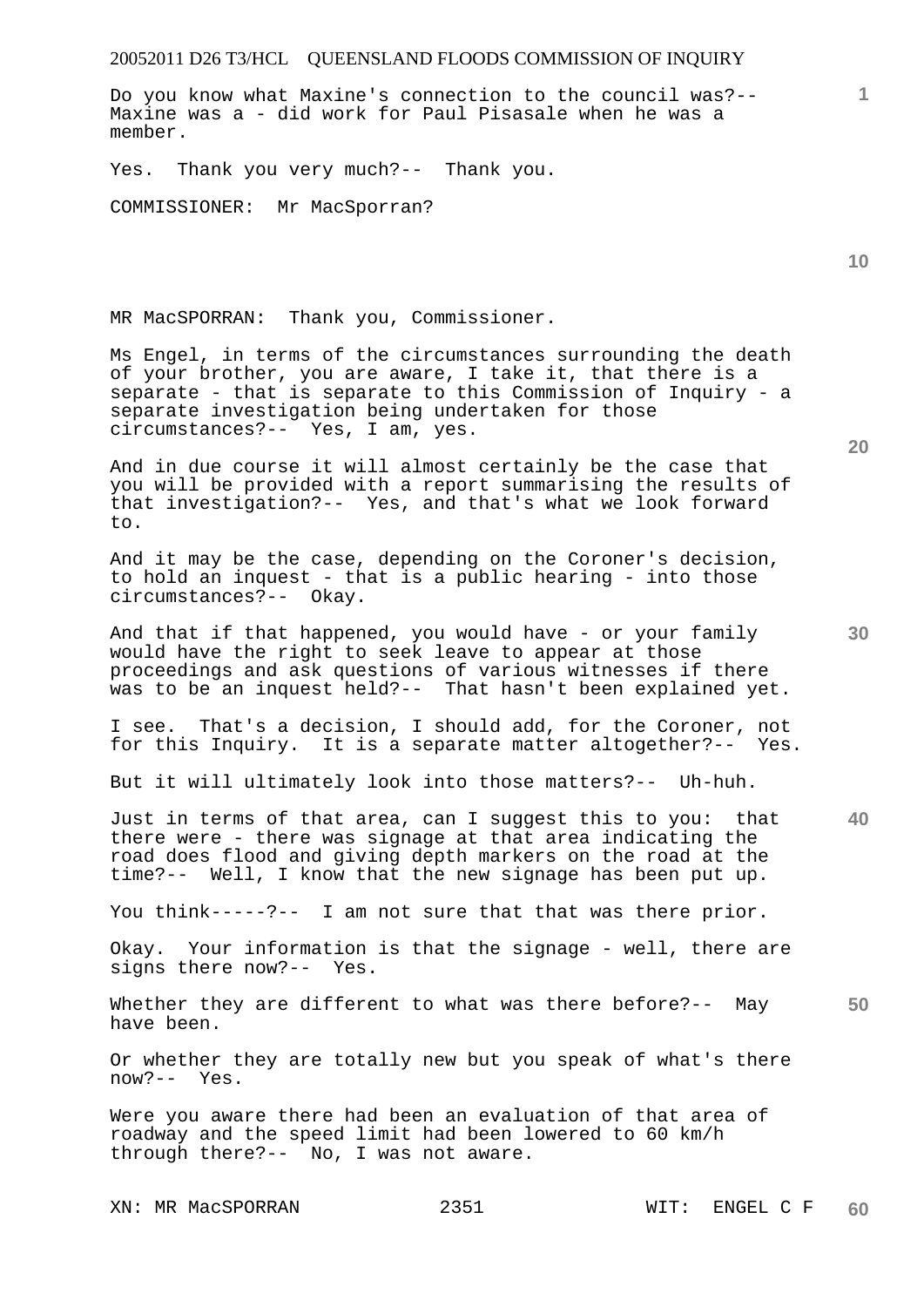That was last year, 2010?-- Okay. Because there was, to our knowledge, another car that had gone off at that same spot prior.

And can I suggest to you, you probably don't know anything of this, but there is currently being undertaken an audit of aspects of that section of roadway?-- Oh.

By the department?-- That will be good.

And you make a number of recommendations in your statement your second statement in paragraphs 11 to 16, inclusive concerning what you would like to see happen in respect to that area?-- Yes.

To avoid another incident such as what happened to your brother?-- Yes.

**20**  Can I indicate to you that my instructions are - that means those instructing me have told me, informed me-----

COMMISSIONER: Mr MacSporran appears for the State Government, in case that wasn't clear?-- Okay.

MR MacSPORRAN: Yes. That the department is aware of those recommendations you have made in your second statement?-- Okay.

And is prepared to take them into account and look at them when they consider what should happen with this section of roadway?-- That's excellent.

COMMISSIONER: Which department, Mr MacSporran, are you referring to there?

MR MacSPORRAN: That's the Main Roads and Transport.

COMMISSIONER: All right.

WITNESS: That's excellent.

MR MacSPORRAN: All right, thank you.

COMMISSIONER: Mr Pomerenke?

MR POMERENKE: No questions thank you.

COMMISSIONER: Ms McLeod?

MS McLEOD: No questions, thank you.

COMMISSIONER: Mr Dollar?

MR DOLLAR: No questions, thank you.

COMMISSIONER: Mr Kelly?

**10** 

**30** 

**40**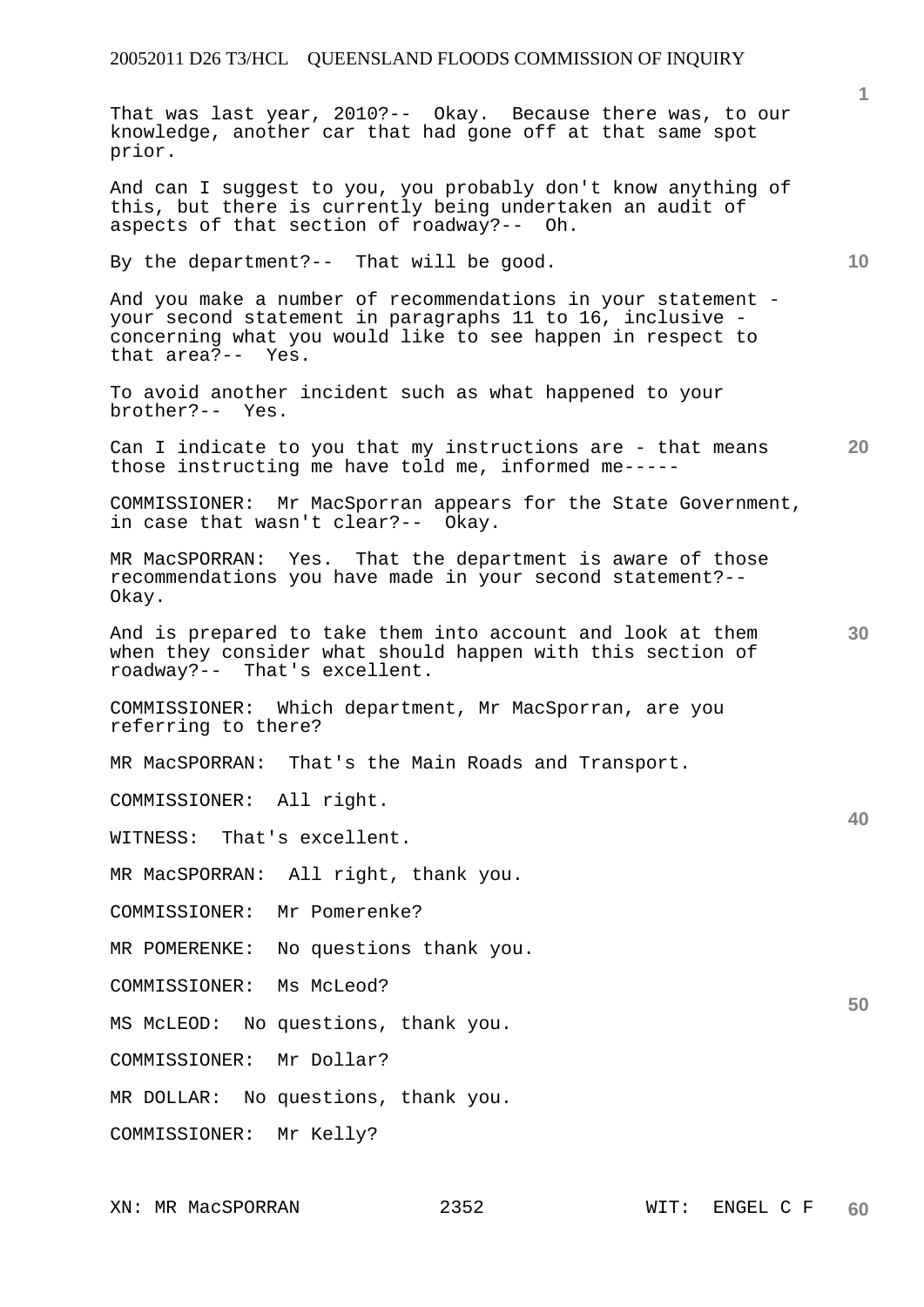MR KELLY: No questions.

MS WILSON: I have no further questions, Commissioner. May Ms Engel be excused?

COMMISSIONER: Thanks, Ms Engel.

WITNESS EXCUSED

COMMISSIONER: Did you want to take the morning break? Is there a time - what's the position?

MS WILSON: This may be a convenient time for the morning break.

**20**  COMMISSIONER: All right. We will come back at quarter to.

THE COMMISSION ADJOURNED AT 11.28 A.M.

**40** 

**1**

**10**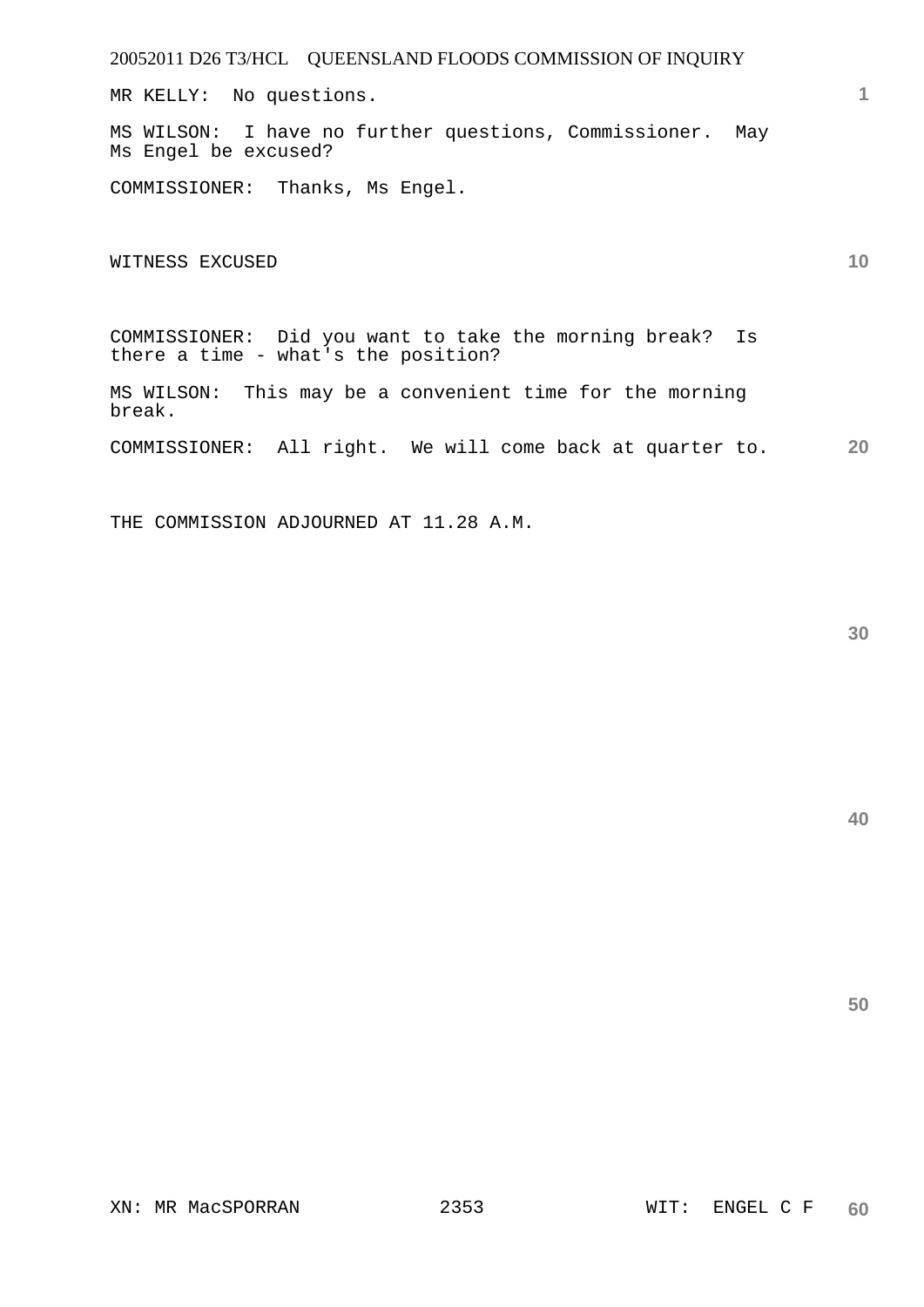## 20052011 T( )4/RGC (QUEENSLAND FLOODS COMMISSION OF INQUIRY) **1 10 20 30 40**  THE COMMISSION RESUMED AT 10.45 A.M. MS WILSON: Thank you, Madam Commissioner, I call David Greenwood. DAVID NOEL GREENWOOD, SWORN AND EXAMINED: MS WILSON: Can you tell us your full name, please?-- David Noel Greenwood. You are employed by River 94.9, a radio station?-- That is correct. What is your role there?-- I am the General Manager. Now, you prepared a submission that has been signed and-----?-- That is correct. That should be in your statement to the Commission?-- That is correct. Can you have a look at this document, please? Is that the document that you prepared for the Commission?-- Yes, it is. Madam Commissioner, I tender that document. COMMISSIONER: That will be Exhibit 443. ADMITTED AND MARKED "EXHIBIT 443" MS WILSON: I see you have a copy of that in front of you?-- Yes. There is a couple of matters, if I could take you to them, that you raised in that document. The first is on that second page under the heading "Background"?-- Yes.

You state there that as early as September/October last year the long range weather predictions clearly indicated a major weather event. Where were you getting that information from?-- We have, as I put in my submission, we have an IT consultant who works with us and he is a weather buff. He is a storm chaser but along with that he has a whole lot of computer software in that jargon I put in my submission. He monitors the weather fairly closely. We don't accept it as listener advice but internally because of the number of promotions we do as outdoor events, it is always handy to know what the weather conditions are going to do. It just happened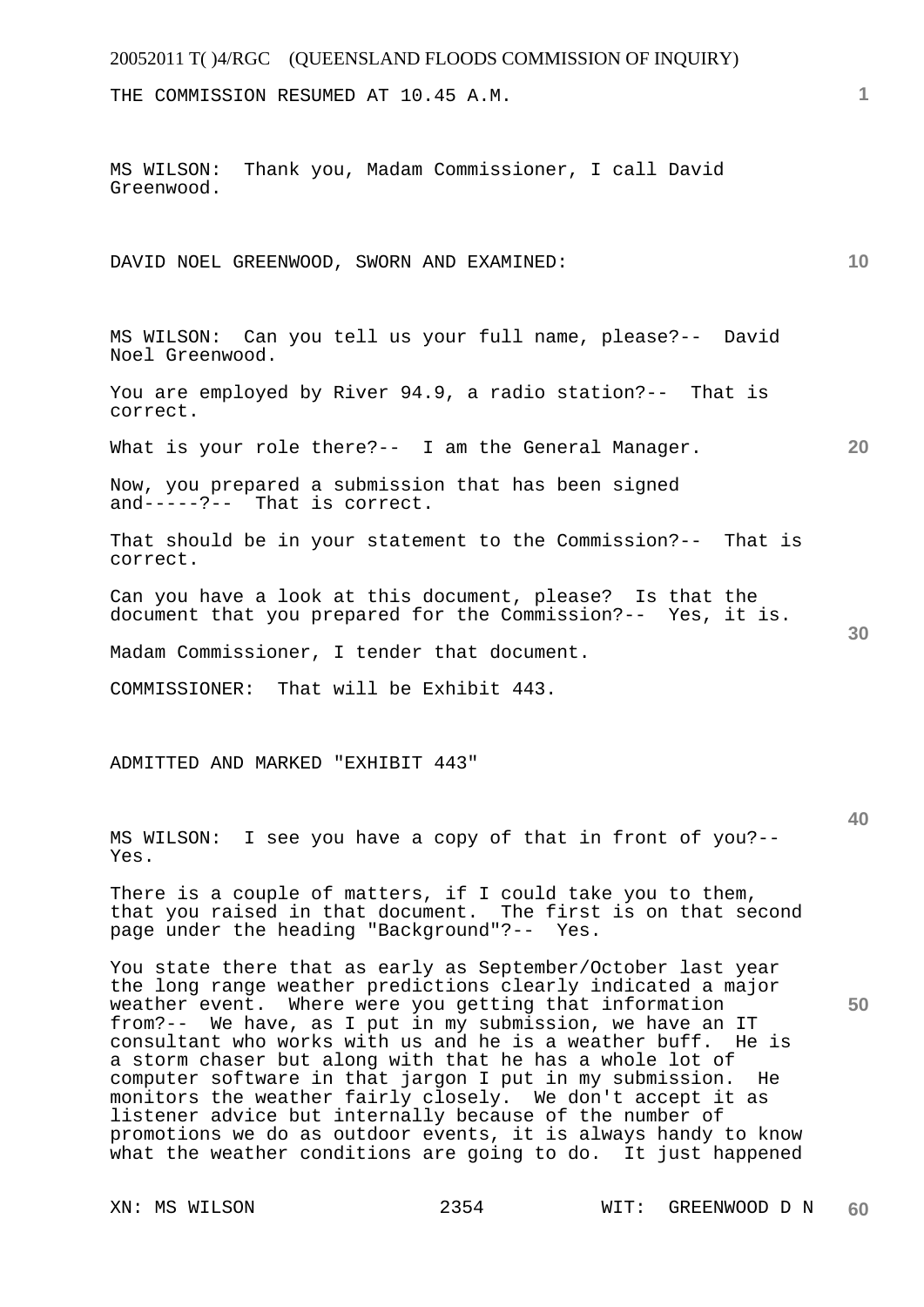# 20052011 T( )4/RGC (QUEENSLAND FLOODS COMMISSION OF INQUIRY)

soon after that that I think one of the television stations interviewed a long range forecaster as well who also prophesied we were going to have a major event over the January/February period.

Now, with that in mind the radio station made contact with the local SES in October?-- I do it once a year but specifically I talk to our local manager of SES and as we did last year-----

That is 2010?-- Sorry, I will go back a year.

2009?-- We ran a recruitment program as part of the community service where - and we did it this year - where we did talk about the possibility of a major weather event.

You state in your submissions that you arranged a full schedule of no charge announcements seeking additional volunteers for the SES?-- That is correct.

Over 30 new members signed up?-- I believe so from memory, yes.

Now, one of the initiatives that the radio station did was to encourage listeners to have a battery powered radio?-- That is correct.

Why was that? Why did you think that was necessary and important?-- Well, I suppose I am of the generation where portable or transistor radios, as some will remember them, were in vogue and it was part of our life. As technology has changed and electricity and computers probably are the norm today, battery operated appliances, particularly with listening devices like radios, are probably not the in vogue thing. So with the possibility of a weather event I went to the local electrical retailer, they did an exceptional deal with a battery operated radio supplier and we did a no charge schedule again to sell radios very cheaply in the event of a major event coming.

Do you know whether that was successful?-- I believe so.

Have you got any idea of numbers?-- No, I haven't. I can find out for you.

Thank you.

COMMISSIONER: That might be helpful, Mr Greenwood. What was the local retailer?-- A local retailer was R T Edwards and the supplier was Teac.

MS WILSON: Can I take you to page 7 of your document, please? There on that page and the following page you provide suggestions from what you have experienced and observed during the flood event?-- Yes.

You say that, "Radio's role need to be highlighted to all stakeholders as a primary source of pre-event and ongoing

**20** 

**40** 

**50** 

**10**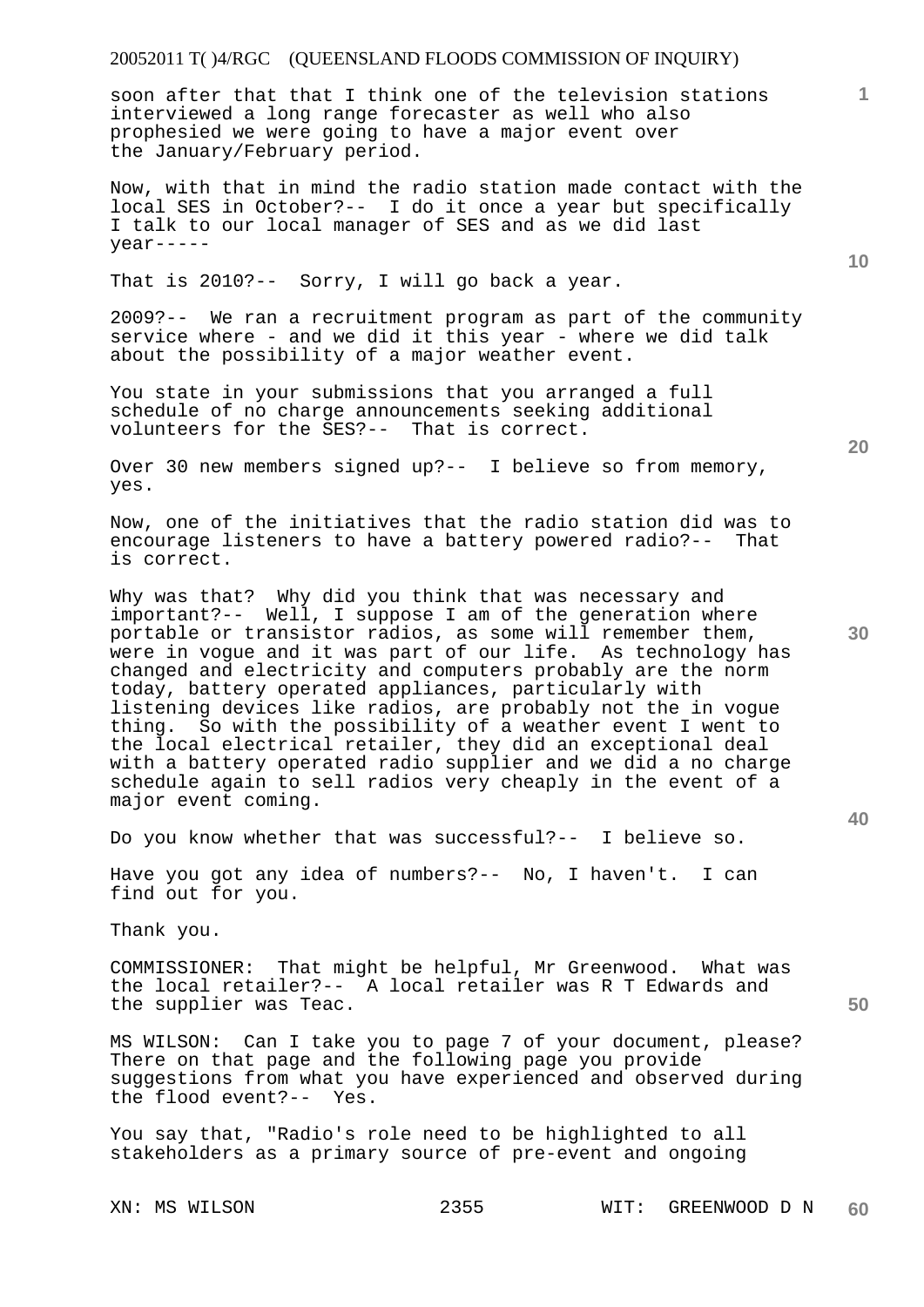### 20052011 T( )4/RGC (QUEENSLAND FLOODS COMMISSION OF INQUIRY)

critical event information as the event unfolds." Did you have any dialogue with any of the stakeholders in relation to providing up to date information to your station?-- Yes, I did. Obviously the SES. I also, through the SES contacted the Natural Disaster Committee we have here. I asked Terry if he would arrange for us to be involved to put a reporter or our news guy into the centre to be available to release information that was pertinent to our audience. I am talking Ipswich now not the other areas we cover. The thing really evolved. We have the contacts for most of the - in fact all of the areas but in terms of getting local reports we normally can get information fairly quickly by ringing somebody in the know. As the thing evolved from January 10, it just became chaotic right across the region to get accurate factual information. We were relying very heavily on a lot of our what our listeners were supplying.

One of the themes that comes heavily through your document is the use and the importance of the use of radio as a means of communicating information?-- Yes.

One of the issues that you raise is that organisations and stakeholders need to have updated comprehensive radio contact lists?-- That is correct.

Did you find this an issue these organisations didn't have updated radio contact lists?-- I suppose I have been in the business probably a lot longer than most because I started when I was 14 years of age and I have grown through it, and in the early days we didn't have computers and I don't want to age myself now but in the early days when we had to ring the Weather Bureau we spoke to an actual forecaster to get the weather forecast. With the way technology has gone in our radio station everything is on a computer. We have many many screens, one we have BOM on board and instant weather forecasts etcetera. In the days of email you lose that personal contact so when a disaster happens or a natural event such as this, it is very hard for somebody at the other end who is not of my generation to pick up a phone and say, "We have a major problem here. This is my phone number, I will give you any information you want at any time." We didn't get any of that. We were getting bombarded by emails with a very limited number of staff. In fact, we get through our news room - I did it purposely to find out - we are getting something like 600 emails a day, up to 600 emails a day through our news division just with news releases, news reports, including notifications of road closures and whatever and it gets to be humanly impossible. So if there is a major event that has to go over the top of that you need phone calls in those sorts of disasters and for us to try and find people. We were running the station 24/7 with four full-time on air and two backroom people as well for about three or four days.

Madam Commissioner, I have no further questions.

**10** 

**1**

**20** 

**30** 

**40**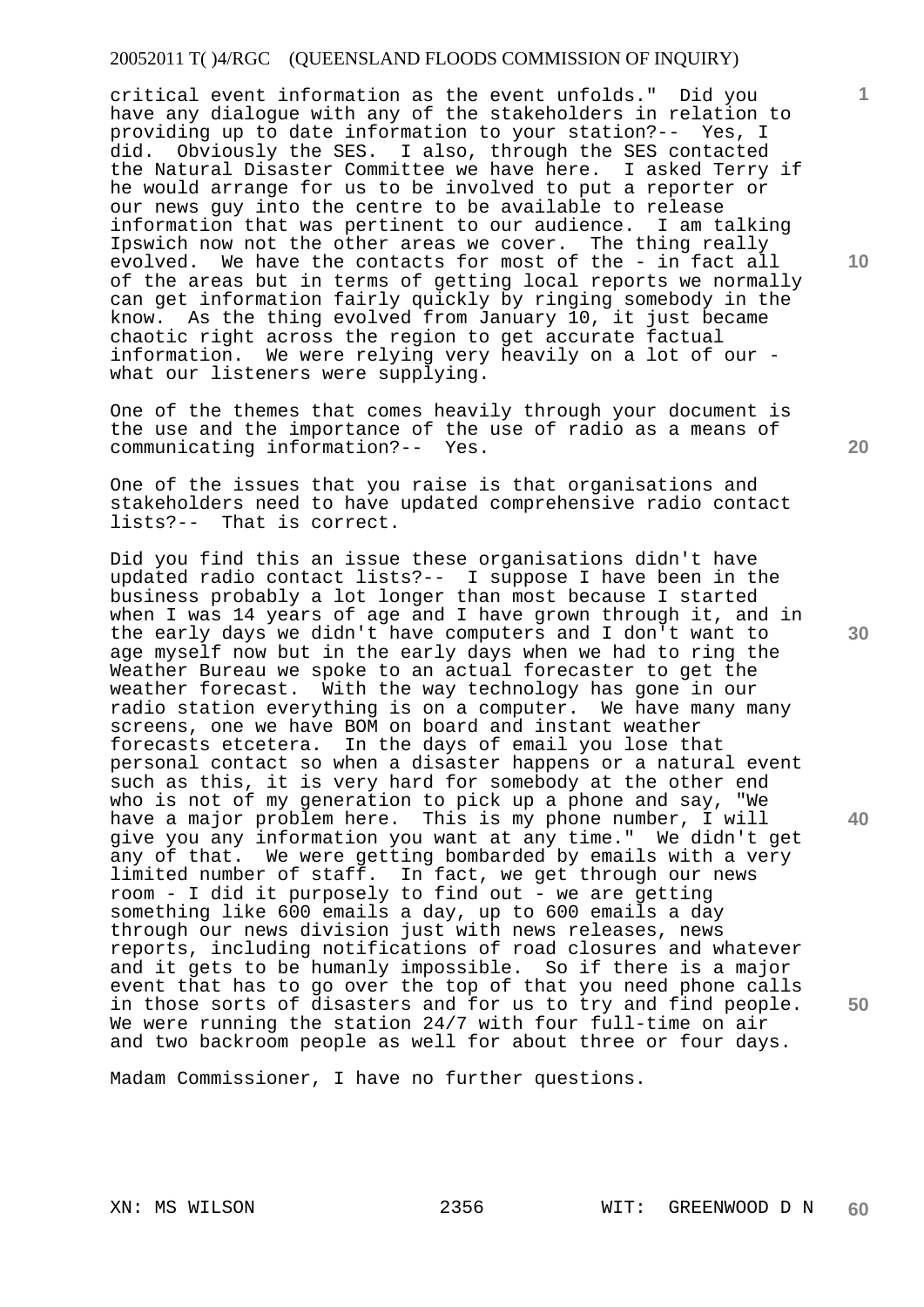MR FLANAGAN: Mr Greenwood, have you got your statement in front of you?-- Yes, sir.

May I take to page 4 and the last paragraph on page 4 that commences with the words, "Limited official information."?-- Mmm.

You will see six lines down you state, "We were bombard with calls to say that the given call centre number for the Ipswich City Council wasn't being answered after being told it was the number for all inquiries." ?-- That is correct.

See that?-- Mmm.

I don't dispute you were bombarded with calls in that regard. But, you don't have any personal knowledge that the Ipswich City Council Call Centre took over 5,000 calls on the 11th of January 2011?-- No, I won't know that. I knew they were busy because the calls we were referring to you or sending to you they were coming back to us very quickly.

Exactly. In any event, you can't dispute that over 5,000 calls were actually received and answered on that day by the Ipswich Call Centre?-- No, I don't doubt that at all.

That represented an increase from the ordinary business calls or during business hours, of 450 per cent. You are not suggesting for one moment that the number that people were ringing was out of order, for example?-- No, I am not at all.

Can we take it from your statement there that it is completely consistent with the Ipswich Call Centre being inundated with thousands and thousands of calls. May we take it-----?-- I will take that. May I make a comment on that?

**40**  Certainly?-- I think if you were at that level, and I have no doubt because we knew there were people there, but we were still getting emails in relation to help wanted, if you have offers of help. We were still being directed to push more and more people to that phone number.

Yes?-- If you had that sort of traffic may I suggest there might have been - and I know in South-East Queensland everyone was inundated but the reality was that the listeners were getting more and more frustrated.

Yes and we don't dispute that for a moment?-- No, no, we are on the same page.

COMMISSIONER: Sorry, what do you say Mr Greenwood? Ought there have been an email to you from the council saying, "Tell your listeners."-----?-- We were getting, I didn't bring all the emails with me - when I say all we were getting half a dozen, 10, from the council about certain information that was being let out during the flood period. The phone number, the contact at the bottom of that for people to respond was 38106666 and they were still using that number.

**20** 

**10**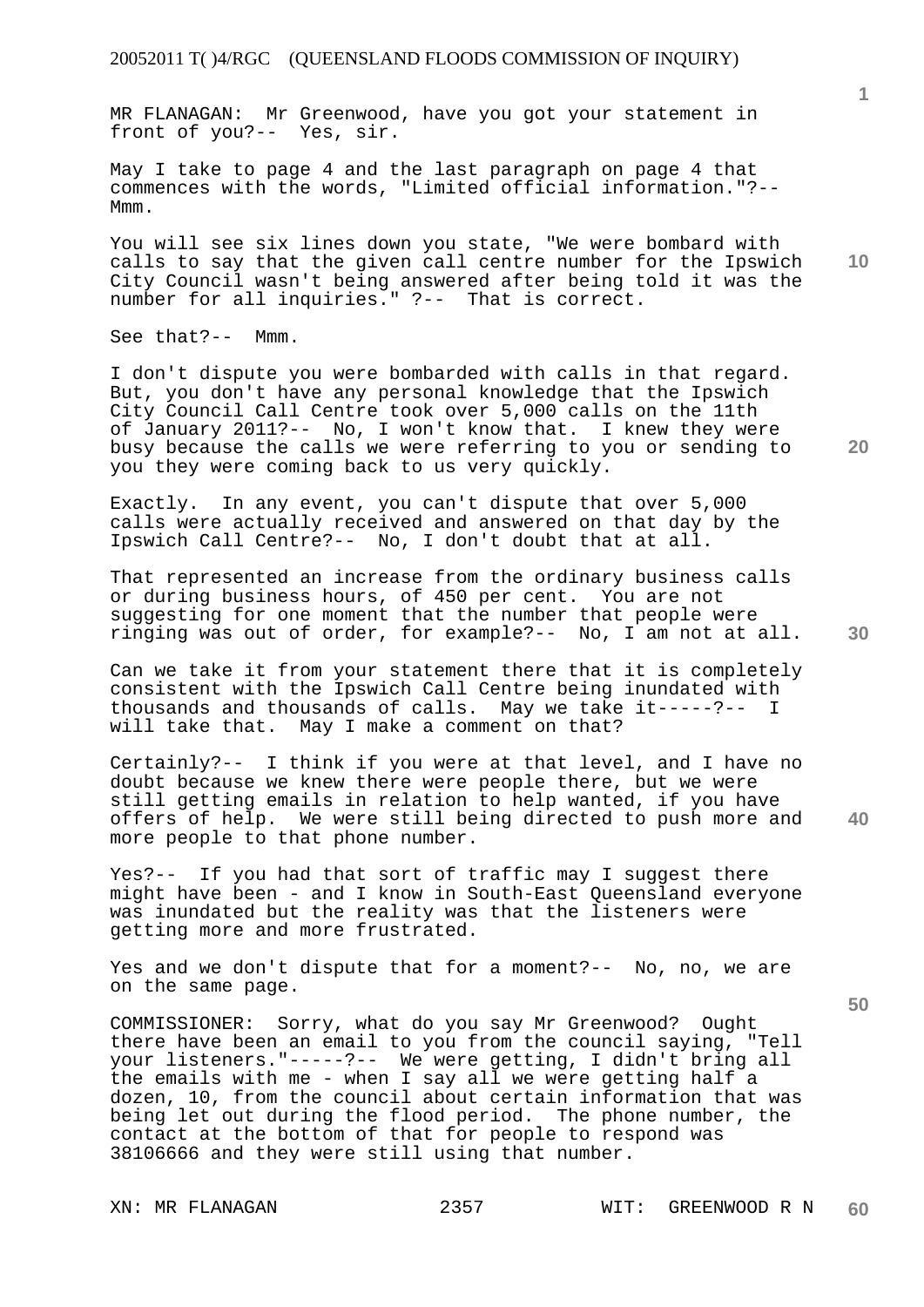### 20052011 T( )4/RGC (QUEENSLAND FLOODS COMMISSION OF INQUIRY)

So they should have just told you it wasn't going to work and there is no point telling the listeners that?-- It was vital information they were sending out but I can understand how people were frustrated when they ring that number after we were telling them - see our role is to tell people where to go and if they are making a call and not getting satisfaction they get a bit angry about that.

MR FLANAGAN: But you wouldn't dispute that when I talk about 5,000 calls being received, I am talking about 5,000 calls being answered so that whilst calls were being answered clearly the system couldn't cope with all incoming calls?-- Certainly.

If people were put on a waiting list they may have become frustrated by not being able to get through to the number?-- No, I am not disputing that.

May I take you then to page 5 in your statement and if you see the third full paragraph starting with the words, "On the Tuesday 11 January 2011." "In Ipswich as the flood waters rose, despite making many calls to a variety of local officers we could not advise listeners of designated evacuation centres." See that?-- Yes.

Can I ask you, do you recall what time on Tuesday the 11th of January 2011 you were referring to there?-- Yes, we started looking for evacuation centres because listeners were ringing from as early as 6.30, 7 o'clock in the morning.

In the morning?-- We didn't get notification officially, it would have been around 11 o'clock.

Do you accept by 2 p.m. that afternoon at least the Ipswich Showgrounds had been identified?-- We had that identified earlier than two but it was after 11.

**40**  The - when you talk about the flood waters rising on 11 January you accept that the peak flood in Ipswich wasn't until between 1 and 5 p.m. on 12 January so that we are still talking about something in the order of 24 hours notice at least?-- Mmm.

Do you accept that?-- No, maybe I have the wrong date there. That would be - that must have been, I am sorry, in my report that should have been Wednesday I think, the day the floods hit Ipswich.

Which -----?-- Is that correct?

Would you accept from me the Ipswich Showgrounds opened as an evacuation centre on 11 January 2011 and evacuation centres were actually being opened on 11 January 2011 in anticipation of a warning from the Bureau of a possible peak on the Wednesday at the Bremer River of 22 metres?-- No, well my report is right. But what we were getting was calls from people on the Tuesday.

**10** 

**20**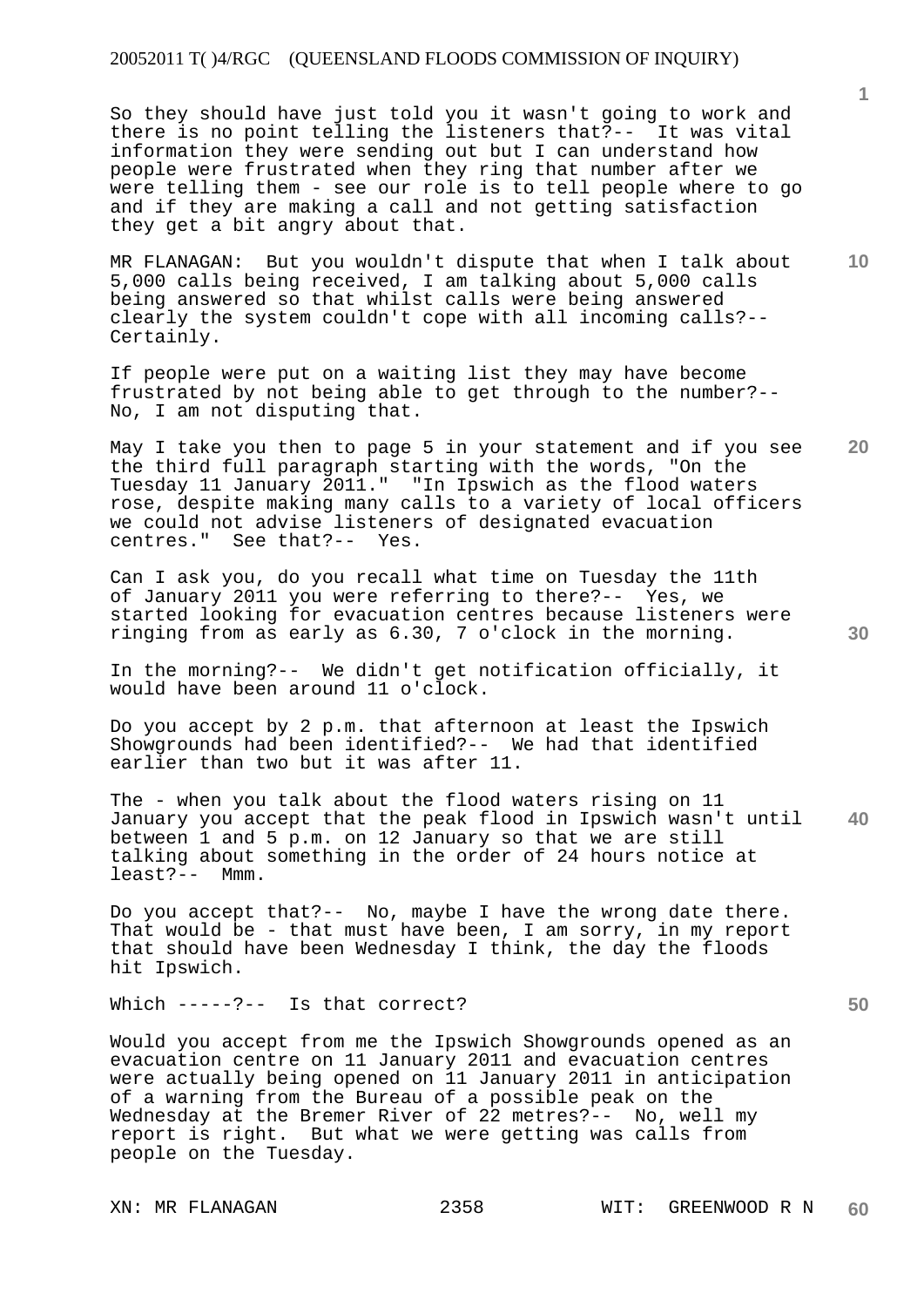Right?-- Looking for evacuation centres.

Can I take you then to the final paragraph of page 5 and there you talk about one of your radio journalists who had been attending in the actual Disaster Coordination Centre?-- Yes.

You state there that he was asked to leave by the responsible counsellor. You make this observation, "This took away any opportunity to provide official information." See that?-- Yes.

Can I suggest what happened was this: that the journalist was actually asked to leave the room, the actual coordination centre room where decisions were being made, discussions were occurring in relation to what was to happen but he was actually asked to vacate that room but was given an office directly beside that room and was kept fully informed of ultimate decisions of the local disaster coordinator by someone, that is the media liaison officer, informing him of the decisions. Do you know that for a fact?-- No, I don't.

Do you know that this particular journalist was actually given a room beside the coordination room?-- No, I - well, no I wasn't aware of that but I am aware that the comment was made - another journalist had arrived and the comment was made, "It may seem like we are favouring you," we weren't in there for competitive reasons and the inference was the journalist had to leave. I can't speak for the journalist today but he felt that he was being asked to leave.

All right. But, from your own knowledge you don't know that he was actually moved to a room beside?-- Not a room, no.

You don't know that. You don't know that he was actually kept informed of every decision as it happened by the coordinator?-- I will say I don't know.

Right. In any event, you knew that information was being given out to the community through the Mayor's office and through the Mayor himself?-- What sort of information?

In relation to flood peaks, in relation to evacuation centres?-- No, I can't say that be true. We could not get any official comment. The normal person who we deal with in the media matters was he himself involved in the flood issues.

Yes?-- And normally, in a normal day's operation, we can ring him at any time and receive any information. If he doesn't know it he will speak to the responsible counsellor and get it back to us.

Can I finish on that which was my last question to you; to your knowledge the ordinary Ipswich City Council media officer you usually dealt with was himself affected by the floods?-- That is who I am talking about, that is correct.

And was unable to be on duty because of that?-- That is

**1**

**10** 

**30** 

**20** 

**40**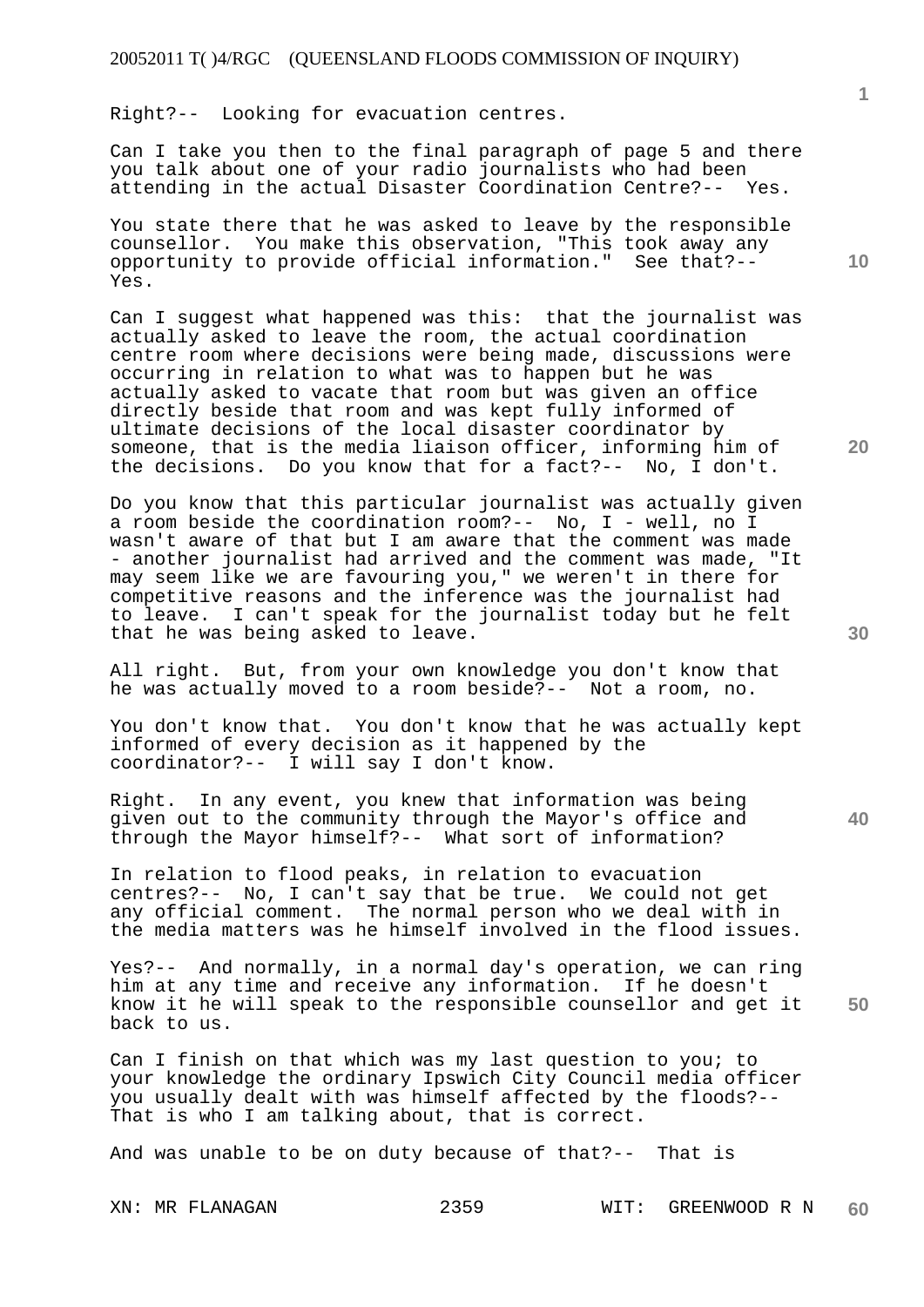20052011 T( )4/RGC (QUEENSLAND FLOODS COMMISSION OF INQUIRY)

correct.

Thank you, Commissioner.

COMMISSIONER: Mr MacSporran?

MR MacSPORRAN: Nothing thank you.

MR POMERENKE: No questions, thank you.

MS McLEOD: No questions.

MR DOLLAR: No questions.

MR KELLY: No questions.

**20**  MS WILSON: I have a matter to raise for completeness. Attached to your statement and referred to in your statement is River 94.9 flood coverage which provides all the flood coverage provided by River 94.9?-- Yes.

Also there was attached a River 94.9 air check?-- The air check was of that weather expert we had who was a private forecaster.

Right?-- Which was asked for to - supplementary to my original submission.

Can you explain what the air check is?-- Well, an air check is taken straight off air, various segments of interest to the inquiry.

Madam Commissioner, for completeness these should be attached to the - that exhibit.

COMMISSIONER: All right, you want that as part of Exhibit 443. That will be.

MS WILSON: I have no further questions.

COMMISSIONER: Thanks, Mr Greenwood.

MS WILSON: I call Paul Tully.

**1**

**10** 

**30**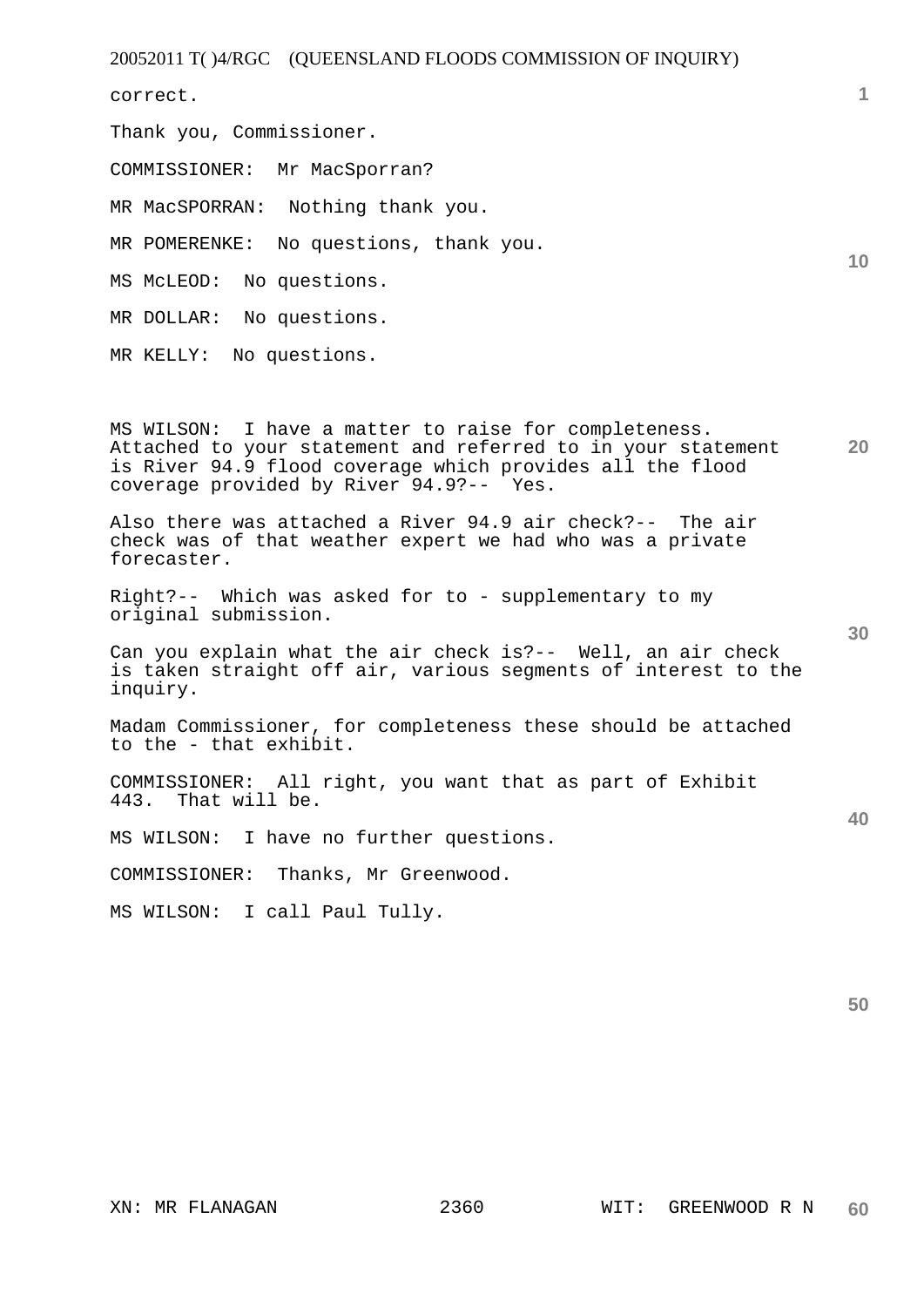### 20052011 T( )4/RGC (QUEENSLAND FLOODS COMMISSION OF INQUIRY)

PAUL GREGORY TULLY, SWORN AND EXAMINED:

**10 20 30**  MS WILSON: Is your full name Paul Gregory Tully?-- That is correct. You are a counsellor for Division 2 in the Ipswich City Council?-- Yes. You made a statement for the Queensland Flood Commission of Inquiry?-- Yes. Could you have a look at this document, please?-- Yes. Is that your statement?-- That is my statement. In your statement you also refer to your submission that you also made to the Queensland Flood Commission of Inquiry?-- That is right. Is that attached to that statement?-- Yes, it is. Madam Commissioner, I tender that document. COMMISSIONER: Exhibit 444. ADMITTED AND MARKED "EXHIBIT 444" MS WILSON: Now, Division 2 comprises the suburbs of Goodna,

Gailes, Camira, Bellbird Park, Augustine Heights and Redbank?-- That is correct.

You have also been the chair of the Ipswich City Council Planning Development Committee from 1995 to 2011?-- That is right.

Your statement and submission addresses a significant number of issues. If I can just take you to a couple of those issues?-- Yes.

One of the issues you raise in relation to warning systems?-- M<sub>mm</sub>.

**50** 

**40**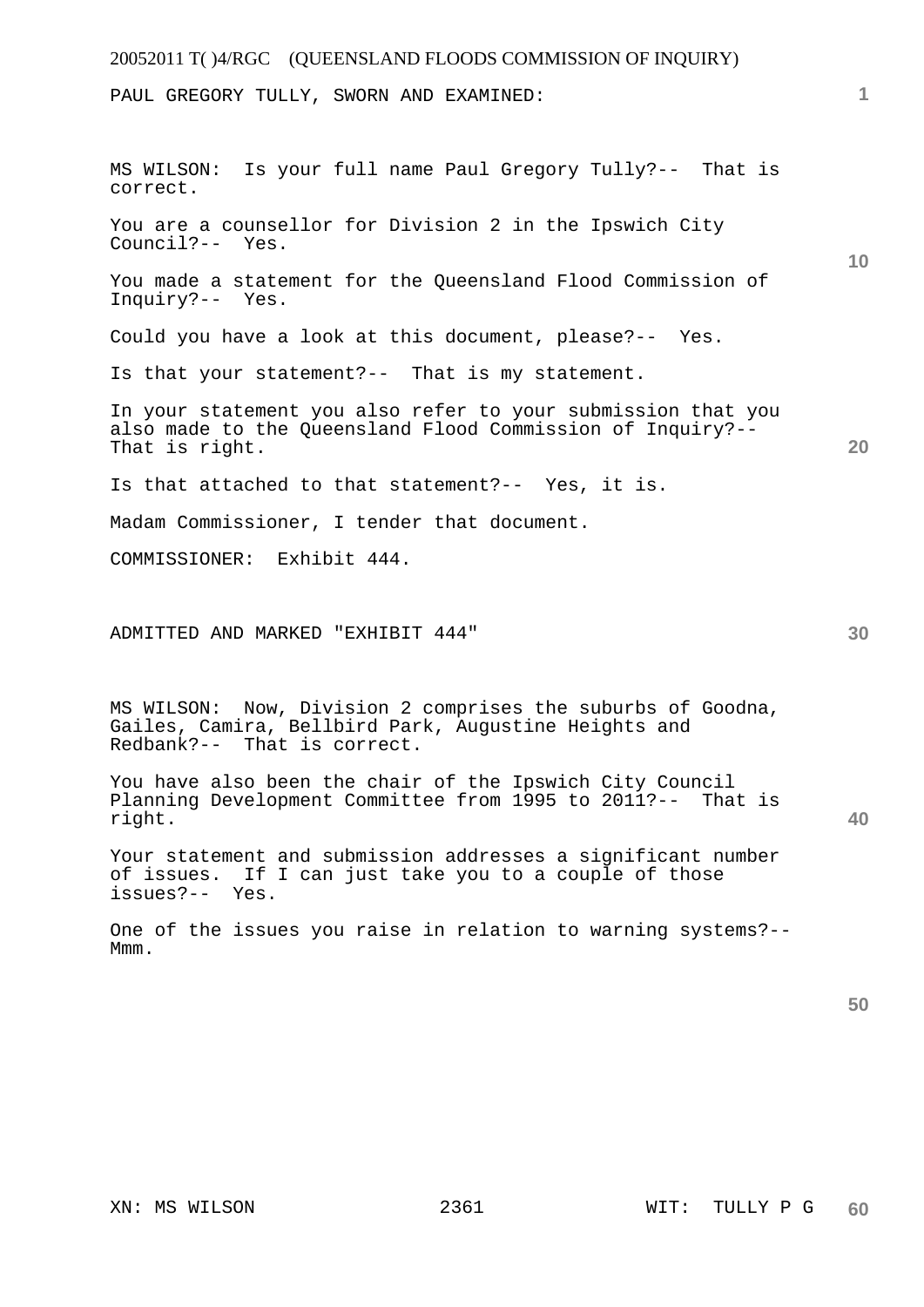This is particularly raised in your submission-----?-- Yes.

-----where you state that, "The Q100 notional flood level and the Port Office gauge methodology provide an alert system which is impossible for the average member of the public to understand."?-- Yes. I believe that's so, particularly that the Q100 is often referred to - regularly referred to as the Q100 level whereas in fact it is a statistical probability of 1 in 100.

Yes?-- That creates confusion in the community that there is longevity between floods in itself, and using the Port Office gauge at the end of Edward Street, which my research has shown that's been operating since about 1839, from what I have been able to find, bears very little relevance to people upstream when they quote a figure such as 5.45 metres at the Port Office gauge. That means very little for the people of St Lucia, Jindalee or Goodna.

Okay. And what you're wanting is information that will tell your residents "when this happens, my house will be flooded."?-- Well, yeah, there is two issues there. One is the availability of warnings, and, secondly, how those warnings are provided in a meaningful way to the community. And even if the Port Office gauge is used as a measure for flood levels upstream, that my suggestion is that a warning system could be adopted similar to cyclones or bushfires, for example, a 1 to 5 category, where a category 5 would be catastrophic or extreme, and that flood warnings could be provided on that basis, so that the last flood that we had would clearly have been a category 5 flood. The standard emergency signal could be used at that time. I think there is a very real understanding in the community with the State emergency signal, which is authorised by the Bureau of Meteorology, combined with the description of the flood level, for example, category 5, that people would understand that a lot more readily than, you know, a figure based on the Port Office gauge. I might also state the opportunity is there, which I have referred to in my statement, for flood levels to be categorised similarly so that individual suburbs, or parts of cities or towns, that the flood levels could be mapped from a category 1 to a category 5, so that that could be related to the warnings which are given as well.

So flood mapping could be done, based on the floods that occurred, to include the information that has been received from the floods that occurred in 2011?-- Absolutely, yes.

And houses could then be particularised; "you are residing in a category 5 area. That means when a category 5 flood comes, your house is in danger or could flood"?-- Yes. And that could be depicted on maps, it could be shown on boards which are in local shopping centres and things like that. With the internet, of course that opportunity would be available for people to be fairly clear that, for example, if they are in a category 3 flood area and the category 3 flood is predicted,

**1**

**10** 

**20** 

**30** 

**40**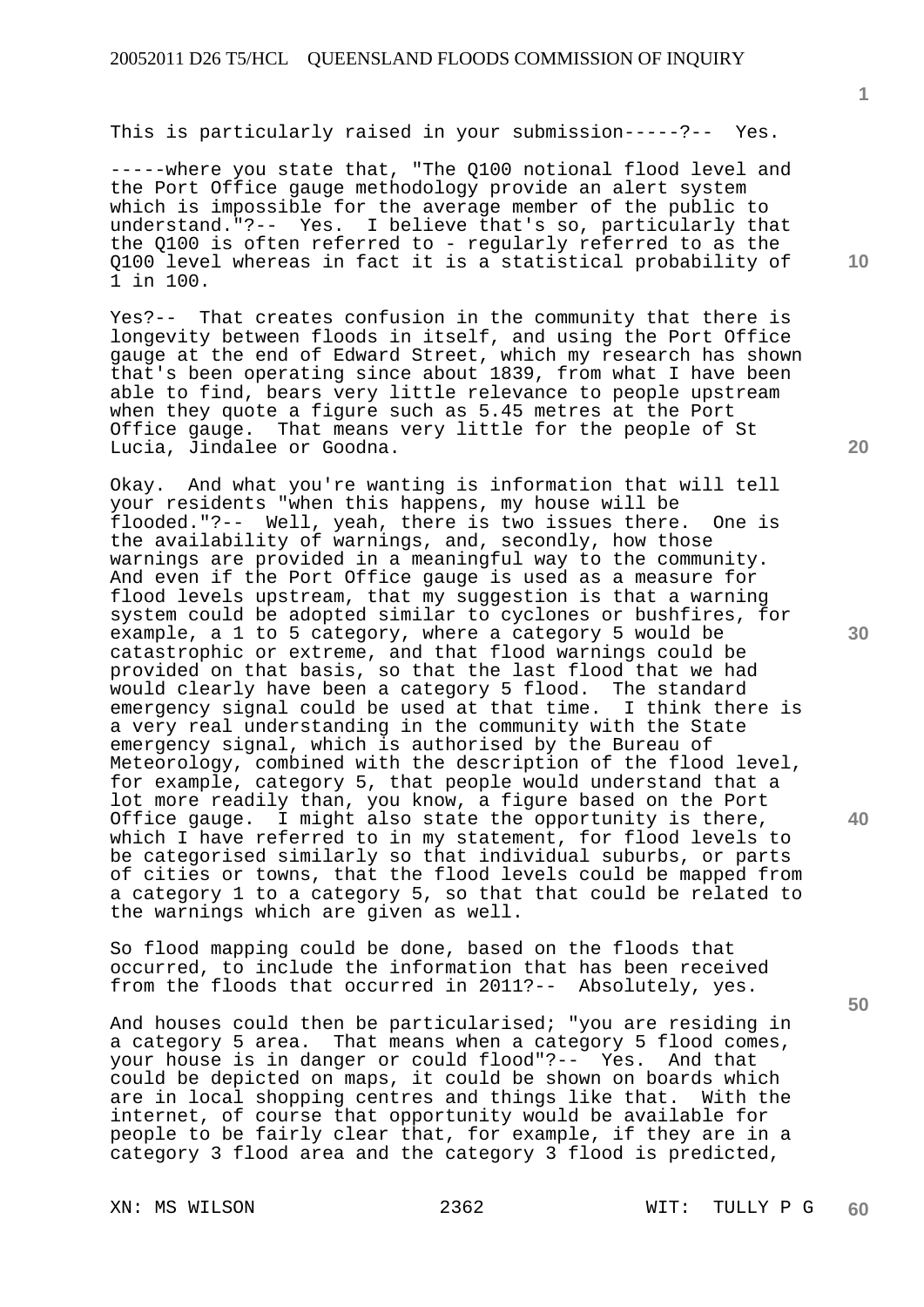that they would be affected, but people higher up wouldn't be. It is a very simple system. In fact, it is something that the public would relate to much more readily. As they do with cyclones, in a category 5 cyclone is coming, people seem to understand that very readily, whereas with floods even if the warnings are given, they are not very precise or they are not readily understandable.

COMMISSIONER: Mr Tully, can I get you to slow down a bit, because the reporter has to take down everything you say?-- Sorry.

If you could pause perhaps from time to time, thanks?-- Sorry.

MS WILSON: Are you aware that the Ipswich City council has been invited to be one of the pilot regions for implementing the existing coastal evaluation framework to a flood in river environment?-- Yes, I am but I am not aware of the detail.

And that's using a colour coding system?-- That could be-----

Based on risk assessment?-- And that would be, I guess, if it was - you know, could be extended to a number of categories. Would be very similar to what I had in mind.

Now, in relation to boats?-- Boats?

Boats. You say, "Police in all known flood areas should be provided with boats for use in all future flood emergencies"?-- Yes, I think boats or jet skis, perhaps, it has been suggested to me, you know, jet skis might be a more manoeuvrable craft. We had a situation in Goodna, it was in Woogaroo Street in Goodna, a family was trapped in their homes, and I was there in a boat at about 8.30 on the Tuesday night and they were trapped in their homes and had an elderly person. They ended up being able to get out but their house was looted about an hour or two later. I think the opportunity is there in known flood areas, not just in Goodna but elsewhere, that a boat or jet skis, you know, which Queensland Police have already, police lights, and so on, on them, that they should be able to be there. When the police evacuated, for example, Goodna at about 5 o'clock on the Tuesday afternoon, two police vehicles were trapped on the river side of Goodna, like north of the railway line because the last underpass closed very quickly, and they drove up behind the Goodna Railway Station and subsequently they had probably five or six metres of water over them. If the police had other water craft there available they could have continued their work in the flood area.

So one of the main reasons that you see that police should have boats is for an enforcement issue?-- One is enforcement, one is the continued evacuation. A lot of people - there was a group of people near the Royal Mail Hotel near there and Layard Street, Goodna - 11 people, I believe - who were evacuated by the SES after midnight. So people tend to linger in their homes. One person I know is a part-time greyhound

**20** 

**50** 

**30** 

**10**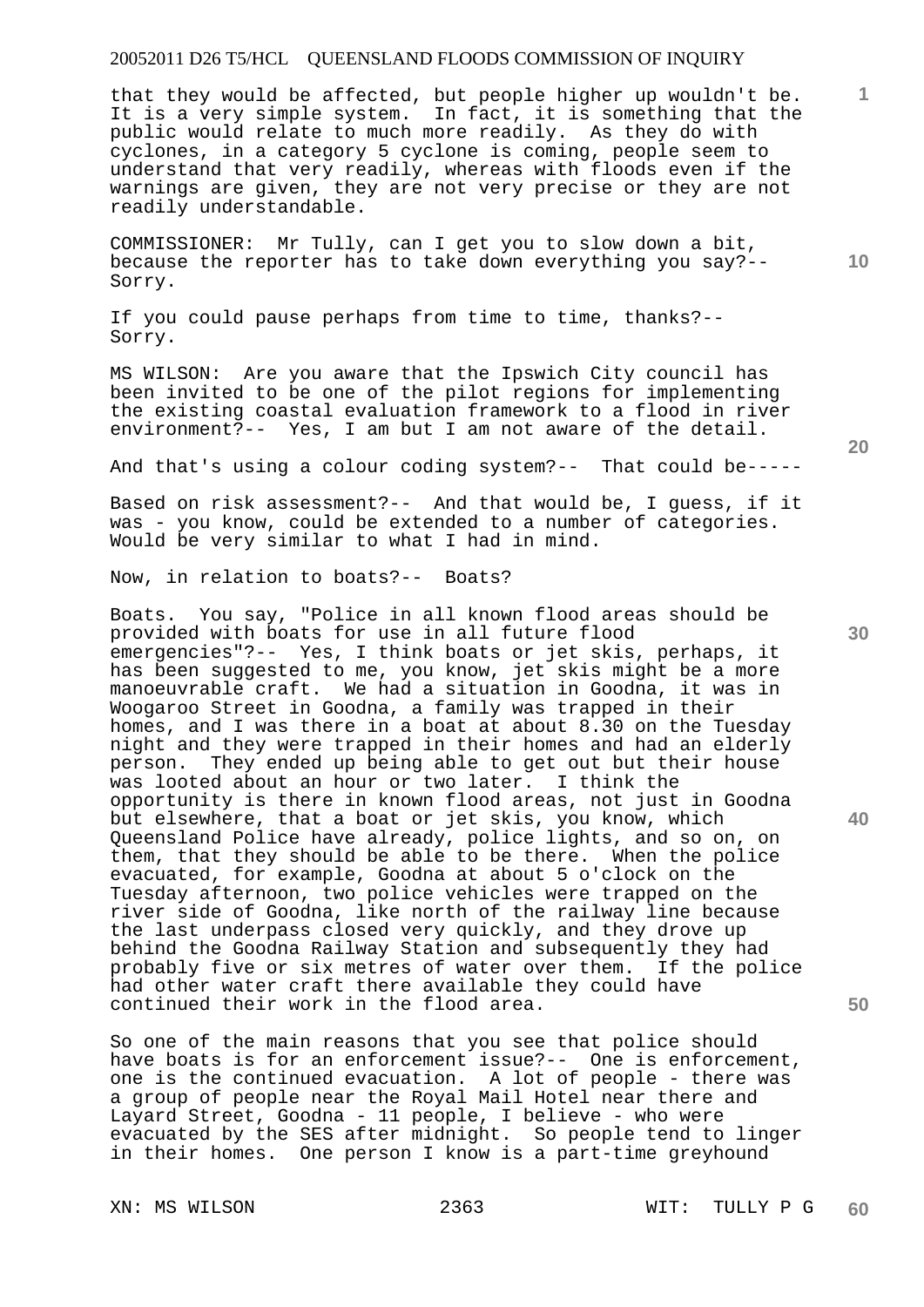trainer. He wouldn't leave his property in Woogaroo Street until perhaps 10 or 11 o'clock on that night until his animals were protected. So a lot of people still won't move even if they have had the warnings from the police.

Now, SES have flood boats?-- Yes.

Wouldn't it be the case that SES have the flood boats and perhaps if there is a need for more flood boats, they are the appropriate organisation to get those flood boats?-- I think there is an enforcement issue with the police and an evacuation issue. The SES are there hopefully to take people out of their homes if they are still there, or if people have been cut off, but I would see an enforcement issue with the police. The situation was that once the floodwaters rose on the northern side, the river side of Goodna, north of the railway line and the Ipswich Motorway, the police basically were confined to the southern side. Part of that area that was flood free, of course, and they weren't in a position to be able to move back into that flood area. So I see both from an enforcement point of view and, you know, community liaison point of view it would be advantageous for them to have some craft available.

Your submission raises the issue of evacuation routes?-- Yes.

And you state that appropriate mapping should be prepared for use by the police and other emergency services that depicts evacuation routes?-- Yes. The situation was in 2011 there was no-one - the SES didn't exist in 1974 and there were no police officials who were there in 1974 and a lot of people in the community didn't - weren't aware of which roads would be cut off in which sequence, and the evidence of Mr O'Dea earlier about the water coming back - like, I saw for the first time at 8 o'clock on the morning of the Tuesday, the 11th, water was actually flowing up - flowing backwards, like a gully line, into Evan Marginson Park from the Brisbane River. Well, that's something I hadn't seen previously, but the water did eventually, as the previous witness said, come up Woogaroo Creek, and then come back the other way and trapped people. So I think that lack of knowledge can now you know, the internet has changed everything, so the opportunity is there for those evacuation routes to be - and the timing of the likelihood of what roads would be closed in what sequence - and I am specifically talking about Goodna where there were two creeks traversing the suburb to the west and to the east and there were only - once those two creeks cut off Brisbane Terrace, there were only two underpasses at Goodna which were available and that last one closed finally a bit before 5 o'clock.

And in your submission you refer to the sequence in which evacuation routes close and the approximate time between closure?-- Yes. closure?--

So you were expecting - or you would want information to be publicly available that this is the sequence of roads that closed, so you know which roads will be available at some

**10** 

**1**

**20** 

**30** 

**40**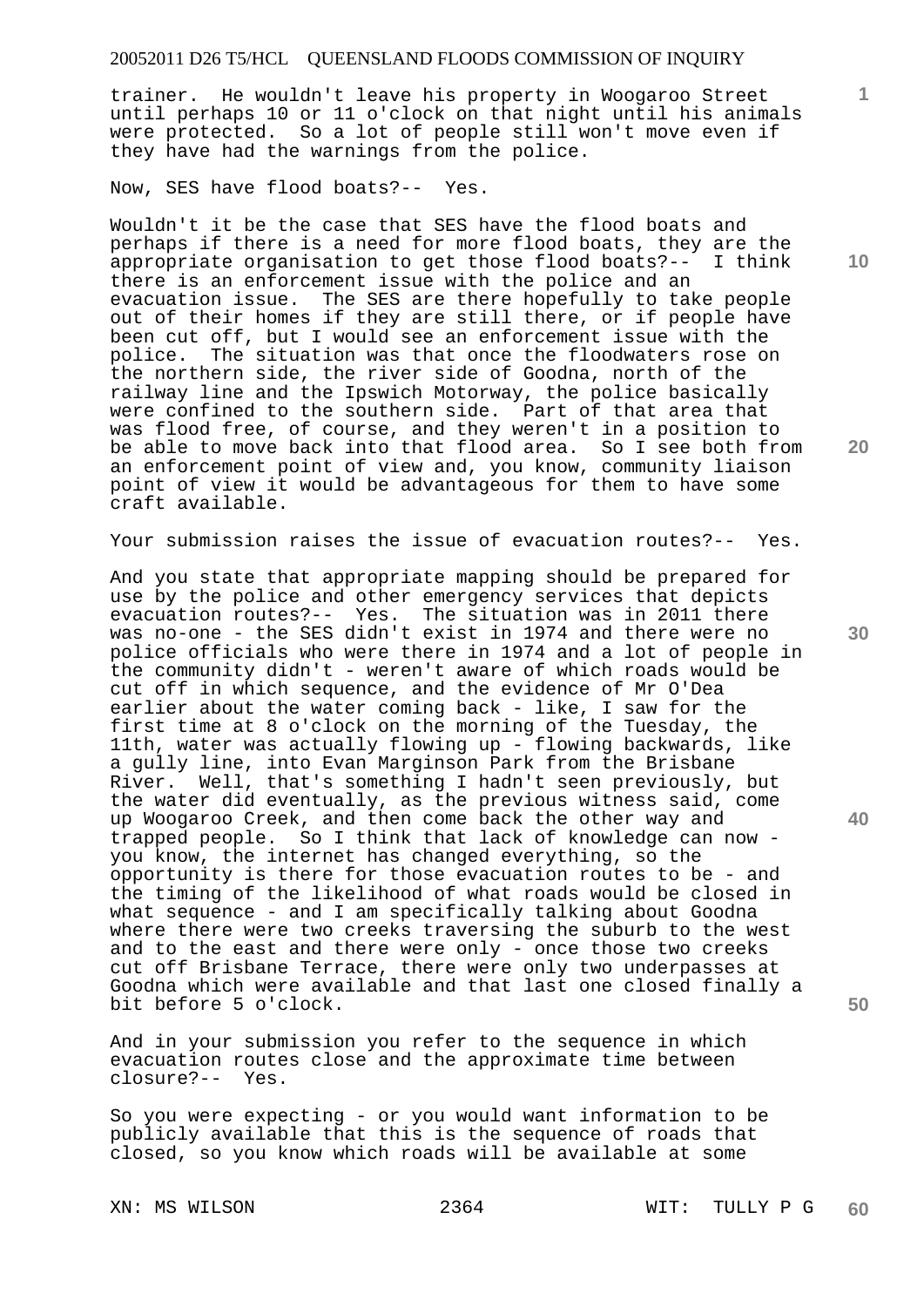approximate time?-- Well, in the event of a Brisbane River flood - I am not talking about floods coming the other way, or downstream flows, but at Goodna I went across Goodna Creek to the west on the boundary of Goodna and Redbank at about 8 o'clock and there was no water across the road. I had gone to Ipswich and I came back at 12 and that road was blocked by floodwaters. Also Woogaroo Creek. I - also at Goodna which also crosses Brisbane Terrace. I have never seen Woogaroo Creek close that particular road, Brisbane terrace. It was obviously blocked in '74. And that only left two escape routes about 500 metres apart at Goodna under railway underpasses.

What about taking into account that often no two floods are the same. So floods may be different. If evacuation routes are published, then people may rely on those evacuation routes, the flood may be different and it could be putting people into danger?-- Okay. If we're talking about a Brisbane River flood, the old timers in the area, the people like Reg O'Dea, who gave evidence earlier, and other people I have spoken to who have been through the 1955 flood and the '74 flood and the 2011 flood, they will say at Goodna that it all happened in exactly the same sequence, and one would expect that that would occur because the evidence about the natural levee bank which Mr O'Dea gave and the way in which the two creeks are positioned, with the water rising - water always finds its own level, so as it continues to rise, the sequence of events, I would think, because water finds the same level, in almost all probability be the same.

Can I ask you your view on this, and that is about evacuation centres?-- Yes.

The Ipswich Showgrounds is anticipated to be used as a centralised receiving evacuation centre?-- Uh-huh.

And evacuees go there and they will be registered and transported elsewhere. Have you got a view as to the efficiency of this system?-- That probably wouldn't work in the Ipswich eastern suburbs, because of the number of creeks, so Goodna Creek, Woogaroo Creek, Six Mile Creek, Bundamba Creek, getting people there would be, in most circumstances, impossible. There may be a route through the back of Redbank Plains into Ipswich. I would have thought that it would be more appropriate - and some of the evidence earlier talked about the - or the statement that you made about the Brisbane River flooding and the Bremer River flooding affecting Ipswich. It would need to be up in the eastern suburbs that it would be more appropriate for people to go directly to an evacuation centre, which was either formal or informal, rather than having to go into Ipswich which might be impossible.

Have you got a view about the recognition of those unofficial evacuation centres - and we refer to them as organic evacuation centres - and how they should be set up and work with the LDMG?-- Absolutely. I think they work exceptionally well because of the people who are involved, whether they are school principals or pastors or community leaders in those

**10** 

**1**

**20** 

**30** 

**40**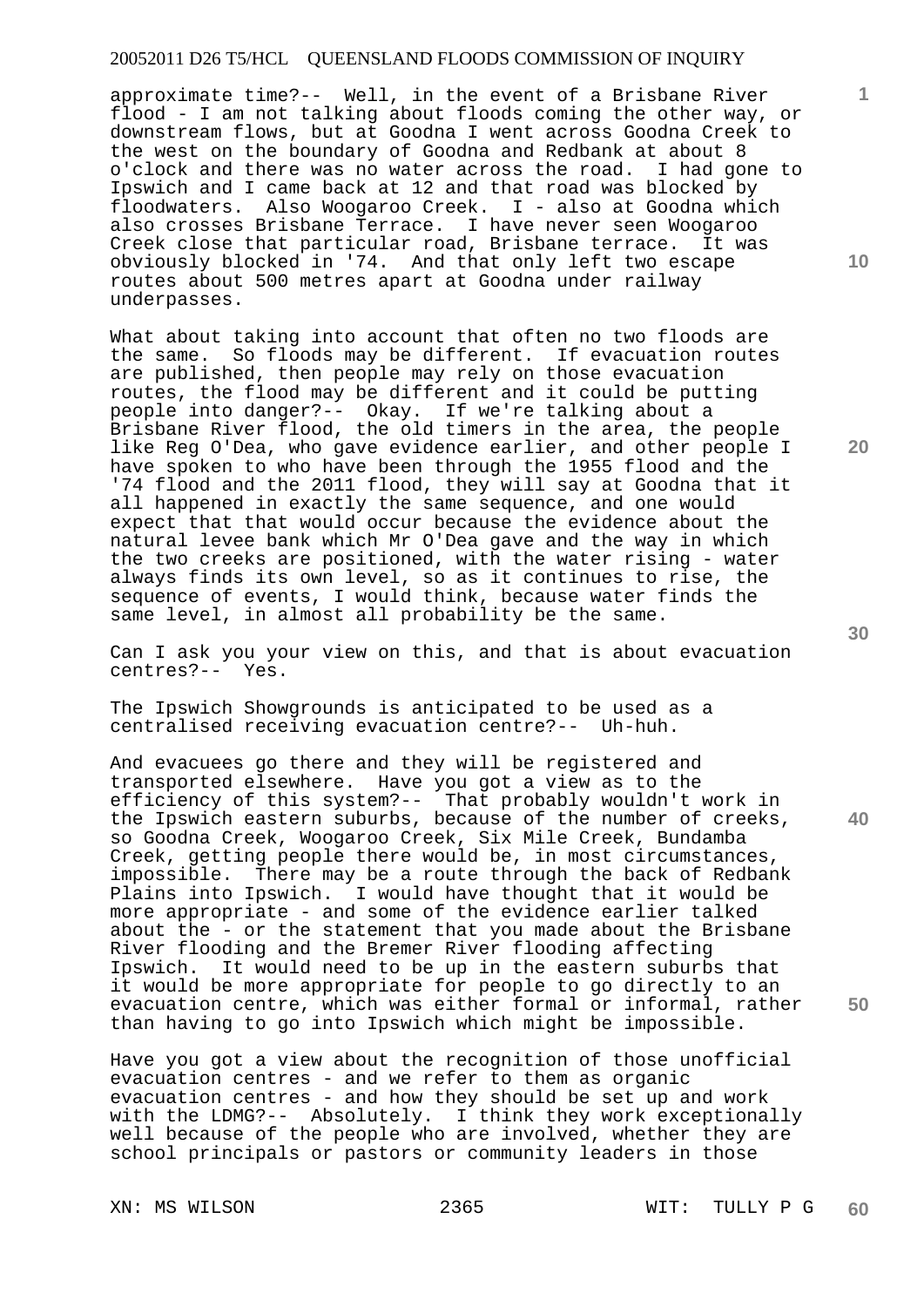places. In fact, I think even if you had a regimented system of formalised evacuation centres, if it was to be another 37 years before we have this sort of flood again, you will probably find those organic centres would pop up at schools, and so on, simply because of the desire of the community to help people around them. And you know when - I found, you know, the ones that I saw and the principal one was at the Shiloh Christian church, they work excellently because people knew what they were doing. They didn't need a whole regimented routine or manual, you know, to go through.

But it would assist, wouldn't it, if a manual was provided and it could be - the structure could be organised within the Disaster Management Plan?-- Absolutely. And I think that certainly wouldn't do any harm, but I don't think, you know, we should become so obsessive about saying, "Oh, you can't operate as a centre." There was one set up at - an organic centre at St Augustine's College at Augustine Heights and they were told to close from a State Government official - I believe the State Health Department, they weren't authorised, which I find a little strange. Everyone was trying to help, people were taking others into their homes. Everyone was trying to help. And there is no reason why a church or school shouldn't be able to help equally. But, yes, that would be right. If there was a manual or a procedure - although I suspect after 20 or 30 or 40 years, those manuals are not likely to be read very much. Impossible almost to be read, you know, if there was a flood actually occurring.

But you would expect them to be updated-----?-- Hopefully.

-----with the relevant information?-- And combined with that is the degree of complacency in the community. Over the last 30 or so years that I have been on the council, I have not and I have spoken about flood - the '74 flood and the Wivenhoe Dam probably to over 1,000 people, people who talk about it, mention it. I haven't struck one, except Mr O'Dea, who said who hasn't said - they have said universally, "It won't happen again." There has been a strong belief in the community that the '74 flood would not happen again because of the Wivenhoe Dam.

Thank you, Madam Commissioner. I have no further questions.

COMMISSIONER: Mr Flanagan?

MR FLANAGAN: I have no questions.

COMMISSIONER: Mr MacSporran?

**10** 

**1**

**30** 

**20** 

**40**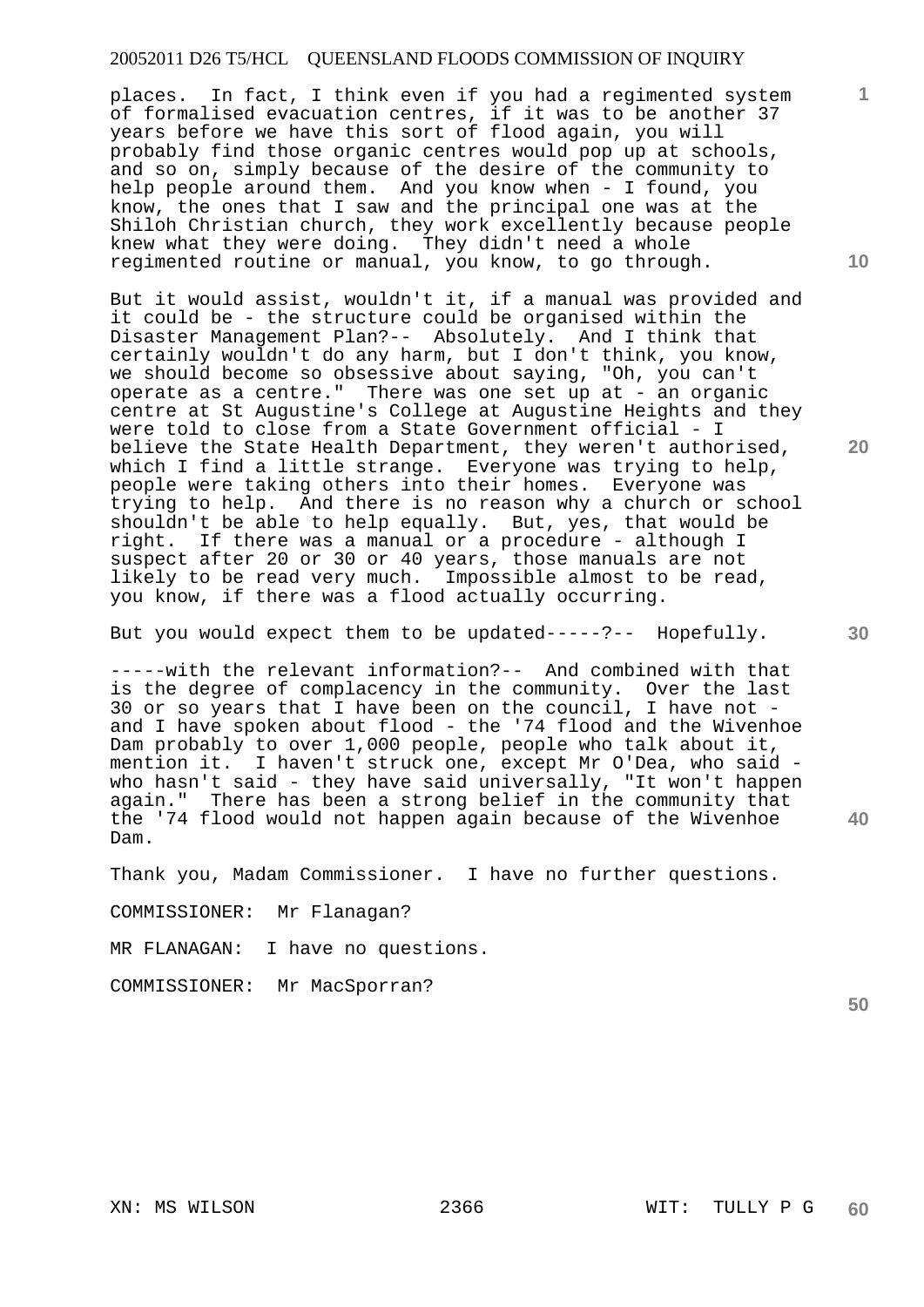MR MacSPORRAN: Thank you, Commissioner. Mr Tully, just one matter, during a flood event like this there are often roads are closed to prevent people driving through them?-- Uh-huh.

And that is the responsibility of various bodies who undertake that work, don't they?-- Yes.

**10**  And those bodies are called - or come under the banner of being routine road maintenance providers. Have you heard that terminology?-- No, I haven't.

You are aware of the area of the Karrabin-Rosewood Road?-- I know the area but not in intimate detail. It is some probably 20 or more kilometres from the area I represent but I do know the road.

**20**  Can you tell us whether or not you know whether it is the Ipswich City Council's responsibility, as a routine road maintenance provider, to close that road in a flood event?-- No, I don't know.

There would be somebody in your council who would have that responsibility?-- In our engineering services department, absolutely, yeah.

Thank you.

COMMISSIONER: Mr Pomerenke?

MR POMERENKE: No questions, thank you.

COMMISSIONER: Ms McLeod?

MS McLEOD: No questions, thank you.

COMMISSIONER: Mr Dollar?

MR DOLLAR: No questions.

COMMISSIONER: Mr Kelly?

MR KELLY: No questions, thank you.

MS WILSON: I have no further questions. May the witness be excused?

COMMISSIONER: Thanks, Mr Tully. You are excused.

WITNESS EXCUSED

MS WILSON: I call Mr Anthony Trace.

**40** 

**50** 

**60**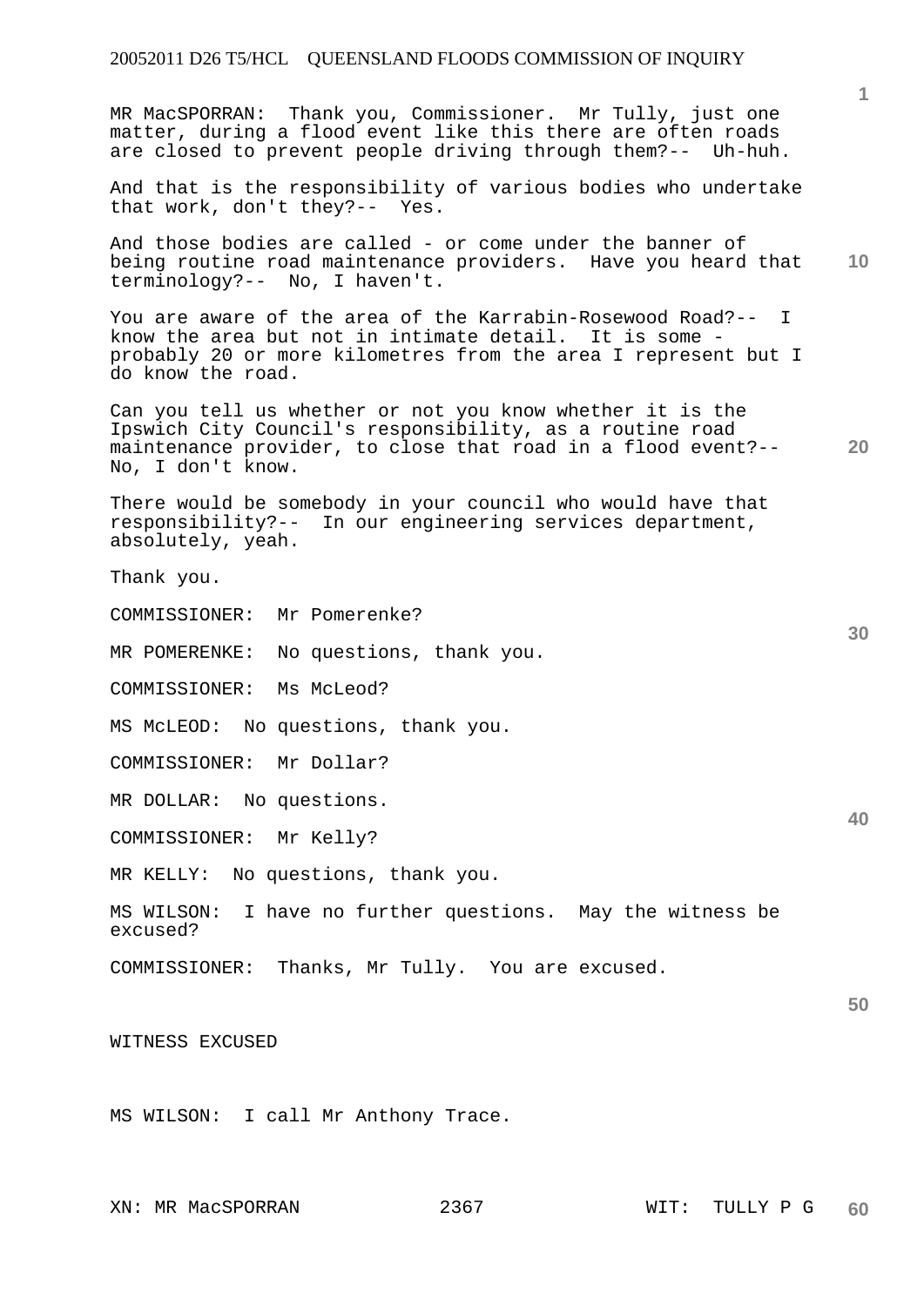| 20052011 D26 T5/HCL QUEENSLAND FLOODS COMMISSION OF INQUIRY                                                                                                                                 |                 |
|---------------------------------------------------------------------------------------------------------------------------------------------------------------------------------------------|-----------------|
| ANTHONY KEITH TRACE, SWORN AND EXAMINED:                                                                                                                                                    | 1.              |
|                                                                                                                                                                                             |                 |
|                                                                                                                                                                                             |                 |
| MS WILSON: Is your full name Anthony Keith Trace?-- Yes, it<br>is.                                                                                                                          |                 |
| And are you employed by the Ipswich City Council as the<br>Business Support Manager in Engineering Services?-- That's<br>correct.                                                           | 10 <sup>°</sup> |
| And are you the Local Disaster Coordinator of the Ipswich<br>Local Disaster Management Group?-- That's right.                                                                               |                 |
| And you have held that role since November 2010?-- That's<br>right.                                                                                                                         |                 |
| And you held that role during the December 2010 and<br>the January 2011 flood events?-- That is correct.                                                                                    | 20              |
| Now, you have made two statements. The first was dated the<br>6th of April 2011 and you are going to be shown some<br>documents. That's your first statement?-- That's correct.             |                 |
| With attachments?-- That's correct.                                                                                                                                                         |                 |
| Madam Commissioner, I tender that document.                                                                                                                                                 |                 |
| COMMISSIONER: Exhibit 445.                                                                                                                                                                  | 30              |
|                                                                                                                                                                                             |                 |
| ADMITTED AND MARKED "EXHIBIT 445"                                                                                                                                                           |                 |
|                                                                                                                                                                                             |                 |
| MS WILSON: You also made a second statement to the Commission<br>of Inquiry and that's dated the 10th of May 2011. Can you<br>have a look at that folder, please? This document in front of | 40              |

Now, that statement follows in paragraph numbering from the first statement?-- That's correct.

Okay. Madam Commissioner, I tender that document.

COMMISSIONER: Exhibit 446.

you?-- That's correct.

ADMITTED AND MARKED "EXHIBIT 446"

MS WILSON: And in those statements you refer to a submission made by the Ipswich City Council to the Queensland Flood Commission of Inquiry?-- That's correct.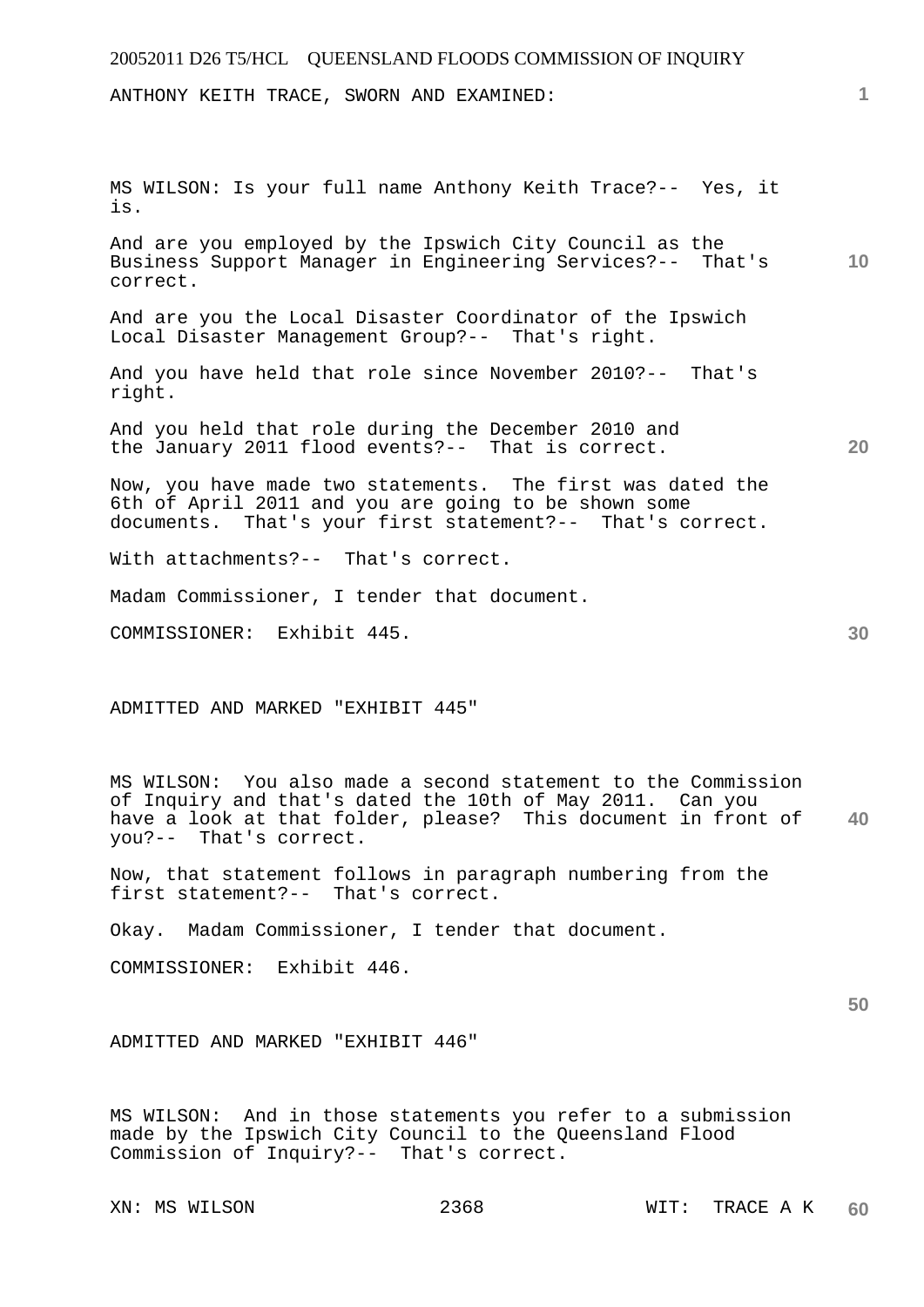|                                                                                                                                                                                                                                                    | $\mathbf{1}$ |
|----------------------------------------------------------------------------------------------------------------------------------------------------------------------------------------------------------------------------------------------------|--------------|
| And I refer you to this document. Is that the submission that<br>the Ipswich City Council made?-- Yes, it is.                                                                                                                                      |              |
| Did you have any role in that submission?-- I was involved in<br>interviews that made up that submission.                                                                                                                                          |              |
| Madam Commissioner, I tender that document.                                                                                                                                                                                                        |              |
| COMMISSIONER: The submission will be Exhibit 447.                                                                                                                                                                                                  | 10           |
| ADMITTED AND MARKED "EXHIBIT 447"                                                                                                                                                                                                                  |              |
| MS WILSON: Now, can we just make sure that you have in front<br>of you your first and your second statement and your<br>submission? Have you got them?-- Yes.                                                                                      | 20           |
| Easy to refer to them?-- I do have those.                                                                                                                                                                                                          |              |
| Now, first of all, if I can take you to the Disaster<br>Management Plan?-- Yes.                                                                                                                                                                    |              |
| Ipswich City Council has a Disaster Management Plan?-- That's<br>correct.                                                                                                                                                                          |              |
| And I will just show you this document. That is the Ipswich<br>City Council Disaster Management Plan?-- Yes, it is.                                                                                                                                | 30           |
| Madam Commissioner, I tender that document.                                                                                                                                                                                                        |              |
| COMMISSIONER: Exhibit 448.                                                                                                                                                                                                                         |              |
| ADMITTED AND MARKED "EXHIBIT 448"                                                                                                                                                                                                                  | 40           |
| MS WILSON: Now, the council is currently undertaking a<br>revision of that plan?-- That's correct.                                                                                                                                                 |              |
| And that is due to the events that occurred in January and<br>- December and January?-- We were actually undertaking that<br>review prior to the event in December/January because of the<br>changes to the legislation in November.               | 50           |
| So the plan that you were working with in December<br>and January, did that not include the amendments that had been<br>made to the Disaster Management Act?-- In terms of the roles<br>of the Local Disaster Coordinator and that, no, it didn't. |              |
| So that has been amended. But also are you looking at<br>systemic issues from what occurred during the flood event and<br>how that can be done better?-- Yes, we are.                                                                              |              |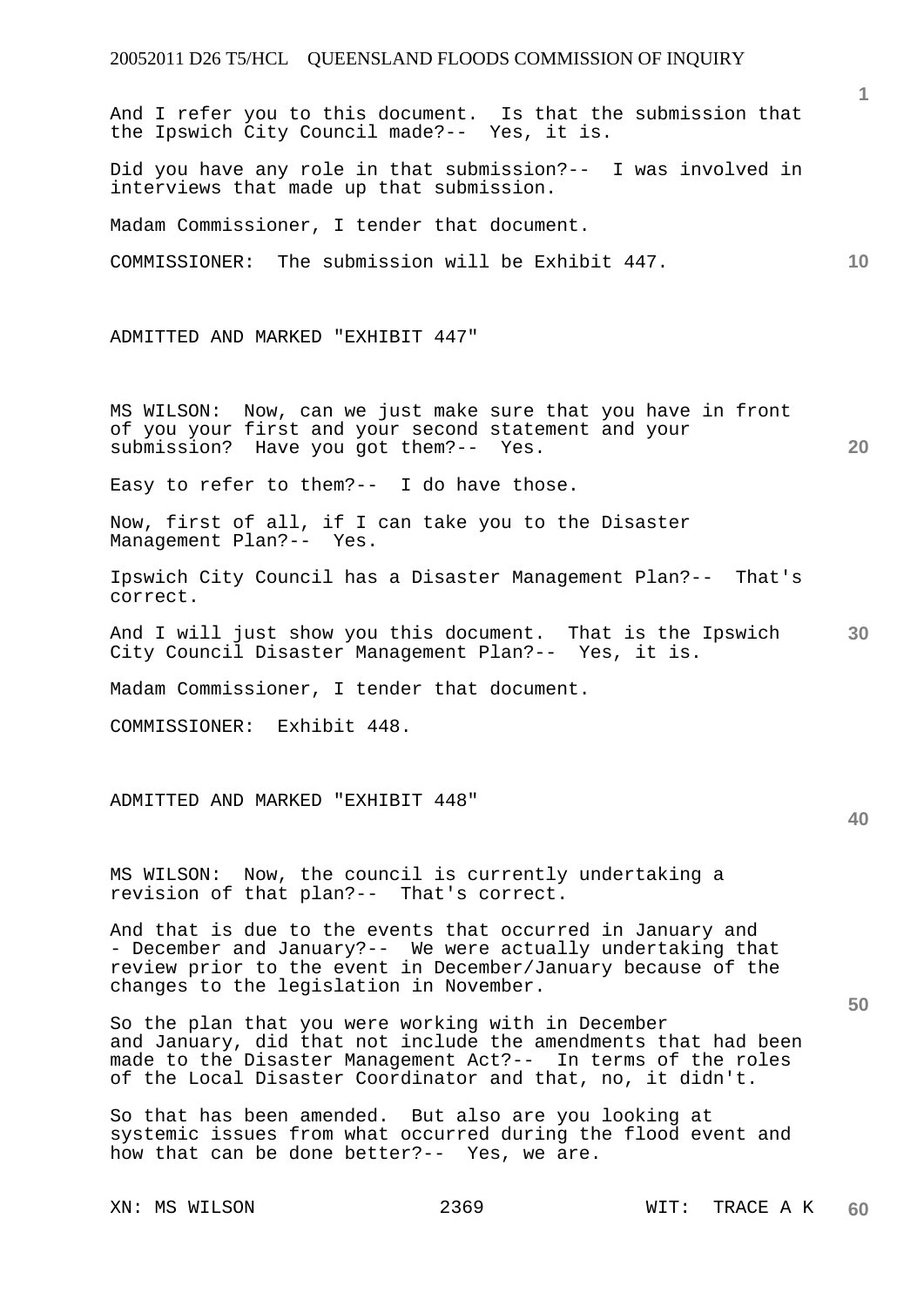And that review has received Commonwealth funding under the NDRP?-- That's correct.

Now, who actually is doing the review?-- We've started the review. EMQ has actually started the review for us. So they are looking at that from a whole disaster framework point of view to make sure it is consistent with other areas and also to identify to us better practice.

So they will be looking - it is looking at it in two ways: the first way to see that it is in accordance with the legislative requirements of the Disaster Management Act?-- That's correct.

And, further, to see if it can be amended to better prepare and respond and recover in disaster events?-- That's correct.

And taking on what has occurred in December and January and seeing what worked well, what didn't; is that how it is going to work?-- That will probably be the next stage of the review. They will probably focus on the first two and then as the review continues we will bring in the learnings that we've got from the January event.

**30**  So the first - I can understand the first part of the review, that is just to make sure it requires that it meets the requirements of the legislative standard. What's the second part that will be done in the review?-- The second part is they will identify better practice for us, say things like the Coastal Evacuation Plan.

Yes?-- It is one of those things that we're already starting to look at.

Okay. And the learnings will come at a different stage?-- That's right.

Have you any idea when that process will begin?-- Well, the EMQ review is the first start of that phase. We've set up a strategic advisory group to overview the plan review. That includes members from the LDMG. We're also looking at whether or not we get community members and that involved in the process as well.

Have you undertaken steps to capture the information and the learnings from these flood events?-- Yes, I think our submissions that council and myself have done have captured highlighted several of those, but also we're looking at the other submissions from the community as well.

Now, one of the objectives that you state is to develop a more user-friendly, operationally-focussed Disaster Management Plan. You are wanting it to be more clear, concise and action based. Why are you - why is that necessary to get it down into those steps of being action based?-- Well, I think it is - one of the examples I can give you is around the evacuation centres. One of our views is that we actually create local

**10** 

**20** 

**1**

**40**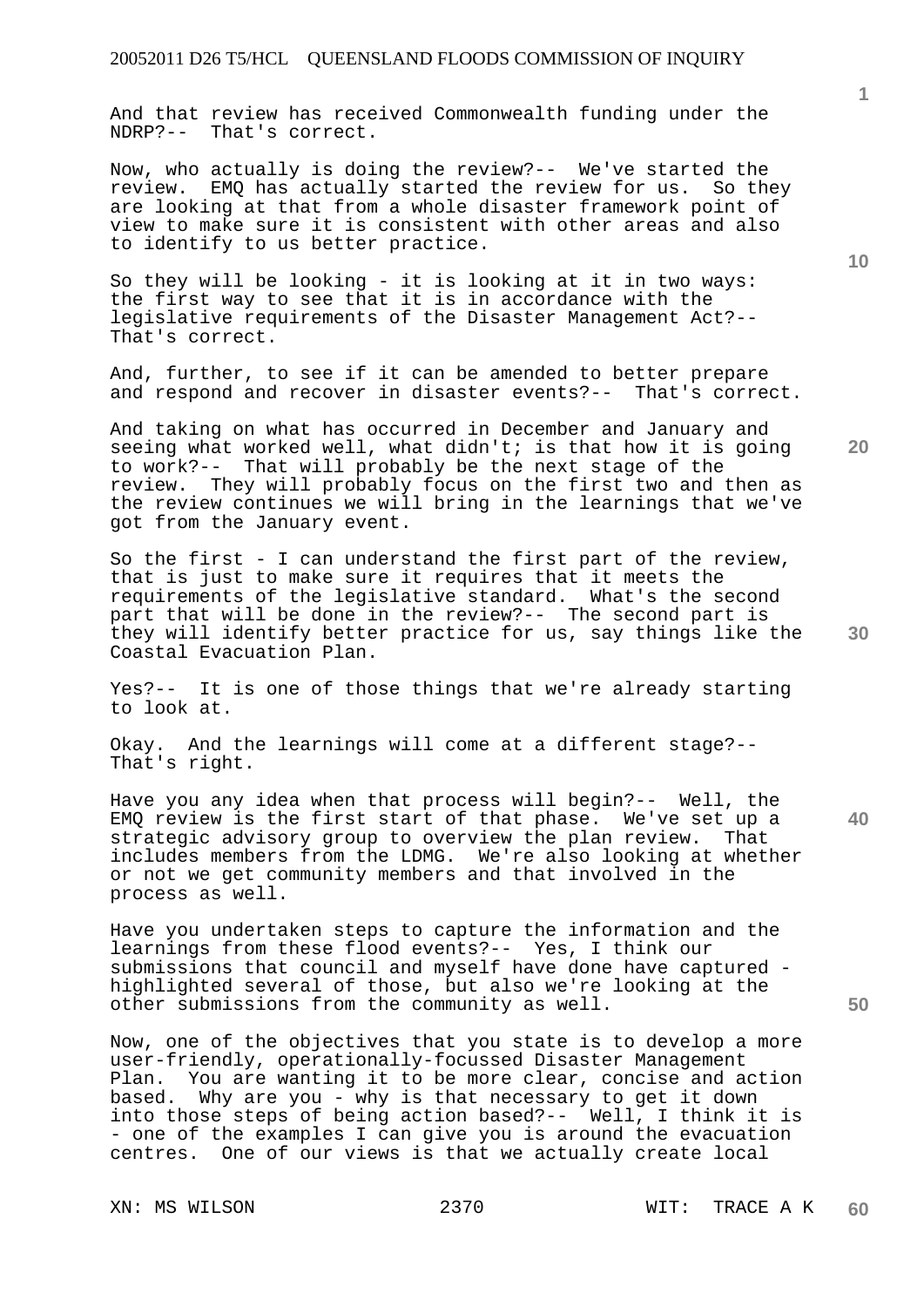area plans, so areas like Riverview, Redbank and all those sort of areas can have a specific plan they can actually refer to in the case of an event.

You refer in your documents to operational subplans?-- Yes.

And that you will be wanting to implement operational subplans?-- That's correct.

Is that the operational subplans that relates to communities?-- No, the subplans are centred around the functions undertaken under the Disaster Management Plan, things like the coordination centre evacuation planning, the recovery phase. They are the subaction plans. We're actually looking to implement another raft of plans around the local area plans. So the local disaster plan will sit over the top and the local area plans will sit underneath that.

**20** 

**1**

**10** 

**30**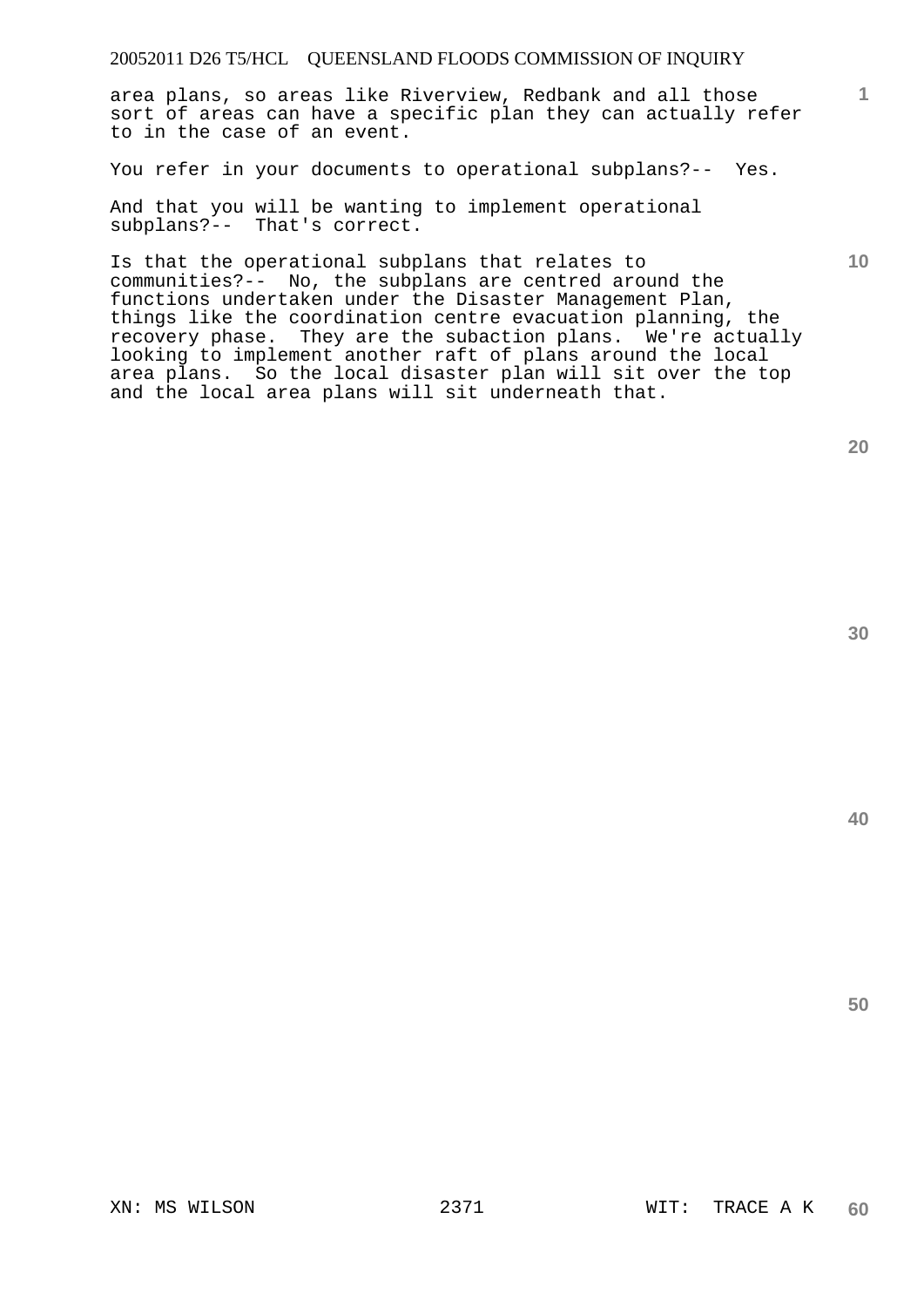Okay, well, perhaps we will get to that in just a moment but the operational subplans, that is just a dividing up the issues that really need to be addressed, for example, evacuation centres?-- That is correct.

Also part of the disaster management plan will be looking at the specific areas and drafting up plans for those areas?-- That is part of the project.

What is the term you referred to ?-- Local area plans.

The local area plans, they will sit within the Disaster Management Plan?-- Yes.

Can you give me an example of how you see these local area plans to work? Take an area and tell me what you are wanting to do in relation to instigating a Disaster Management Plan for that area?-- Probably one area we could talk about is, say, Rosewood.

Yes?-- Which is a particular township. It has a tension basin within that township that protects it from water flows. The idea would be we would actually look at Rosewood as a separate area and determine an action plan, so identify evacuation centres, establish community groups to actually run the event in case we are not there so the local SES, the local police, get those people involved so Rosewood itself would be self-sufficient.

Would you - this would be documented in the plan?-- That would.

So everyone would know their roles and responsibilities?-- Correct.

Members of the community, would they be a part of the disaster management in that area?-- I would definitely think so. I think that has been proven throughout the January event.

Is one of the aim you are wanting to achieve is that in areas that are isolated they have a structure and process to work through to assist in disaster management when the council can't physically get there?-- That's the idea. Also the contact numbers and all that sort of stuff so they become visible to us earlier on.

How would that work with the LDMG? Where do they fit into the process of the LDMG? Does the LDMG have communications with these local action groups?-- That is correct.

Supplying information up and down the line?-- That's the idea.

Therefore they could be - they can make requests for assistance that could be processed through the Disaster Management Plan?-- Or through the system.

**40** 

**50** 

**10**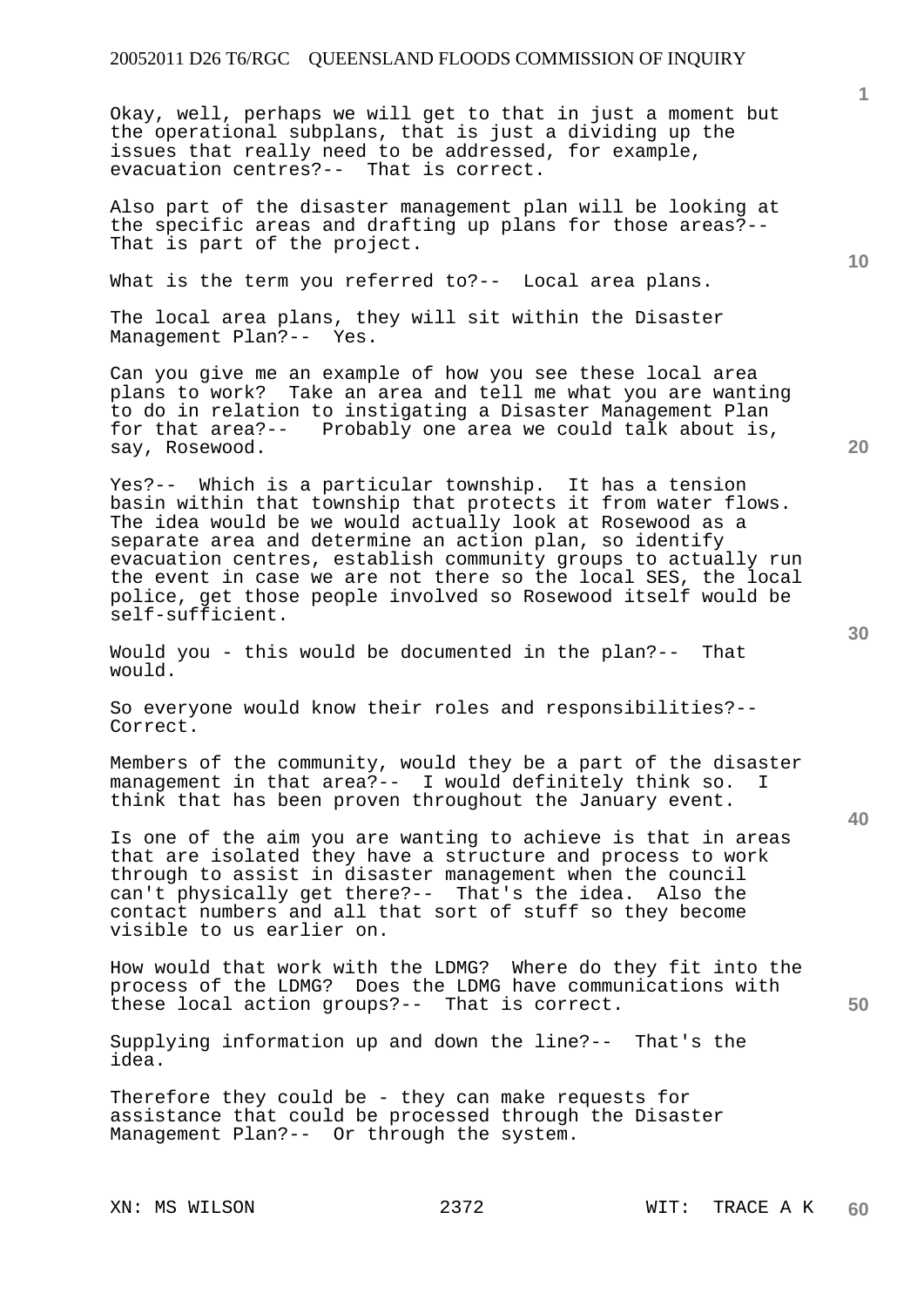Through the framework?-- Yes.

Have you been in Court this morning and heard some of the evidence?-- Yes, I have.

Some of the issues that have been raised is the ability to get resources and supplies if you are not a part of the official Disaster Management Plan framework?-- Yes, I have heard those.

Have you any comment on that?-- From my point of view during the event we didn't distinguish between council or LDMG opened centres as to organic centres at such. Anyone who asked for assistance we made every endeavour to get assistance to them.

But it may have been the case they didn't know where to ask or who to ask; could that have been an issue?-- It could have been. Considering we have the triple 0 number that can be called as well as the 132500 number for the SES, I think there is avenues for people to contact us.

Why do you need these local action plans to set these up in these communities if it worked well enough this time around?-- I think it can be improved. I think the plan ties in people with roles and responsibilities with an event. Given the local people who is in charge or who can take charge, who has the keys, who can - what numbers to ring for supplies and that sort of stuff.

You, in your statement and submission, provide suggestions about requests for assistance?-- Yes.

We will get to that in a moment. But, the issue of request for assistance - well, you had issues with requests for assistance through the Disaster Management structure?-- That is correct.

With the local action group you would expect for them to have the same problems with requests for assistance?-- In what ways?

Well, it has to come through the LDMG?-- That is right.

The LDMG would process it up the line?-- No, the aim under the framework is the LDMG is the controller of the event and will try and source those ------

Will try and source it ?-- Yes.

**50**  If it can't then it has to be processed up the line?-- That is correct.

Are you wanting to formalise these - these local action groups so they can be a part of the Disaster Management Plan so request for assistance can be processed more efficiently?-- That is right.

Would you say the fact they were not a part of disaster

**20** 

**40** 

**10**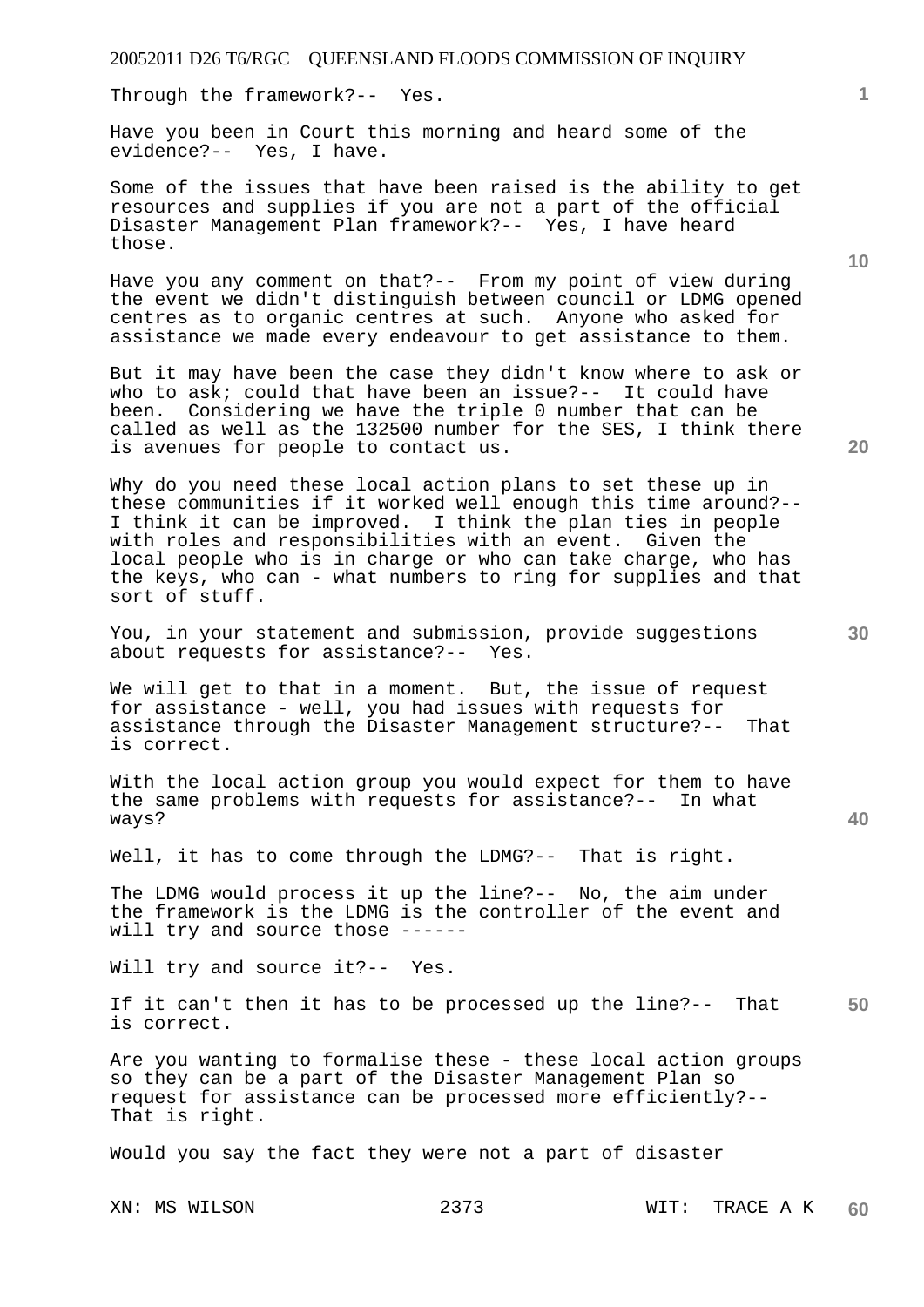management structure, that requests for assistance were not processed as efficiently as it could have been?-- I would say there was no difference in terms of between official and non-official.

So - and the local action group, putting them in the disaster management structure will just formalise it?-- That is right, in terms of how the evacuation centres are set up, who is running those and all that sort of stuff. Especially where we can't get to them in the initial stage.

It is proposed that the revised Disaster Management Plan and the operational subplans will be put on the Ipswich City Council website?-- That is correct.

You are wanting people to have access to this information?-- Yes.

To see the information and be able to make decisions based on this information?-- Correct.

**20** 

**30** 

**40** 

**1**

**10** 

What about the issue of putting up a list of evacuation centres?-- In terms of?

On the website?-- Yes, we can do that, yes.

We will come to evacuation centres in a moment and I will pick up on that line when we come to evacuation centres?-- Okay.

In relation to the information and control and access, the you refer in your statement to the Australian Interservice Incident Management System, AIIMS?-- AIIMS, that is correct.

Is that what it is referred to as? And you say, "That this is a control system designed to enable the seamless integration of the activities and resources of multiple agencies when applied to the resolution of any emergency situation." ?-- Yes.

It is a computer software?-- Well, not it is more an operating framework.

Okay?-- So it breaks down your incident team into planning, operations, logistics and admin.

**50**  Now, during the flood events did the Ipswich City Council have this system in operation?-- We tried to structure our coordination centre along those roles. We have one group of people actually plaining the event, getting the information together, another group doing the operational actions and then a logistics arm making sure we had the resources to actually do those activities.

But to be fair, you had limited training in relation to the operation of the structure?-- That is correct.

You attended some training in December?-- Yes.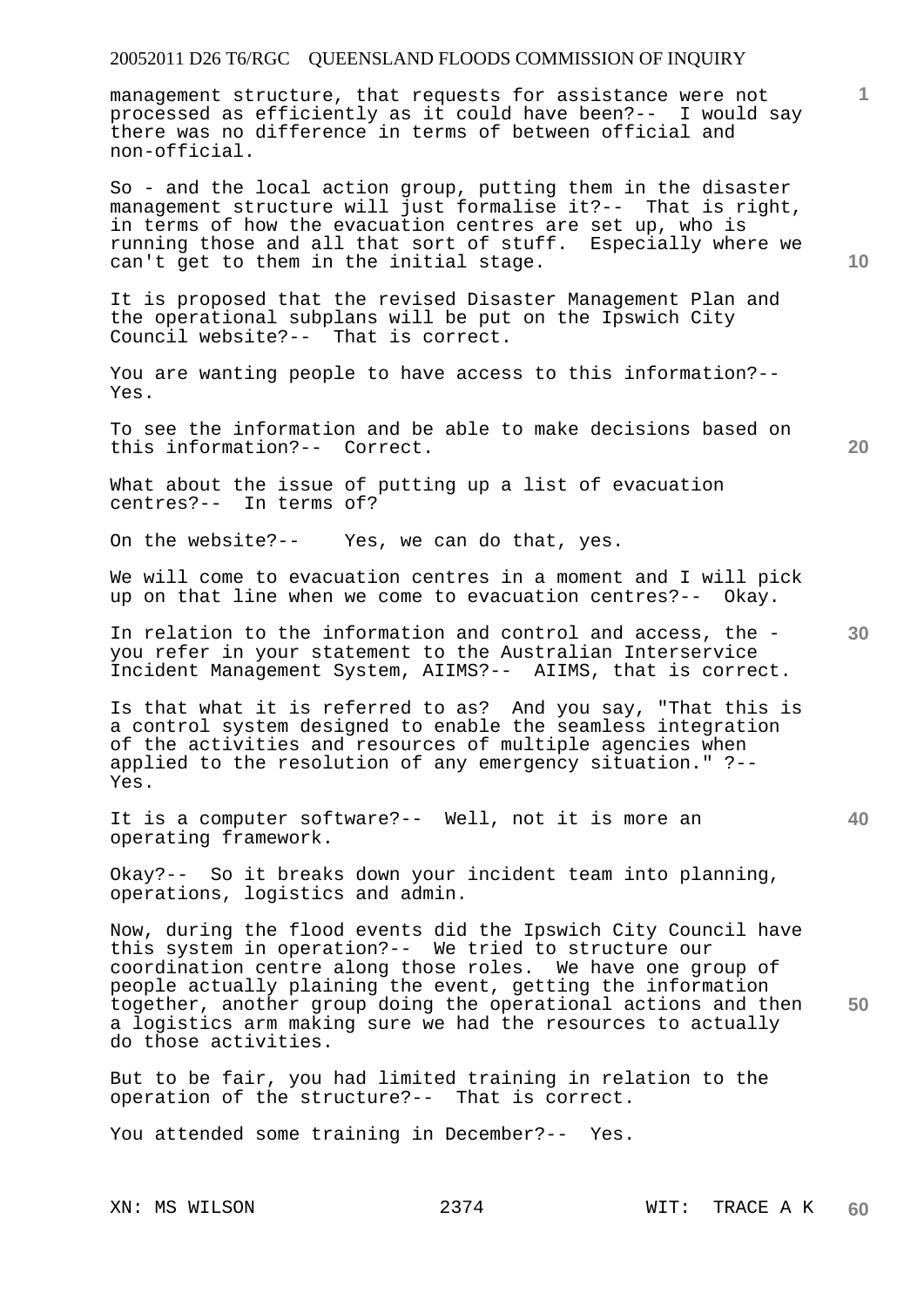Who provides that training?-- The AIIMS, there was two - it was approached twice, once was with EMQ the other with QPS.

But the training in December did not descend into the detail of how the system operated?-- It wasn't indepth training.

Have you attended more training since then?-- I haven't at this stage but plan to.

**10**  The Guardian software, are you aware of that?-- Yes, I have seen it several times.

Does the Ipswich City Council use the Guardian software?-- No, we don't.

Are you looking at it to use it or?-- Yes, we are. We are considering it.

What do you see are the advantages of using it?-- One of the advantages of it is it is a common ICT system that all the agencies can actually use so police firies and all that to help process the requests for assistance.

Yes?-- And enable us to also track those requests and find out which ones are still outstanding. It also allows us to graphically map it, where the requests are coming from probably one of the bigger advantages is that it is starting to get legs across a lot of the other local government authorities.

Would that mean that you can then communicate through this software system with the other local government authorities?-- Yes, also provide them with support.

That's the next question; why is that of assistance? Why is that good that it is getting legs?-- Well, because what - I think one of the biggest disadvantages we have at the moment with the framework is we don't have the common ICT system across all agencies so we have disparaging data sets and information that we are having to - that we can't see all in one place.

Well, that's one of the issues that you raise; is that the present Information Communications and Technology Systems which you called ICT is largely incompatible?-- That is right.

That the disaster management across the State involves reliance on a number of different and largely incompatible ICTS. Is that from different levels like local - it is incompatible between different councils?-- Yes.

The local governments can't access information at the State Government level?-- That is right, it is both up and down, up and across the system.

Yes, and that is one of your suggestions that you push quite heavily in your statement?-- Yes.

**30** 

**20** 

**40** 

**50**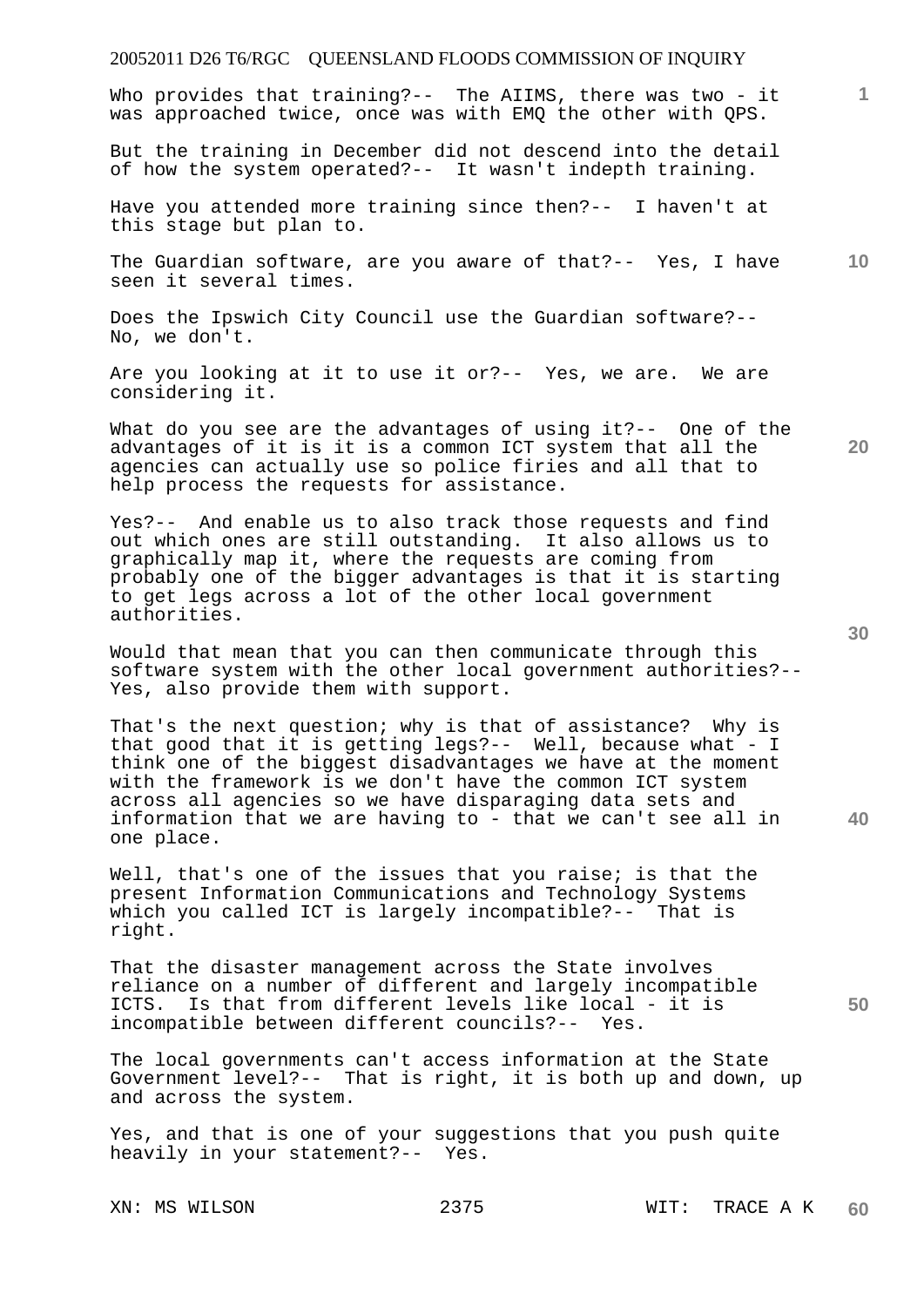That the disaster management within the State should be able to communicate with each other and it should be compatible communication systems across all levels of government agencies?-- That would be an advantage for us.

You refer in your statement to the EMQ Disaster Management Portal Site?-- Yes.

Is that - your understanding of that site is the DDMG, the DDC, the LDMG and the LDC would be able to log on to the portal site and access and extract relevant information?-- That is correct.

So, this site, you say, is still under development?-- That is right.

Is that crossing the bridge for having compatible information across all agencies?-- It does allow you to share information so in terms of flood mapping or manuals or whatever, but it doesn't take into account requests for assistance or the actual operational activities you are undertaking during an event.

So what you are wanting is to have a system where the Ipswich City Council can log on to an information software that can be accessed by all State Government agencies saying, "This is what we need or this is the status of where we are at."?-- That is correct, things like requests for assistance we can see where they are at within the system. Also in terms of our sit reps and those sort of reports. They can be accessed by State simply by going on to a common system instead of the current process of us having to generate those on a regular basis. Because we are keeping the system up to date I would see those reports being available across at the press of a button.

That, in your view, would make for more efficient disaster management?-- Definitely, it would take away some of the administration activities that go on during an event.

Which brings us to the procurement process. That ties into an integrated information system?-- Mmm.

One the issues that you raise is that you want the procurement process to be reviewed?-- I would like it to be sped up, yes.

The process is that a request for assistance is issued by yourself and that would go to the DDC?-- That is correct.

The DDC then passes it on to the State level?-- Yes.

We talked about it before, you would only process it up to the State level if at local level it cannot be satisfied?-- That is correct.

You regard this as a cumbersome process?-- It is a slow process. It is also a bit frustrating when you can't actually

**1**

**10** 

**20** 

**40**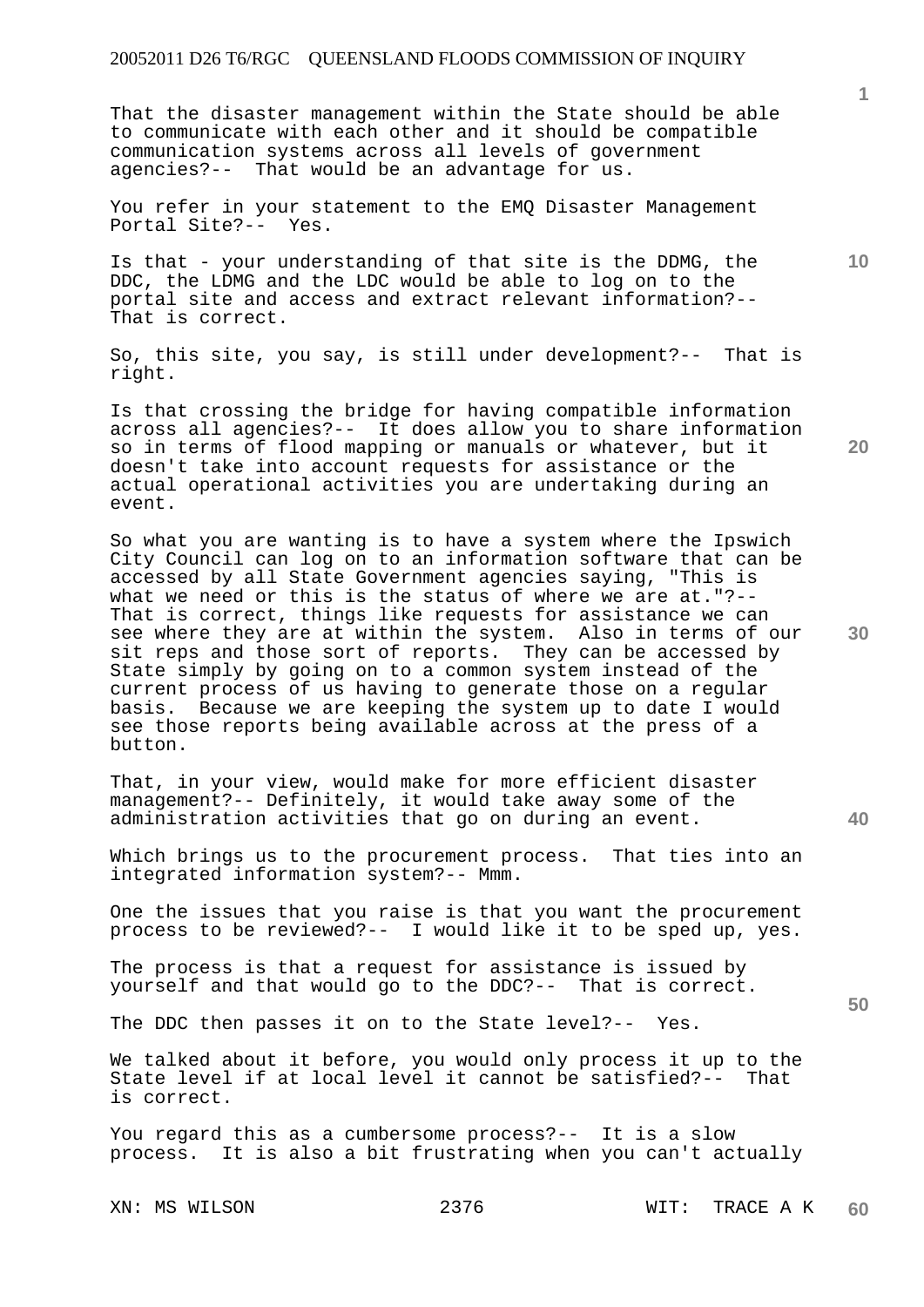know where your request is at therefore you can't plan contingencies around, you know - I suppose bedding was a good example during the event when that was actually going to get to our evacuation centres. Because we didn't have those time frames we were unable to make other plans or undertake other activities.

Did it create any logistical difficulties? It might be a cumbersome process but did it actually create any logistical difficulties?-- In terms of receiving items-----

Yes?-- Well, it did slow down the process.

One of the matters that you raise is that because of the procurement process the Ipswich LDMG limited its requests for assistance during this process ?-- That is correct.

Are you saying the LDMG actively looked elsewhere rather than using the procurement process through the disaster management structure?-- We actually looked at our own contacts, procurement contacts, Coles, Woolies and those and we actually went direct to those people to get supplies as we required them.

It is the case that the LDMG should be trying to source resources before its processed?-- That is correct.

So is it the case you were just working within the system?-- Well, the issue was we were unable to get those from our local suppliers so we actually went to State distribution managers and those sort of - that level of organisations.

I see?-- To get access to the logistics we required.

Can you give me an example for that?-- Probably Coles Woolworths are probably two good examples.

So you couldn't access the food supplies in the Ipswich area through Coles or Woolies?-- That is right.

What did you do?-- We actually put requests through to those people to provide us with required items that we needed.

Through the Ipswich or - through the local Coles or Woolworths?-- No, we actually rang the State distribution directly.

Did they process your request?-- Yes, they did.

Is it the case that that processing really should go up the disaster management structure?-- It is probably a point of whether you class it as the LDMG being, itself, capable. To whether you class it as the LDMG being, itself, capable. me that's the avenue we are, sort of, pushing down the line now. We are actually talking to the State Government agencies the procurement arm to see if we can actually tag into their contracts directly. From an LDMG point of view we can go direct to their suppliers.

**20** 

**40** 

**50** 

**10**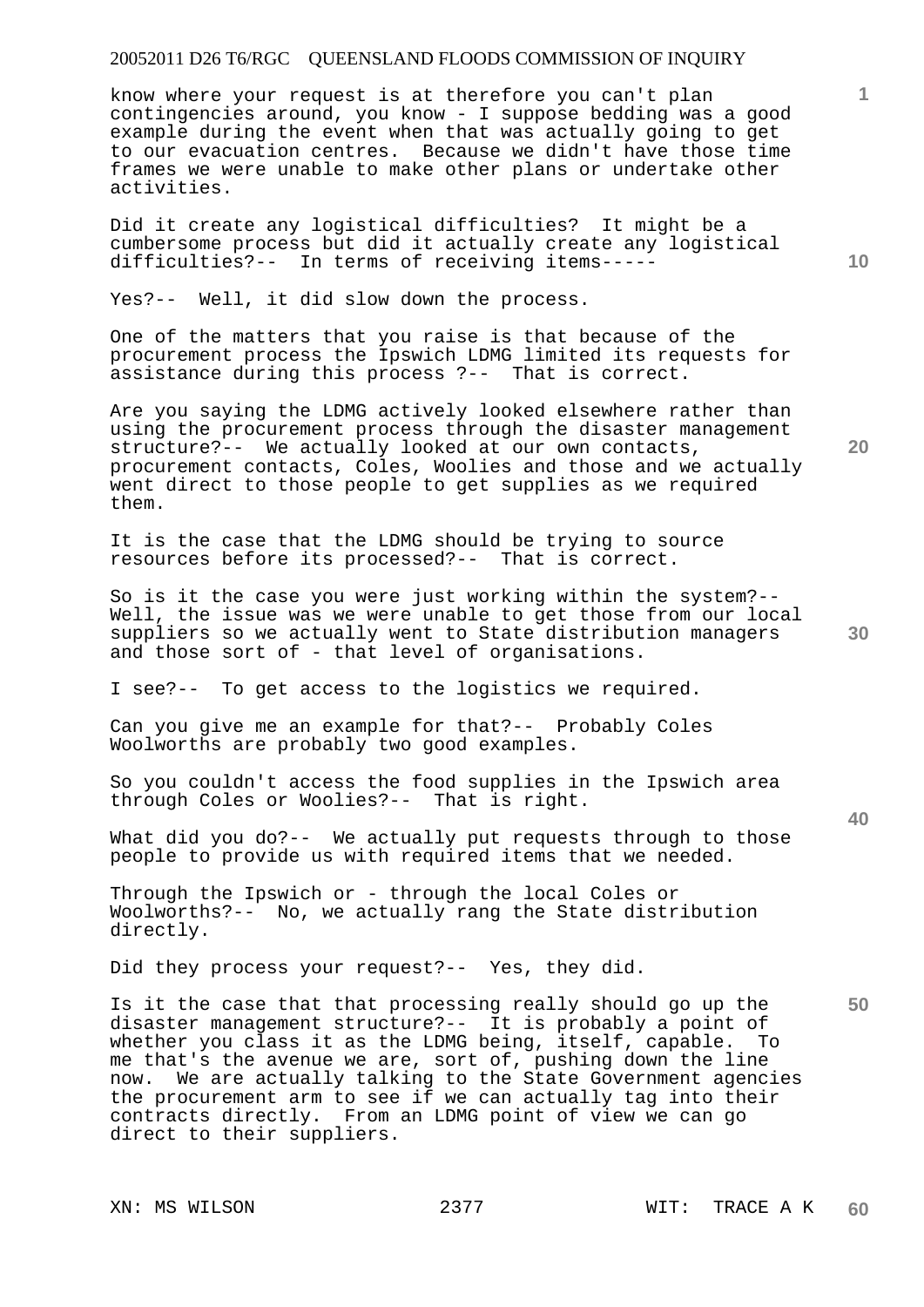Did you just find it a quicker way to access resources than using the disaster management structure?-- Yes.

Now, within the Ipswich City Council the procurement officer is looking to develop a process where you - whereby you can directly access the States procurement processes and contracts to support local requirements in a disaster event?-- That is what I said.

How is that going to work within the disaster management structure?-- In terms of the LDMG?

Yes and the DDMG and the DDC?-- Well, the procurement manager is part of the LDCC, he is part of the logistics arm for that coordination group so it would be through him we would be making these requests or using the contracts we have available to us.

This process would be effectively sidestepping the Ipswich DDMG, wouldn't it?-- The?

This procurement process of just going and accessing directly-----?-- That is correct because we have created our own capability at the local level.

So if the Ipswich City Council needs a resource, it can't get that resource locally, it will then just have a procurement process directly to a State level with a contract to be able to obtain that resource?-- We will have state suppliers, we won't necessarily have to go to the State itself but we are looking to get access to the suppliers themselves.

State suppliers, can you give me an example of State suppliers you would be looking to go to?-- I couldn't give you one off hand.

Have you consulted with the Ipswich DDC in relation to that?-- We have discussed that with the DDC.

**40**  Have you commenced discussions with - you say - you state you commenced discussions with the relevant State Government agency to establish such a strategy?-- That is still undergoing.

Which relevant State Government agency have you begun these discussions with?-- The State procurement arm we are-----

Sorry, I didn't quite pick that up?-- The State procurement.

**50**  Where is - at what stage are these discussions?-- They are still ongoing at this stage.

One of the other issues that you raise is in relation to helicopters?-- Yes.

You state that an issue for future consideration is the arrangements and processes for the procurement and deployment of helicopters. You provide an example that medical

XN: MS WILSON 2378 WIT: TRACE A K **60** 

**20** 

**1**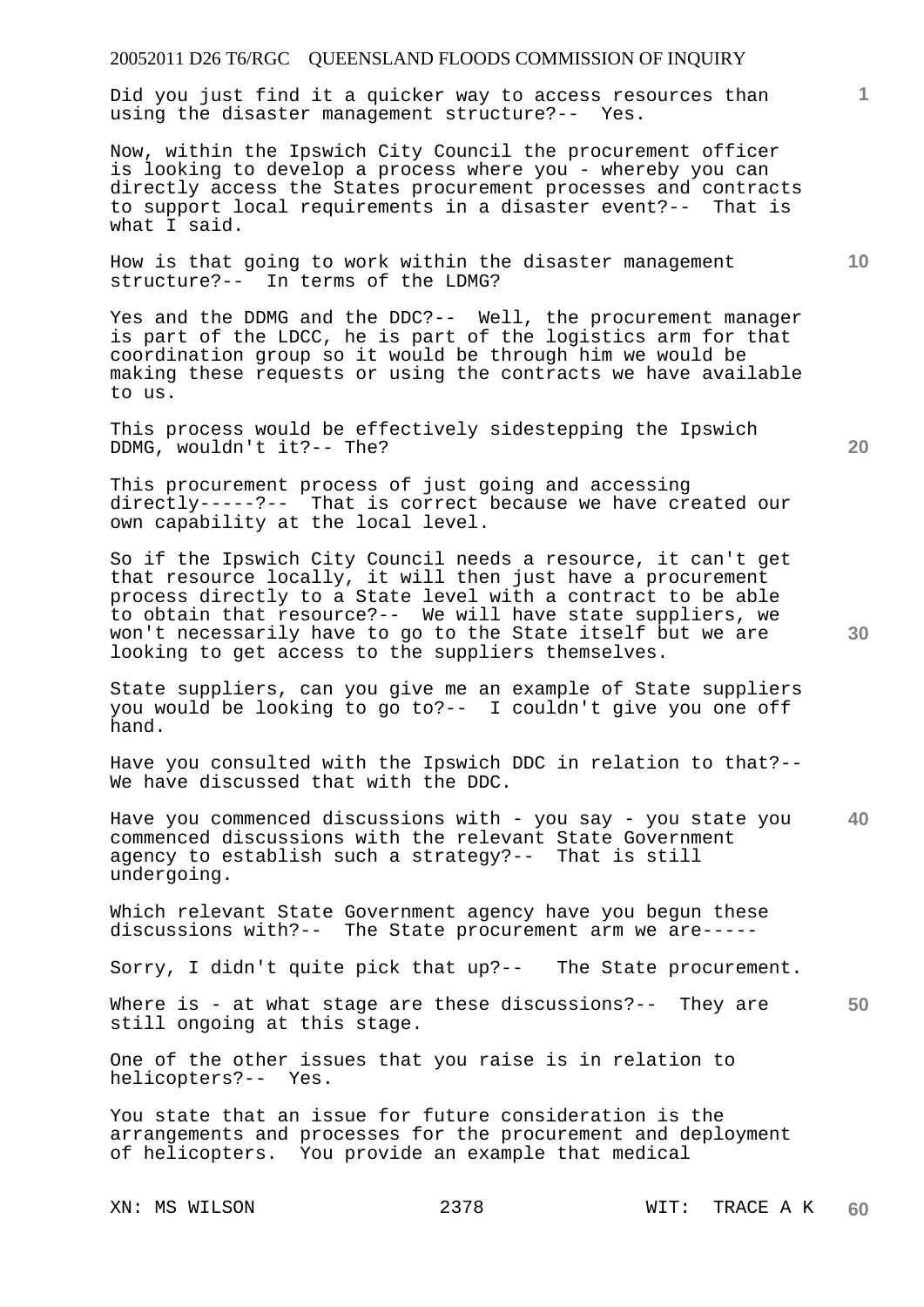evacuation was required from the Karalee evacuation centre?-- That is correct.

You couldn't source a helicopter?-- No, we couldn't.

Where were you trying to source a helicopter from?-- We actually spoke to the QAS and the firies and we also ended up putting in a request through to the DDC for a helicopter.

The evacuation you state only occurred when a helicopter landed to resupply an evacuation centre and then a police officer coerced the helicopter pilot to take - to evacuate the patients?-- That is right.

One of the issues that you raise is that you found this frustrating because of the location of Ipswich to the Amberley Air Force base?-- That is correct.

Is it the case that you are wanting to be able to directly contact the Amberley Air Force base to be able to get helicopters?-- That would be the optimum way to do it.

But you realise there is a procurement process?-- Yes.

And a resourcing process that must be followed?-- That is right.

Have you had any discussions with the government agencies how this can be - whether this structure can be reviewed?-- Yes, we have. We actually discuss it at the disaster - the Disaster Management Group debrief.

Yes?-- Because Amberley falls within our boundaries we actually have a 24 hour window where we can actually go direct to the base.

Perhaps you can explain what your understanding of that is?-- My understanding is for the initial 24 hours of operation we would require the helicopters for we could go directly to the base. After that we would need to have the formal process in place to continue after that 24 hour period.

The formal process in place would be taking it to the DDMG level which would take it to the State level?-- We would probably go through the DDMG to get the Air Force to help us at our level.

If I can take you now to the SES?-- Yes.

**50**  The Ipswich City Council funds a full-time SES coordinator?-- That is correct.

You state that part of that role includes ensuring sufficient SES volunteers are maintained, the numbers?-- That is correct.

How is that done to ensure the numbers are always at an adequate level to be able to service the needs?-- The local

XN: MS WILSON 2379 WIT: TRACE A K **60** 

**20** 

**10** 

**1**

**30**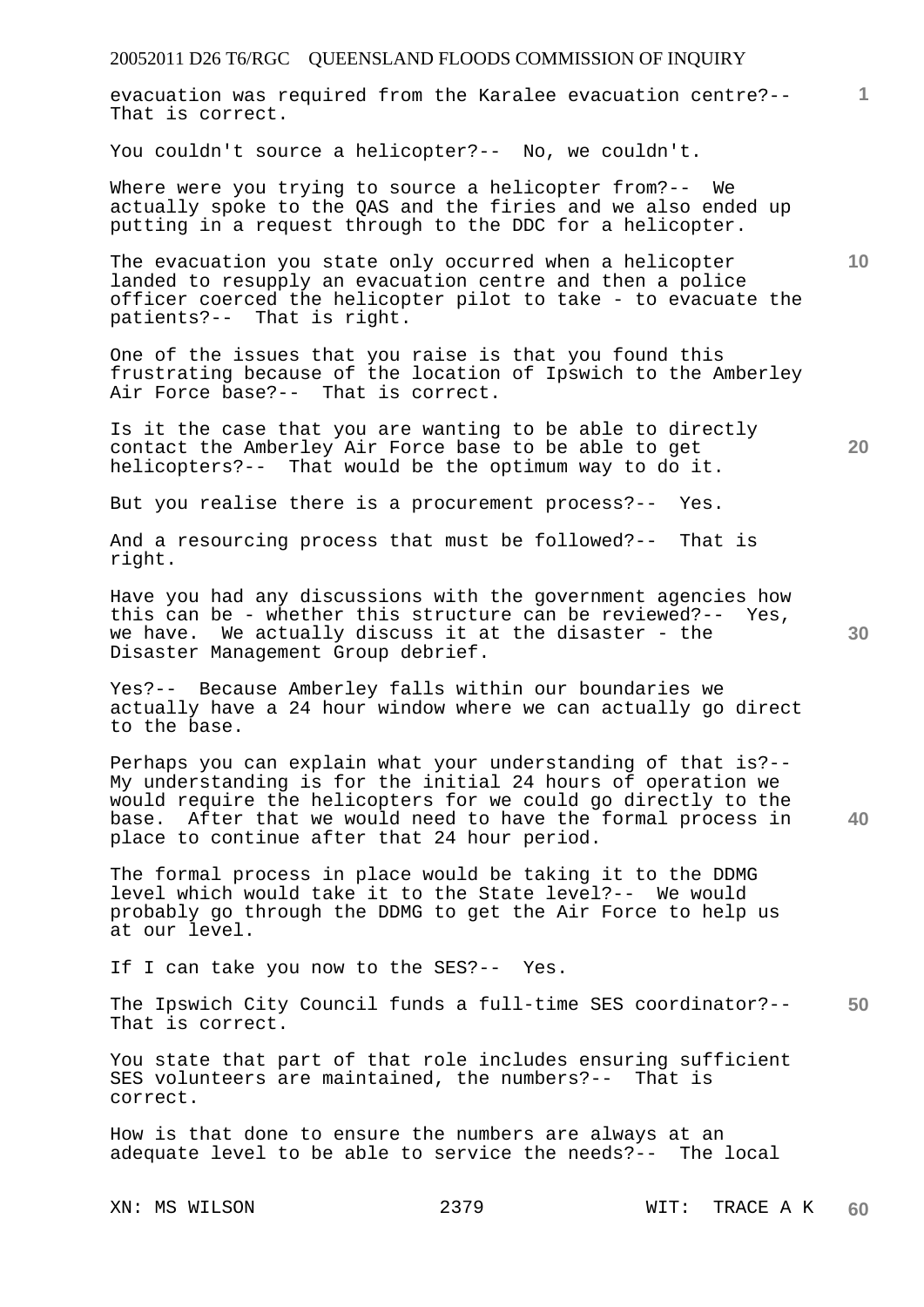SES coordinator takes every opportunity to promote the SES. There is also State programs that are in place for volunteers. Also there is, you know, local support from 94.9 to try and generate volunteers as well.

Have you any idea how many volunteers the SES has in this region?-- It is around 200 currently.

Is that maintained around about that number? Has that been the number for some years now?-- It has been around the 150 to 200 mark.

If I can take you to paragraph 119 of your statement. That is where you refer to matters that - in relation to the SES that you believe require further consideration?-- Yes.

See that?-- Yes.

Can I take you through those? You state that there would be a benefit of having in place a Memorandum of Understanding between EMQ and the Ipswich City Council as to the responsibility in coordinating and directing SES?-- That is correct.

Why do you state that a Memorandum of Understanding is required?-- It would clear up some of the boundaries or some of the issues we had during the event in terms of directing the SES.

Can you give us an example of one of the issues that need clearing up?-- One of those would be because of the extent of the event some of the SES resources were looked at to be used elsewhere.

What do you mean "elsewhere"?-- In terms of another area that was impacted by - like Somerset or Lockyer, even further up north to Rockhampton as well.

**40**  Continue?-- Sorry, so those resources were identified to go up there to be used or to relieve the SES personnel up there. We actually asked for them to remain down here and there was a bit of back and fro to maintain our staff.

What was the result of that?-- Our SES crews remained in Ipswich because of the threat to Ipswich.

What do you - what would you want the Memorandum of Understanding to cover?-- To clear up the control and command framework.

Okay?-- Also the funding mechanism as well for SES.

We will come to that. The funding mechanism is the Ipswich City Council funds out of its own pocket the SES controller?-- That is correct.

And also provides some resources to the SES on an annual basis?-- Yes for depots and a good size fleet.

**20** 

**1**

**10**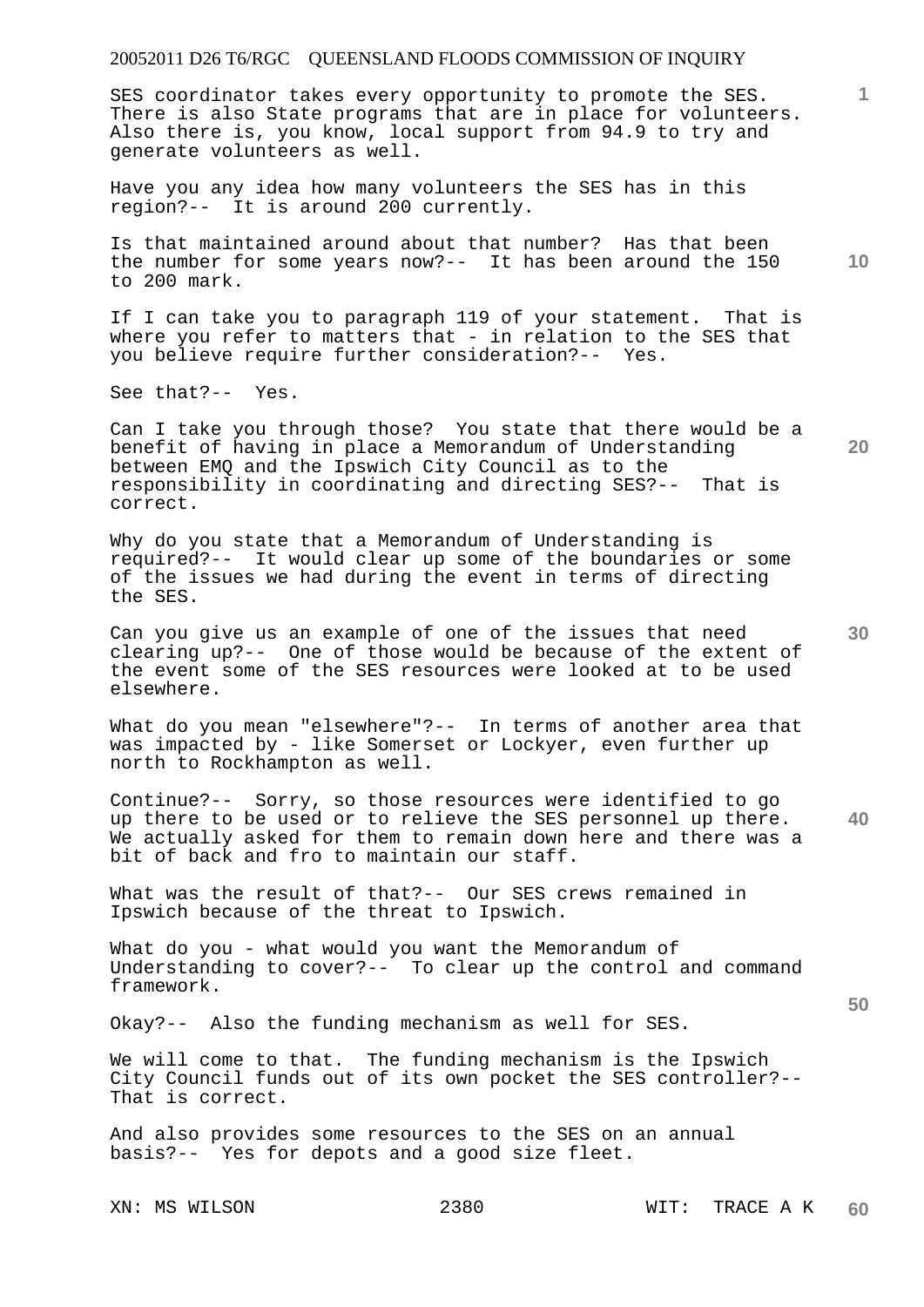Can you tell me what that is - what cost that is to the Ipswich City Council?-- Not off the top of my head I can't. It would be, say, three-quarters of a million dollars at a guess.

You are wanting for that Memorandum of Understanding to formalise the funding and support arrangements?-- That is right.

What more information are you wanting? What more clarity are you seeking?-- We are probably looking for some funding assistance from the State in terms of the SES to come up with a funding sharing agreement. I know other local governments have looked at going down that line already.

That issue feeds into the final point you raise at 119 is, "Whether the optimal model for SES operations and arrangements is a State based model or a local government one."?-- That is correct.

What are you envisaging; that the Ipswich City Council operates and manages the local SES here?-- That is one option.

Without any assistance from the State?-- That's one expectation. The other one is the State takes over fully the SES function.

**30**  So then the Ipswich City Council doesn't provide the resources we have gone through?-- That is correct.

Doesn't the blended model work?-- I think it works very well but given there is a shift throughout the State of local governments moving away from their support of the SES I think it would be opportune time to actually tie down that relationship between the two entities.

What do you mean there is a shift away from local government supporting the SES?-- Some local governments don't financially support the SES in their local areas.

That's a council by council decision?-- That's right.

**50**  I see from your statement that - is it the Ipswich City Council's view that it is unnecessary to support the SES because if you didn't you would have to pay for those resources anyway in terms of if there was a storm and assistance was-----?-- We would have to create those resources. To me our SES is the frontline or initial response group.

In terms of the Memorandum of Understanding, would you be wanting the SES to be deployed by the LDC?-- By the LDMG, yes.

By the LDMG ?-- Yes.

**1**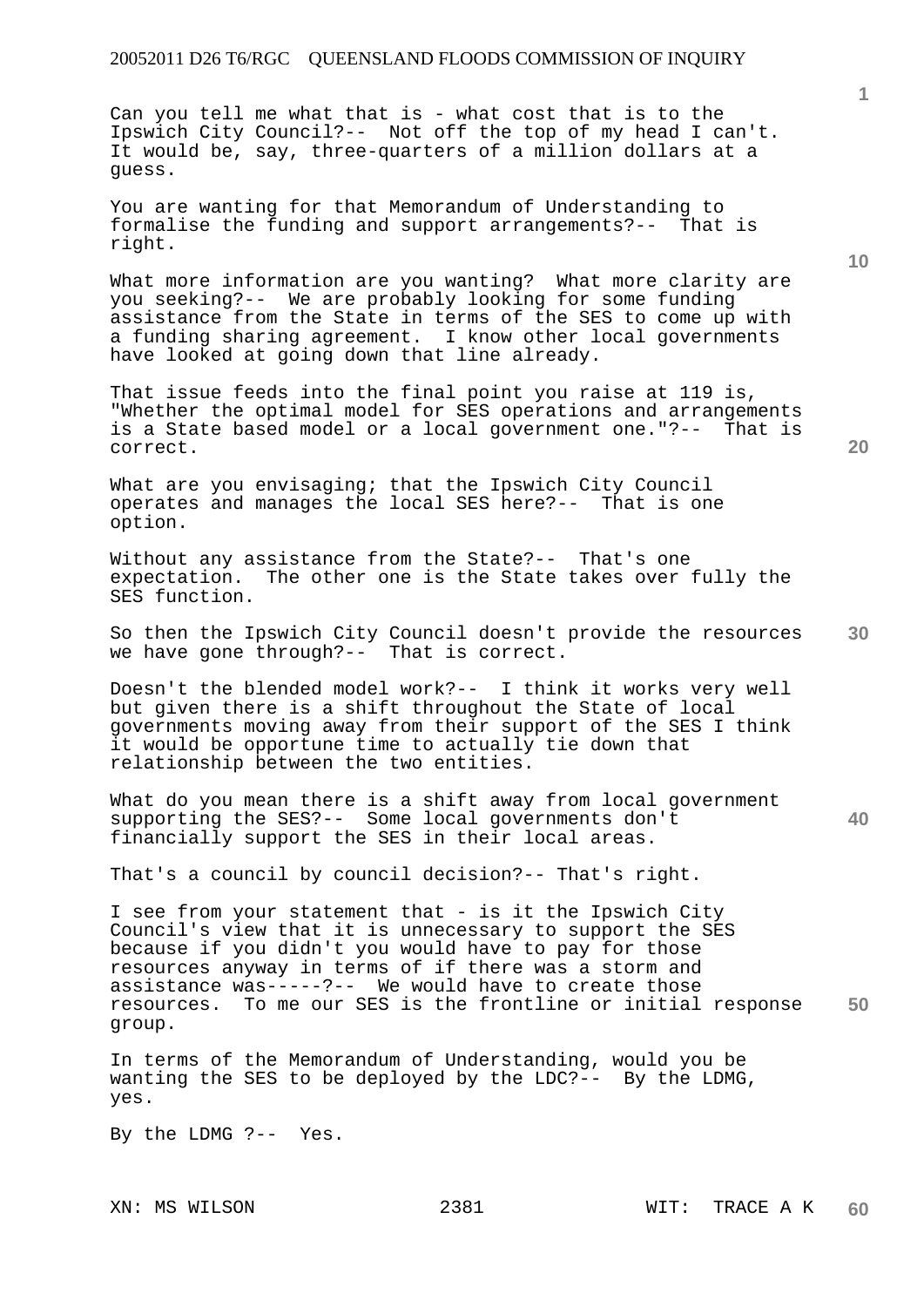So not to go through ENQ but rather the LDMG determines what task the SES should do?-- I think it has got to be a combination because ENQ is looking across the whole of State scenario. To me it has to be a partnership.

But when you are looking at a disaster event like the flood event in January?-- Yes.

How can the SES - how can that resource be best used?-- Definitely through the LDMG.

That the LDMG you state should be deploying those resources of the SES?-- Yes.

That's saying, "There is a job in Rosewood, SES should go out to that job."?-- Well, coordinating it. The SES, even locally, receive their own requests and they send their crews out to assist people.

Would that create an extra burden for the LDMG, resourcing burden? There would be, obviously, more staff required?-- Not necessarily. The SES have that function built in locally to handle that. It is more around the prioritisation of some of those requests. It is the ability of the LDMG to direct.

So any task though, that the SES is requested to do would have to come through the LDMG under your structure?-- No, they would still be doing it.

**30**  Then if the-----?-- It is the higher priority stuff where we need the SES to do particular high priority stuff, they are the ones we would be asking them to do.

I understand that?-- Yes.

If there is a matter of urgency where you need SES<br>assistance?-- Yes. assistance?--

You want to have the ability to be able to deploy the SES to that task?-- That is right.

But to do that don't you have to understand the - what the SES is undertaking at any given point in time?-- Definitely.

To do that you need to be able to have an understanding of where SES crews are deployed and what they are doing?-- That is right.

**50**  All that would have to come through the LDMG to gain that proper understanding?-- No, the SES has that view of where their operations are at.

Right?-- We are able to see those.

You are able to see those?-- Yes.

At any given time you are able to see where the SES crews are?-- Yes.

**10** 

**1**

**20**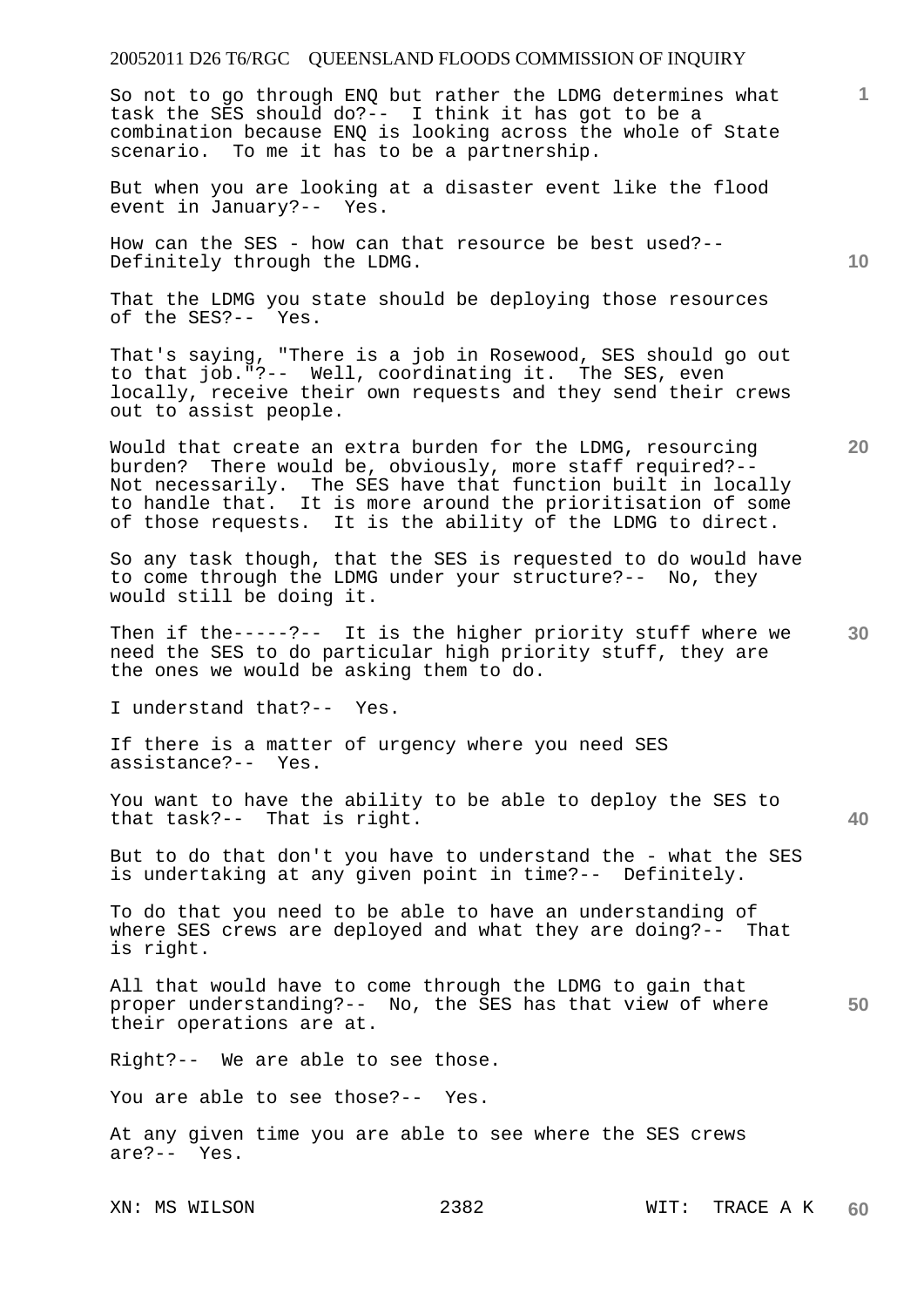Within the LDMG?-- That is right so.

Before we leave the SES, issues raised with the SES, the 132500 SES contact number?-- Yes.

You state this number went down for some hours on the 10th?-- That is correct.

**10**  Calls were diverted to the Ipswich City Council Call Centre?-- That is correct.

Do you have any idea why the reason, the reason why the number went down?-- No, I don't. We were asked for assistance at the LDMG meeting on the morning of the 10th; whether or not we had the resources to actually play the back up role for that number.

**20**  Do you see any role in the SES number, contact number being permanently transferred to the LDMG?-- No, I think it plays a separate role. It is - to me it is there for the minor events, it picks up all those sorts of events.

Madam Commissioner, I am about to start a new topic. Would that be a convenient time?

COMMISSIONER: Yes, is 2.30 all right?

MS WILSON: Yes.

THE COMMISSION ADJOURNED AT 12.58 P.M. TILL 2.30 P.M.

**50** 

**30**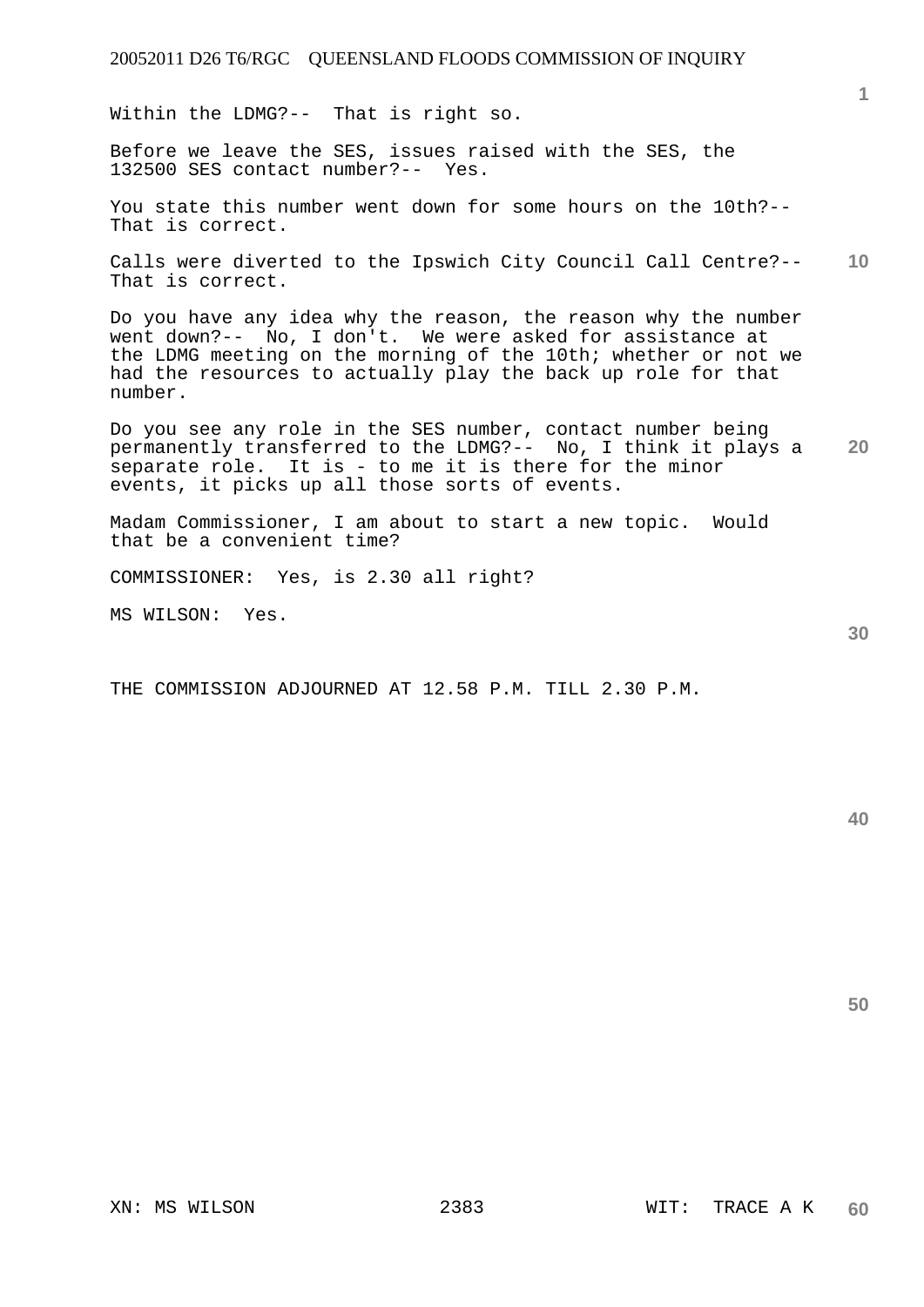THE COMMISSION RESUMED AT 2.30 P.M.

ANTHONY KEITH TRACE, CONTINUING:

MS WILSON: Mr Trace, if I can take you to the issue of the information that you received from the Bureau of Meteorology? In your statement you refer to the fact that you were concerned at the delay during the peak of the crisis as to the information that you were receiving from the bureau?-- That's correct.

And that you had to - this refers to the 11th day of January and that you had to ring the bureau during the day to get updates?-- That's correct.

When you rang the bureau, did you get any further information?-- I rang the bureau at 2 p.m., just prior to the afternoon LDMG meeting, and was told that levels were 16 metres - expected - predicted heights were 16 metres at the David Trumpy and 15 metres at Moggill and that the dam release levels were surely to be revised.

So was that any additional information that you - than from when you were provided in the morning?-- At the 9.39?

Yes?-- No. It is - the dam releases had been reviewed was the additional piece of information.

You state that it would have assisted if you had received additional Bureau of Meteorology warnings during the day?-- Yes, it would have.

Would that have just given you more additional planning time?-- That's right.

At paragraph 193 you say that your belief is that "everyone concerned responded extremely effectively but it would have been much better for everyone if the response could have been effected in a more orderly fashion." What do you mean by that, "by a more orderly fashion"?-- I was - I suppose what I mean is information being available a lot earlier for us.

Right?-- Allowing us more planning time and more time to source resources.

So that's the same issue that I raised just prior to that. "An issue for the LDMG was the ability to interpret the bureau information; that is, modelling the theoretical impact of the bureau predictions are not a precise science." You refer in your statement about the fact that you are dealing with two rivers?-- Yes.

And trying to work out how the impact of these river levels

**30** 

**40** 

**50** 

**20** 

**10**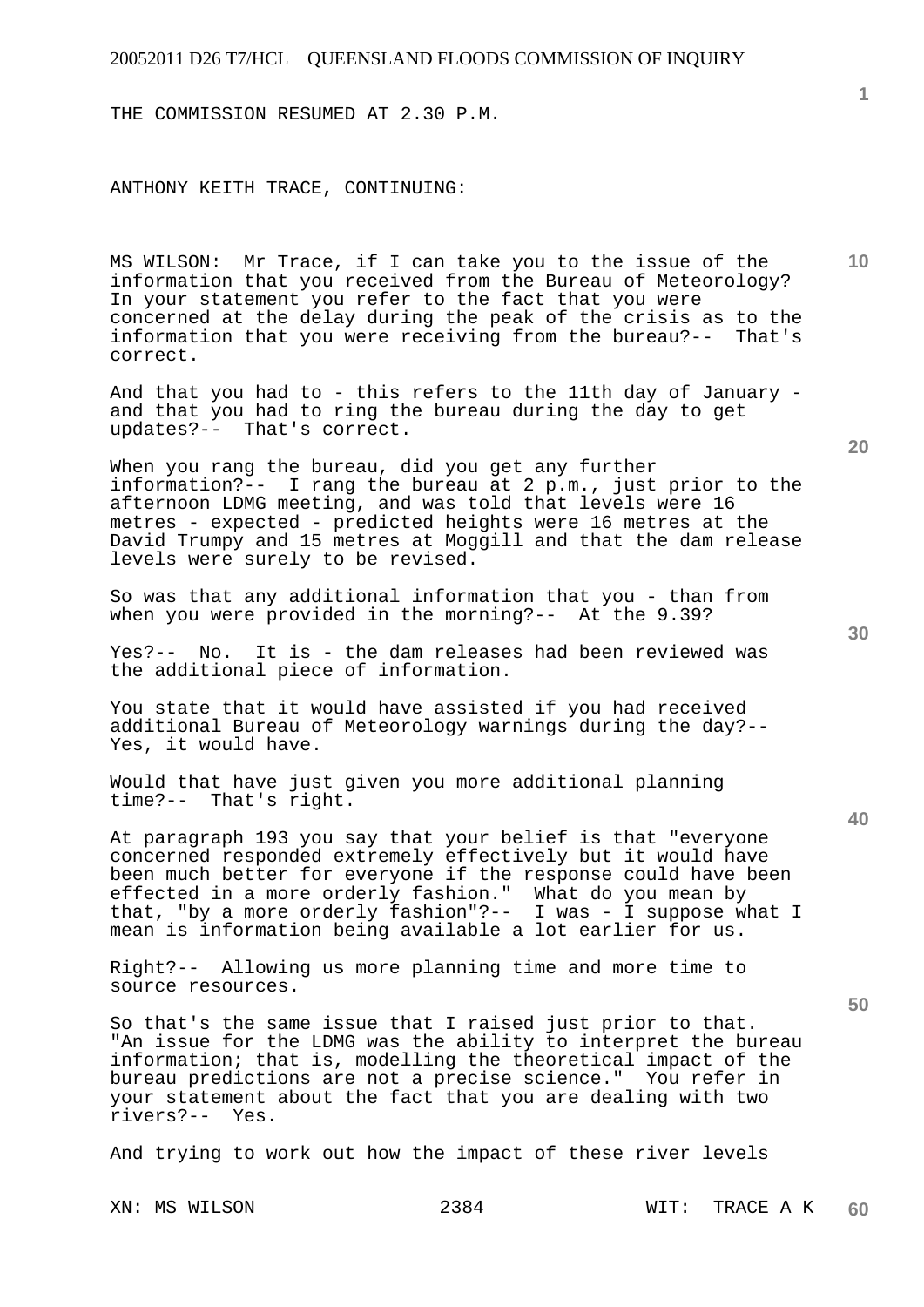would impact the areas around Ipswich and in Ipswich, and that<br>it created problems for the hydrologists at the council?-- In it created problems for the hydrologists at the council?-terms of determining what a possible impact zone was going to be for us, yes.

Have you had any discussions with the bureau about whether this could be done better?-- In terms of the 19 metres, 18 metres?

**10**  Well, dealing with the impact of two rivers and having to deal with how these two heights-----?-- No, we haven't spoken to BOM about that as yet.

In terms of your hydrologist that was working with the council?-- Yes.

Has there been any issues that have been outlined about how it could be improved?-- Yes, we are looking at ways to improve our spacial mapping, because that's how we do it, we have got 150 predefined flood map levels that we overlay to find out what the impact area is. We're looking at improving on how we do that particularly on how quickly we're able to produce impact data.

In terms of the information that you were receiving from Seqwater, you state that the "Ipswich City Council found the dam release situation reports issued by Seqwater as quite uninformative and lacking in detail insofar as any impact on the residents of Ipswich was concerned." What further information do you require from Seqwater to address those concerns?-- Well, Seqwater reports on all bases about volumes of water being released, not about impacts to river heights, and it is that impact to river heights is what we really need.

And that also is requiring the input from the bureau then, isn't it?-- Of course.

So it is more the interaction of that information and getting a better end result?-- Yes.

So is there any more information that Seqwater can give you than what they gave you?-- Probably in terms of their 12 hour and 24 hour planning activities that they were looking to do, whether or not they can give us more information in terms of what their possible release programs would be so then we could do some what-if scenarios.

Now, you were here this morning when you heard Councillor Tully give evidence?-- Yes.

And part of his evidence covered the issue of the information that is actually given to the community is somewhat meaningless if it refers to gauge heights and river levels?-- Yes.

Because what the community need to know is will my house get flooded?-- Exactly.

**20** 

**1**

**40** 

**30**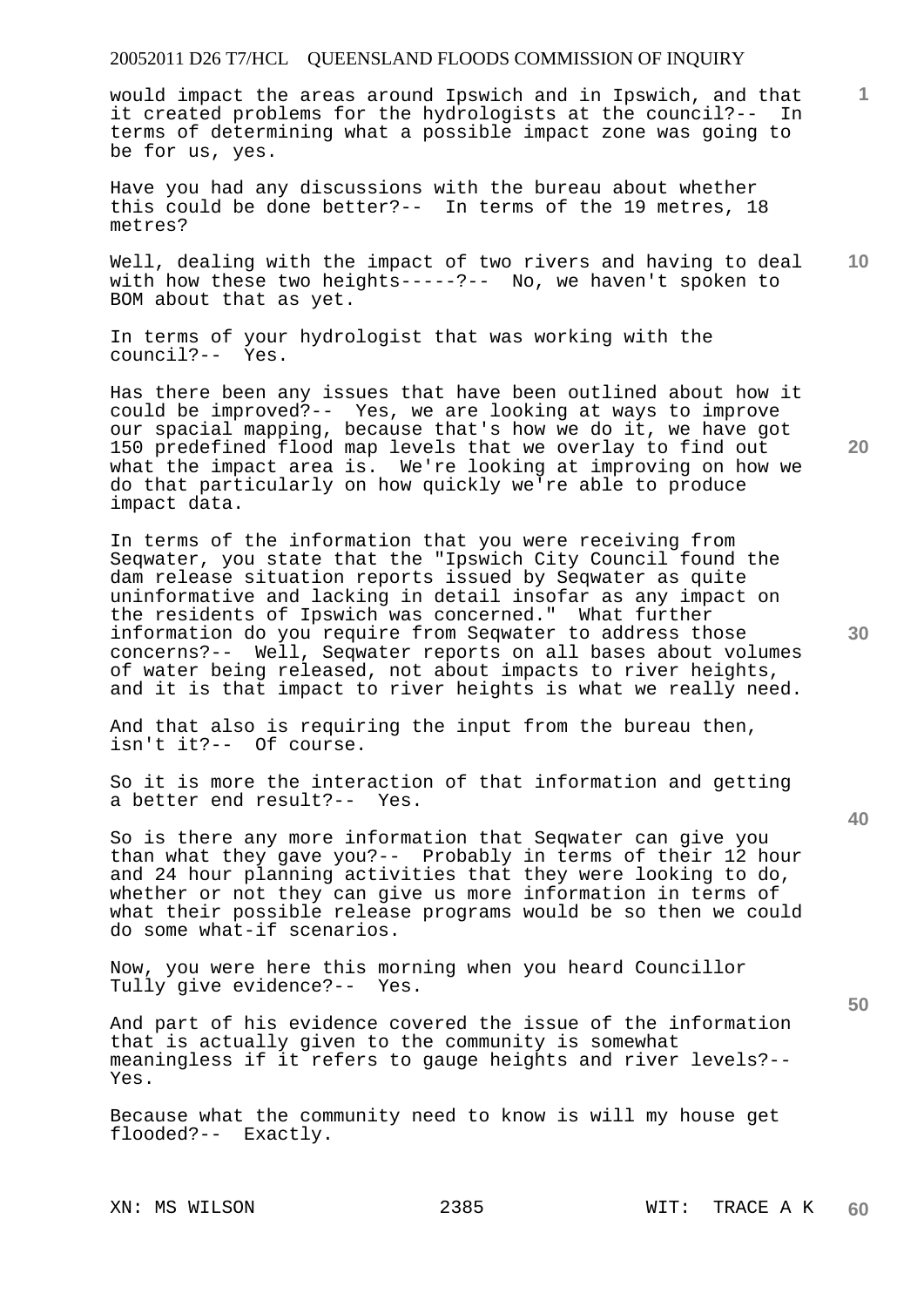Now, the Ipswich City Council is working with a pilot program based on the Coastal Evaluation Framework, and that is a program that works up north, like Cairns and Hervey Bay, dealing with coastal inundation by storm surges and water?-- Yes, that's correct.

And the concept that is being explored is having zones coloured zones so people can understand if they live in the red zone that you will expect some flooding?-- That's right.

And different zones, different heights?-- It gives - it would give the LDMGs the ability to actually interpret a 19 metre flood in terms of what zones and what messages they can send out to people. So they can say we believe that this flood is going to be a red zone flood, so people will know if they are in the red zone that they need to take action.

Now, you're working with the pilot program. So what does that mean; are you going to do a small subsection of a community to see how it works or is it going to be put in across the Ipswich area?-- We have - we will have to do it on a small area first to make sure that it works first, given that we have got two rivers and multiple tributaries that we have to factor into this equation, it is not just simply a storm surge coming on to a coastline.

And that's another one of the issues, is putting this program that has been developed up north dealing with storm surges in a river flooding environment?-- That's right.

But what happens if it doesn't flood in the next year or two years? Then would it seem that the pilot program didn't work or it is not necessary?-- I think it will always be necessary. We have really got to work on how we get messages out to our community and we have got to make sure they are done in a very fast and easy to understand way.

In terms of that, the Ipswich City Council provides flood mapping to the community?-- Yes.

There is a one in 20 development line which is available to the public for free through on line - that's on line?-- PD Online, yes.

There is a 1 in 100 flood line and that's also available to the public on line?-- Yes.

There is the Urban Stormwater Flow Path Areas, also available on line?-- Uh-huh.

And there is flood line overlays which are indicative and subject to further detailed assessment and that is available to the public for free on line?-- That's right.

There is also the 1974 Historic Flood Layer and this information is available for areas within the former Ipswich City Council geographic area. That is not available on line; it is available to public upon request of council and payment

**10** 

**1**

**30** 

**20**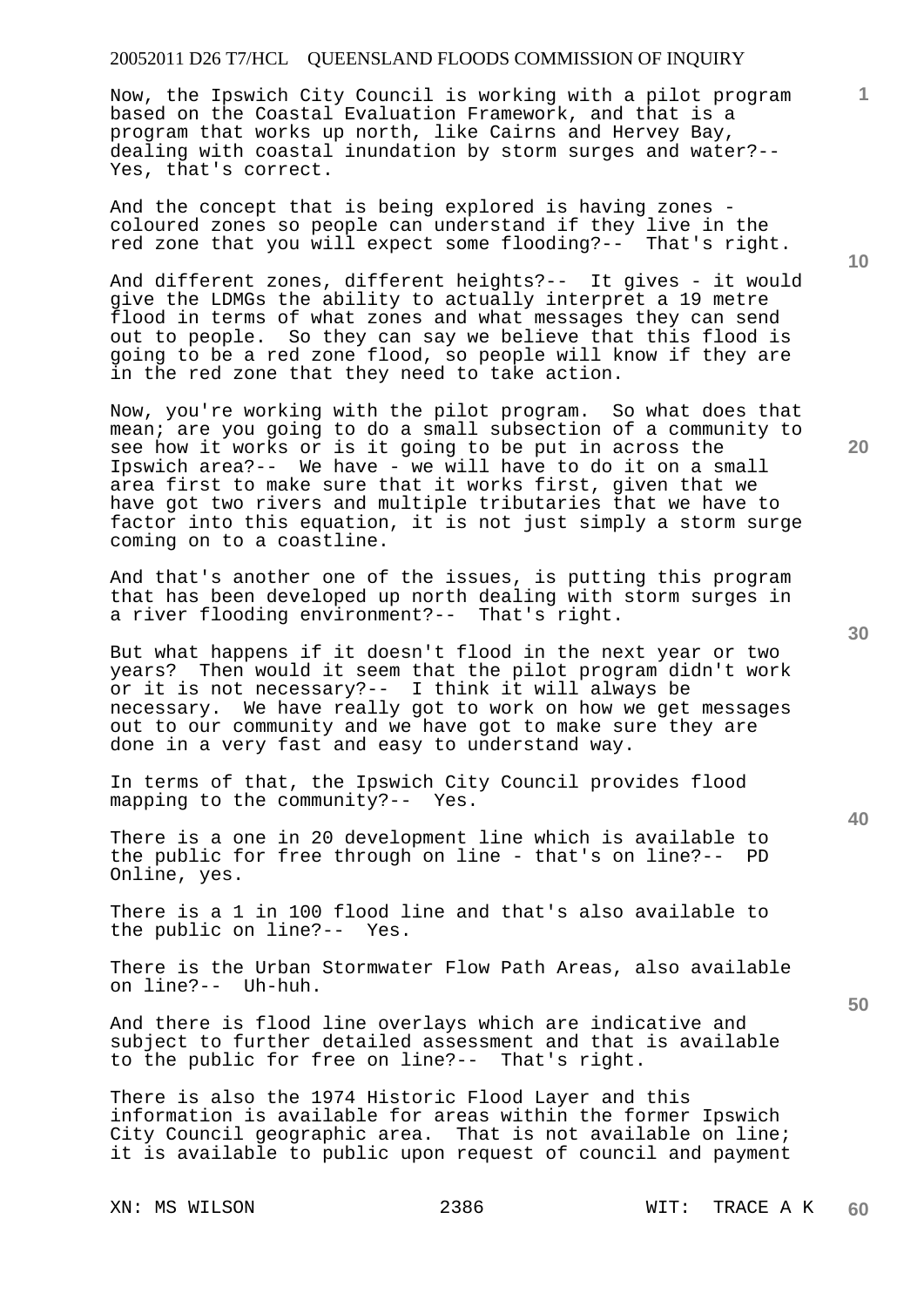for a fee?-- That's right.

What more information does that 1974 Historic Flood Layer Map provide than the other material that is available on line?-- The '74 Flood Map Line shows you the extent of the '74 flood. So it indicates what land was underwater during that event.

And why is it the case that that is not available free on line like the other resources that you provide?-- I do not know.

And do you know whether the Ipswich City Council is exploring making that information available on line for free?-- I do not know.

In terms of getting the information to the public, you talk about that the media reports are quite Brisbane centric?-- Yes.

And that "consideration should be given to the means by which regionally-focussed television coverage may be achieved when the area is not serviced by a local television station." Have you had any thoughts how that can be achieved?-- Well, one thought I do have is around having a Memorandum of Understanding with some of the commercial channels to actually give us guaranteed air time for the LDMG Chair or the Deputy Chair to actually have air time after LDMG meetings to get the message out to people.

There is a local radio station-----?-- Yes.

-----which provides information to the community. That also is a source that is used by the Ipswich City Council?-- Oh, definitely.

But you are just looking for additional information through-----?-- Yes.

-----television?-- I think we have really got to use as many channels as we can to get messages out to people.

What about directing this issue as a matter of community education; that is, informing the residents that information about flooding, or other events that are affecting the Ipswich area, is available on this radio station?-- Yes, we did that. We also put them on towards our website as well, that they could go there and get the information they require.

But one of the advantages of radio is it can be battery operated. So when electricity is lost, which means that you can't get television, you can't get access to the internet, there is going to be a constant source of information coming through to the radio?-- That's correct.

And is it stressed to the Ipswich residents that radio is a very good source?-- Definitely. In any displays that we do, that is highlighted to them.

As part of the Disaster Management Plan Review, it is stated

**10** 

**20** 

**1**

**30** 

**40**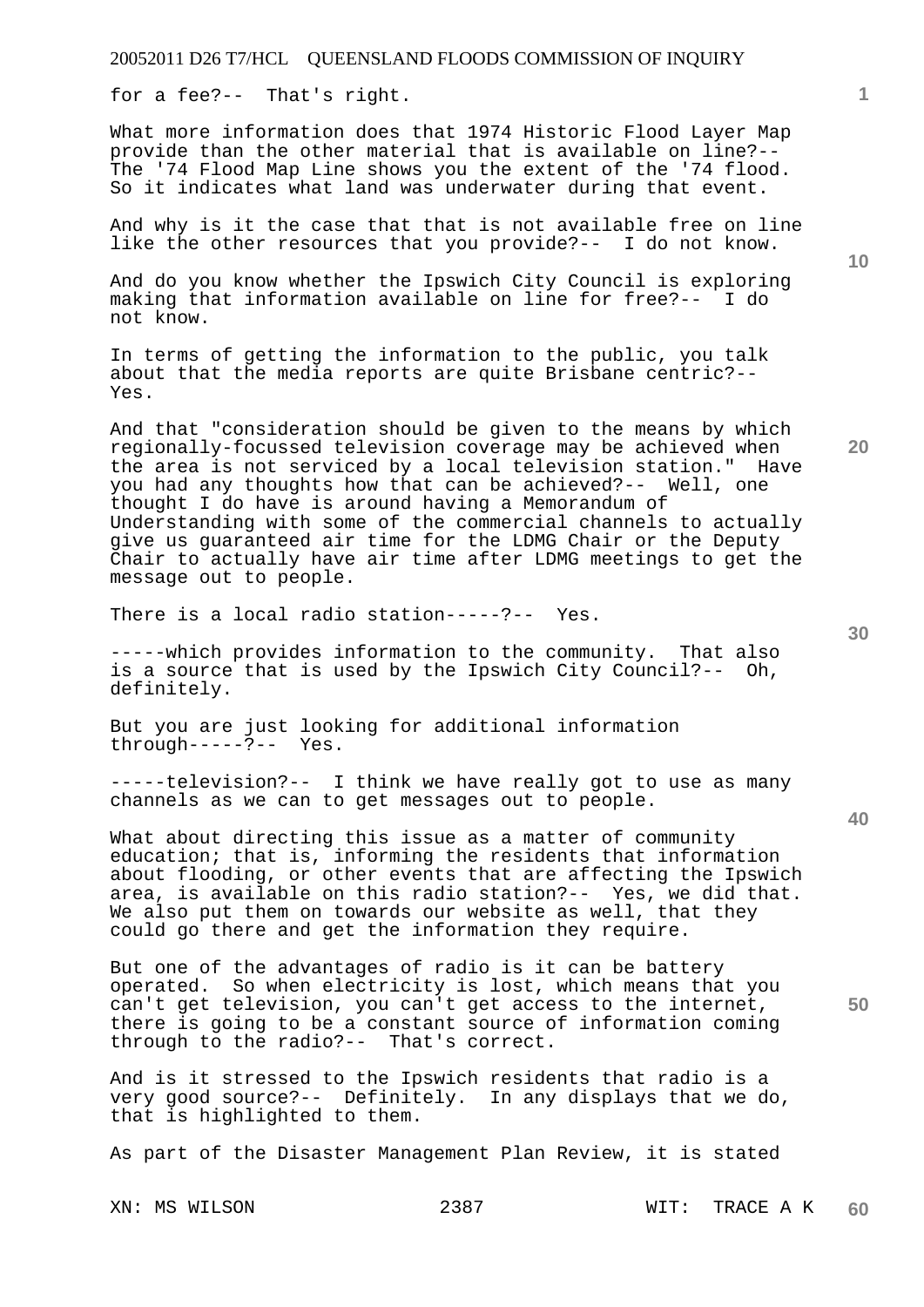that "Steps will be identified to expand the current community education program to enhance community reliance."?-- Resilience.

Resilience. What are the current community education programs that you've got?-- Currently we - SES coordinator visits schools, we take advantage of any community event that is on, speak at those, and also any Ipswich City Council event, we have displays at those events.

So that's the present community education?-- Yes.

What is being considered that is in addition by the Ipswich City Council to those measures?-- It is actually rolling out those local area plans, when we get them up and running, getting people to understand what are the risks of their areas, I think that's the key piece, but to me it will come out of the review of the Local Disaster Management Plan.

**20**  Has the Ipswich City Council identified the areas where those local action plans will be instigated?-- I think they were identified during the event quite clearly.

And has the Ipswich City Council particularised them in saying these are the areas that are going to put in these community action plans?-- Not at this stage, no.

Would Karalee be one of those?-- Karalee would be one of those.

An SMS text was used on the 11th of January?-- That's correct.

And do you know who issued that?-- That was issued through the State Emergency Warning System.

And did the LDMG contribute to that SMS text?-- Yes, we wrote the draft for it and we approved.

**40**  You raised concerns with the amount of time that it took for<br>this SMS message to get out to the community?-- Yes. this SMS message to get out to the community? $--$ 

And the reasons that you provide for that delay is set out in paragraph 186 - and perhaps if I can take you to that? They are effectively three concerns. The first is due to the impact of the changing information as to the flood peak. Well, there can be really no control over that?-- That's right.

**50**  The second is because of the time taken to convert the flood information into lists of potentially impacted streets. Can that be done better?-- Yes. That's what I am talking about with our spacial database, is being able to turn the flood map information into these lists a lot quicker.

And the other reason that you provide is due to the series of approval and logistical processes required to be undertaken to enable the emergency alert to issue. How can that be done

**10** 

**1**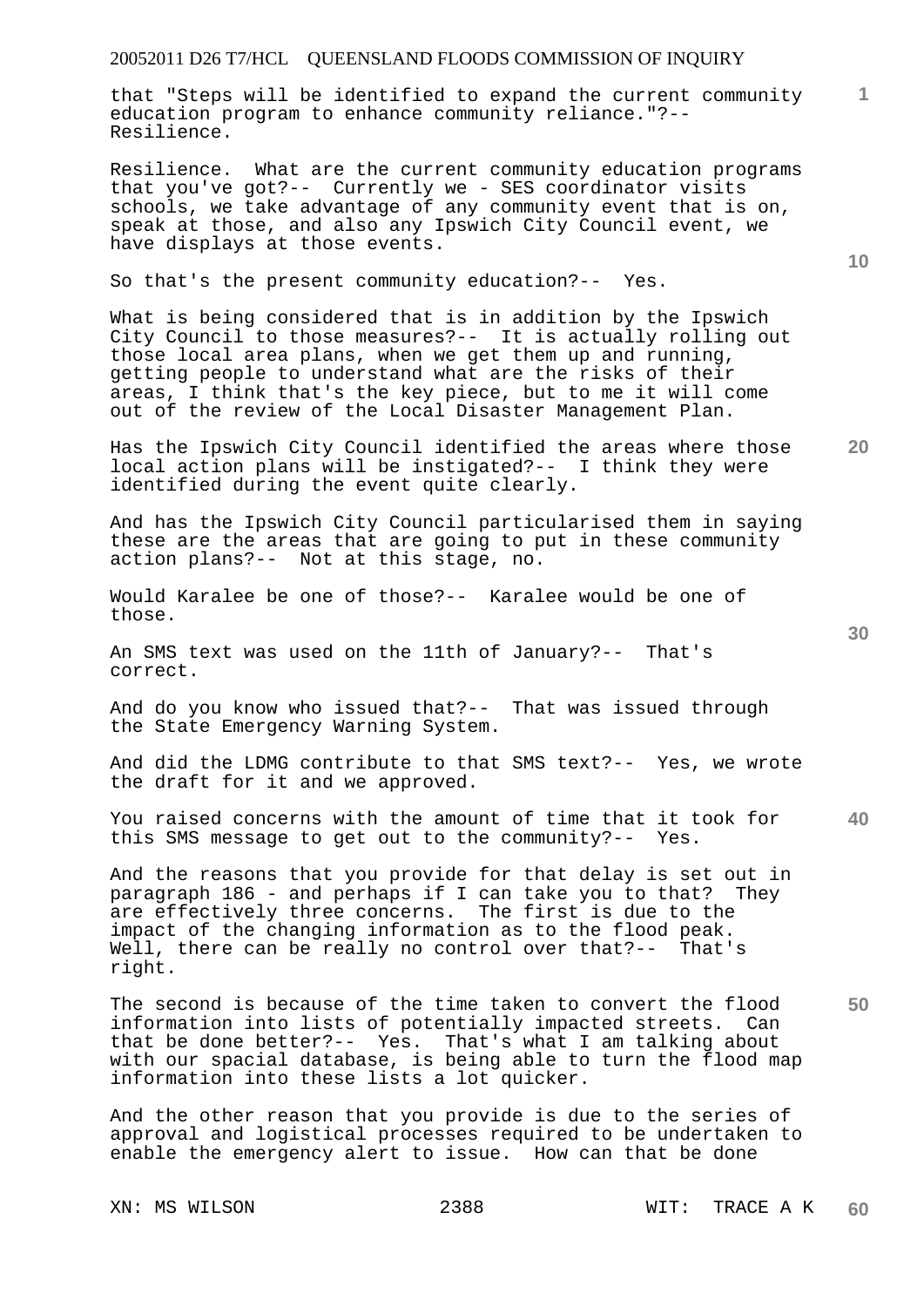better?-- Well, really it comes down to having predrafted messages that are approved. So, in essence, all we're doing is inserting, you know, the peak time and what we expect the peak levels to be, and down the track whether it is a red zone or yellow zone event.

Is that something that you work with EMQ to be able to have those predrafted messages ready to go and you can insert the relevant information?-- Yes, we're working on that at the moment.

That would also work with community education to educate the community as to what to do when you get one of these messages?-- That's right.

Is that being envisaged by the Ipswich City Council as a step to be undertaken?-- Definitely.

If I can take you now to the evacuation centres? Now, the Ipswich City Council favours a centralised approach to evacuation, that is you have the Ipswich Showgrounds being the central reception point and then an evacuees would be registered there and then transported to other evacuation centres?-- That's right.

That was the process that the Ipswich City Council was using in these flood events?-- That's right, for this event, yes.

Now, you state that this didn't work as sufficiently as you would hope for?-- No, it didn't.

Because the media had listed the evacuation centres and people just went directly to those evacuation centres?-- That's correct.

So this is the point where we picked up before when we were talking about evacuation centres and the publishing of the names - the locations and names of those evacuation centres?-- Yes.

Now, you said that you were - you were for the publication of those locations and names of evacuation centres?-- It depends on which model we go with. If we stick with the centralised model, then it should be those centralised evacuation centres that get advertised, but if we go for a more widespread open of all evacuation centres, then I would expect all of those to be advertised.

And is that something that is up for consideration by the Ipswich City Council of which model you are going to use?-- Definitely.

The problem that you can see with the centralised system is that people may not be able to get to the Ipswich City - to the Ipswich Showgrounds?-- That's right.

And the natural reaction of any person is to go to the evacuation centre that is closest?-- That's correct.

**10** 

**20** 

**1**

**30**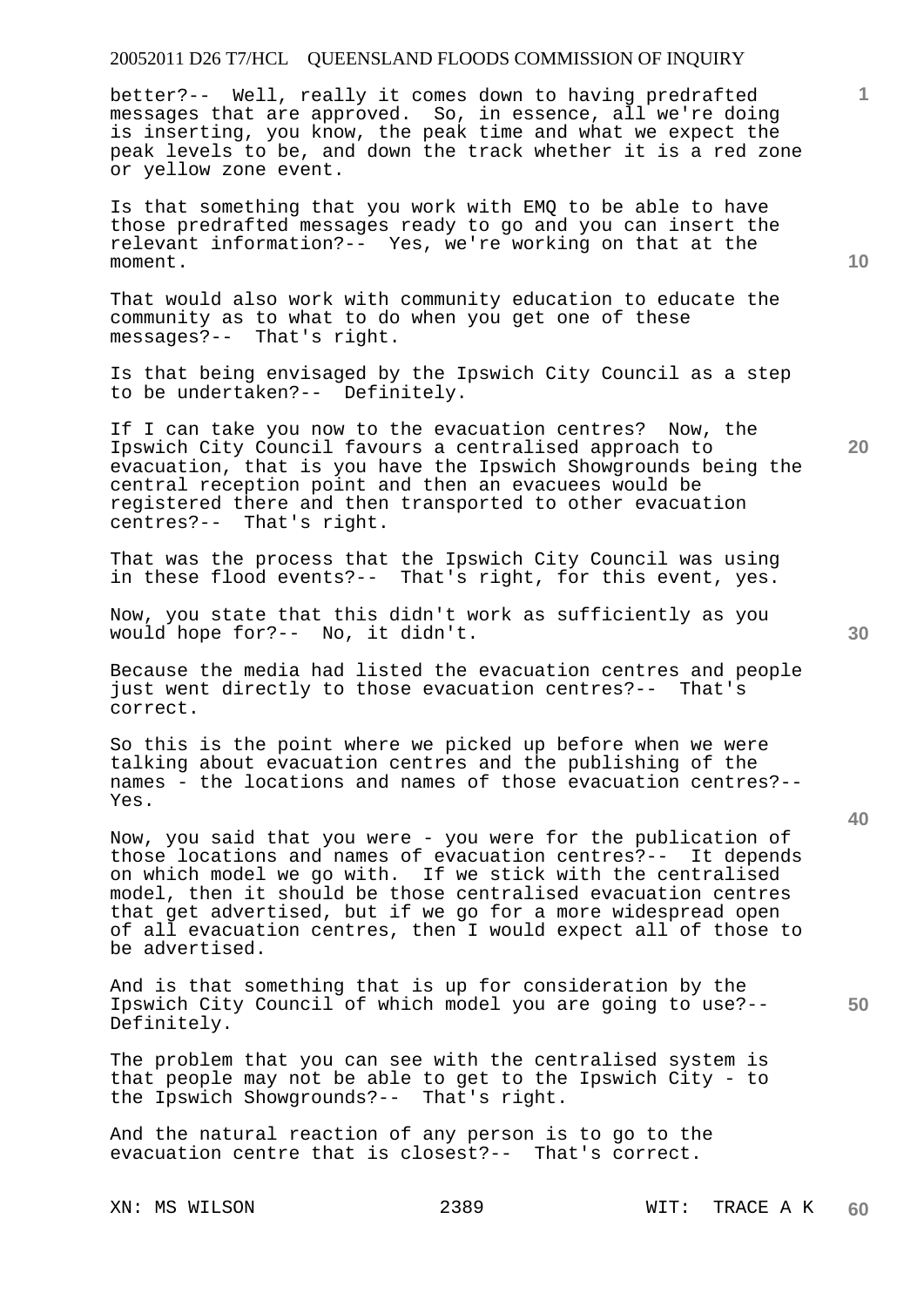And that can't be held secret because word of mouth will get out, "there is an evacuation centre up the road", they will just go there?-- Well, it is a learning I had in human nature, that people want to stay close to their impacted home.

And is an answer to this then just having a better data processing system, that if you go to one of the community evacuation centres close to you, that information can be processed and it can belong to a uniform data?-- That's one of the ways. To me, it comes back to those local area plans where we can activate those in multiple areas.

And the local area plans, we've talked about that as a concept. If this did occur, when would it be implemented by the Ipswich City Council?-- As soon as we could.

And what does that mean?-- I would hope by the start of the next storm season, but I can't give you a definite time-frame at this point.

The issue of evacuation of aged care facilities, you raise the issue of residents of aged care facilities and nursing homes being left at evacuation centres without proper medication and other medical necessities. Since the flood events, have you been able to discuss this issue with the aged care facilities to better understand each other's roles at evacuation centres?-- No, we haven't at this point in time.

Is that something that Ipswich City Council is going to do?-- I think it is something we definitely need to do. I think it needs to be Statewide.

How do you see that that would have Statewide application?-- I think what occurred in Ipswich occurred in other areas as well. So the need for these facilities to have business continuity plans, and also a very good understanding of what needs to happen during events, I think needs to be consistent across all agencies.

But some of these aged care facilities have their own evacuation plans?-- I understand, yes, they do.

Is that something they should be involved with the LDMG and the EMQ in relation to-----?-- They should be consistent so we both - we understand where they are going to and what resources they need to bring with those - with the people.

So that is a matter of communication that needs to occur between the Ipswich City Council and these aged care facilities-----?-- Yes.

-----to ensure that everyone understands their roles and responsibilities?-- And also I think it is part of community education as well.

Is that a process that Ipswich City Council is going to undertake before the next wet season?-- I think we need to

**20** 

**10** 

**1**

**30** 

**40**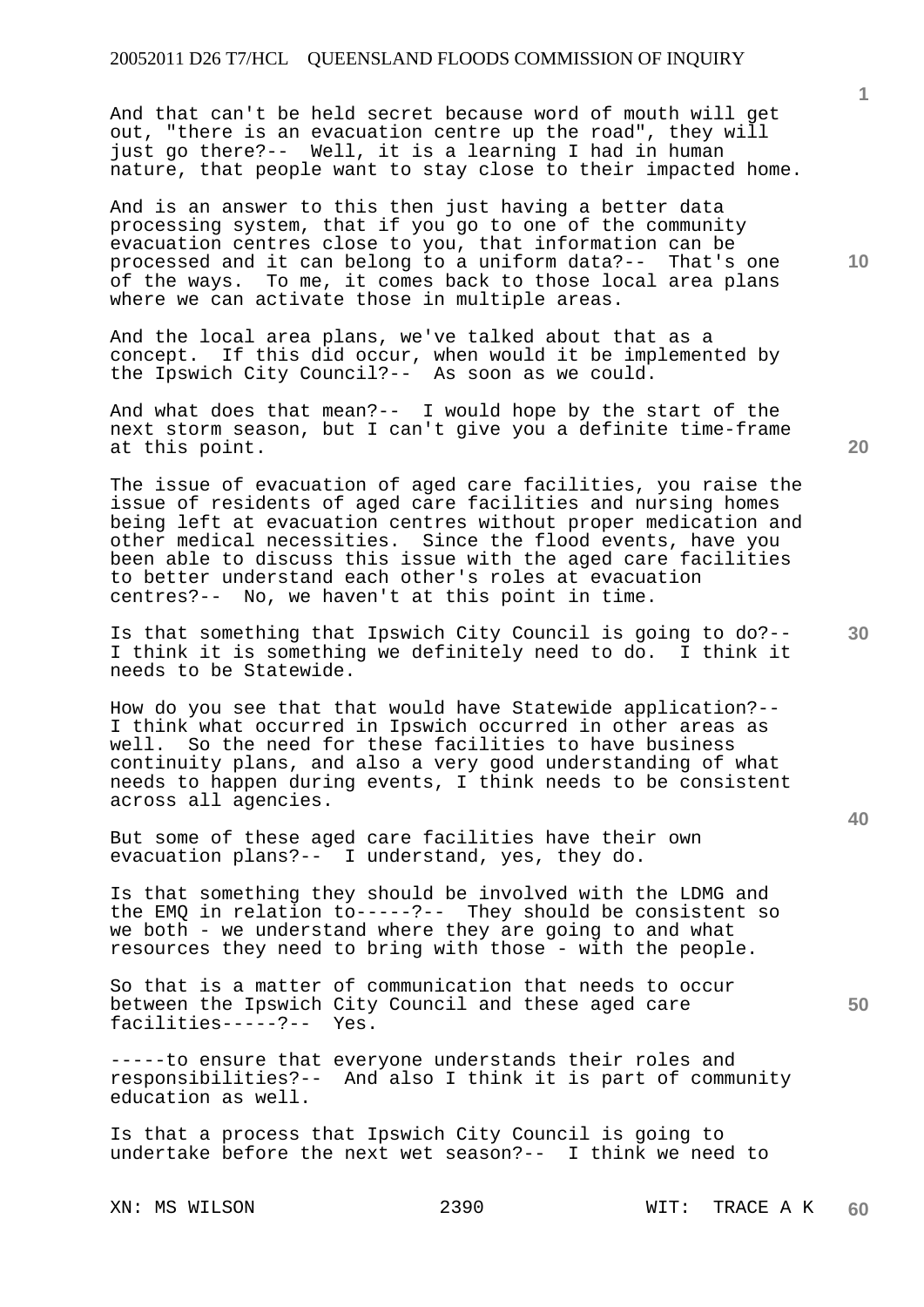undertake that, yes.

So you are going to do it?-- Yes.

In terms of evacuation centres and Red Cross, at the time Ipswich City Council did not have a Memorandum of Understanding with Red Cross?-- That's correct.

But you are seeking to establish a Memorandum-----?-- Yes.

-----of Understanding? There seems to be some confusion in the roles and responsibilities which the council had envisaged for the Red Cross to perform?-- That will be correct, yes.

You state in your submission that "there needs to be a clear and direct line of communication with the Red Cross and if operational support of evacuation centres is to be delayed or compromised for any reason, this needs to be known immediately and backup arrangements put in place." If there was a Memorandum of Understanding with Red Cross or any other agencies, that would alleviate those concerns that you have raised in relation to those issues?-- They should. It really comes down to what's the scale of event and where their resources are going at that particular point in time.

Is it the case that - was it the case that Ipswich City Council thought that was a State responsibility to organise Red Cross to come in?-- No, we - we knew we had to ask for Red Cross to come in and assist us.

And it would assist if - with this Memorandum of Understanding, you believe that could happen more efficiently and quicker?-- Gives more guarantee of the resources available and sent to us as a priority.

You state that "Red Cross is taking steps to increase its local volunteer base and to provide enhanced skills training." How are they doing that in the local area?-- In the local area they are doing community education programs and looking for more volunteers.

And that is to assist in operating evacuation centres?-- Well, all aspects of the operations.

And we talked about these local action plans about these communities?-- Yes.

Would one of the processes that would be involved in running evacuation centres, would that be to contact Red Cross and to get Red Cross in?-- That would be part of that process, yes.

One of the other issues that is raised is the activation of non-affected LDMGs. So the Ipswich LDMG could be activated but you're stating that non-affected LDMGs in council regions beyond the Ipswich area should also be activated?-- Yes.

What is the utility in that?-- Well in terms of processing of requests for assistance, and all that, part of the process if

**10** 

**20** 

**1**

**30**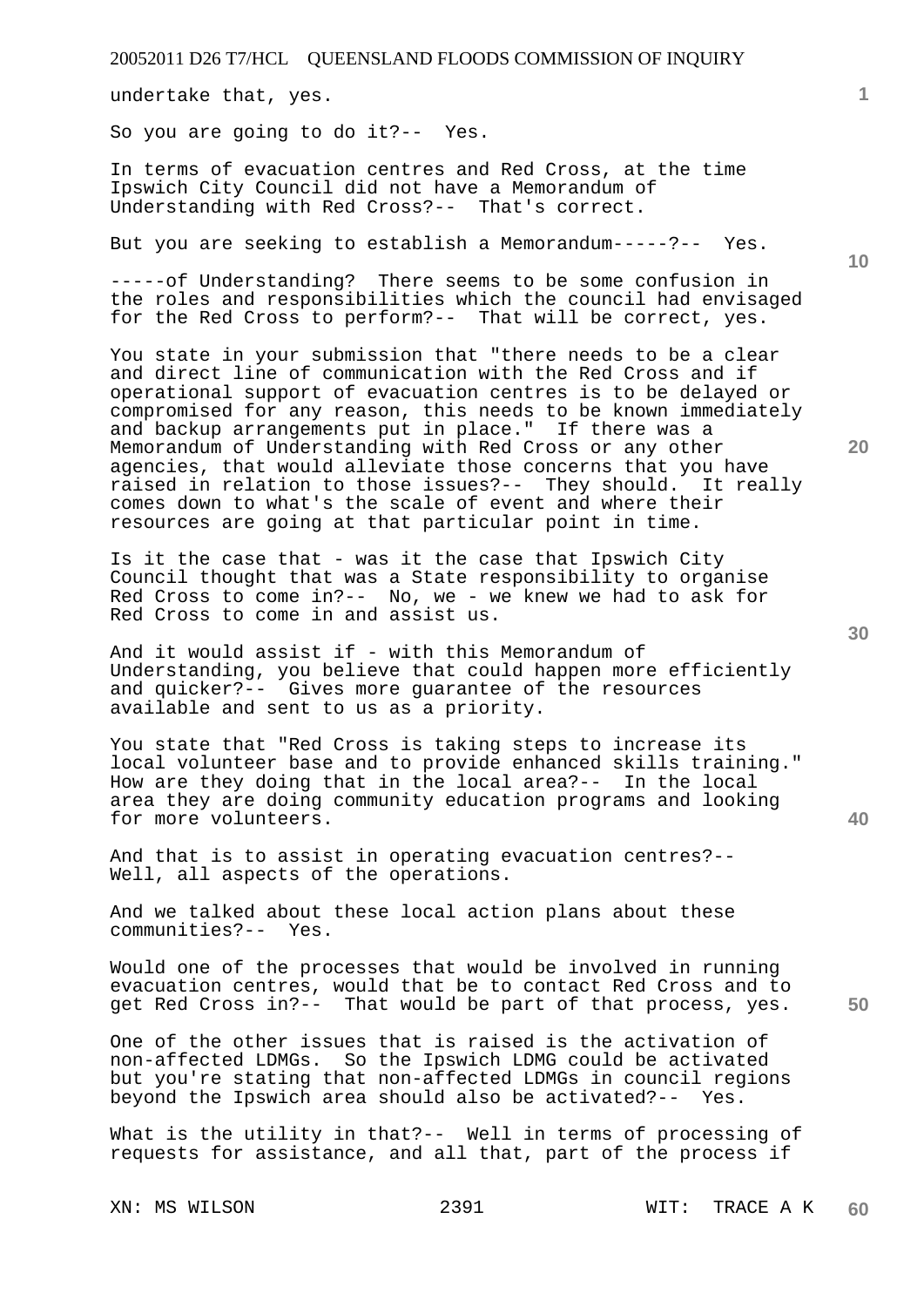we try and get another local government to assist us, it has to go through their LDMG. If they are not up and operating at that point in time, then it just slightly delays that request.

And how is the best way for councils to receive assistance and resources from other councils? Is it through the Disaster Management Framework or is it directly from a council-to-council point of view?-- My current feeling would be council to council or even through the LGAQ.

Is that a C-to-C Program?-- Yes, extension of that.

Is it the case that you see that it shouldn't go through the Disaster Management Framework?-- No.

Why is that?-- Again, it comes back to that local capacity to actually look after ourselves. So if we're able to get the resources ourselves, that's where we need to start.

And if you are able to get your resources yourself from another council, then you shouldn't be prohibited from just making that contact directly-----?-- That's right.

-----rather than having to go through the Disaster Management Framework?-- That's correct.

And you just think that would be a more efficient way?-- It would speed up the process definitely.

But what about the looking at it from a State perspective, that the State should know what councils are able to resource other councils at any given point in time?-- Yes, there is that overarching view that needs to be had by the State, yes.

And that's an important - that's an important issue, isn't it, to be able to maintain that information?-- Well, it is part of that resource management, isn't it.

**40**  And if councils were going to be making contact with other councils then the State may lose that important asset of information?-- On a common ICT system, we would actually have that stated within that system that we were using those resources.

So bringing back to all the parties would know what's going on?-- Yes.

Ipswich has contacted Gold Coast City Council, Gold Coast City Council are providing two personnel-----?-- Yes.

-----Gold Coast City Council has ten other personnel that could be provided to any other council?-- Exactly.

The issue of boundaries, the Ipswich City Council states that from a coordination perspective, problems arise from the Ipswich LDMG and the Ipswich DDMG being responsible for geographic areas identified by reference to local government boundaries, whereas other support and emergency services, for

**10** 

**20** 

**1**

**30**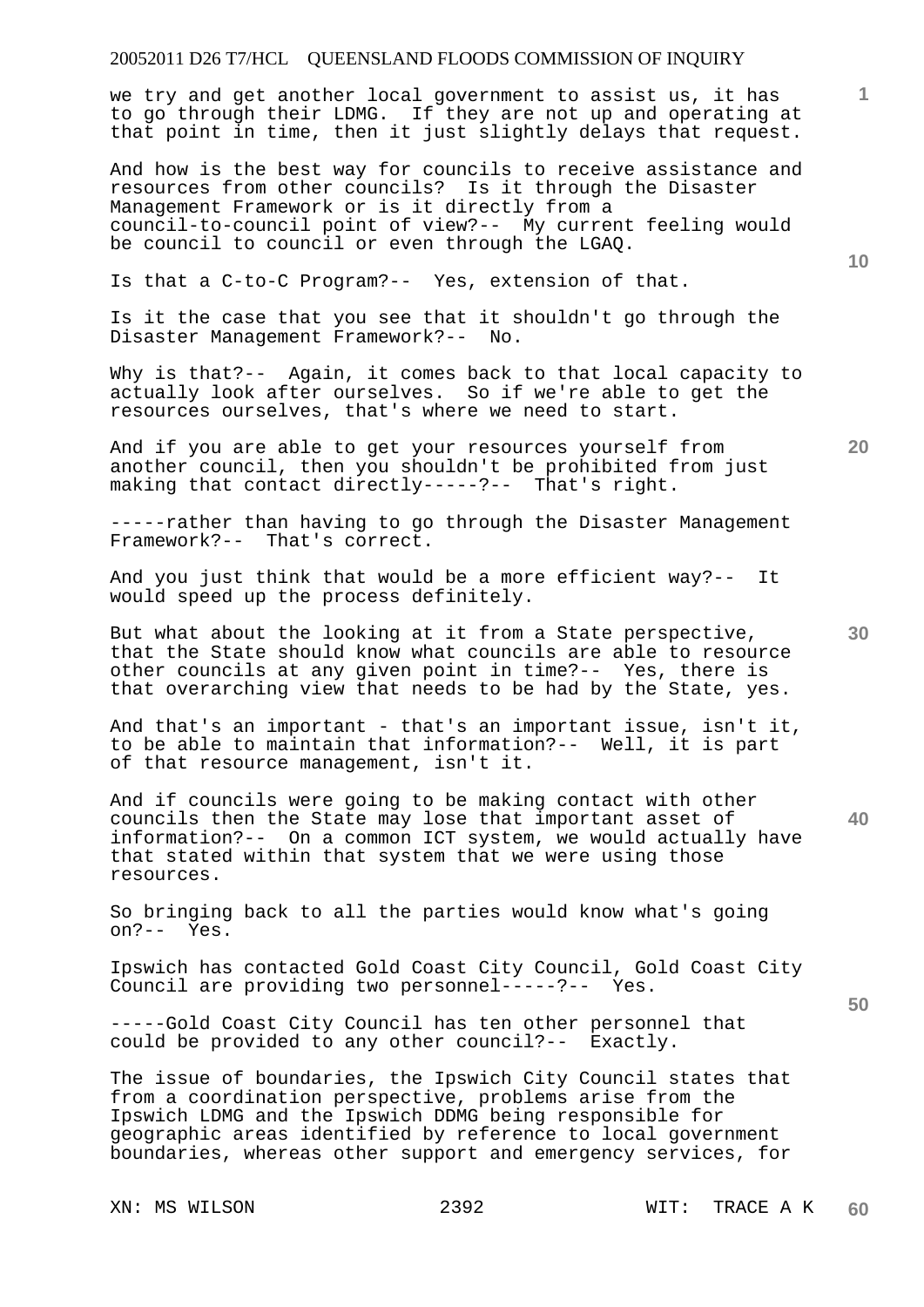# 20052011 D26 T7/HCL QUEENSLAND FLOODS COMMISSION OF INQUIRY **1 10 20 30 40 50**  example Queensland Police Service, EMQ, QFRS, have their areas of responsibility identified by different boundaries?-- Yes. Now, does that create an issue?-- It does when we're looking for resources from those agencies. So if you were looking for resources from the QPS?-- Department of Communities is probably a better one. Department of Communities, yes?-- Because of the size of their - you know, our local one goes all the way out to St George, out that way. Right?-- We had floods on at St George at the same time, so they had their people spread from one side of Queensland to the other. So what's the answer to it?-- I am not quite sure. To me, the boundaries for all the agencies need to be similar, is my thought. So you are wanting - you would be seeing the Department of Communities to have a smaller boundary that would fit the LDMG boundaries?-- Well, whether the DDMG boundary is----- Is the same?-- Is the same, you know, so that the resources would match with the area. But the problem that it creates is delay in being able to access resources?-- The differences inbound Rees? Yes?-- Well, it is the fact that the resources get so widespread. That those resources are just simply not available?-- That's right. So why would changing boundaries make those resources available - more available?-- Well, in fact, your resources are then held for that particular area. So whether it is the Ipswich district or whatever, they are quantified for that area. Finally, you refer to a competency framework, and that is you consider that "development of a Statewide Disaster Management Competency Framework needs to be established." When you are referring to a Disaster Management Competency Framework, what are you referring to?-- I am talking about the skills and competencies that people need from an LDC all the way through to a planning officer in the LDCC. That those skills are quantified and we're able to send people away for training courses that match up those skill sets. So if you are the LDC, you will get this training and that will provide assistance in how to be an LDC?-- If I am an LDC, across the State I am getting the same training - every LDC will get the same training.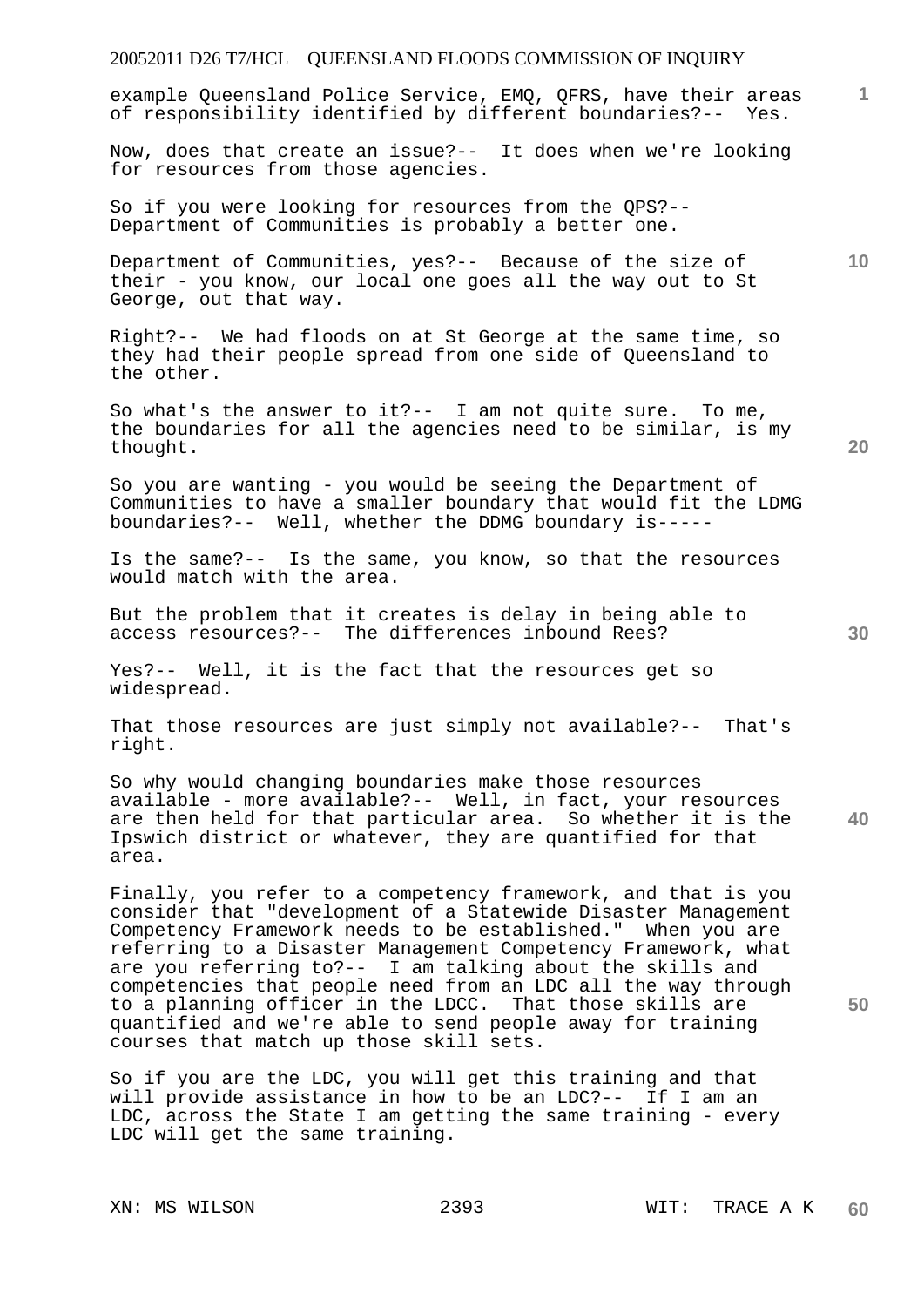Is that presently the case?-- No, not to my knowledge, no.

And who would you see as the best agency to be able to deliver that level of training?-- I would think EMQ would be the best person to do that.

Thank you, Mr Trace, I have no further questions.

COMMISSIONER: You will go last, Mr Flanagan?

MR FLANAGAN: Thank you, your Honour.

COMMISSIONER: Mr MacSporran?

MR MacSPORRAN: Thank you, Commissioner. Mr Trace, can I take you firstly to the issue of request for assistance?-- Yes.

The system as it currently exists, or as you understand it to exist, requires the Local Disaster Management Group to source supplies?-- Yes.

It is only if that group can't source its requirements that it then refers it up the line to the district?-- That's correct.

If the district can't source it, it goes up to the State level?-- That's right.

The difference of opinion may be as to whether at the Local Disaster Management Group you are confined to sourcing supplies or requirements within your local district or whether you can source it from anywhere as a local group. Do you see the distinction?-- Yes, I do.

And you have alluded to it by saying that whilst you couldn't source supplies, for instance, from Coles at Ipswich because it was flooded, you could source supplies through Coles at State level or Woolworths at the State level through a contact someone on the ground had?-- That's right.

You see that as going outside the protocol for the local group to source within the local area?-- No, I think it is an extension of it. I think what I am talking about is us actually expanding our capacity and recognising that we need to expand our capacity.

**50**  Yes, it may be a difference of interpretation but it may well be that the current protocol permits you to do as a local group what you in fact did; that is to source supplies outside your local geographic area Statewide, for instance, if you are able to?-- Yes. able to? $--$ 

If that was the case, you would be happy with that?-- Yes, we would be.

XN: MR MacSPORRAN 2394 WIT: TRACE A K

**30** 

**20** 

**60** 

**10**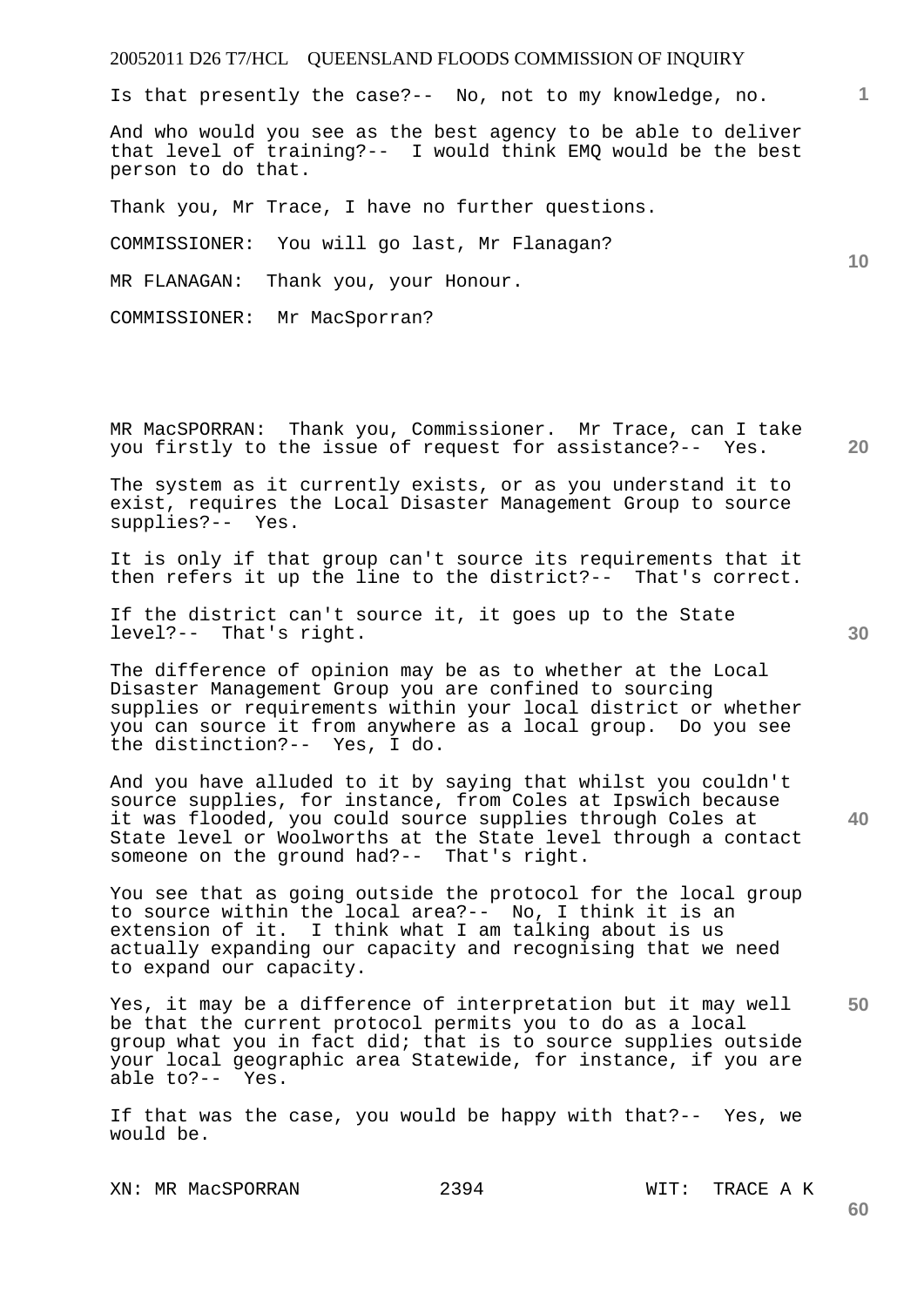Because it would accommodate what you see as a current limitation on the protocol?-- Well, it is just the timeliness of the protocol is the issue, yes.

All right. You have also said that that can be - just confirm - that can be an issue of causing significant delay if you have to go through the district and then State system?-- Delay. It is also the knowledge of where a request is actually at.

Right?-- That was one of the biggest issues. Because we couldn't see where a request was, we couldn't take other actions.

Yes. But you would expect someone within the organisation would be able to say where a particular request was at any given time?-- I would hope so, yes.

And if the electronic system goes down, you can still use phone communication, for instance, to keep tabs on where a request might be in the system?-- That's right.

And that was the instruction you were given during the course of the electronic system going down?-- Well, that's what we did during the event, was - because we don't have the electronic system in place at this stage, we were using telephone calls to chase up requests.

And that was entirely appropriate in accordance with the system?-- Yes, it was, but very time consuming.

All right. If we can take an example of the setting up of an evacuation centre at the showgrounds?-- Yes.

You sent a request through for provisions to enable that to happen?-- Yes.

And I think it is in your appendix 22 - do you have that bundle of material handy there? I think it is the second statement. It is appendix 22 to your second statement. I am sorry, it is the first one. Do you have that? Now, I don't know if they are arranged in date order but I am looking for the one - this is on the 11th of January?-- Yes.

There is an email chain, I think, which starts at 12.50 p.m. on the 11th?-- Uh-huh.

From Brooke de Jong, is it?-- Yes, that's right.

**50**  To you. "We require a number of resources to establish an evacuation centre. The first is at Ipswich Showgrounds", is that right?-- Yes, that's correct.

Then there is attached to that email a long list of requirements?-- A shopping list, yes.

Shopping list, including a category for human resources and

XN: MR MacSPORRAN 2395 WIT: TRACE A K

**1**

**10** 

**30**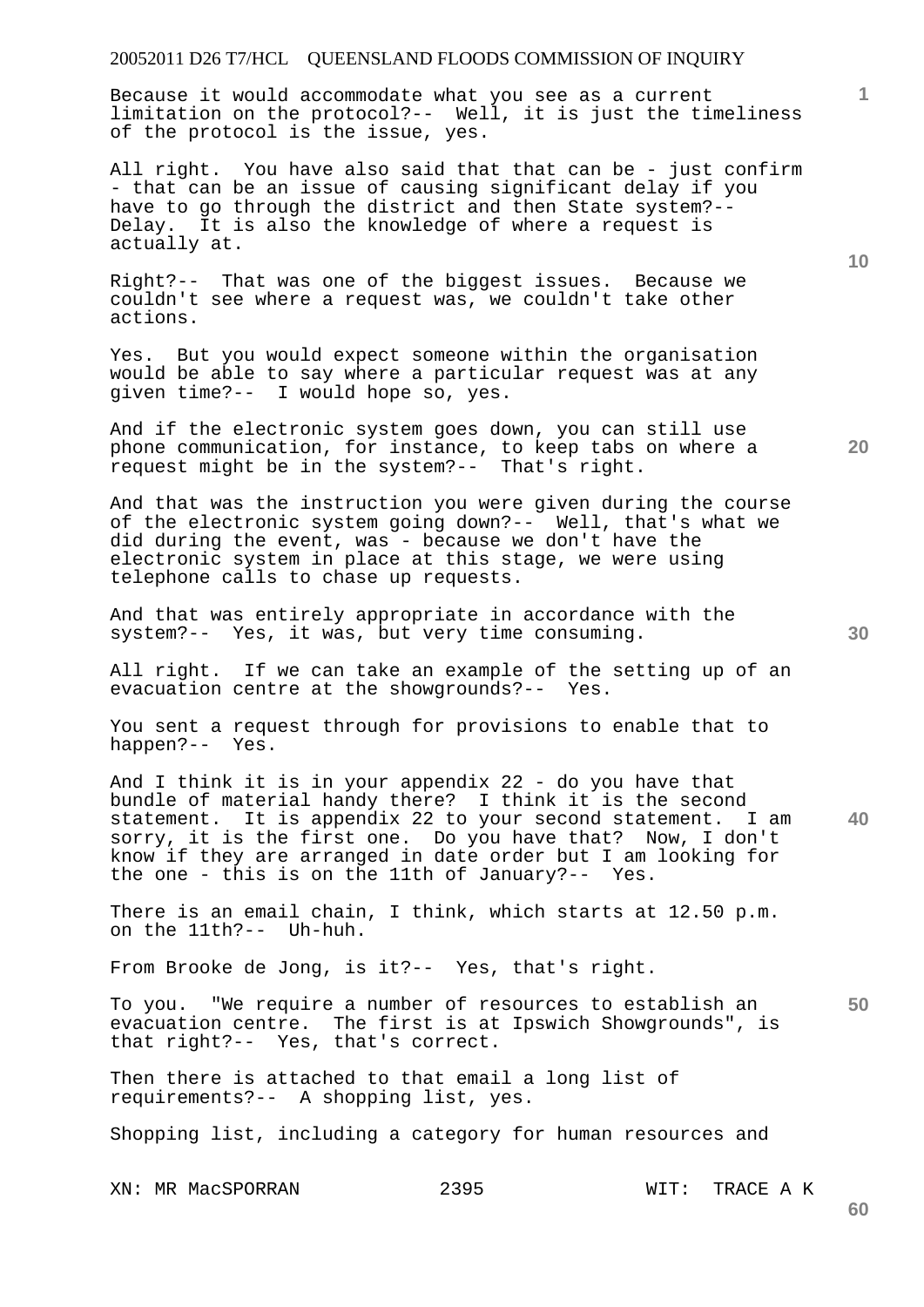then physical resources and a long list of equipment required-----?-- Yes.

-----as you expect to set up the evacuation centre at the showgrounds?-- Correct.

Now, that went through the system, did it not, that request?-- Yes, it did, after discussions with the DDMG - or DDC, I should say.

So it goes at 12.50 from Brooke de Jong to you, on forwarded to you to the DDC at Ipswich at 1.23?-- That's correct.

**40** 

**50** 

**20**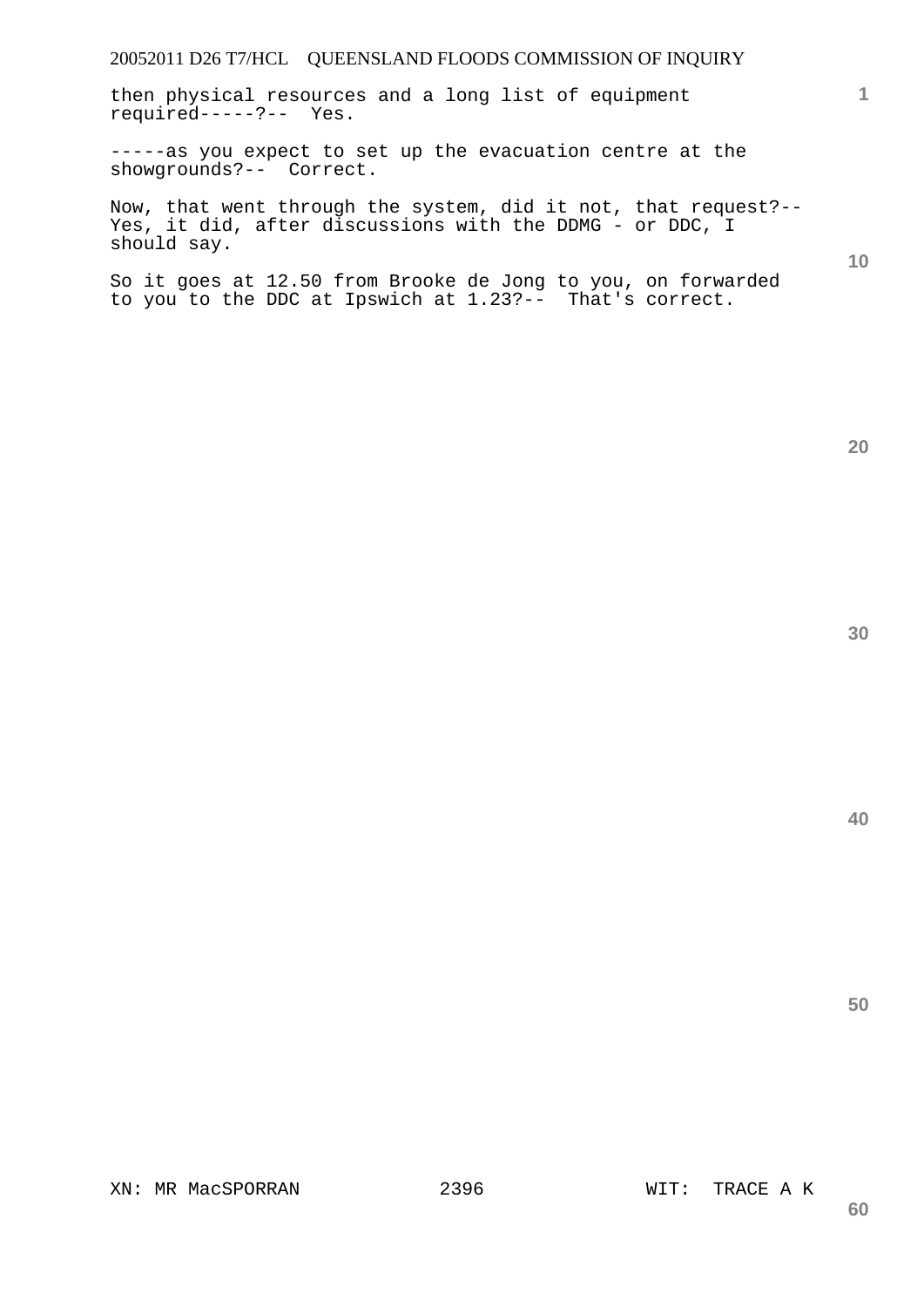Your message there is "approval by DDC. Red Cross have been approached and are to provide support. Please advise", and so on. So, the request is at 12.50, the approval seems to have occurred at around 1.23 ?-- That is right.

In between those two emails you had discussed this with the DDC?-- Yes, as to what was the priorities on that list that we needed.

The DDC superintendent was Garth Pitman?-- I think I was talking to one the XOs. I think it was Dave Preston or Robbie Gudger.

As a representative of the DDC superintendent?-- Being on the coordination system for the district, yes.

Then the official approval is the last email in the chain, 10 minutes later at 1.33, where it is noted that approval has been given to activate the Red Cross for the centre?-- And the resources, yes.

And the resources?-- Yes.

That is a fair examples, is it not, of the speed at which a major task like that was initiated?-- Well, approval as you can see is very quick.

Yes?-- In terms of the bedding and that, that didn't arrive until three or four the next morning. The speed is getting the goods on the ground is the issue.

But, of course, dealing with that evacuation centre, one of the difficulties with that was that it was announced to be the evacuation centre before it was opened, wasn't it?-- That was one issue, yes. We had people arriving before we were fully set up, yes.

So the DDC gets advice to approve equipping it after it has been announced through the media as being the evacuation centre?-- That is correct.

That was one of the difficulties in terms of resourcing the centre for use as the evacuation centre?-- Well, no. In terms we had people - all the media release said - means we had people turning up there looking for refuge.

You would expect that to happen once you have announced it to be an evacuation centre, wouldn't you?-- That is right.

**50**  Ideally you would like to do it the other way around, wouldn't you? To have it approved and resourced as an evacuation centre and then announced for use by the public?-- In a perfect world yes, if we had time in an event.

Immediately after that you did seek to source some beds?-- That is right.

Again, you went through the DDC?-- That is right.

**20** 

**30** 

**10**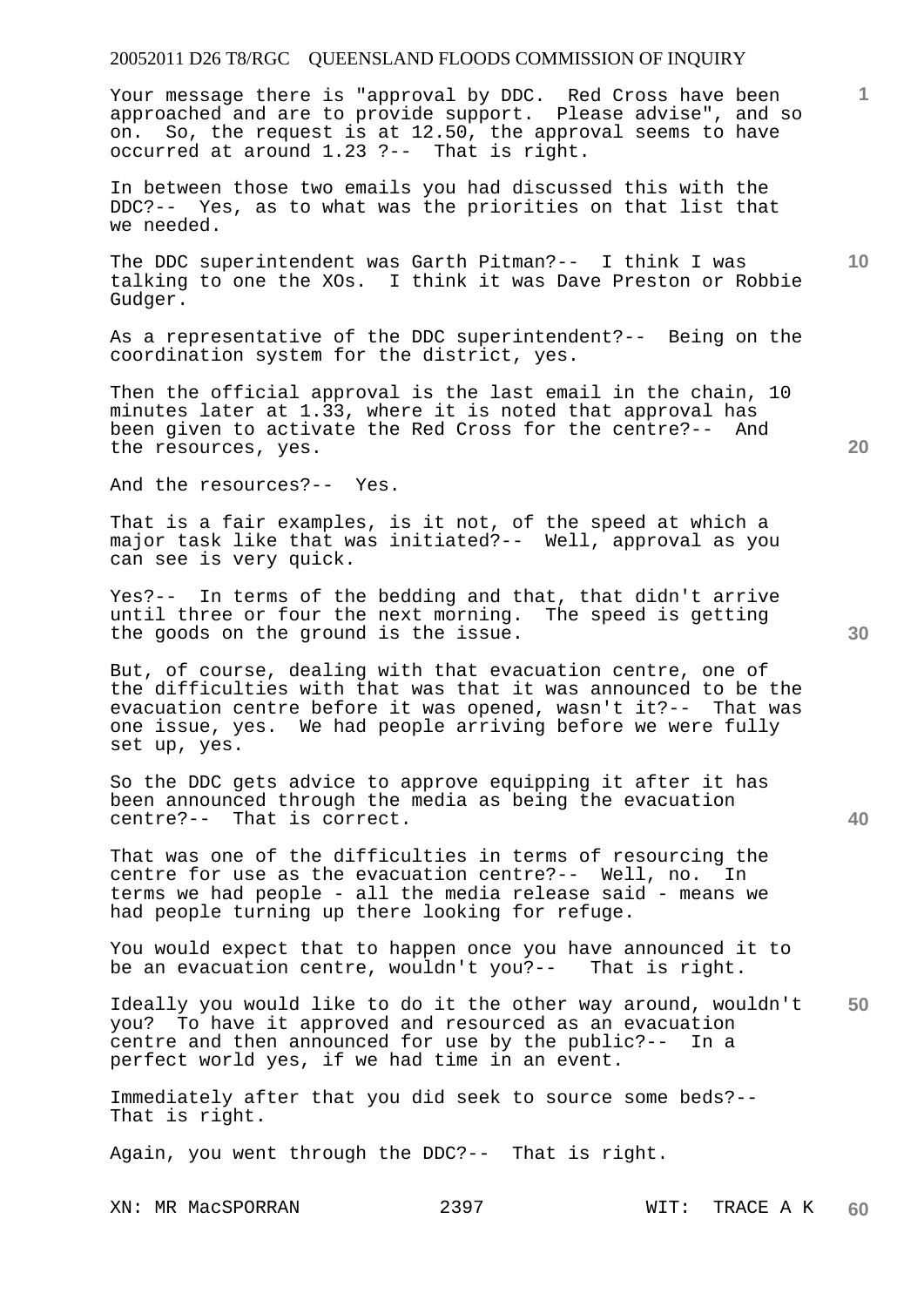His response to you initially was, "Have you got any bedding you can start the process with such as blow up mattresses and the like?"?-- Yes, we looked to source those sorts of options.

You came back to him with a negative, you couldn't source any of that material; is that right?-- Back, yes, but we then did other searches for initial bedding as such.

Yes, then he went ahead to organise it through his avenues and was able to organise 140 beds by about 10 or 10.30 that evening?-- I don't think they arrived at the centre until well after midnight.

That is your recollection, anyway?-- That is.

Can I take you to the issue of the helicopter event? I think your evidence was you sought to have a helicopter for an evacuation from the Karalee centre?-- That is correct.

Can I have you look through that bundle in appendix 22 and can I suggest that the only request for a helicopter from you was in respect of a need to deliver first aid equipment to Karalee school?-- No, there was definitely one helicopter for evac.

Okay, this one I am referring to, try and check it for me if you wouldn't mind, it is on 12 January at 11.15?-- Yes, that's that one there, yes, one for medical supplies, yes.

In respect of that, do you recall the circumstances of how that was dealt with?-- No, I don't.

I suggest this to you briefly: it was sent back to you with a request for further information as to what sort of supplies you needed and in what circumstances?-- Yes and they were supplied to the DDC.

**40**  Their request was actually met the next day by 4-wheel drive, not helicopter?-- That is right, because the water had started to fall at that point in time.

The water had started to fall?-- That is right.

Some of the roads with 4-wheel drive access had become available?-- Yes, it opened up a couple of routes across private properties.

**50**  Do you say though there is another request in the bundle that deals with this other helicopter request?-- I don't think it is in this bundle. I couldn't see it.

Would there be a form, an official form like this for that request?-- That would have been.

In any event, your evidence was you, I think, that you would like to have a direct line as it were, to the Amberley-----?--

XN: MR MacSPORRAN 2398 WIT: TRACE A K

**1**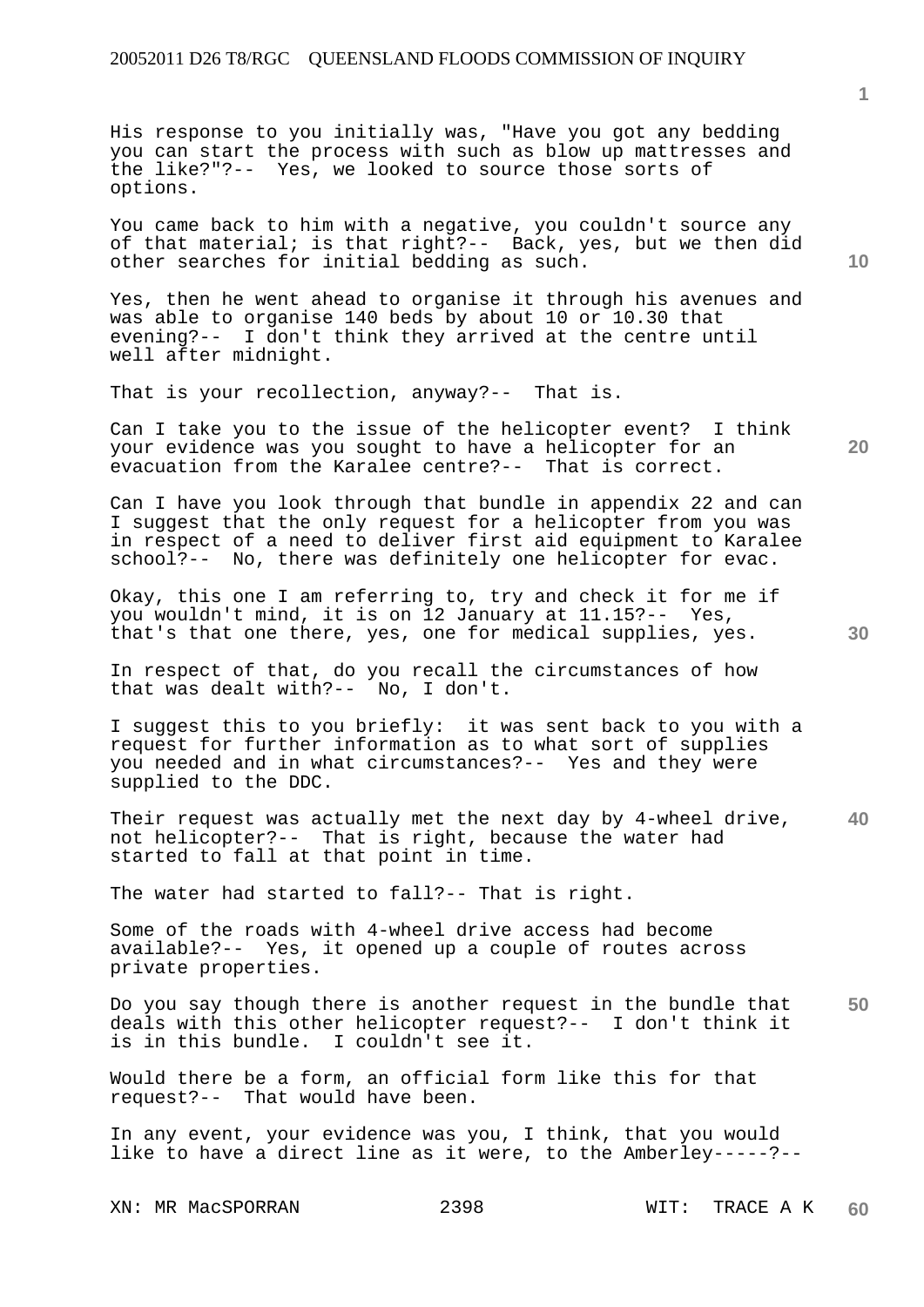It is more around having the ability to take advantage of

Amberley being in our local area.

Yes, but you understand, no doubt, the fact that there was a strong demand throughout this entire period on all those air assets?-- Definitely, in this event.

Whilst it is true to say Amberley is in your district and very close to the source of the problem you had, there were many others, including Grantham etcetera, who needed air assets on an urgent basis as well?-- That is correct.

There needs to be someone, somewhere, who is aware of the entire resources: First, if they are available and the need for those resources wherever and the ability to prioritise those requests?-- That is true, yes, that is correct.

That might not be someone in your position who has very good knowledge of what is going on in your local area but no real knowledge of what is going on outside that area?-- If the event is inside our area then I would have that knowledge as to what is going on.

If it is the only event?-- If it is the only event and that is where I see the advantage of us tapping into the Amberley Air Base.

The issue of boundaries you mentioned, are you aware there is an ability since the amendments to the Act to have the disaster area boundary declared separately?-- Yes.

Isn't that a way around the problem you have spoken you? You can have, depending on the size of the event you can have the boundary declared to encompass that entire area as one disaster area to be managed and then set up your control centre accordingly to deal with the whole area so declared?-- That is one way but it still doesn't get around the fact that individual agencies have different boundaries and their resources can be spread across those boundaries which is different to where the impact is.

That would then be a matter for the person in control of that disaster area as declared to coordinate those individual resources, would it not?-- That is an option, yes.

That would meet, on the face of it at least, your concerns?-- Yes.

If it was able to coordinated?-- If you were able to coordinate the resources, yes.

Before we leave appendix 22, can I ask you to look at one other one which was the 15th January, a request by yourself for resources from the Gold Coast City Council?-- Yes.

Do you recall that one?-- Yes, I do recall that.

XN: MR MacSPORRAN 2399 WIT: TRACE A K

**20** 

**10** 

**1**

**30** 

**40**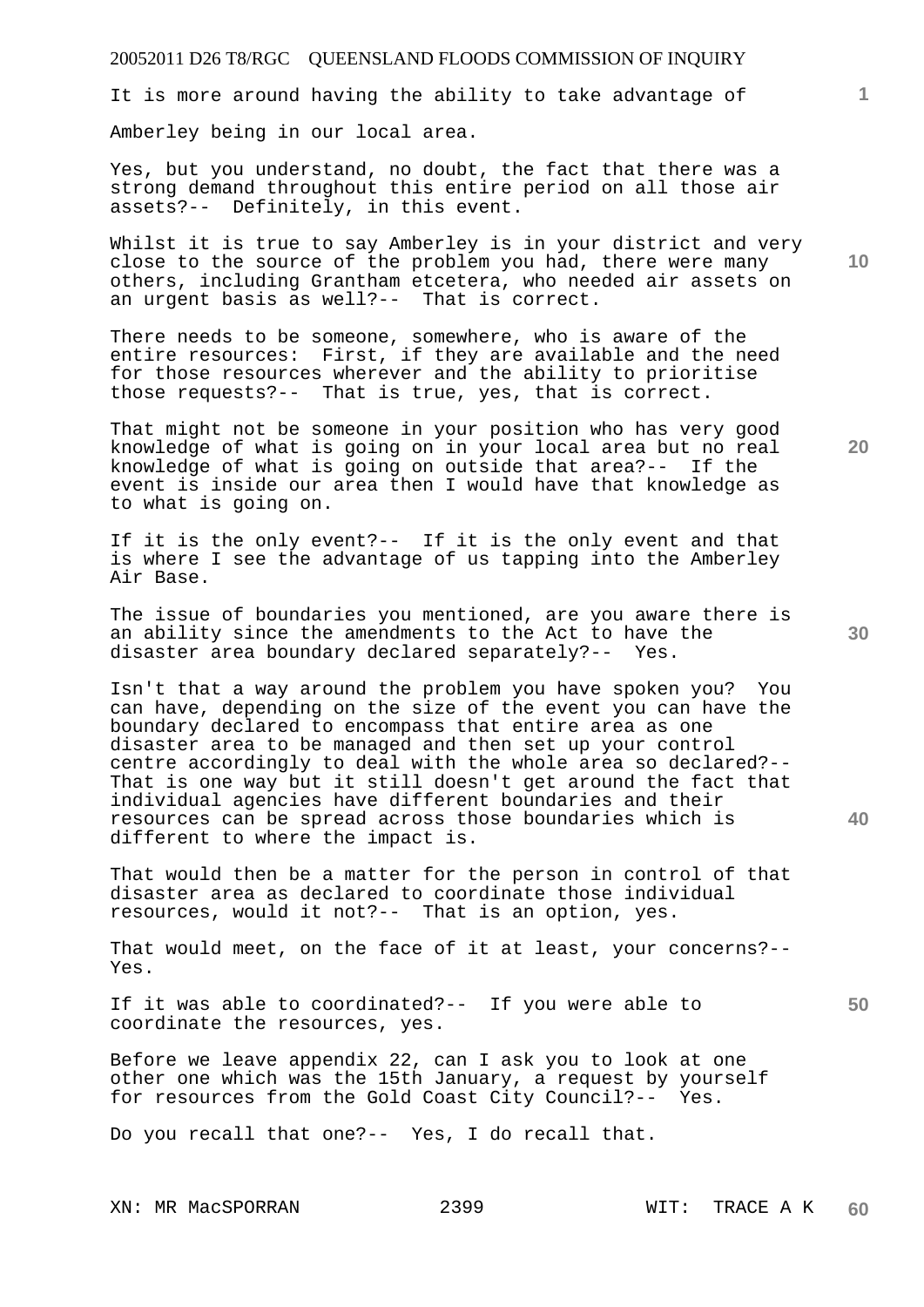# 20052011 D26 T8/RGC QUEENSLAND FLOODS COMMISSION OF INQUIRY **1 10 20 30 40 50**  What was that about? What was involved in that?-- That was for the crews for the asphalt - that was for the start of the clean up process. We were looking for crews to pick up debris etcetera. All right. Was that actioned, that request?-- Yes, it was. In a timely way?-- There was a bit of a delay in the fact that we had to go through - we couldn't go straight to the Gold Coast, we had to actually go through the system to get it processed. That did cause a bit of delay. That is in the recovery phase which is----- Less urgent?-- Still urgent but----- Not as urgent?-- Yes. Right. That is all I have. MR POMERENKE: Mr Trace, counsel assisting asked you some questions about the information you get from the Bureau of Meteorology?-- Yes. And from Seqwater?-- Okay. You understand, I take it, that Seqwater provides information as to the releases from the dam and some incidental matters like affects on bridges downstream?-- That is correct, yes. That information goes to the council and also to the Bureau of Meteorology?-- Yes, that is true. The Bureau then incorporates that information into its modelling and then provides you with further information about river height?-- That is right. That's the information you get from the Bureau?-- Yes. As far as you rely on information about river heights you are relying on the information from the Bureau about that?-- Yes, they are the legislative authority for that, yes. Just so I understand your suggestion in relation to the information that is coming from Seqwater, is it that you would like to be provided with information say 24 or more hours in advance of what the releases might be over that period?-- More giving me that forward view so we are able to do some scenario planning over - do we need to open more evacuation centres. Is it possible the river heights will be going up further. But river heights is really something you rely on the Bureau for?-- That is right. There is a general view if you open the gates more than - there will be some expectation of river height.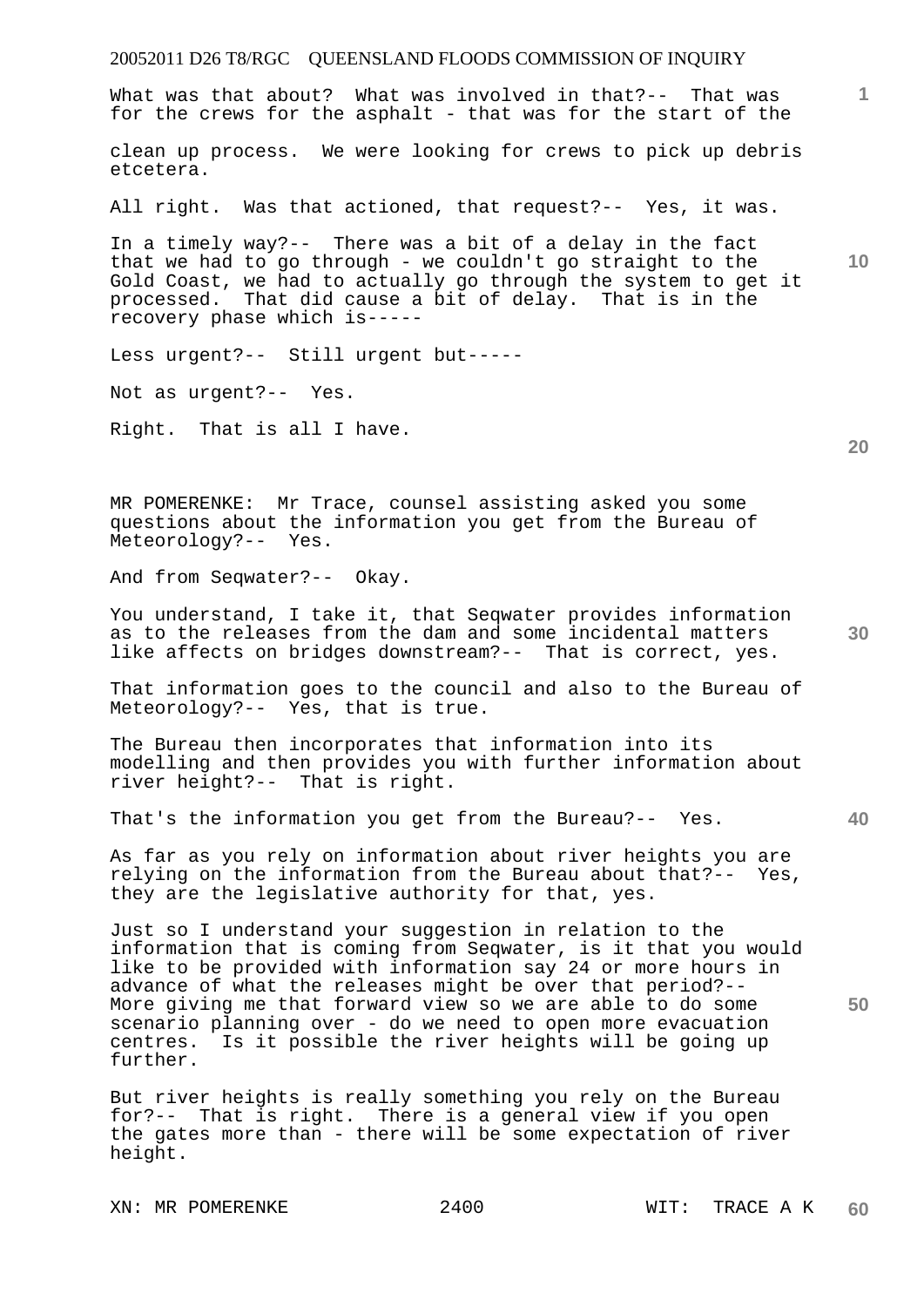Could you go to attachment AKT21 to your first statement please? If we can start at the first page the attachment. I

will only take you to a couple of these. Could you look at the heading "Wivenhoe Dam" about two-thirds of the way down the page?-- Yes.

Could you read for me, please, just to yourself, the second paragraph under that heading?-- "There has been significant rainfalls in the Lockyer Creek catchment"-----

To yourself would be fine. That is the paragraph?-- Yes.

Have you read that?-- Yes.

You see that Seqwater is telling you when the gates will be opened, that is after flood levels in the lower Lockyer subside. This is an email being sent to you on Thursday?-- Yes.

They are telling you that Wivenhoe releases during Saturday may be as high as 1500 CUMECS and continue for a couple of days?-- Yes.

That's on Thursday, giving you information through to Saturday and a couple of days beyond?-- That is right.

Is that the sort of information you think you need?-- Well, in terms of that being the single event that's a good start. We would also like to know what could possibly happen a week out.

A week out?-- Well, in longer time frames.

I see. So, in answer to counsel assisting you mentioned I think 24 hours. We see that you are being given information that covers not only 24 hours but perhaps four days?-- Right, yes.

You are now saying you want information that goes beyond even four days, perhaps even a week out?-- Well, the more information we have the better we can react to it.

Undoubtedly true but there has to be a limit on the reliability of information that extends out that far, would you accept that?-- I accept that.

**50**  You would rather have reliable information rather than guesses as to what might happen in future?-- That is correct. In terms of the 6th is a very planned day. More around like the 10th, the 11th, what other plans?

We will come to that. The attachment 21 to your statement are the emails you got from the duty engineer in the Flood Operations Centre?-- That is correct.

You also got emails from Rob Drury from Seqwater?-- Yes, we

**20** 

**10** 

**40**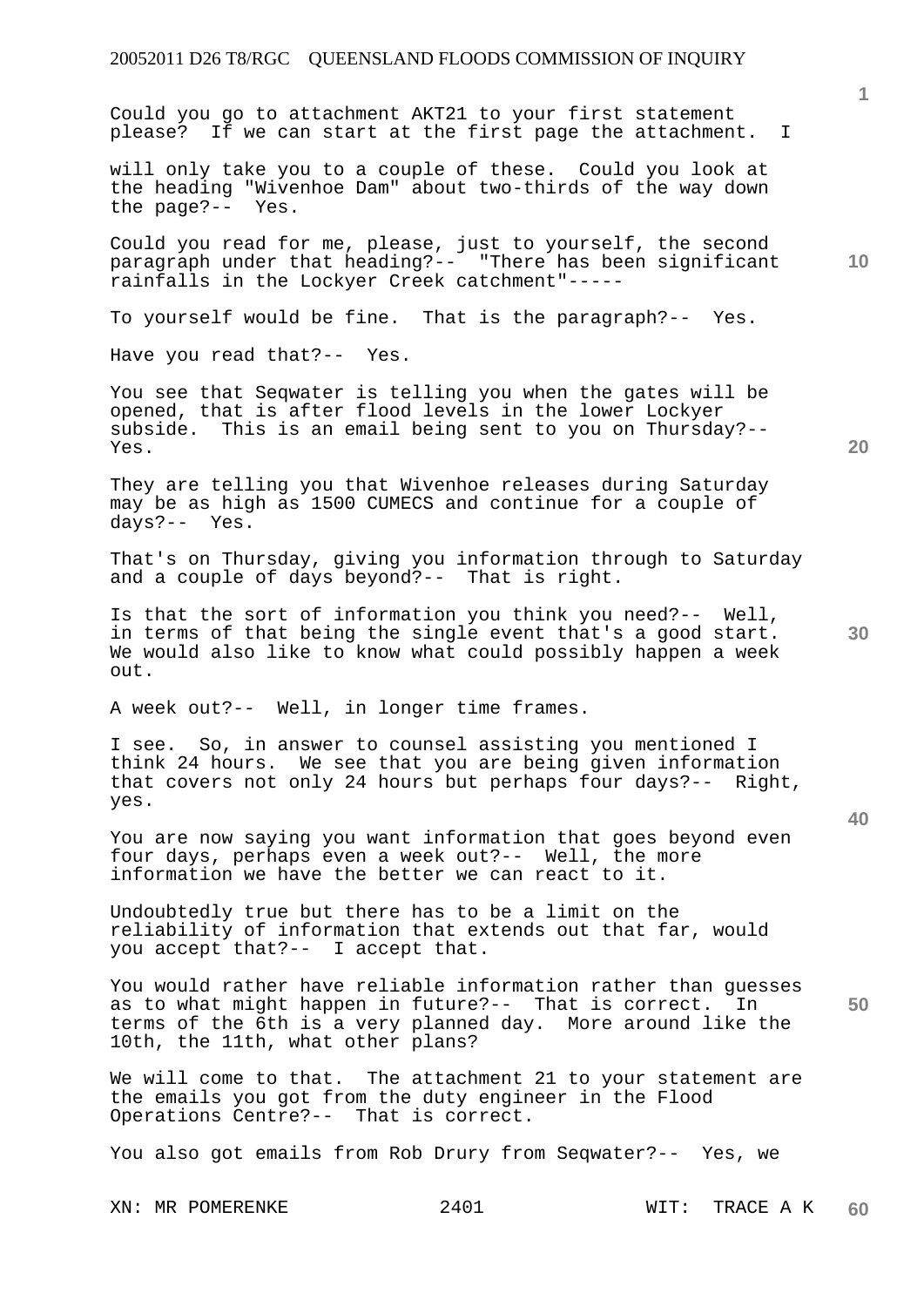did from time to time.

Do you recall that?-- Yes.

We have the references to Mr Drury's statement. I hope that these might be able to be brought up on the screen for you. The first comes from attachment five to Mr Drury's statement at page 29 of that attachment?-- Yes.

**10**  Is that one the emails you received from Mr Drury?-- Yes, it would be.

Thursday 6 January?-- Yes.

If we look at the heading about halfway down the page, "Wivenhoe Dam. Gates will be open in the next 24 hours."?-- Yes.

**20**  So in addition to the situation reports that are attachment 21 to your statement you are getting additional information from Mr Drury?-- Yes.

Via these emails?-- Yes.

Could we go to page 173 in that attachment, please? Could you just confirm for me that's another one the emails you got from Mr Drury on Sunday the 9th?-- It is to my address, yes.

Did you read it at the time?--  $I - no$ , I don't have any recollection of reading that.

Did you ordinarily at this time read the emails arriving at your email address?-- Yes, I would be.

So why do you think that you didn't read it?-- I can't remember that email exactly but I would say, yes, I probably did read it at some point.

**40**  If we could go to page 394 of the exhibit. If you just confirm for me again this is another one of the emails you received from Mr Drury on Monday day the 10th, 3.27 p.m.?-- Again, it has been sent to my address, yes.

No reason though, you wouldn't have read it?-- It would be depending on what was occurring in the LDCC at that point in time but very likely I read it, yes.

There is one more of these emails I want to take you to. If we could go to page 446, please. This is an email from Mr Drury to you on Tuesday the 11th at 6.38 a.m.?-- Yes.

Is that an email you received at the time?-- It is to my address. I wasn't on call at that point in time.

Do you see that as we get towards the bottom of the page, the third last paragraph on the page, you are being told five radial gates are currently open at the dam releasing about 2750 CUMECS into the Brisbane River?-- That is right, yes.

**50**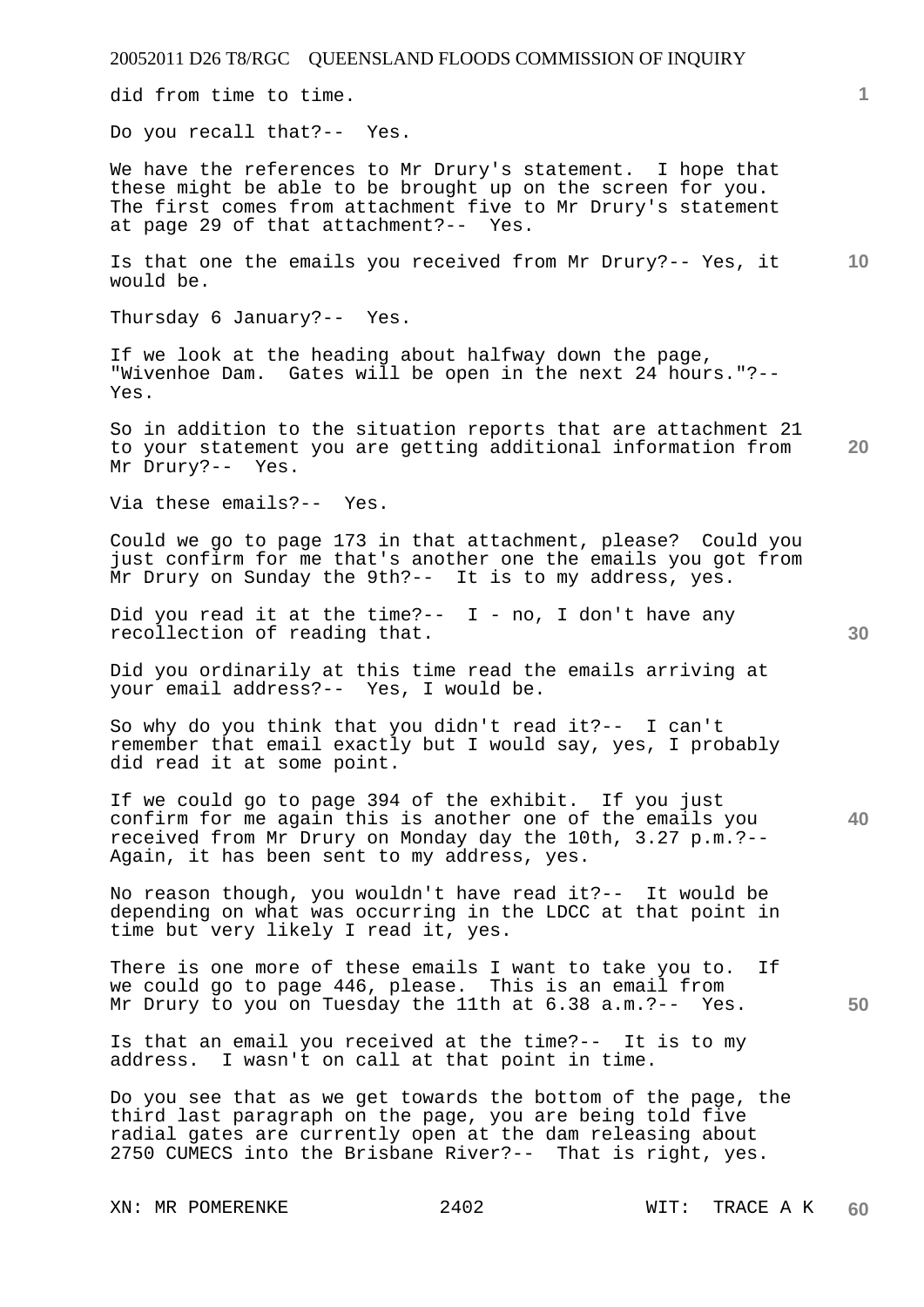Then the last paragraph suggests that, "If further rainfall occurs dam releases may need to be increased further and this may result in river flows in the lower Brisbane River

approaching or exceeding 5,000 CUMECS."?-- Yes.

This is suggesting, isn't it, that the situation is escalating at this time?-- Yes, that would be correct.

Do you remember being aware that the situation was escalating at this time?-- No, I don't.

At 8.21 on the Tuesday morning Mr Malone from the Flood Operations Centre called you; do you remember that?-- No, I don't.

You don't? You don't remember receiving a call from the Flood Operations Centre at 8.25 on Tuesday morning?-- No, I don't.

Being told releases were being increased to at least 3,700 CUMECS?-- I don't off-hand, no, I don't remember that conversation.

Ordinarily, you were receiving emails about releases?-- Yes.

And the Flood Operations Centre was concerned at the time to alert you to the increase in releases that were occurring that morning?-- Yes.

Mr Malone says he called you at that time. You don't remember it?-- I don't remember it at that time.

Can I ask you please to go to your statement at attachment AKT5? I wanted to ask you some questions about format of your own situation reports?-- Yes, all right.

**40**  AKT5 are the situation reports from the December event. I think on the bottom right-hand corner of that document you should be able to see some page numbers ICC005.1938 I think is the first one?-- I found those, yes.

Could you turn please to about half a centimetre in, it is ICC005.1952?-- Yes.

Under the heading "Transport" at the bottom of the page?-- Yes, that is right.

**50**  The information that you are including in your own situation report there relates to the releases being made from the Wivenhoe Dam and the bridges being expected to be re-opened?-- That is right.

That's information you got from Seqwater?-- In terms of yes, that is.

You thought it was useful enough to include in your own situation report?-- Yes, we did, yes.

**20** 

**10**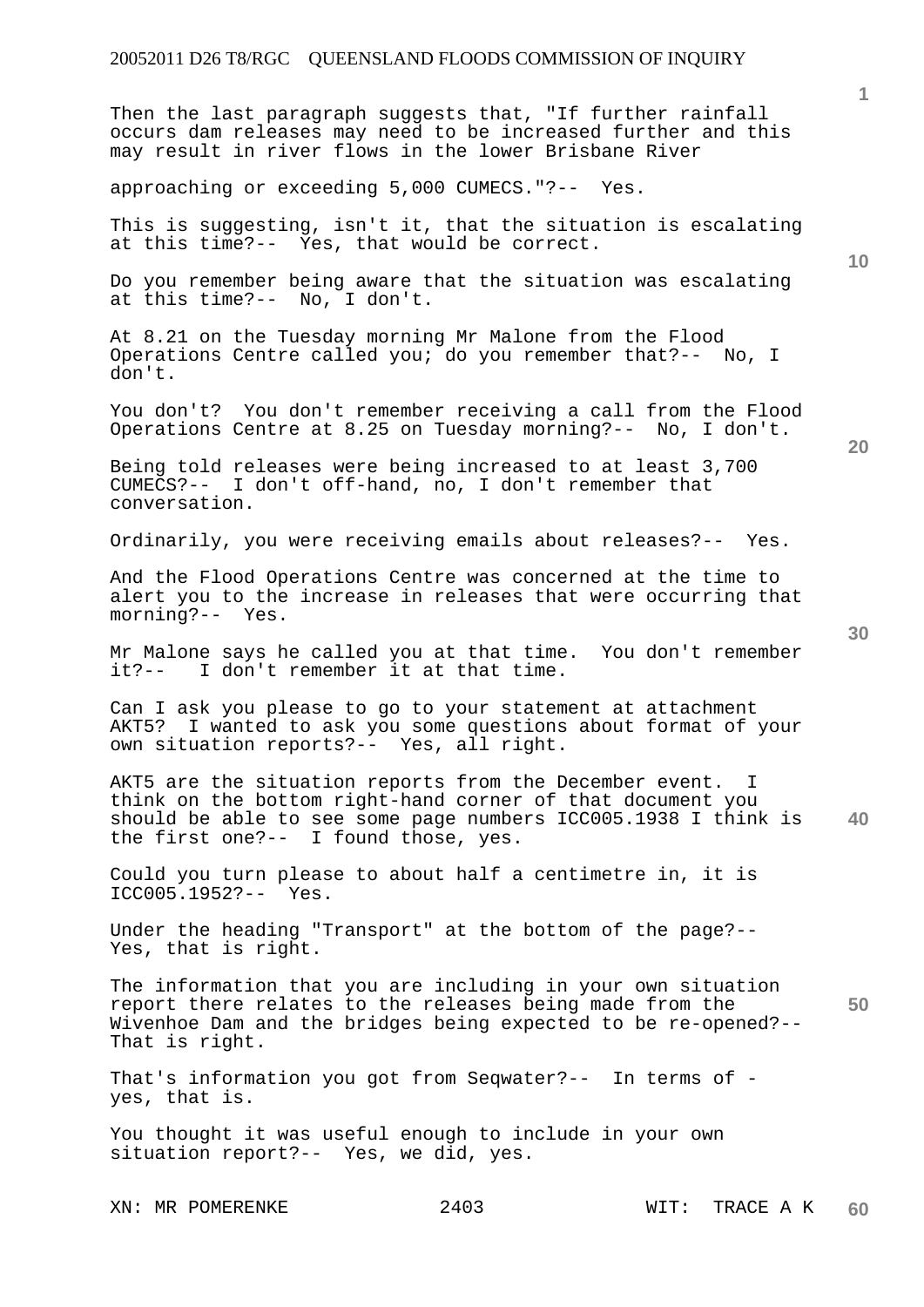This information that you are getting from Seqwater is actually useful for you?-- If does give a view of what is happening at the dam, yes.

Thank you.

COMMISSIONER: Ms McLeod.

MS McLEOD: Mr Trace, my name is McLeod and I appear for the Commonwealth. Mr Trace, you make the point that ideally the Ipswich City Council will receive an indication or forecast of predicted flood levels as soon as possible in the event of an emerging disaster?-- That is right, yes.

On the 11th of January, with the rapid escalation of these flood levels, that made the task very difficult for you in terms of your response?-- That is correct.

The flood predictions that are and were on the 11th - that occurred and the flood levels that occurred on 11 January were impacted upon by, in one part, the very heavy rain in the Bremer River catchment, that and the previous day?-- That is right, yes.

They were also impacted upon by the significant releases from the Wivenhoe Dam which caused some back flooding from the Brisbane River up the Bremer River?-- That is right, yes.

As we know, the releases from the Wivenhoe Dam had escalated significantly on the 11th of January in response to that very heavy rainfall in the dam catchments?-- That is correct, yes.

On the 10th of January the Bureau were warning through the afternoon and through the evening major flooding at Ipswich during Tuesday and in your statement you refer to the predictions of 12.7 metres at least for Ipswich?-- That is correct.

That's the number you were aware of on the 10th on the afternoon and evening?-- That is right.

I want to just start there because the warning - let's take the 6.12 p.m. on Monday 10 January. In your statement you refer to predicted flood peaks a number of times?-- Yes.

**50**  In fact, the Bureau warning don't talk about peaks, do they? They talk about expected levels that will be reached with high rises possible throughout many of these warnings on the 10th and 11th?-- That is a peak, is it not?

Well, no. A peak suggests that is as high as it will go. Let me take you to the warning for the 6.12 p.m. on Monday 10 January as an example. The predicted river height for Ipswich reach about 12.7 metres major - so that is described by the Bureau as a major flood. "During Tuesday afternoon

**20** 

**40** 

**10**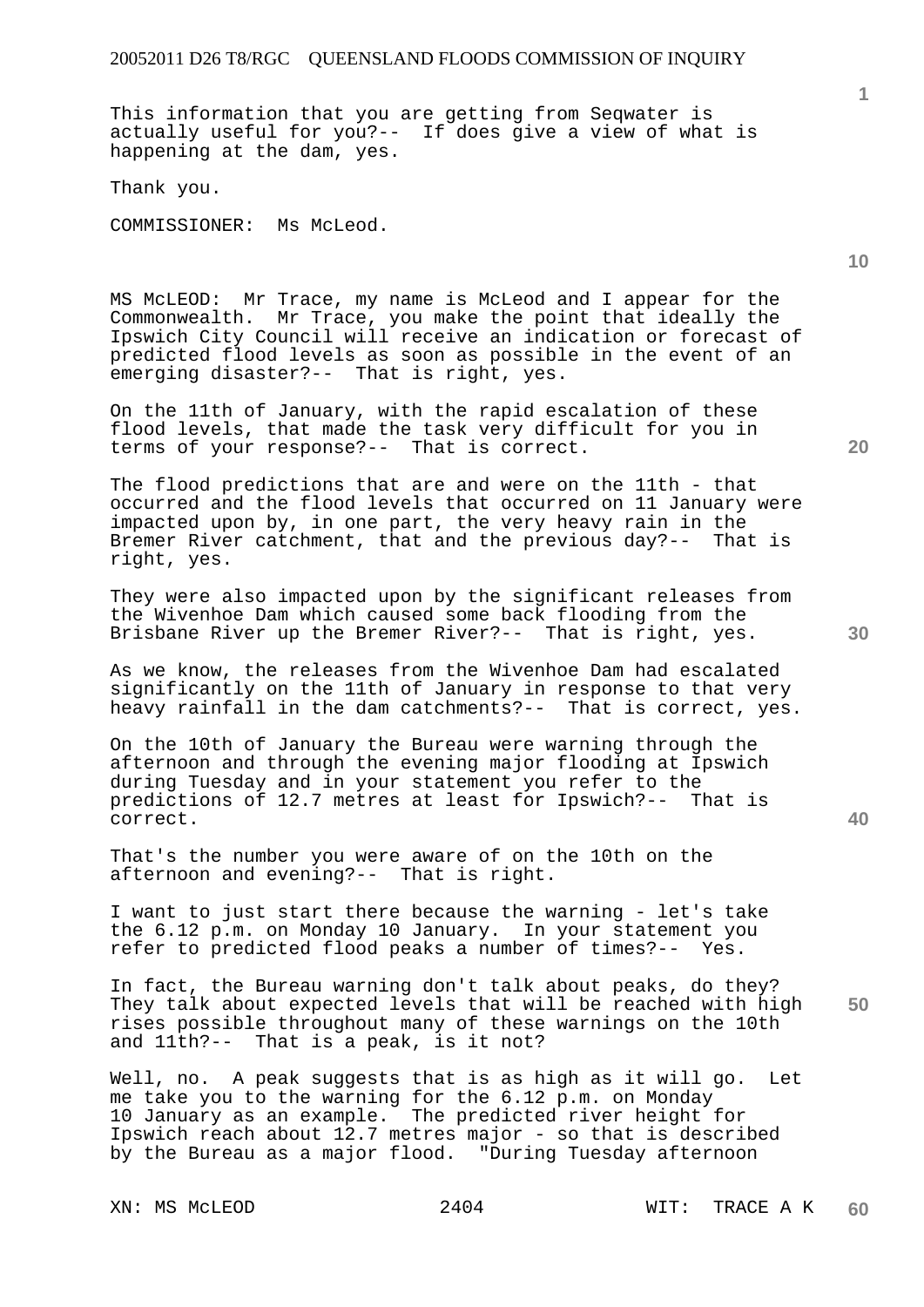quicker rises and higher levels are possible depending on further rainfall tonight." Do I understand it that you interpret the reading or the forecast reaching a certain level as a peak for the river?-- Yes, I do.

In fact, you would accept that if the warning says "quicker rises and higher levels are possible" that is an indication it will reach a certain level and may go beyond that?-- Yes, it could.

When you are planning in response to the Bureau forecast you would certainly take that into account, would you not?-- The additional rainfall?

Well, the view that is expressed by the Bureau that higher levels are possible?-- Yes, I would consider those, yes.

Now, that warning incidentally also notes that the Wivenhoe Dam is providing significant mitigation of upper Brisbane flood, river flows from the Bremer and Lockyer catchments combined with the releases from Wivenhoe Dam are expected to increase levels in Brisbane overnight through Tuesday. That would also impact on the flows to the Bremer River, the backflows?-- I expect so.

Do you understand - take a step back - the flooding in Ipswich comes from the levels of the Bremer River measured at Moggill and Ipswich gauges?-- that is correct.

The measurement at Moggill gives what is called a tail water dependant rating or a measurement of the backflow as well?-- I am not aware of that.

From about 5 a.m. to 5 p.m. on 11 January there was very intense rainfall persisting over the catchments for the Bremer and Brisbane Rivers?-- Yes.

Between midday and 3 p.m. there was the highest three hourly rainfalls were more than 100 millimetres in those catchments. Are you aware of that?-- Yes, I am.

Could I just canvas with you your sources of information? You receive the Bureau issued flood warnings which are updated at least twice a day and sometimes with additional flood warnings being posted by the Bureau?-- During events, yes.

In between the issuing of those warnings the Bureau posts updates on its website?-- That is correct.

**50**  On the 11th in your statement you said you noticed some of those updates during the day?-- Yes, on their meteograms, yes.

You were also aware of the severe weather warnings and forecasts for very heavy rainfall on those days?-- Yes, we were.

You also have the reporting of the - or the automatic

**10** 

**20** 

**30**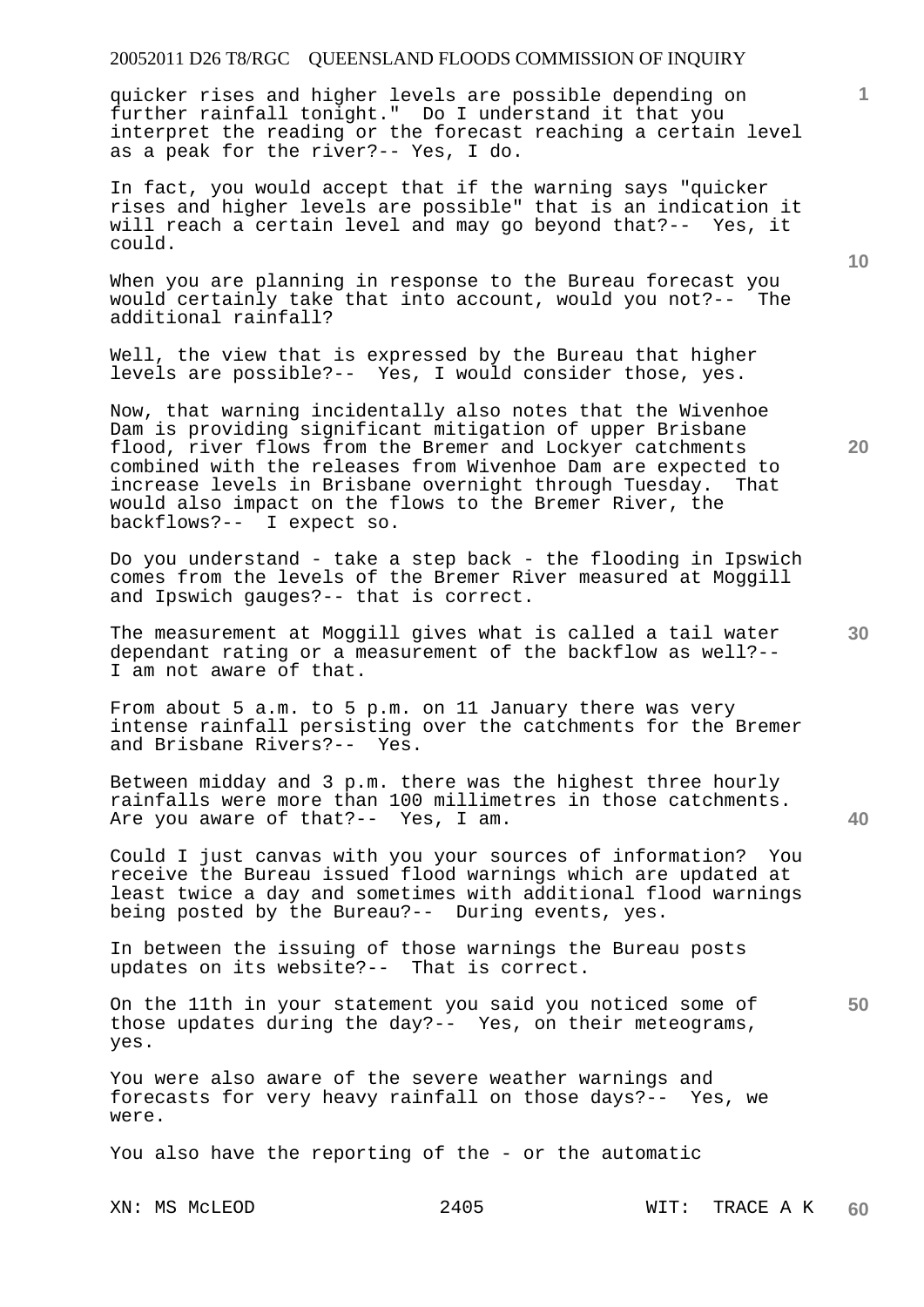| 20052011 D26 T8/RGC QUEENSLAND FLOODS COMMISSION OF INQUIRY                                                                                                                                                                                                                    |    |
|--------------------------------------------------------------------------------------------------------------------------------------------------------------------------------------------------------------------------------------------------------------------------------|----|
| reporting of the heights at Moggill and Ipswich as they come<br>through?-- That is right, yes.                                                                                                                                                                                 | 1  |
| You also - those heights are also noted as whether they are<br>rising or falling so the actual readings are reported by those                                                                                                                                                  |    |
| stations through to you as a figure that is rising or a figure<br>that is falling?-- That is correct, yes.                                                                                                                                                                     |    |
| You also have the benefit in the flood warnings of a narrative<br>description, for example, the one I have just taken you to,<br>which might say "the Bremer River is expected to reach a<br>certain level, higher levels are expected." A narrative of<br>that nature?-- Yes. | 10 |
| In between those warnings does the Ipswich council or the LDMG<br>have the benefit of direct communications with the<br>hydrologists at the Flood Warning Centre?-- Yes, from time to<br>time we do contact them.                                                              | 20 |
| You also have the Enviromon gauge reading and any alerts that<br>may be triggered by those readings?-- That is correct, as to<br>what is happening in the streams, yes.                                                                                                        |    |
| As has just been discussed, you have the Seqwater situation<br>reports?-- Yes.                                                                                                                                                                                                 |    |
| The Ipswich City Council, does it not, has access to the<br>registered user section of the Bureau website which has<br>rainfall analysis and forecasts and things of that nature?--<br>We have access to that.                                                                 | 30 |
| In addition to calling the Flood Warning Centre, you know that<br>you can fax or email someone within the centre for updates?--<br>Yes, we are aware of that.                                                                                                                  |    |
| Of course, you have the benefit, if you have time to listen to<br>them, of the media updates posted throughout the day?-- Yes.                                                                                                                                                 |    |
| Now, your concern, as I understand it, is that there seem to<br>have been sudden leaps in the predictions that you didn't<br>learn about in a timely manner?-- Correct.                                                                                                        | 40 |
| Can I take you through those? At 4.07 a.m. on 11th January<br>the flood warning was predicted for Ipswich, "expected to<br>reach about 12.7 metres, higher levels are possible." Again,<br>there is this issue-----                                                            |    |
| MR FLANAGAN: I'm sorry, I think my learned friend means<br>10 January not 11 January.                                                                                                                                                                                          | 50 |
| MS McLEOD: No, 4.06 a.m. on 11 January.                                                                                                                                                                                                                                        |    |
| MR FLANAGAN: Sorry.                                                                                                                                                                                                                                                            |    |
| MS McLEOD: Sorry, 4.06 A.M. on 11 January the forecast was<br>for the "Bremer River at Ipswich expected to reach about 12.7<br>metres on Tuesday afternoon. Higher levels are possible." As                                                                                    |    |
|                                                                                                                                                                                                                                                                                |    |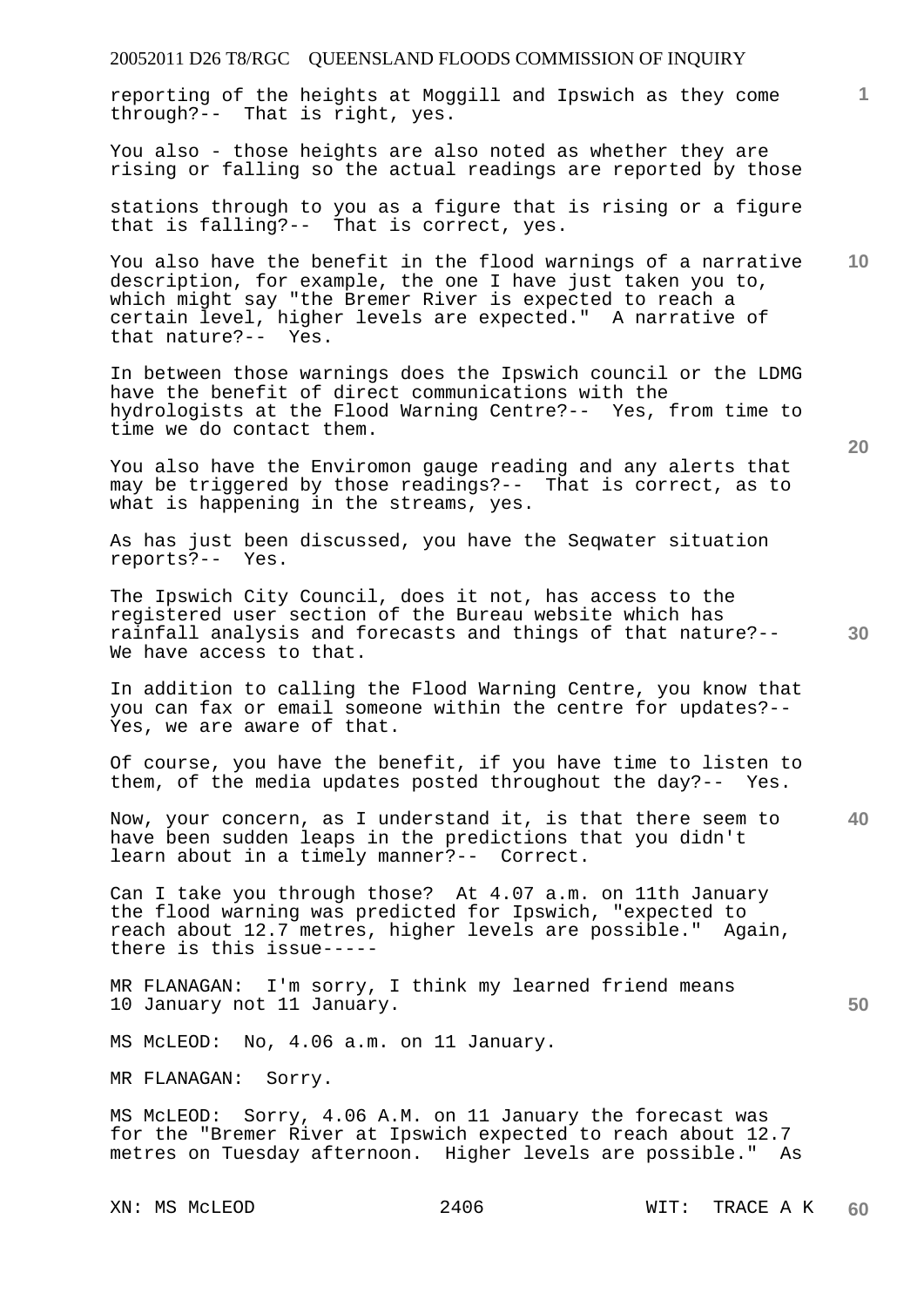we discussed before, that doesn't tell you that that is when the river is going to stop rising, that indicates that it is possible that it will rise beyond that?-- Well, it is giving the indication, yes.

At about 6.12 a.m. or shortly thereafter, you had the Seqwater

advice you were just taken to noting the extreme rainfall and you agreed that reflected an escalating situation?-- Yes.

At approximately 8 a.m. you say you were following the Bureau website and observed levels of 14.7 metres?-- Yes, that is right, just before the LDMG meeting.

Just before the LDMG meeting?-- Yes.

At 9.28 the prediction was for 16 metres with higher levels expected?-- Yes, 16 metres, yes.

So in that short period of time the river has gone from 12.7 metres, 14.7 metres to 16 metres at Ipswich with higher levels expected. That is the information you have as at 9.28 a.m.?-- Yes.

Now, a change in more than a metre height from 14.7 metres to 16 metres obviously had a significant impact for you in terms of the response that you required, the extent of flooding in your community?-- Yes, that is correct.

I take it you are not asserting the Bureau didn't give you have the information about that rise as soon as possible or they didn't publish that information as soon as possible, you are just saying that rise it would have been nice to know as soon as you could so you could react sooner?-- Exactly.

The next issue is the prediction of the 18 metres provided on 11 January. Is it your recollection that you had no update on the 9.30 a.m. prediction of 16 metres until sometime in the middle of the afternoon?-- That is right.

Did anyone from the Ipswich City Council attend the State Disaster Coordination Centre teleconference at 11 a.m. on the 11th?-- Not that I am aware of.

If you don't attend that meeting is there a mechanism for the; Local Disaster Management Group or council to obtain relevant information provided during those meetings?-- Not that I am aware of, no.

Had you or someone from the council attended that conference then you would have heard Peter Baddiley's advice to the coordination centre updating the height for Ipswich of 18 metres plus for overnight Tuesday. I take it you would agree that would have been very useful information to have known around 11 a.m. that morning?-- It would have been. I would have expected an email or fax from BOM stating that heigh

**10** 

**20** 

**1**

**40** 

**50**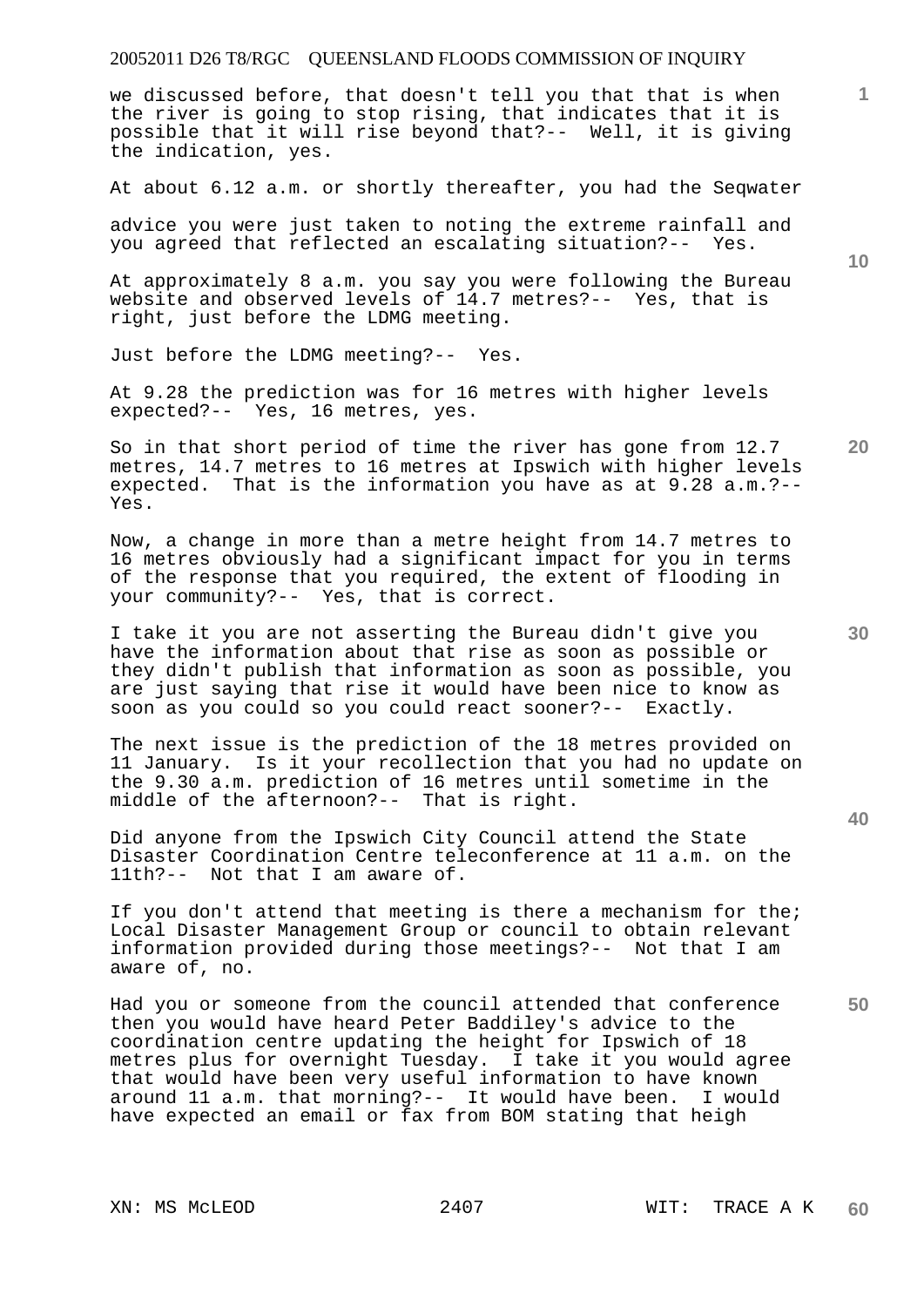Do you recall receiving a phone call from Mr Baddiley and Mr James Stewart, or Jimmy Stewart, a senior hydrologist with the Flood Warning Centre, at approximately 11.45 a.m. on the 11th?-- No, I don't.

Have you read Mr Baddiley's second statement, his supplementary statement?-- No, I haven't.

I will just read to you from his supplementary statement and ask you whether you remember this conversation or whether you know about it: "Following the SDC briefing" - this is paragraph 76 of Mr Baddiley's supplementary statement - "at 11.45 a.m. Mr Stewart and I spoke with Ipswich City Council regarding the updated prediction of Ipswich of 18 metres plus tonight, ie Tuesday night, with further rises on Wednesday." Just pausing there, you don't have any recollection of this conversation?-- No, I don't, no.

If Mr Baddiley's note is that of a work mobile number of yours, is it possible that your work mobile number was answered by somebody else around 11 o'clock in the morning?-- It could have been, yes. The phone was in the LDCC.

The phone was?-- Yes, my phone.

Okay. And does a Mr Teet work there?-- Mr?

Teet, Andrew Teet?-- Thiess?

Thiess, is it?-- Yes. He is one of the hydrologists, yes.

And you may not have asked him but does anybody, to your knowledge, have a recollection of a call from the bureau at 11.45 a.m., approximately, on the 11th of January?-- No, I have checked with the hydrologists and other staff in terms of that time period between 9.30 and 2 o'clock and, no, there was no phone call received.

Okay. And have you checked with Mr Thiess?-- Yes, I have.

Okay. Now, the phone call lasted eight to nine minutes, according to Mr Baddiley, Mr Stewart, and they said that "Ipswich would see 18 metres plus tonight with further rises on Wednesday." So you have absolutely no recollection or no-one passed that information on to you?-- No.

**50**  Okay. "The advice was given to the bureau that they made predictions based on the bureau prediction plus one metre for the Bremer River." Is that what you were doing at the time in terms of your planning?-- In terms of planning, yes, we were building in a factor of a higher impact than what was being predicted.

Right. And was it plus a metre?-- That sounds about right, yes.

**10** 

**20** 

**1**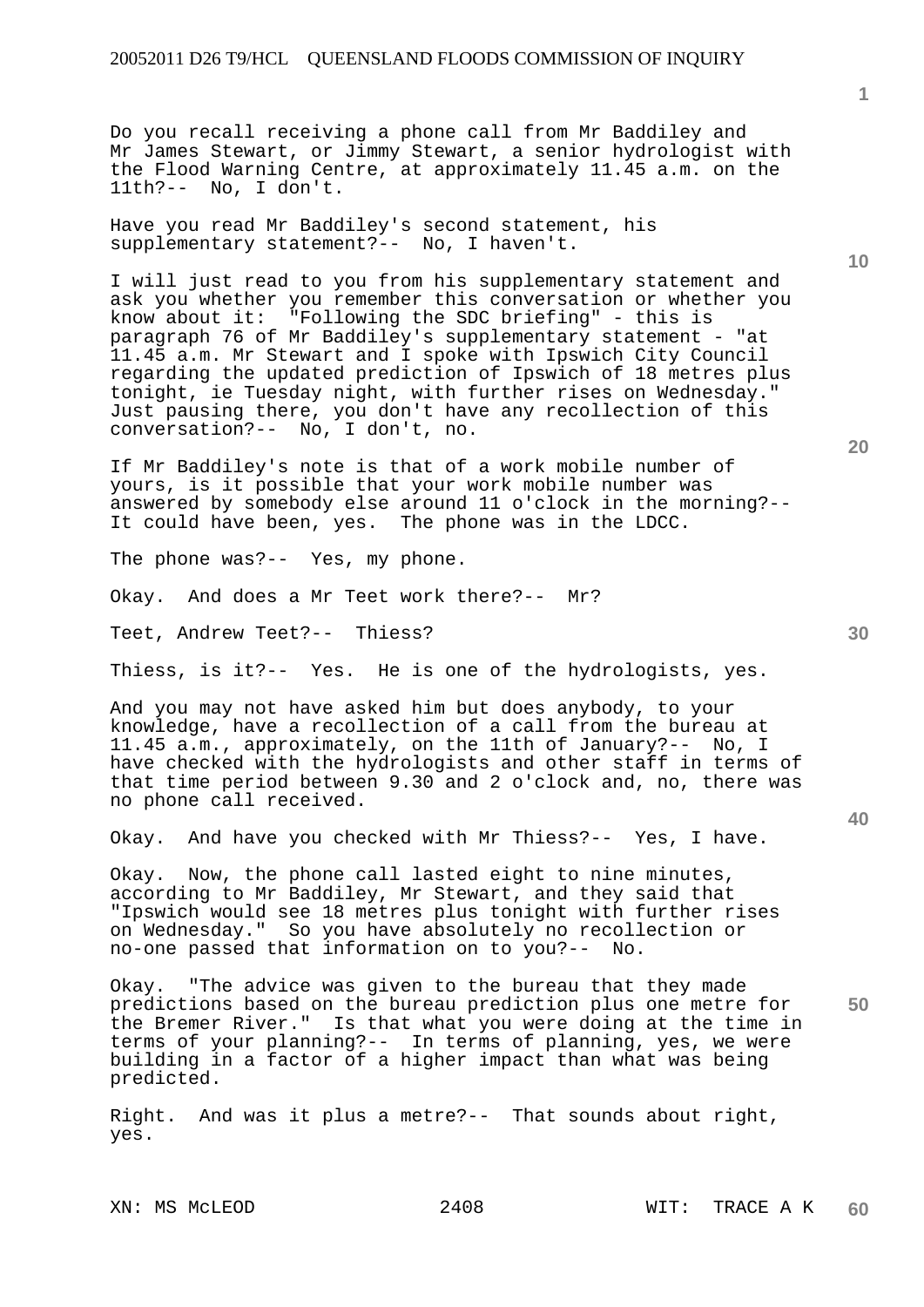Okay. So if Mr Baddiley and Mr Stewart recall that, that is consistent with what in fact you were doing at the time? "Mr Baddiley asked what advice the bureau should give to the media and was directed - asked to direct people to the website - this is the council website - and also asked to say 'if you live close to a stream, you should self evacuate.'" Is that consistent with the advice that you were asking be given to locals?-- Yes.

Okay. Although I understand the website did go down at some point?-- Yes, that's right. It did go down for a few hours.

Now, it may be, given the rapid escalation of flood levels and everything else everyone was attending to, that this is a call that somebody within the centre, including Mr Thiess, just doesn't recall occurred?-- That is possible, yes.

Okay. If the bureau officers are correct in their recollection of the conversation, then someone within the LDMG had those 18 metre plus predictions at 11.45 on the 11th, 14 to 15 hours ahead of the river reaching that level?-- I would have still expected BOM to send out emails and faxes in the way they have been doing all their previous updates to their heights.

And if there was a special call communicating that to the LDMG, then obviously there has been a breakdown in the passing on of that communication internally? You would accept that?-- That would be possible.

In a perfect world you would get that information from a number of sources?-- Yes.

Okay. When you called the bureau at 2 p.m., is it likely that you called on your work mobile?-- Yes, it would be.

Okay. You didn't speak to Mr Baddiley or Mr Stewart, did you?-- I don't remember who I actually called at the BOM.

**40**  Okay. Do you remember whether you spoke to a hydrologist or not?-- Yes, it was a hydrologist.

Okay. Do you know whether they read to you from the flood warning that morning at 9.29 a.m.?-- I am not aware that they read from that.

Can I ask you to look at the Ipswich City Council submission, schedule 5, page 35? This is the compilation of the various information you were given by the bureau and the various things you observed about river heights. Do you have the Ipswich City Council submission?-- Which section was that, sorry?

It is schedule 5 which is a chart which looks like this?-- Yes, got that.

And I am looking at page 35. Perhaps if we go back to 34 to start the sequence. You will see on page 34 at 9.29 you have

**20** 

**50** 

**10**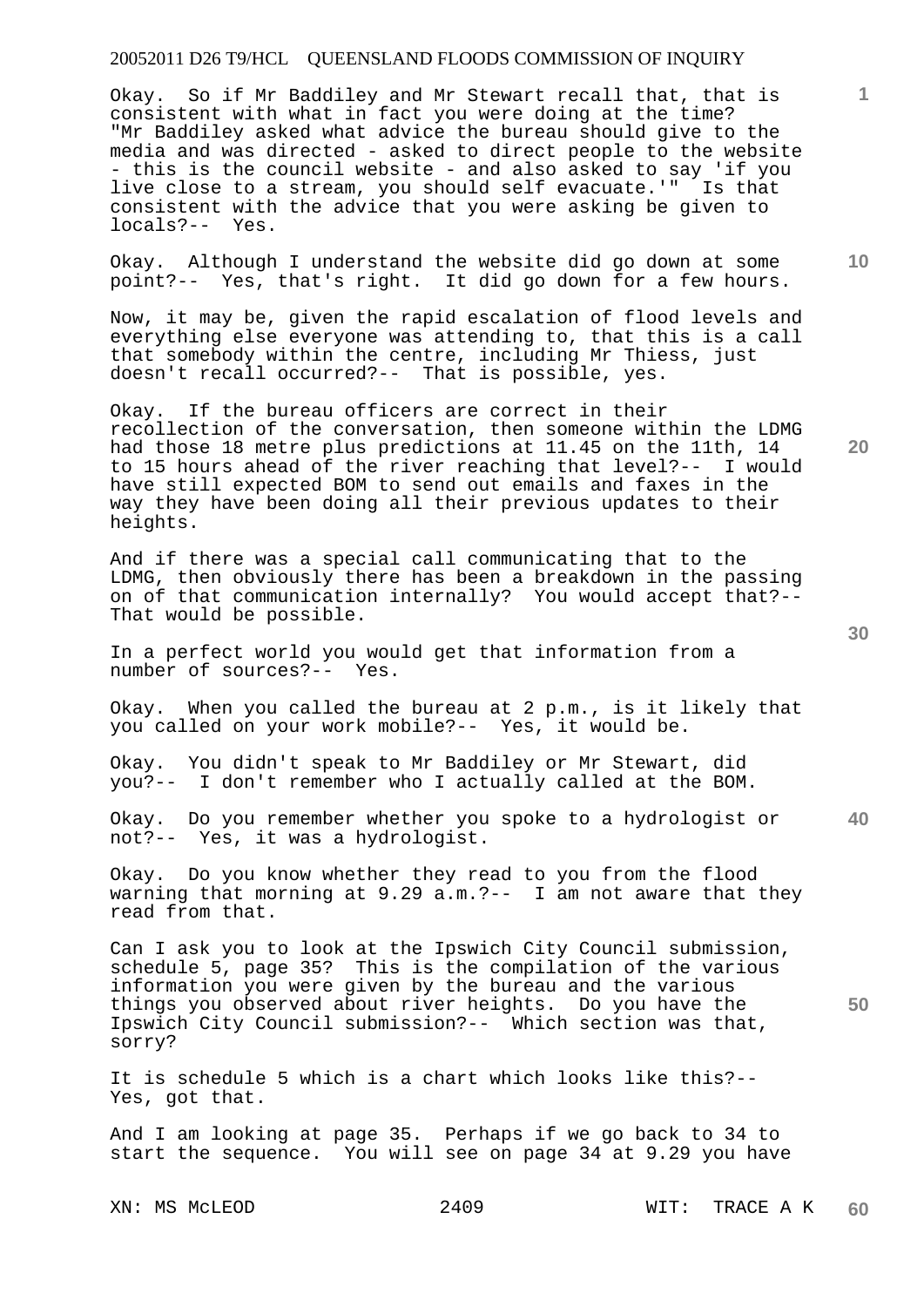# 20052011 D26 T9/HCL QUEENSLAND FLOODS COMMISSION OF INQUIRY **1 10 20 30 40 50**  got the reference to the predicted height for the Bremer of 16 metres, major flooding?-- Uh-huh. And the height at Moggill of 15, which is moderate for Moggill?-- Yes. And there is the narrative set out which notes that high levels are expected there. Do you see that? Then over the page, if we turn to date and time, 3 p.m., there is a reference to predicted height of 18 metres at Bremer and 19 metres at Moggill, but a phone call at 3.13 p.m.?-- That's right. Now, the phone call at 3.13 p.m. gave you the height of 22 metres, didn't it?-- Yes, it did. So where do the 18 and 19 metres come from if not from the phone call earlier that day?-- If my memory serves me right, that came off the website of the BOM at 3 o'clock. When you compiled this chart, did you have all that information in front of you or did somebody else compile this?-- Someone else compiled this. Okay. And the figures would have been taken from what?-- It would have been taken from the information we had in our logs. Okay. So if the information for 18, 19 metres made it into the log, are you able to say what time they first made that into the log?-- Would have been 3 o'clock. Just because that's the time of the entry in this chart?-- No, because I checked the BOM site because our message was just about to go out to the public. Okay. But you don't know if that was actually posted on the BOM site or if that came from somewhere else?-- The----- The entry-----?-- The 18 metres? Yep?-- I know it was on the - from the BOM site because I looked at it myself. You looked at the BOM site at 3 o'clock?-- That's right. Your phone call at 3.13 was - and you got through to Mr Baddiley, did you?-- It was one of the hydrologists, yes. And you were informed that the level was 22 metres?-- Yes, that's correct. That's in my statement. And that was due to the significant increase in releases from Wivenhoe?-- That's correct. If you turn over a few pages from that schedule to schedule 6, the EAS message that went out at 4.20 p.m., that's an email from you? Do you have that page?-- Yes, I do.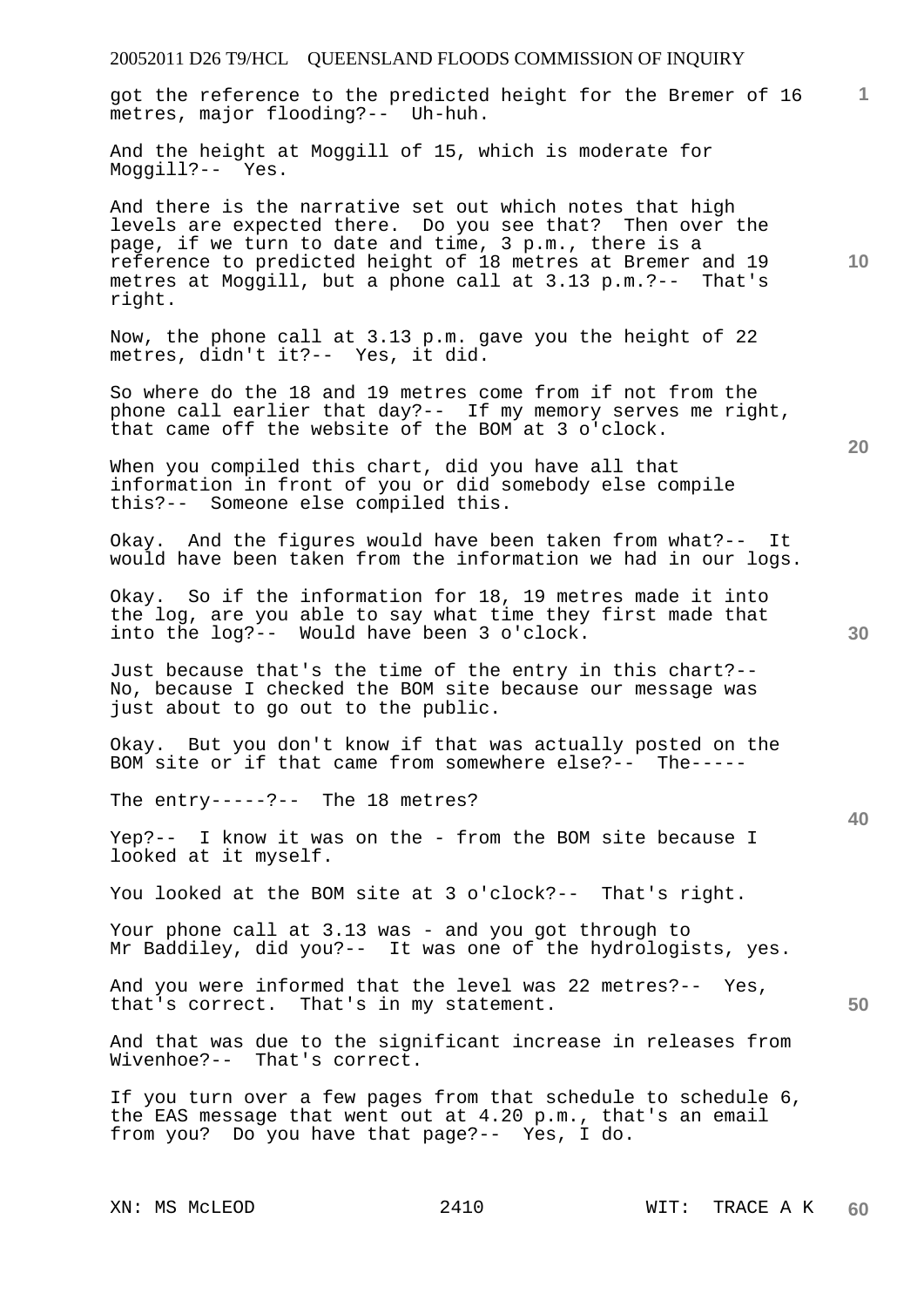# 20052011 D26 T9/HCL QUEENSLAND FLOODS COMMISSION OF INQUIRY XN: MS McLEOD 2411 WIT: TRACE A K **1 10 20 30 40 50**  And that refers again to 18 to 19 metres?-- That's correct. So that was presumably based on the information pre 3.13 p.m.?-- That's right. Okay. A couple of pages over from that is a media release of the 11th of January. Do you have that?-- Yes, I do. And this makes reference to - do you know what time this went out?-- No, I don't. Okay. It refers to the Mayor making statements that "we're likely to see levels similar to the dreadful 1974 floods." So at Ipswich in terms of the Bremer flood that means around 20 metres, exceeding 20 metres?-- That's right. And the quote by the Mayor is, "At this stage the Bremer River in Ipswich is expected to reach 17.2 metres between 11 p.m. and 1 a.m. tomorrow, nearly two metres below the 1974 level." So do you know when and where that information about 17.2 metre reaches came from?-- No, I don't. Okay. Certainly, that media release must have been after 9.20 or the 9.30 bureau warning?-- I would assume so, given the heights. And possibly it was issued after the 11.45 a.m. phone call with Mr Baddiley conducted by Mr Baddiley and possibly Mr Thiess?-- I couldn't say that for certain. All right. The final issue of concern leads - is the lead-up to the prediction of 22 metres. You are aware that Seqwater advised at about 1.30 p.m. on the 11th of the increased releases to peak at around 6,675 CUMECS, and around that time the bureau were asked to consider a scenario of around 9,000 CUMECS releases. Were you aware of that?-- I wasn't aware of that, no. Were you aware of the first number, the 6,675 increase?-- No. By 3.13 with your telephone call to the bureau, you did know about the 22 metres plus warning?-- That's correct. And that was confirmed in the warning that was issued shortly after that, isn't it?-- That's right. Okay. Now, you've got no reason to suggest that the Ipswich City Council - that there was a delay in the bureau getting the Ipswich City Council the new prediction of 22 metres, have you?-- No, not at all. The result of that 22 metre prediction was that Ipswich had about 22 hours' warning of that 22 metres?-- Sorry? The result of that 3.24 p.m. warning of 22 metres flood levels at Ipswich-----?-- Right, yes. -----was that effectively you had about 22 hours' advanced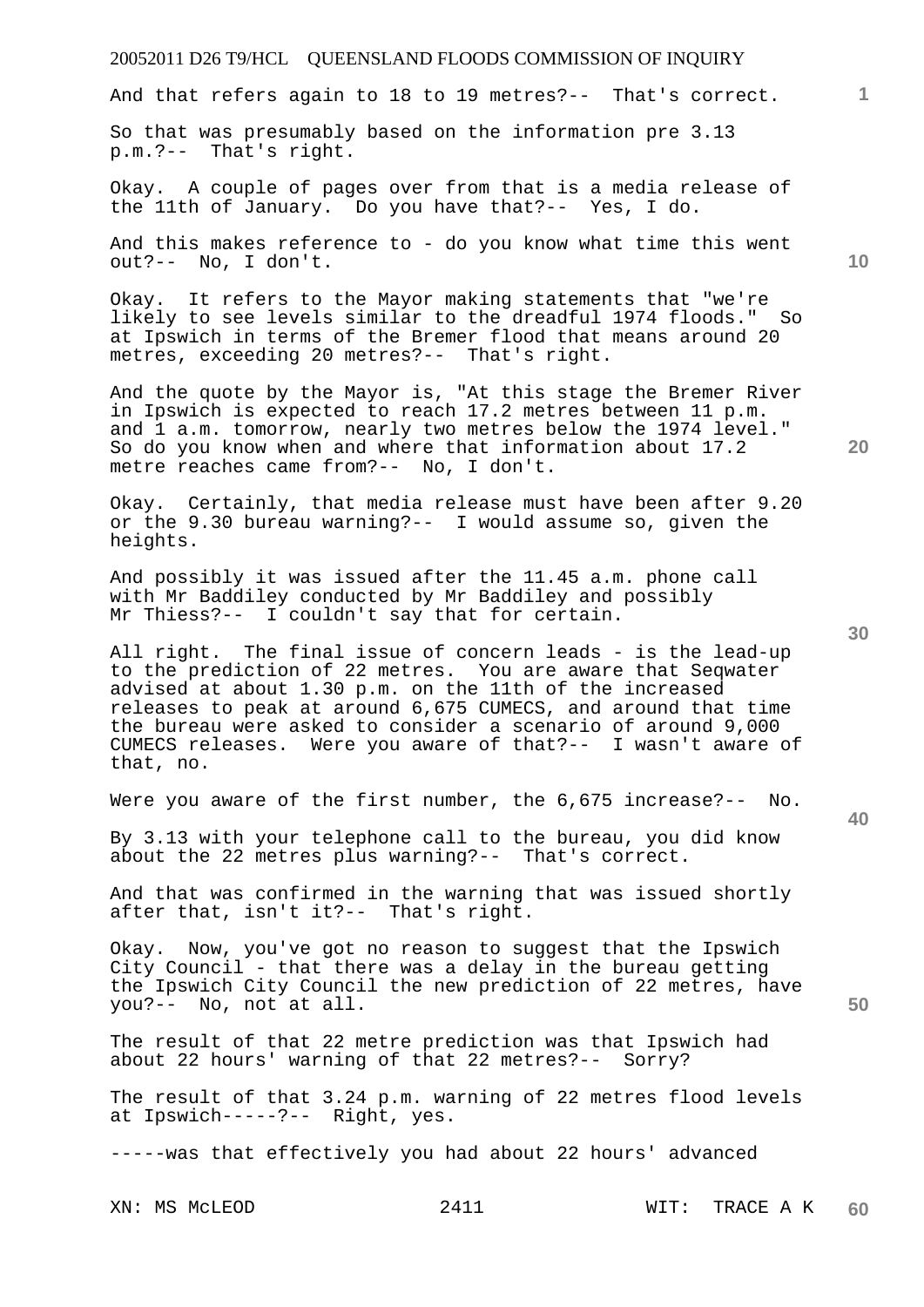XN: MR FLANAGAN 2412 WIT: TRACE A K

20052011 D26 T9/HCL QUEENSLAND FLOODS COMMISSION OF INQUIRY

notice of that level?-- Um-----

I will just remind you, it peaked, in fact, around 19.4 metres on the 12th of January?-- That would be correct then, yes.

Which was still a very tight turnaround for you given the extent of that flooding-----?-- Definitely.

Now, if I have suggested, as I have suggested to you, that you did have warning at 11.45 on the 11th of January of 18 metres plus for the Bremer River, that would indicate a significant leap in the flood levels from around 9.30 but you wouldn't maintain your criticism of the timeliness of warnings by the bureau, would you?-- If that information was available, no.

Thank you.

COMMISSIONER: Mr Dollar?

MR DOLLAR: No questions, thank you.

COMMISSIONER: Mr Kelly?

MR KELLY: No questions, thank you.

COMMISSIONER: Ms Wilson - sorry, Mr Flanagan. You are the main player here.

MR FLANAGAN: Thank you, your Honour. You were asked some questions by Counsel Assisting as to the time-frames for future decisions. Do you recall those questions?-- Yes.

Are you aware of the Flood Recovery Working Group that's been established by the Ipswich City Council?-- The one that's currently working, yes.

And that Flood Recovery Group is made up of a number of persons which include the Mayor, the Deputy Mayor, the Chair of the Planning and Development Committee, the Chair of the City Works Committee, the council's Chief Executive Officer, and other council officers?-- Yes.

And you are aware that the objective of that working group is to have decisions made in relation to flood preparedness before the next wet season?-- That's correct, yes.

Now, in relation to that working group, at the time of the flood event you were the local disaster coordinator?-- That's correct, yes.

And in the post analysis stage that the Ipswich City Council is undertaking, you are contributing to the decision-making process, is that correct?-- In terms of the recovery?

**30** 

**50** 

**10** 

**1**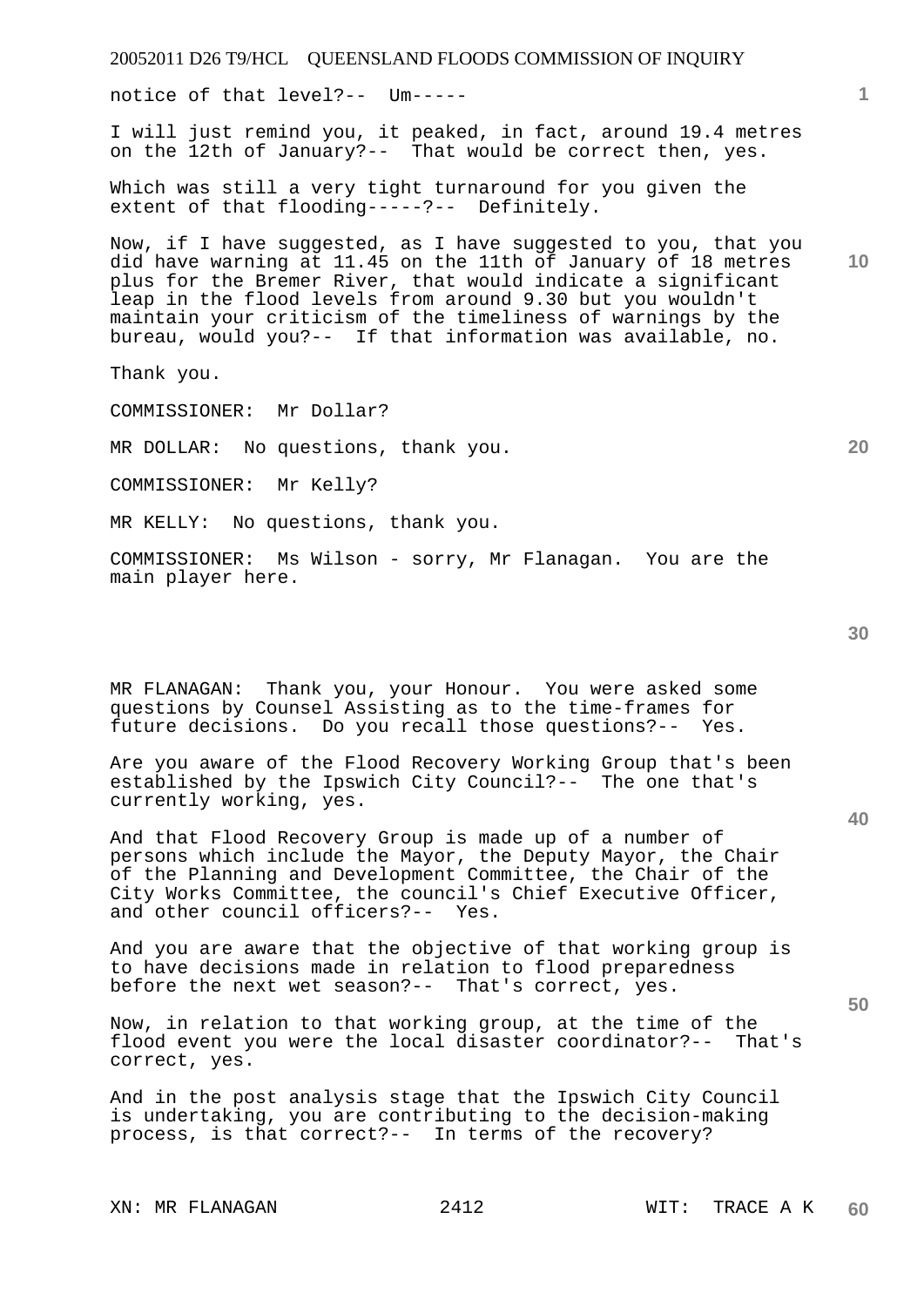Yes?-- No.

Not in terms of recovery, in terms of future planning?-- Yes, sorry, yes.

But just to be clear, whilst you will be giving input into that decision-making process, the actual - ultimate decision-makers are not yourself?-- That's right.

They would include the council itself?-- Of course.

Yes, thank you. May I take you then to a few topics, and I will avoid any topics that have been covered by Counsel Assisting and, indeed, I will avoid other topics covered by other counsel. Can I take you to paragraph 195 of your statement, please? Just assume for the present that neither the Commissioner nor the Deputy Commissioners are locals to Ipswich. Could you tell the Commission exactly where the David Trumpy Bridge is located?-- The David Trumpy Bridge is located in the centre of town. It is roughly 16 kilometres from the junction of the Brisbane and Bremer Rivers.

All right. Now, when you talk about the impact of the Moggill peak on the Bremer River, you are talking about the backup effect of the Brisbane River on the Bremer River, is that correct?-- I am talking about the Moggill.

Yes?-- Talking about the level of water that is in the Brisbane River at that point in time.

Now, to your own knowledge the backup effect from the Brisbane River on the Bremer River, does that go as far as traditionally the David Trumpy Bridge?-- Yes, that's our from a planning point of view that's our assumption point as how far it goes up.

Right, thank you. May I take you to Mrs Engel's statement, which you have read, in particular paragraph 13? Can you give the Commission just a brief outline of what involvement the Local Disaster Coordination Centre had with the organic evacuation centre at the Redbank State Primary School?-- In terms of the Redbank State Primary School we became aware of that roughly on the 14th, that it was an evacuation centre. It went on to our list of evacuation centres to contact in terms of resupply and also in terms of what services were required by the community. From investigations we have made, I have found we've made up to at least eight phone calls, the LDCC, but we believe there was more phone calls made from other council phones.

What resources were supplied by the Ipswich City Council to that organic centre?-- We supplied water and food, also generators, lighting were the main things.

Right. May I take you to another topic then? You recall that Mrs Beattie and others have given evidence of difficulty in getting through to the Ipswich City Council's Call Centre?-- Yes.

XN: MR FLANAGAN 2413 WIT: TRACE A K

**30** 

**40** 

**50** 

**20** 

**10**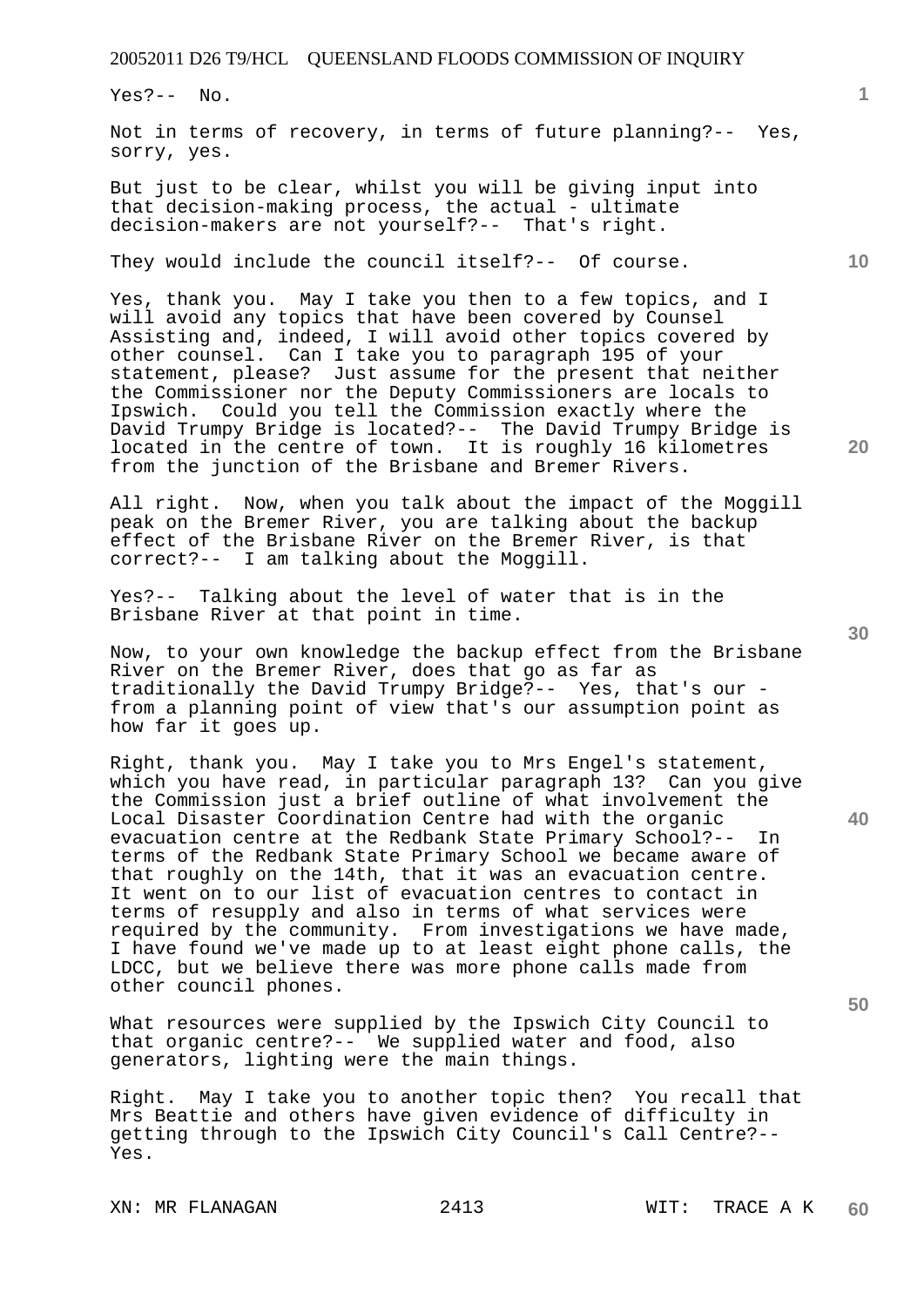Are you aware of what type of Call Centre that is?-- Yes.

Yes. Can you tell us what sort of Call Centre it is?-- Well, it takes mode of phone calls. During the event it had over 5,000 phone calls on the 11th. When people phone in, if they are not answered straight away, they are put into a queue and then they are answered in a process.

**10**  And in relation to the 11th of January, how many employees of the council were working at the phone centre answering calls?-- I am not sure. I do not have that knowledge.

No, thank you?-- I do know that resources were bumped up during the day.

It was bumped up during the day?-- To meet the requirements.

**20**  Thank you. May I just ask you some questions about Energex? You have read the statement of Mr Arnold, is that correct?-- Yes, I have.

Now, in one of your exhibits, if we see it - LDMG4, which is Exhibit AKT4. We're looking for LDMG4. In relation to that minute, if you scroll down you will see there that it was recorded at the end of the meeting that an invitation will be extended to Energex. Do you see that?-- Yes.

Can you - do you recall that being recorded in the minutes?-- Yes, that is recorded in the minutes. I remember the conversation.

Can you tell the Commission what discussion took place in relation to that entry in the minutes?-- The discussion around that was the need for us to find out the information from those two network providers as to what was the impact on those networks and what was the likely impact to our community.

**40**  All right. Now, had Energex been invited to attend the LDMG meetings?-- Yes.

Subsequent to this request being made to Energex, did they commence to attend these meetings?-- They have attended previously but not in terms of this event, no.

Thank you. May I take you then to LDMG7 in the same exhibit? Could you go to the heading that is marked "Energex"?-- Yes.

Could you read the entry out to the court, please?-- "Redirection of resources, advised to make safe Brisbane. 30 crews available."

Do you have any independent recollection of the discussion that took place in relation to that entry in the minutes?-- Yes, I do. There was a fair bit of discussion around the redirection of resources.

XN: MR FLANAGAN 2414 WIT: TRACE A K

**1**

**30**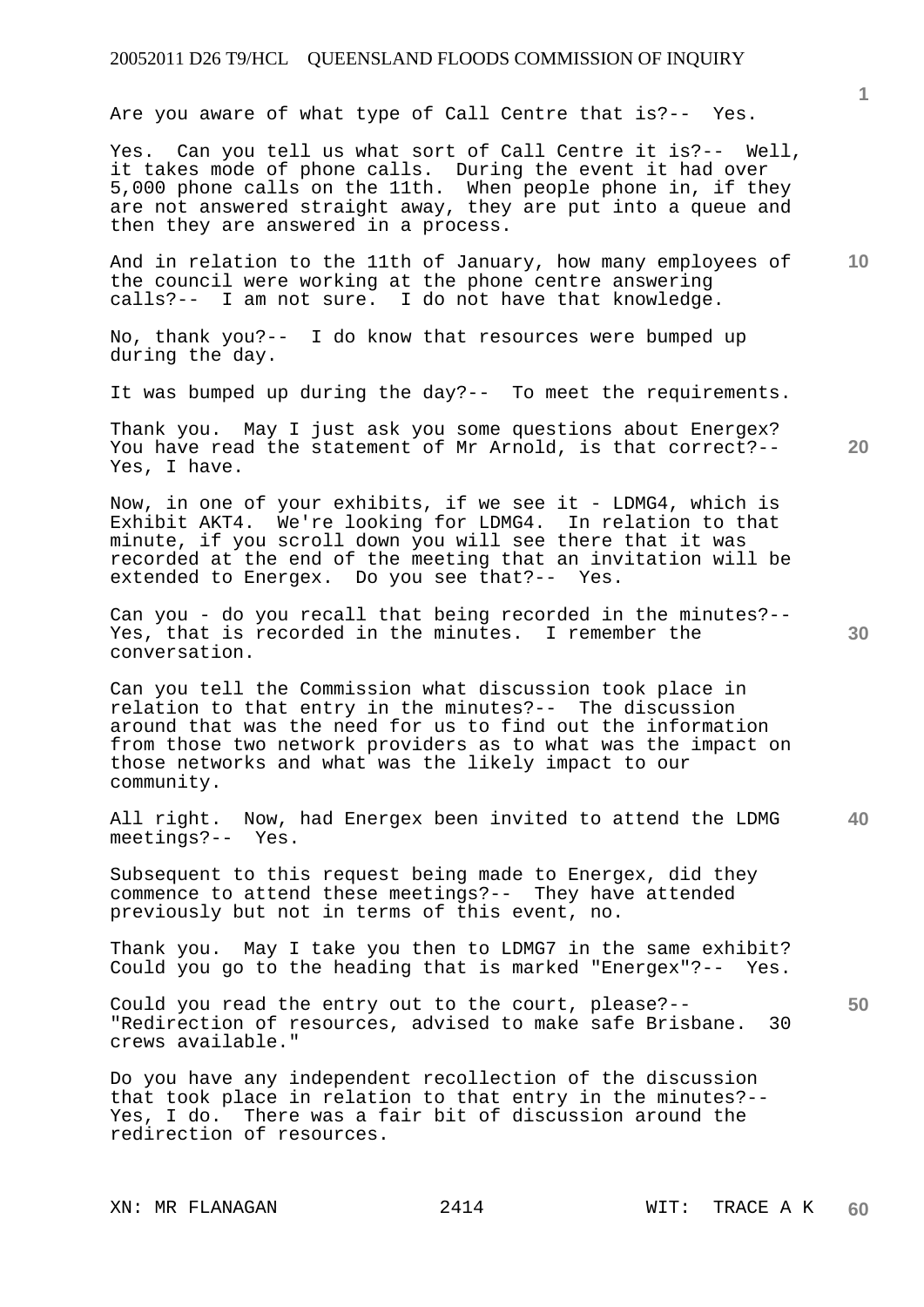Was there a representative from Energex at this meeting?-- Yes there was.

What was said by him?-- Virtually along those lines, that their crews were being sent - or redirected into Brisbane to make safe Brisbane. Yeah, because floodwaters were still rising in Ipswich, as such.

Thank you. May I take you to paragraph 9.61 of the submission of the Ipswich City Council? Part of that submission is that 4,000 Ipswich homes had their power cut in circumstances where they were not actually inundated?-- That's correct.

We can accept, can we not, that Energex may make decisions in relation to cutting power to houses that aren't inundated because of safety issues concerning their own infrastructure?-- Yes, we can.

But you wish to make a point, as I understand it, about the cooperation or coordination between the Ipswich City Council and the Local Disaster Management Group and Energex, is that correct?-- That's correct.

What is that point?-- The point is we need a closer working relationship. We really - from a going forward point of view, we really need to be aware of what their plans are, and also the LDMG needs to have some input into what the priorities are about what comes back on line and when. Probably one good example is the Karalee area. Even after the waters had come down, the evacuation centre out there was still feeding up to 500 people because the surrounding residents, who weren't affected by the flood, had no power to actually do their own cooking. So that put an impact on our resources at the Karalee - our need to resupply the Karalee evacuation centre.

Thank you. Can I show you Pastor Paulo's statement and take you to paragraph 13 of his statement? There is an impression given there that a number of cold store food supplies, water supplies and bedding were supplied by an individual councillor of the Ipswich City Council. Can you see that?-- Yes.

Can you tell the Commission what in fact happened in relation to the supply of resources to this organic evacuation centre?-- Once this evacuation centre was identified to us, on a daily basis we were calling this centre, determining what their shopping list was, as such, and then resupplying them in the afternoon. Some of the items I know we supplied was water, food, we gave them bedding, there was cold room, a generator was required because they were one of the areas that was impacted by the Energex cut-off. Also, we arranged through the LDC as well with Department of Communities for Red Cross, as well as Lifeline and those assistants to actually go to that centre there and help the people there.

In any event did you, as the Disaster Coordinator ever, distinguish between giving supplies to organic evacuation centres as opposed to official Ipswich City Council centres?-- No.

**10** 

**1**

**30** 

**20** 

**40**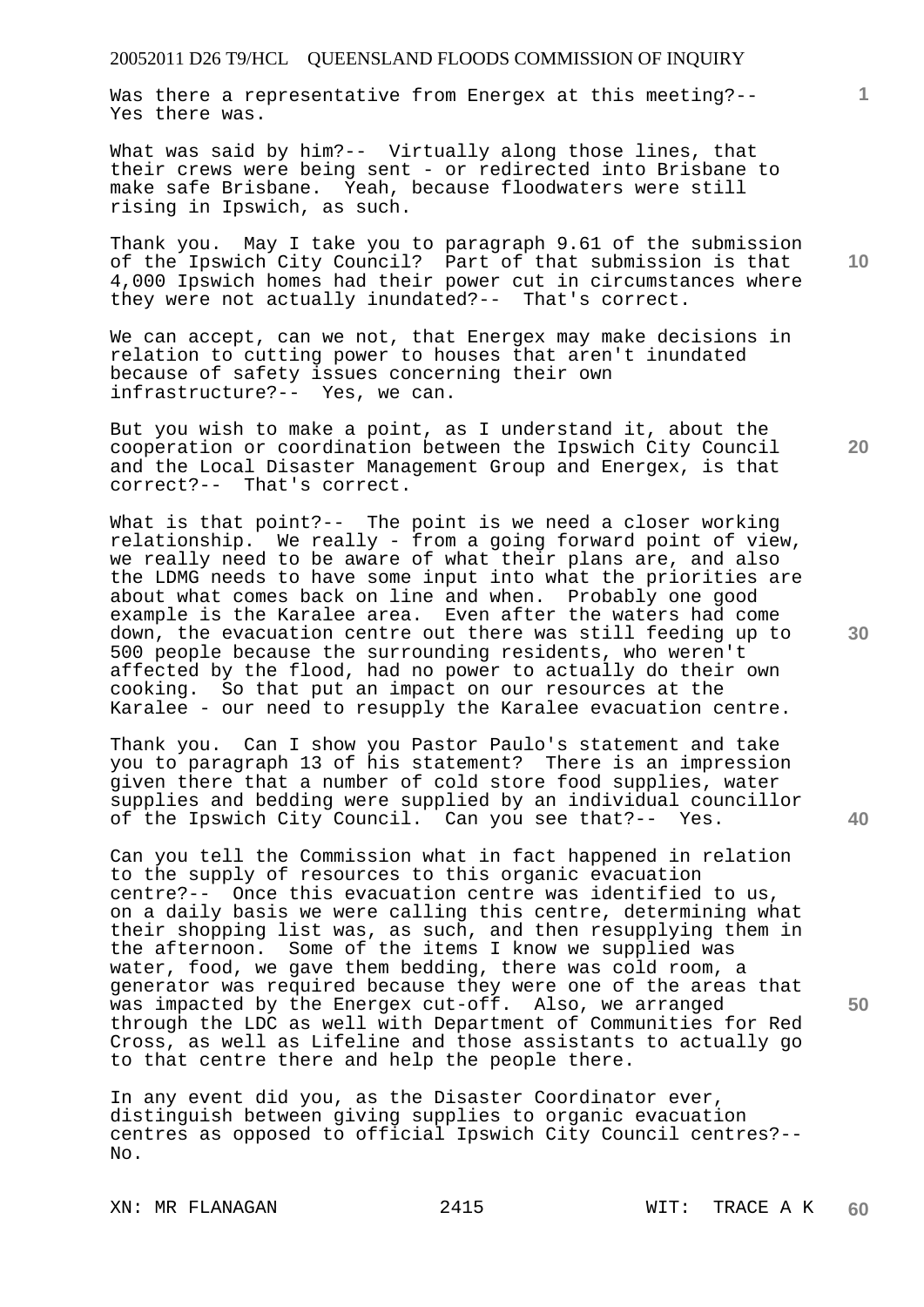May I take you then to Mr Greenwood's statement? And if you go to page 5, the final paragraph which deals with an allegation that a radio journalist from River949 was requested to leave the coordination centre which is alleged by Mr Greenwood to have taken away any opportunity to provide official information. Do you see that?-- Yes, I do.

**10**  Can you tell the Commission what happened?-- At the - I wasn't there at the time when the journo was removed from the LDCC but he was given an office - actually my office, which is next door to the Rosewood room, which is our LDCC, and access was provided to him, to members of the LDC from time to time to give him updates.

Now, the actual media officer for the Ipswich City Council was himself affected by the floods?-- That's correct. He worked remotely.

Yes, he worked remotely but he wasn't present during this event?-- No, he wasn't.

But the Ipswich City Council appointed an acting media officer at the coordination centre, is that correct?-- We had an officer in the centre.

To your knowledge did that media officer keep the radio journalist up to date on the decisions as they happened by the coordination centre?-- As I am aware, yes.

Thank you. That's all I have for Mr Trace.

COMMISSIONER: Mr Kelly, there was some issues about Energex there. Did you need to ask anything?

MR KELLY: No, I have no questions.

MS WILSON: I have no re-examination. May Mr Trace be excused?

COMMISSIONER: Thanks, Mr Trace, you are excused.

WITNESS EXCUSED

MS WILSON: I call Superintendent Pitman.

**1**

**20** 

**40**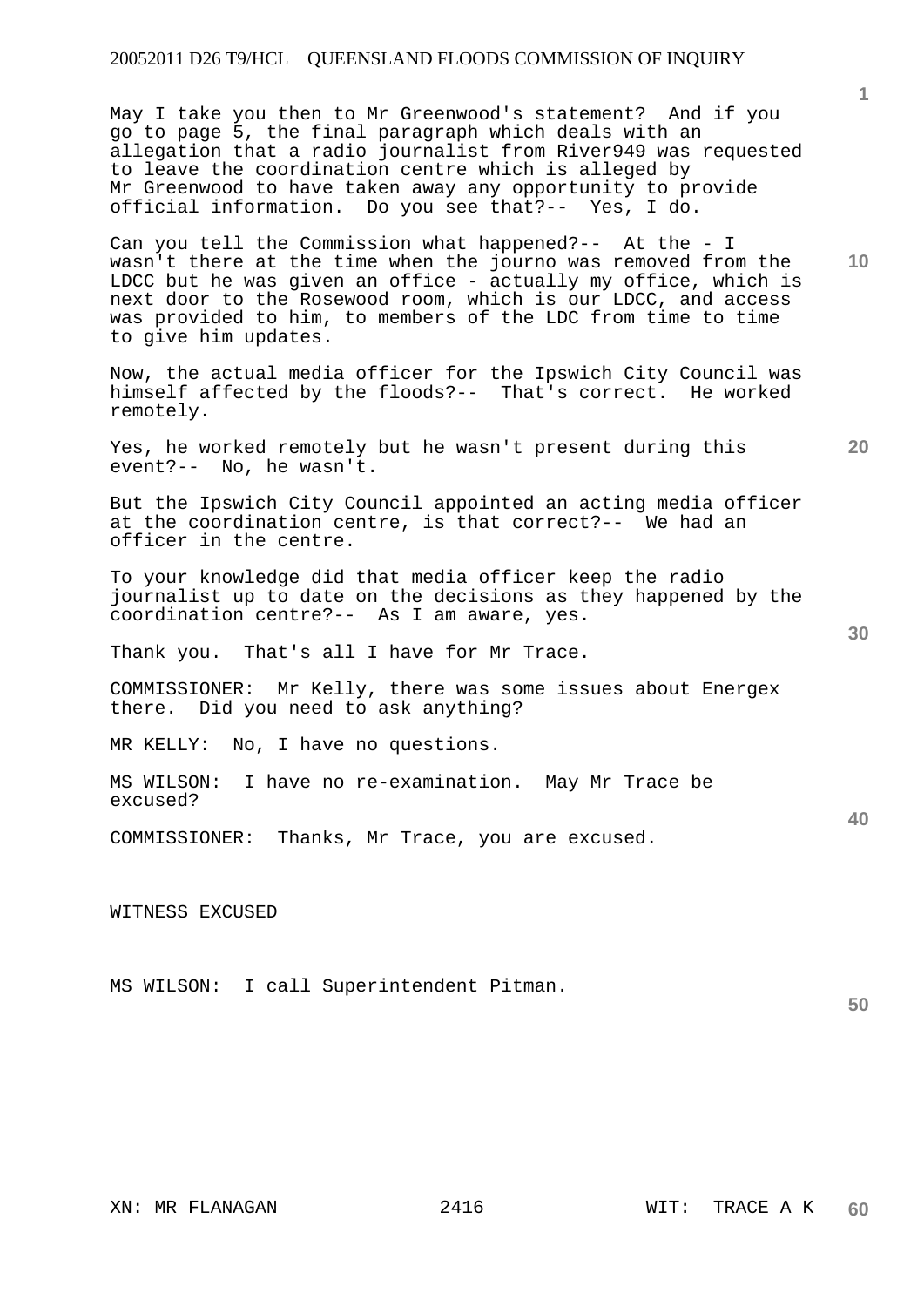20052011 D26 T9/HCL QUEENSLAND FLOODS COMMISSION OF INQUIRY **1 10 20 30 40 50**  GARTH STUART PITMAN, SWORN AND EXAMINED: MS WILSON: Is your full name Garth Stuart Pitman?-- It is. You are a Superintendent of Police?-- Yes. The Ipswich Police District Officer?-- Yes. And the Ipswich District Disaster Coordinator?-- Correct. Now, you performed the duties as the Ipswich Disaster District Coordinator throughout the flood events in December and January?-- I did, yes. And you made a statement for the Queensland Flood Commission of Inquiry?-- I have. Can you have a look at this document, please?-- Yes. Is that your statement?-- Yes. Madam Commissioner, I tender that document. COMMISSIONER: Exhibit 449. ADMITTED AND MARKED "EXHIBIT 449" MS WILSON: On 25 March this year there was a debrief for the District Disaster Management Group and minutes were taken?-- The debrief for us, I think, was the 2nd of March. The document that records that debrief may have been done on the 25th of March?-- Yeah. Can you have a look at this document, please?-- Thank you. Is that the document that records the matters that were discussed in the debrief?-- Yes, it is. Madam Commissioner, I tender that document. COMMISSIONER: Exhibit 450. ADMITTED AND MARKED "EXHIBIT 450"

XN: MS WILSON 2417 WIT: PITMAN G S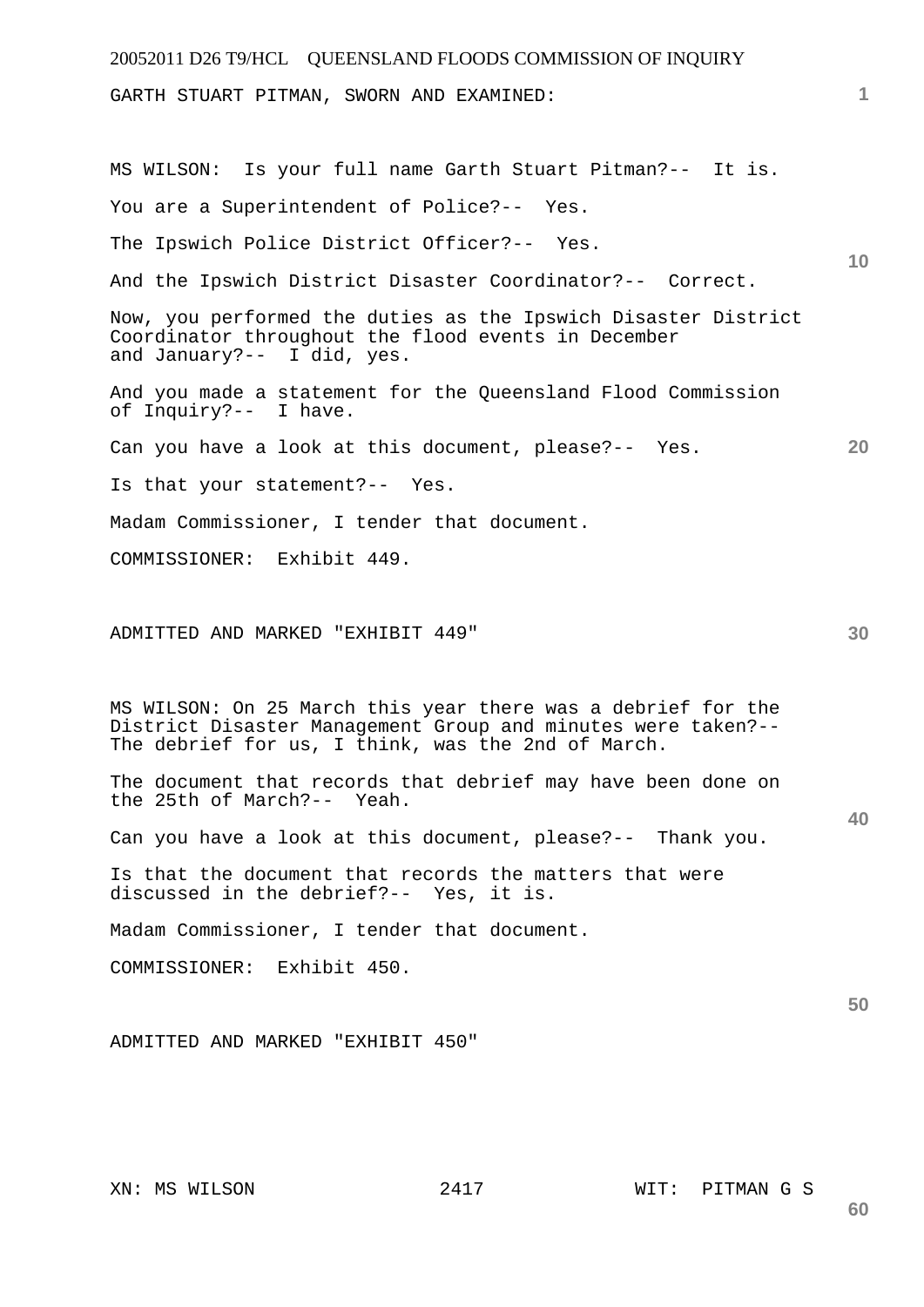MS WILSON: Now, Superintendent, if I can take you to the flooding that occurred in the Somerset Regional Council?-- Yes, yes.

On the 10th of January, the Ipswich District Disaster Coordination Centre was activated and that was to coordinate the response and support of the Somerset Regional Council?-- Initially, yes.

Later that day, you were notified that the Somerset Regional Council main offices and the LDCC had been inundated by water and they were attempting to relocate in Fernvale?-- Yes.

How did the DDMG step up and assist the LDCC in this event of their offices having to be relocated?-- Well, we were in communication with them, but physical assistance, we were not in a position to render any at that stage.

Why is that?-- Because we had our own policing matters and other matters from the Toowoomba overflow to our comms room impacting on our facilities at Ipswich at that time.

So did that inhibit the support that you could give to the Somerset Regional Council at this point in time?-- It did put limitations on it, and at that time we weren't specifically asked for any specific assistance at that time.

But at that point in time that you knew that the LDCC for Somerset Regional Council would be struggling because their offices had been flooded and they needed to relocate?-- Well, we knew there was, I think at the time, about four inches or 100 millimetres of water through it, so that was an impact, and we had some police there because that day was also a fairly significant police response to some evacuations in the locale as well. But at that time - at that particular time we weren't under any specific requests or anything that they necessarily needed.

**40**  Okay. If I can take you to the loss of communications of the Somerset Regional Council suffered, they did not have contact with other agencies from Tuesday, the morning of the 11th, to late on Wednesday. Is that your recollection of the time that they were off the air?-- At least.

At least. Could the Somerset Regional Council communicate with the DDMG during that time?-- I was not able to have contact with those that I needed to be talking to at that time, no.

So is it the case for at least 24, up to 48 hours you did not have contact with the Somerset Regional Council LDMG?-- Directly, that's correct. We did have - where there were police at the different parts, different locations, we had some interaction at those points but that was at that level.

Now, that raises various issues. If you weren't in contact

XN: MS WILSON 2418 WIT: PITMAN G S

**30** 

**20** 

**10**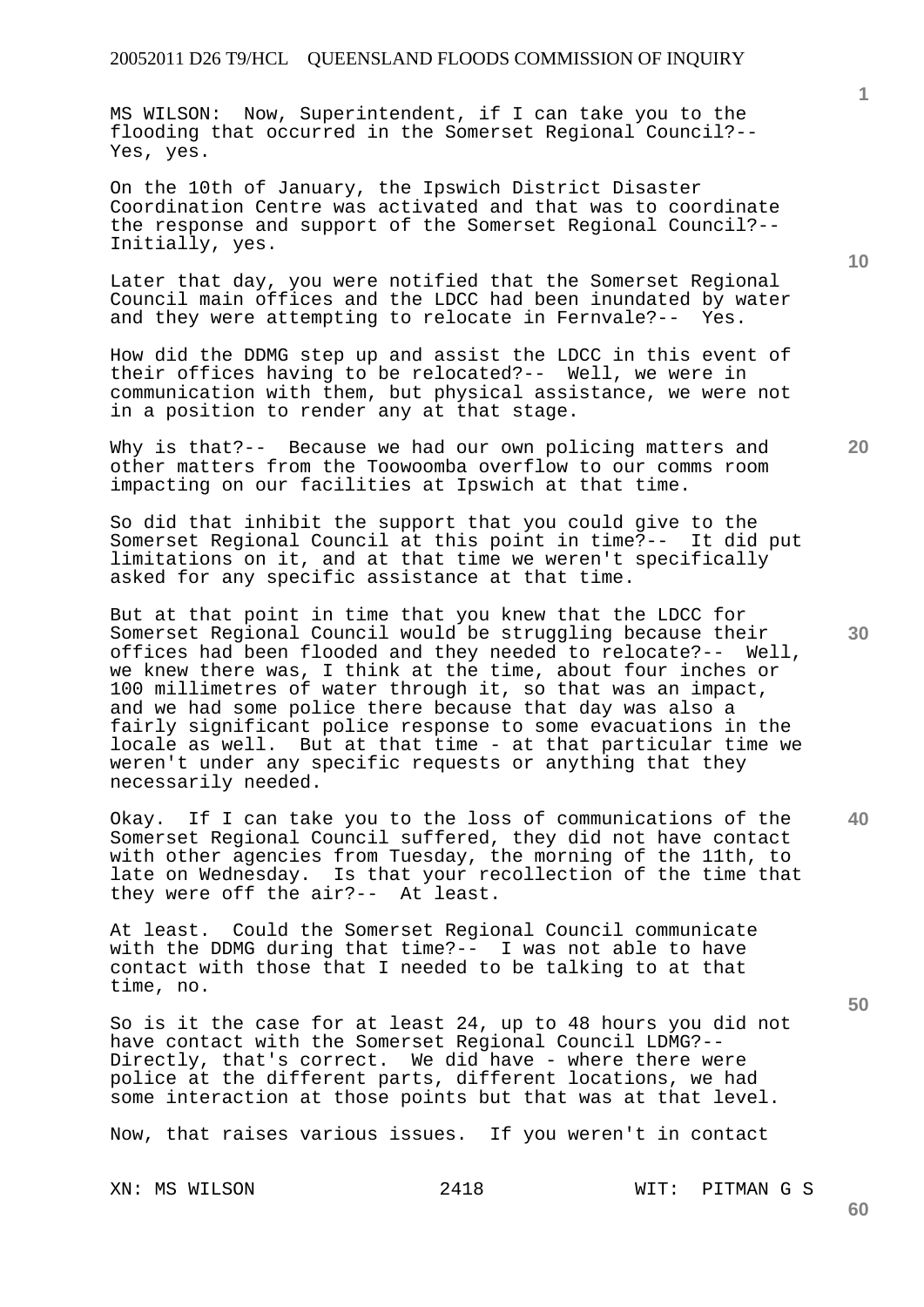with them because of loss of communication, you were aware that no other agency could contact them?-- I am aware that in those localities where the Toogoolawah Police, the Esk Police, the Lowood Police, we were able to have communication in those locations with certain members of the council that were in those locations, but it was disparate.

**1**

**20** 

**30** 

**50**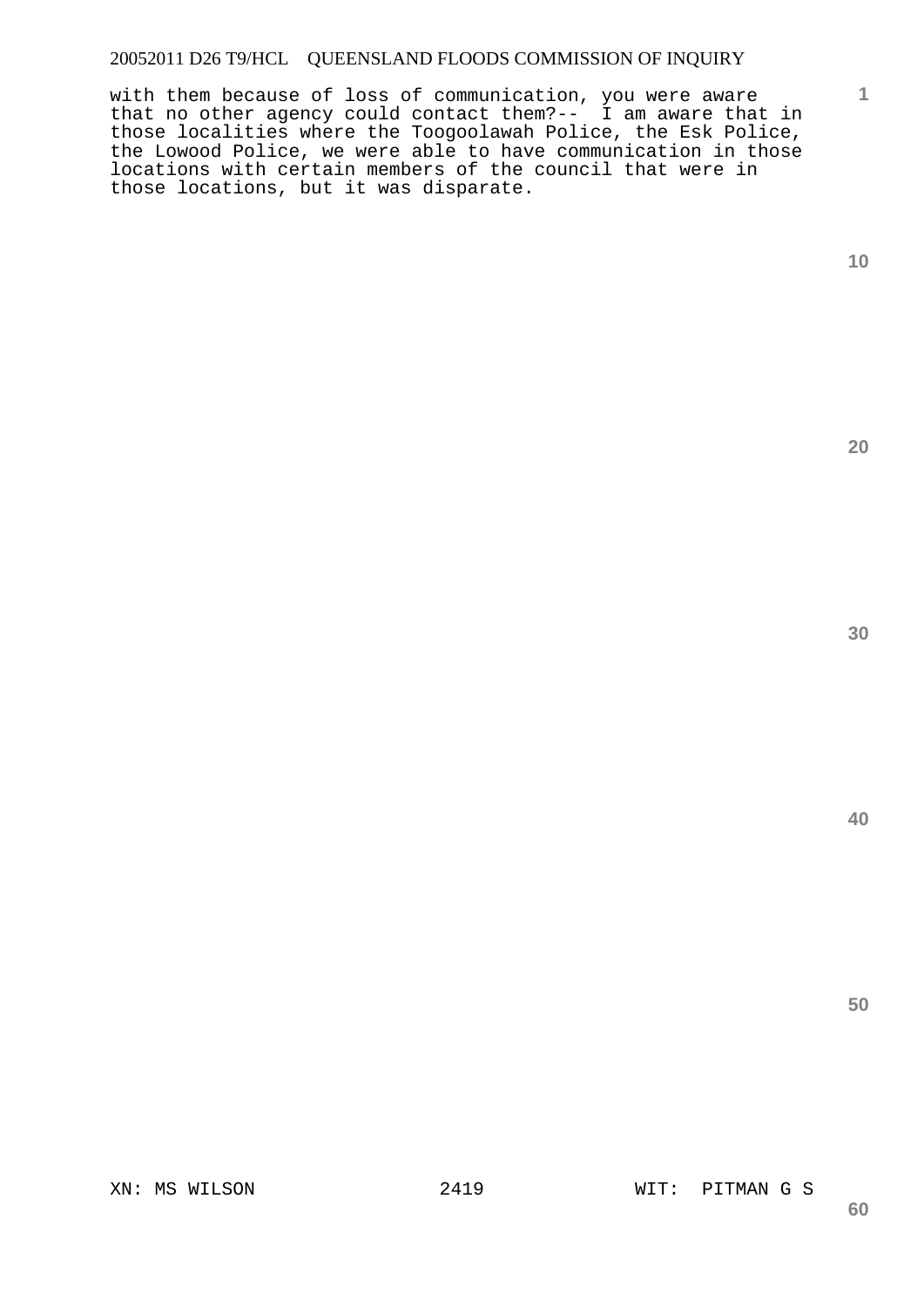But the disaster frame work works from an LDMG level up to a DDMG level up to the State level and you had lost your contact with the LDMG?-- As a body, yes.

Disaster management, would you agree, is not possible without communication?-- Correct.

So what did the DDMG do to ensure or to step in to ensure that all things, all of the matters required of a disaster management of that area were being done?-- We did the best situational analysis we could from the police and the communications we could obtain during that period of time.

What does that mean?-- We were able to get certain information where we had police on the ground and able to interact with council officers or council facilities and we were able to at least try and compile as best a situational analysis as we could.

Well-----?-- We didn't know everything. We knew parts. We knew pieces. We knew it was in all different quadrants of that area and, of course, access by road was almost impossible across the region etcetera and some of our radios had - we were fairly good with radio but certainly phones were a problem so we were doing the best we could.

During this period the Ipswich DDMG still maintained communication, still had full communication with other agencies?-- You are talking about-----

The Ipswich DDMG. You were being able to get information from the Bureau of Meteorology?-- Yes.

Being able to get information from Seqwater?-- You are talking about information in relation to Somerset Dam?

Yes?-- Yes but there was an issue that the specifics for that locale were caught between what happened in Toowoomba and Grantham and some of the broader information, like specifically what we needed to know in that location, was given in a broader term, usually.

What do you mean given in a broader term?-- There are certain dams, there is certain rivers and creeks etcetera that were covered - it was more about the main dams and about the main rivers. Some of these localities were affected by the local stream or the local creeks etcetera. That was not easy to obtain.

**50**  Okay. The issue, though, of warnings to the community. This information from the Bureau of Meteorology, information from Seqwater, you are aware that Somerset Regional Council had lost communication?-- Yes.

They couldn't access this information?-- I am not aware of what access they did or didn't have.

You assumed - you were working on that basis, weren't you?--

**30** 

**40** 

**20** 

**10**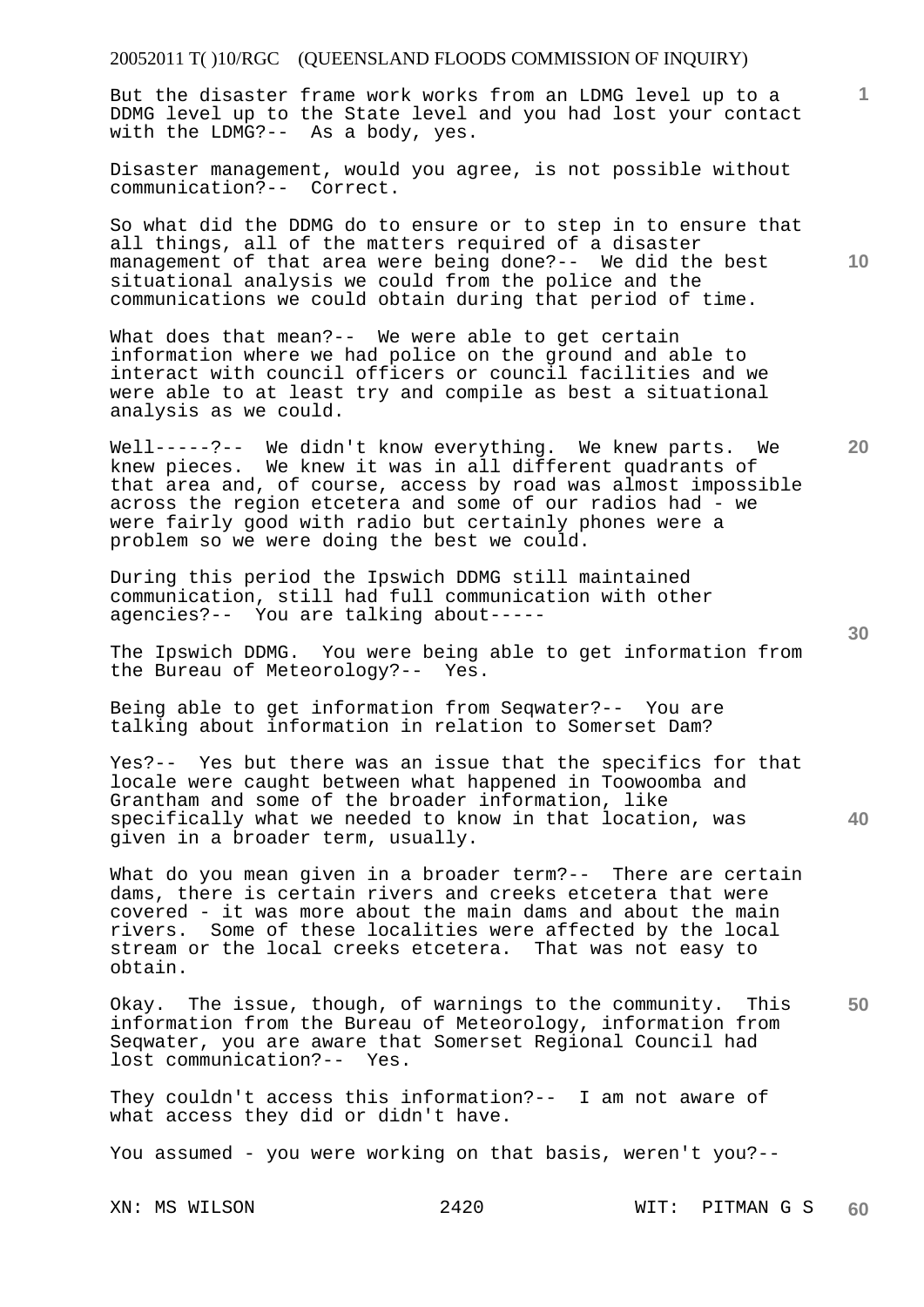We were working on the basis that, yes, it was probably very limited.

So, then does the DDMG have a role to step in at that point in time and take over disaster management in a situation like this where LDMG has lost communication?-- Well, we were there to manage and coordinate. Take over, take command, they are far bigger terms in my opinion.

For example, warnings to residents. That usually comes up from the local level to a district level then to a State level. Were you getting information that should have been conveyed to the residents of Somerset in terms of warnings?-- Yes, there was some information there.

Did the DDMG take the initiative to issue those warnings themselves?-- No.

Why is that?-- Because our capacity wasn't there to do much more than where the police were positioned. We could get information to them and they could disperse that information but greater capacity than that we did not have.

What about getting through EMQ an SMS text warning out to residents?-- We did with EMQ Police 2 but by that time we were - we had the two local council areas in flood impact, both Ipswich and Somerset by that stage.

I am just interested in this proposition: that when - like what occurred in Somerset Regional Council. The LDMG lost communication?-- Yes.

What role do you see then for the DDMG to step in and assist in the disaster management in that area? Do you see no role, some role?-- I see us trying to access what we can access and get the information we can get but we - we are limited in that it is - the DDMG is a group of agencies with their own particular responsibilities and particular areas. There is no particular resource made because it is a DDMG, that it is just for all things that need to be done. So, I think we have to be careful here that everyone is still playing their roles and they gather together as a coordinating body called a DDMG, but there is not necessarily a resource that is purely available capacity to then do whatever is needed, that isn't done by some other method.

The LDMG during this period had a limitation-----?-- Yes.

-----to be able to play its role?-- Yes.

So I am just wondering what happens within the system when it occurs? Do we just wait for the LDMG to come back on line or do we ensure disaster management is occurring in that region?-- We ensure as best we could with DDMG those parts that could get access to their representatives etc. We tried to play a coordinating and managing role with them. It is true, it is very very limited and there is no capacity that comes with the title.

**10** 

**1**

**40**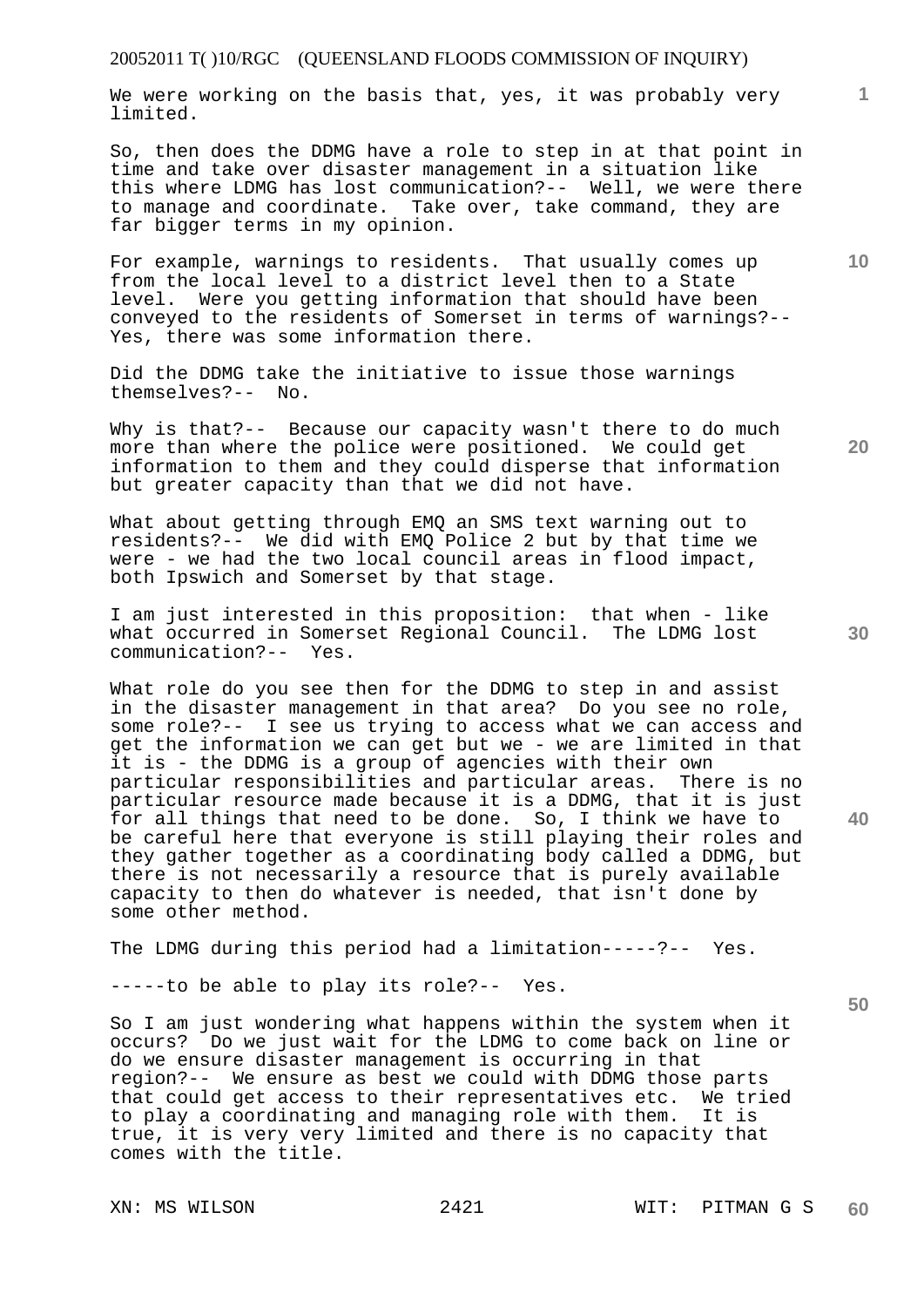So, is the answer to that when a local an LDMG goes off line because of loss of power or communication you really are limited to what you do, you just have to wait until they come back on line?-- You are limited to what you then can assess is available or you can assess as to what you can activate. Trying to get road access when you can't get road access, trying to get phone communication when you can't get phone communication. But, for example, Telstra and Energex were at the DDMG and played an excellent role in trying to do an assessment and a timeline and what resources could be put in place to get us an ETA on when we would have those capacities. That is all happening behind the scenes in amongst this difficulty that Somerset were facing.

What was the capacity of the DDMG to be able to get people in there through helicopter access to be able to make better assessments ?-- Almost nil.

Why is that?-- Available resources, helicopters, etcetera were quite heavily committed to a whole range of activities. It was for us to request that and there were several requests put in across different needs and we were able to get helicopter access on occasions.

Is it the case, superintendent, that if this situation had occurred in the Somerset Regional Council, had occurred in isolation then there would be a different approach to disaster management. You would be able to get people in, fly people in and assist?-- I think the ability to concentrate those resources would be a lot better.

The Somerset Regional Council lost their communication, their offices had been inundated?-- Yes.

They were - could only be seen from the sit reps coming up they were struggling with the event?-- Yes.

**40**  Now, the structure for requests for assistance. That must come up from - LDMG must try to be able to satisfy the request and if it cannot it will come up to the DDMG. ?-- Yes.

The DDMG was getting requests for assistance from that area bypassing the LDMG and you were putting it back down to the LDMG, were you aware of that on occasion?-- I wouldn't be aware of that as such. There were a number that were facilitated and provided but even then getting them through as communication and getting them responded to as an activity there were difficulties for anyone who said, "Yes, we have the resources, now we will get them there." They were struggling.

It is difficult when those requests are put back down for the LDMG to request back up to the DDMG?-- Yes.

Is that just a circular process?-- It can appear to be so with some matters but on the basis that there was limited ground assessment as to what we could get in and what we could assist them with, yes, I would say we were probably in that

**10** 

**1**

**20**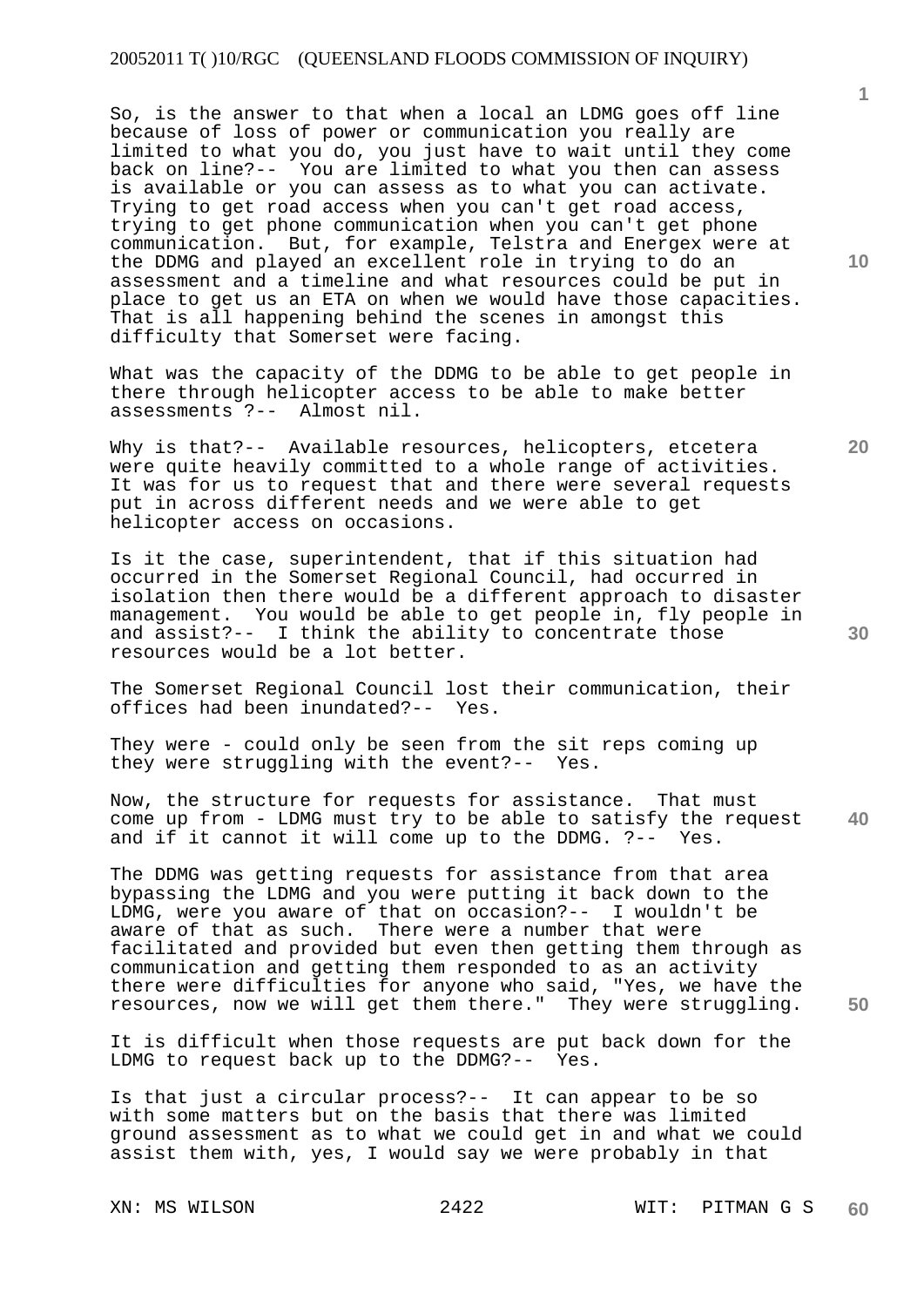cross wires really, yes.

In your statement you refer to the fact that the Somerset Regional Council and the Ipswich City Council have a different capacity and capability?-- Yes.

That raises two concepts. One, the capabilities which is really a matter of resources and two, the capacity which deals with the ability to deal with disaster management. To resolve the issue of the capacity to deal with disaster management; is that really just a matter of greater training and greater commitment to disaster management or is that a matter of resources?-- I think it is both. We are talking about Somerset Council's geographical area being sliced and diced by the flood events that occurred and quite quickly on the Sunday, which was our first encounter with them, and Monday was the Esk scenario and then that continued over the remaining days and, yes, at this point in time their sheer numbers of resources of people, human resource, was quite limited and that was sliced and diced the way it was.

Now, we are looking at these two different councils before the disaster events. Is it that they start at different levels. They have different capacities and different capabilities to deal with disaster events per se? Not while we are in it but before we start it looking at the capacities, looking at their capabilities. Are they just at different levels?-- There are different levels, yes.

Now, that is an issue that can occur across the State because some councils will always be better resourced than other councils?-- Yes.

But we have to be able to deal with disaster management. Despite the differences that may exist, how can we ensure that all councils can properly respond to disaster management?-- I do take the point but I think training - and I am talking about operations training and situation response training will always be a life blood to these, even with limited capacities, it is always good to know those who are on the ground can do almost anything required of them, given that's a tall order. But I think also the reserves of road signage, for example, we discussed that, you don't want to have 1,000 spare signs but road signage aspects. There is some physical infrastructure that would assist so there is some, in my opinion, some reserve that would have been good to have. I just don't know how much you need until you need it sometimes, do you.

What do you see the role of a DDMG and the DDC when you see a local disaster management group just not coping because the events are just beyond them. What do you see the role then of the DDMG to do?-- I think it is to make sure we brief up, that we are putting the situation distinctly and with great clarity to State disaster, to let them now this is the situation.

Now, in what happened, what occurred in the Somerset Regional Council because of the events that occurred there, did you

**1**

**10** 

**20** 

**30** 

**40**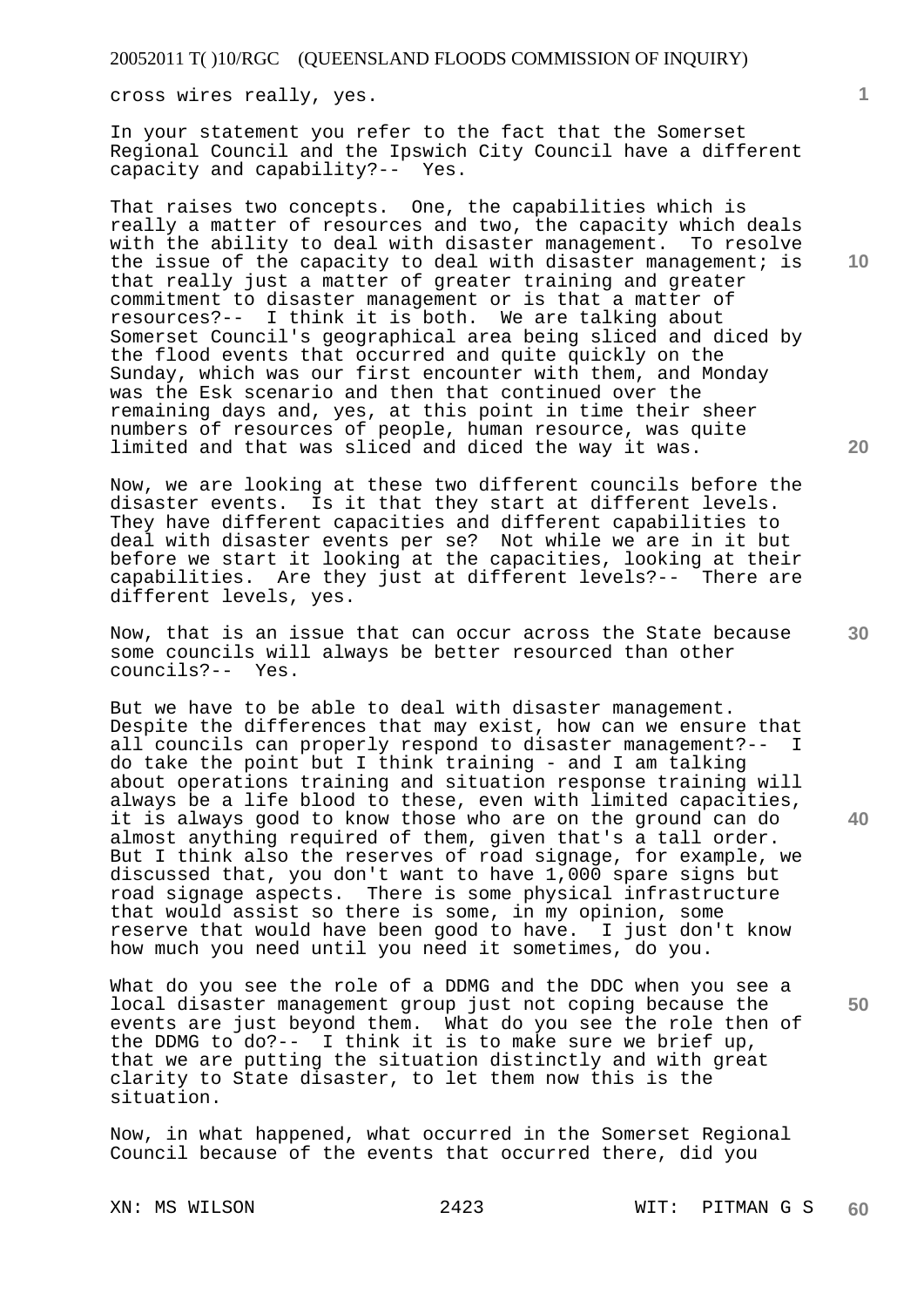come to that point, that the Somerset Regional Council were just not coping?-- We came to the point it was beyond their capacity, yes.

Then how, when you get to that point, how do you fix it, how do you resolve it quickly?-- I think the point we were at was that the information from BOM and from the hydrologist was the time period we had to try and cover. One of the excellent things that Somerset Regional Council did was they were able to activate some air helicopter support resources and under the funding arrangements they activated them in I thought - as best they could and once that was activated from information and resources they could acquire in their own patch or their own locale, that did assist tremendously and that was something seriously valuable for lessons - for learning.

Do you see that the DDMG has ever a role when you see the LDMG are not coping in various areas because it might be isolated patches for the DDMG to step in and direct the LDMG to direct their resources in a better way or more efficient way?-- Yes, I do.

Now, we have heard that in the Somerset Regional Council they, to assist in their disaster management, two personnel from the Gold Coast City Council joined them. Do you have a view about other councils assisting councils struggling with the disaster event?-- Anyone who can assist in a meaningful and appropriate way is a great resource.

Well, we have heard evidence about a fly-in arrangement, about the possibility of a fly-in arrangement, people with disaster expertise coming in and assisting a Local Disaster Management Group. We heard evidence about two persons from the Charleville region coming down and assisting the Lockyer Valley. Do you have any view on that?-- I would be open to that being understood and being able to be actioned, yes.

How can that best be actioned? What's the processes that can be best actioned? Do you have a view on that?-- I think for us it was knowing what was able to come from outside of our resources and what best use we could make of it. So, I think it is - at that point in time, it was really about a 48 hour, 72 hour period of time, if they are not fundamentally available in that time frame then it is probably the criticality is passed but there is still benefits of having fresh legs and fresh eyes in that space and especially experienced and trained fresh legs and fresh eyes.

Were you involved in suggesting or requesting that further personnel come in from outside councils?-- I was involved in the information flow and we did our part in the information flow but the issue was that there were council to council discussions, there was matters that were needing to be done and we didn't cause any difficulty with that. In fact, we were supportive of it but we didn't actually specifically do any activities to see it come about as such. It was happening between councils and we were there to support it.

**10** 

**1**

**30** 

**20** 

**40**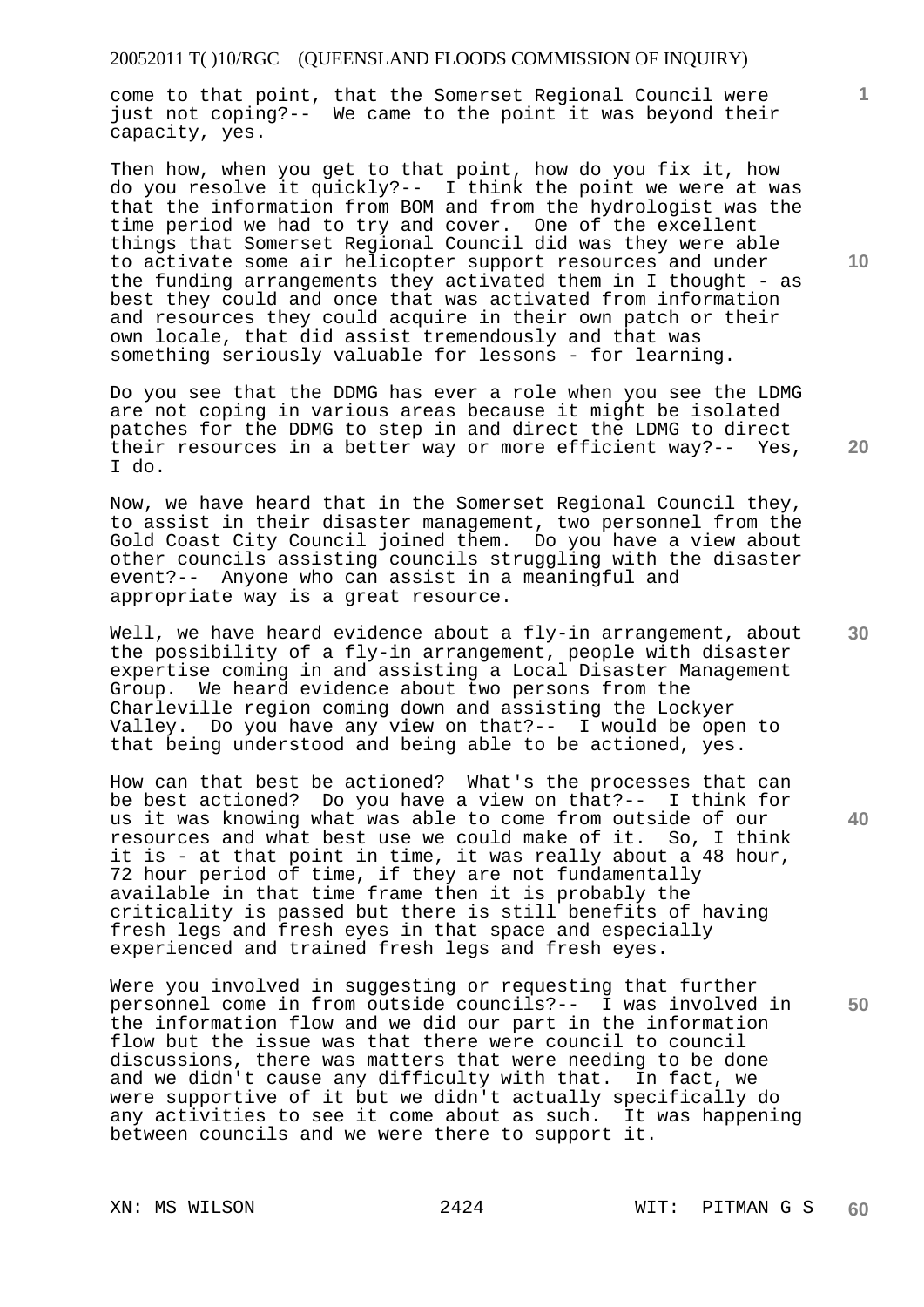In relation to the Disaster Management Structure, we have heard evidence of the dual structure that Assistant Commissioner Gollschewski established which addressed disaster management and normal policing under his command. This involved two superintendant, superintendent Andy Morrow was responsible for Toowoomba and Superintendent Allan McCarthy was appointed Acting Chief Superintendent for the southern region which included Ipswich. How did you fit into the structure as the Ipswich DDC?-- Well, Acting Chief Superintendent McCarthy and I had a number of discussion. I kept him briefed on any exceptions, for example, but he was there to be briefed. He was there to offer assistance, etcetera. He did that on a number of occasions but I - then I was still DDC and performing all those functions.

Did you see any benefits in having this structure?-- I did think it made a plainer chain of command, it made a direct link whereas when you are trying to be in command and at all the meetings and across all the issues that would become enormous burden given the disparity of locations with all the activity happening in a region and Acting Superintendent McCarthy, because he had background having been in the region for many years was quite an excellent resource to at least have there for reference and things.

We have heard evidence this morning about the request for assistance. The - Mr Trace raised issues with the procurement process. Are you aware of those issues that have been raised in relation to the procurement process?-- From this morning, no.

You weren't-----?-- No, not-----

That the - within Ipswich the procurement officer is looking to develop a process whereby the LDMG can directly access the State's procurement processes and contracts so as to support legal requirements in a disaster event. Are you aware of that?-- In those words, no.

Well, are you aware of the concept?-- Yeah, yes.

What do you think of the concept?-- I haven't given it that much thought really. Certainly at an LDMG level some of the requests for information - requests for assistance can be fairly routine grocery type items and certainly accessing them - I don't know it needs a lot of protocol. Certainly district-wise and State-Wise there are a number of items that are best processed through that chain of command I would think.

Is there any benefit of having an electronic tracking system at a district level?-- Definitely.

Why is that?-- Because all of the good work done by an LDMG and all of the good work in speedily processing a matter in the DDMG going into a State disaster coordination centre, shifts change, people are rotated, etcetera, if - we, in fact, did not have the electronic tracking situation existing and it

**10** 

**1**

**20** 

**30**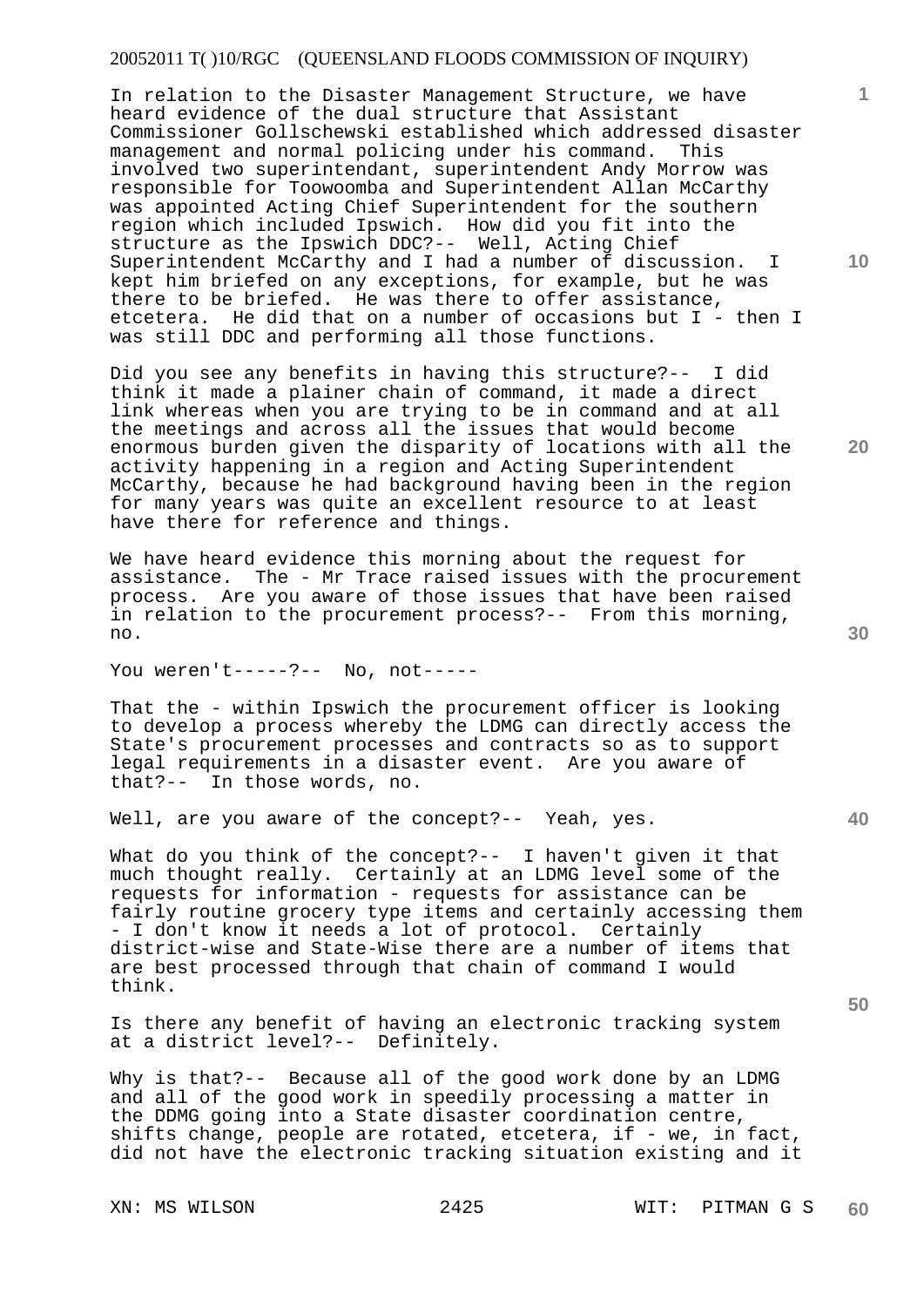was difficult and hard work for all concerned, not necessarily to get at least the piece of paper up the line but to get the communication and the effectiveness of the result back or traced or tracked throughout that process. It did prove to be a difficult scenario and at times a distraction to other matters that were running a lot better.

And more efficient if you could have a tracking system?-- Very much so.

If I could take you to your debrief in front of you, page 19?-- Yes.

There are some matters I wish to address. At page 19 it is stated that, "It was evident the Somerset Regional Council did not have the capability to complete RFAs during the peak response period."?-- Is that because of the enormity of the events they were dealing with?-- Yes.

So how are RFAs, requests for assistance, processed?-- The communication we had was by phone and we were just taking it over the phone from them. For example, Kilcoy and Moore came under the police district of Caboolture but it is under the district disaster area of Ipswich. It was isolated and a police officer from the Caboolture district was isolated in that locale so we were able to facilitate through - able to get phone connection with himself and we processed them as RFAs that he would request, we would do the documentation and put them up, so we just had to make the best of a significantly difficult situation.

On page 19 you also refer to the - well, it is also referred to the forced assistance, that is agencies also identified the forced assistance which were not specifically requested by LDMGs but provided at State and department level. You put an example of bedding?-- Yes.

Besides just from the double up does it create any other logistical problems?-- I think it does because when you try to communicate with someone about a specific matter I cannot imagine how many RFAs they were getting at State Disaster Coordination Centre level. Our one or two or five must be just a piece of straw in a big straw stack I imagine.

In terms of your disaster management in this district does it create logistical problems?-- It can yes.

What?-- Because of the timeliness of needing to know the stratus, yes.

That gets back to the tracking of RFAs?-- And the communication that is consistent and done on time, yes, it does.

If I can take you to page 17 of that debrief? You refer to air operations?-- Yes.

It is stated there, "The tasking of air assets during the

XN: MS WILSON 2426 WIT: PITMAN G S **60** 

**30** 

**20** 

**40** 

**50** 

**10**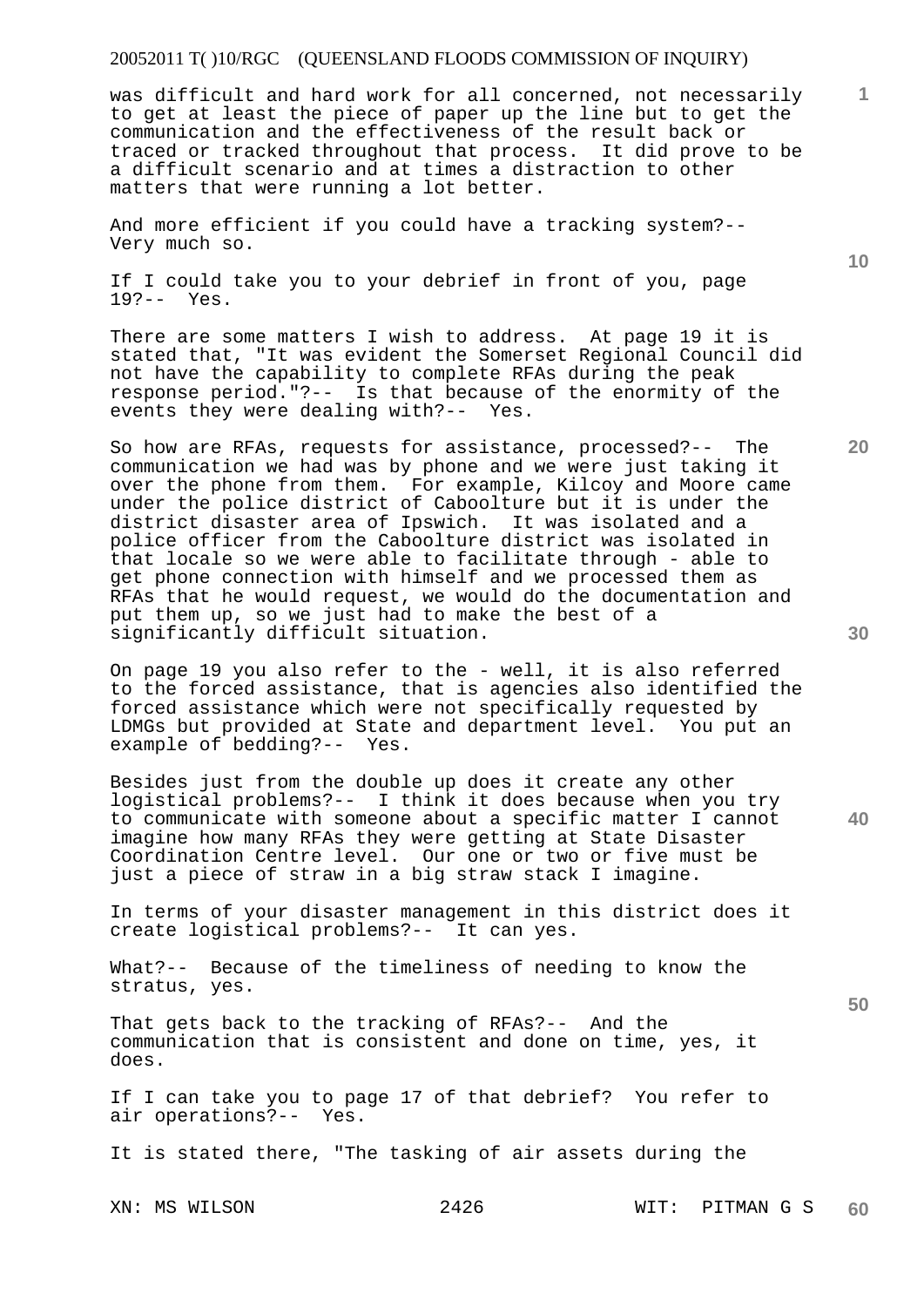# 20052011 T( )10/RGC (QUEENSLAND FLOODS COMMISSION OF INQUIRY)

event was a concern due to the last minute change in requests for air assets being transferred from EMQ to the police operations centre Brisbane."?-- Yes.

Can you explain what you are referring to there?-- We were trying to see what air assets given, of course, Amberley is close by and there was air assets there etcetera, and with Somerset there was some matters we were trying to make sure what other available resources we might have for the Somerset area and it did move from what EMQ had some coordination and it moved to the State Disaster Coordination Centre taking over that aspect of it and that was a matter that did raise some concerns with us at the time.

You go on then to say that how these assets were requested changed a number of times?-- Yes.

Was it you having to go to different agencies or just the form you had to fill out or what?-- The information that had to go forward, yes.

What information was required?-- Yes.

One of the recommendations that you provide, that is provided in that debrief is at page 21. That is that, "It is requested that consideration be given to the development of standard air operations protocols especially in the south-east of the State for use during major disaster events."?-- Yes.

What are you referring to when you are referring to the development of standard air operations in a practical sense?-- What exists before the disaster scenario should stay consistent throughout the disaster scenario.

You are just looking at the protocols, which agency you contact?-- What we are trained or briefed or we put in our documents shouldn't change. If it does change we need to have a clear understanding that all parties are still going to benefit from what is the change in protocol. At this debrief we had a particular officer from the ADF from RAAF and made a very wonderful statement about air assets being available and we had to indicate that is very nice to know.

What does that mean? It is very nice to know or can we have access?-- This person hadn't been with us throughout the journey but was the person to represent the ADF RAAF at the debriefing. He wasn't someone who had been throughout the whole process. It was a very good clear comment he made but having been in bunker, as I call it, during this period of time it wasn't quite that straightforward or plain.

In your statement at page 7 the interactions with the ADF are raised?-- Very good.

It is stated that, "The deployment of ADF personnel and resources during the initial stage of the flood was problematic."?-- Yes.

**10** 

**1**

**20** 

**30** 

**40**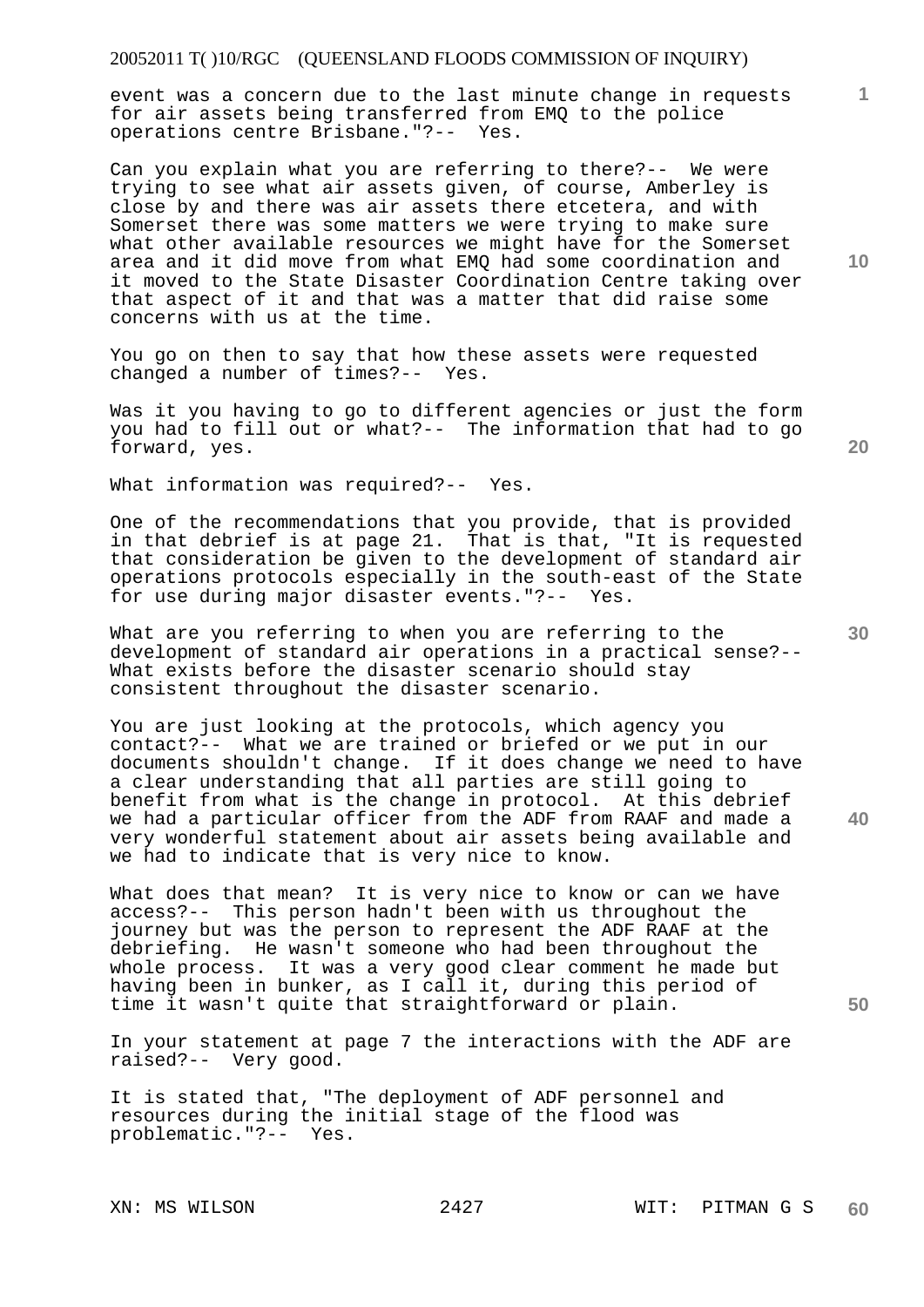# 20052011 T( )10/RGC (QUEENSLAND FLOODS COMMISSION OF INQUIRY)

It then goes on to refer to the aerial resources. When you are referring to the initial stages can you give us a time frame, what dates you are referring to?-- The ADF were at the table the whole time at the DDMG meetings. On the Thursday I think it was they were activating a whole series of ADF resources to come and be of assistance to local councils.

When you say Thursday, what Thursday are you referring to?-- I am referring to the first Thursday, so that would be the 13th.

Yes?-- They had visited us on the Wednesday, they were at the table on the Thursday and by the Saturday they were aiming to have their resources, their facilities, their trucks, their machinery available and that was aimed at all sorts of assistance but unfortunately their area of their boundaries were much in keeping with the Ipswich City Council boundaries and weren't necessarily automatically for the whole District Disaster Area which would have excluded Somerset initially at least.

Is the case that the assistance that you have been provided for the Ipswich area, Ipswich City Council, you got no complaint about that?-- No.

But it is the greater area of including the Somerset that wasn't included in the process, is that what you are saying?-- Yes, initially that wasn't - the briefing that the officer in charge had was it was for the Ipswich City Council area. We said we are a district disaster, including Somerset, and we needed further follow up and there was some assistance given later.

How quickly was that resolved?-- A matter of days.

Then support, air support, could be given to the Somerset Regional Council area?-- There was ground support.

Ground support?-- That is what the ADF representative had at his command.

The issue of road closure signs?-- Yes.

That is that signage put up along flooded roads to advise the community the road is not safe to cross; whose responsibility is to put up those signs?-- Well, the local councils have that resource and are able to deploy that signage and do so in the normal business with different activities they have at different times.

What about if they are State roads?-- I believe that is still the case.

That the - it is the - that should be coming through the councils?-- They have the physical resources as such.

So do the police engage in this issue?-- Yes, yes.

**10** 

**1**

**20** 

**40**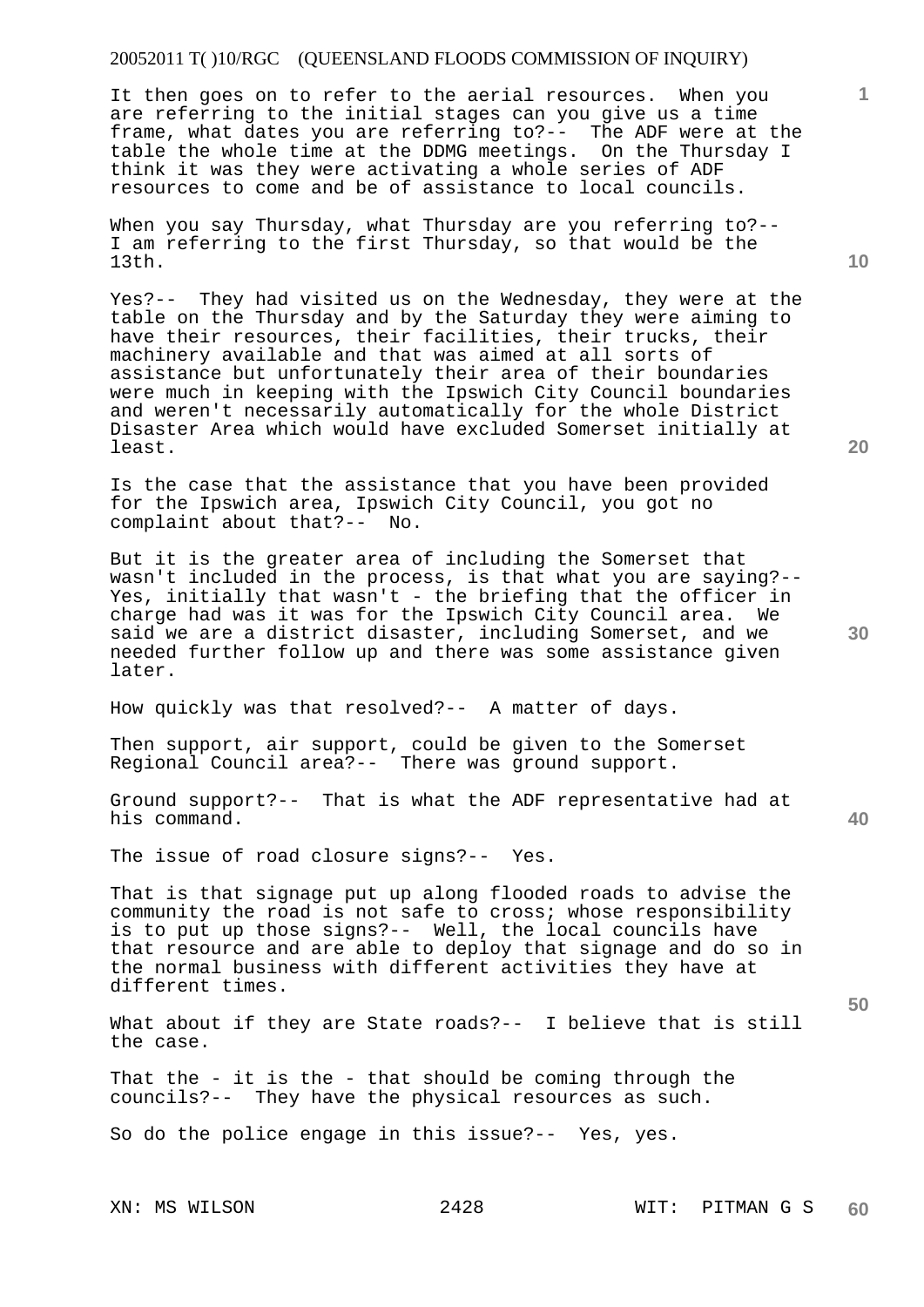#### 20052011 T( )10/RGC (QUEENSLAND FLOODS COMMISSION OF INQUIRY)

When do the police put out signs?-- We indicate where signs are needed to be placed.

That's the question I was wondering; what stretches of road are identified and how they are identified. Is there a process that takes that into account?-- We have a process where there is danger on the road or whether there is water across the road etcetera to indicate signage is needed at these locales etcetera.

Then would you-----?-- We put that request through.

To?-- To local council who were - both Somerset and Ipswich were both excellent at that effort but, of course, it was saturation upon saturation.

Thank you, I have no further questions.

MR FLANAGAN: No questions, Commissioner.

MR POMERENKE: No, thank you.

MS McLEOD: No questions.

MR DOLLAR: No questions.

MR KELLY: No questions, thank you.

**40**  MR MacSPORRAN: Superintendent, just a couple of issues. Dealing with the question of Somerset Regional Council when their offices become inundated and they couldn't function and you lost communication with them. I take it, though, they the LDMG continued to function as a body in its local area. I mean you lost communication with them as a group but were you aware they continued to function?-- As a single group they weren't able to operate as a single group but when we were able to make contact and follow up with a number of them, yes, there was a number of components pulling together and activating a series of activities, yes.

**50** 

**60** 

**10** 

**1**

**20**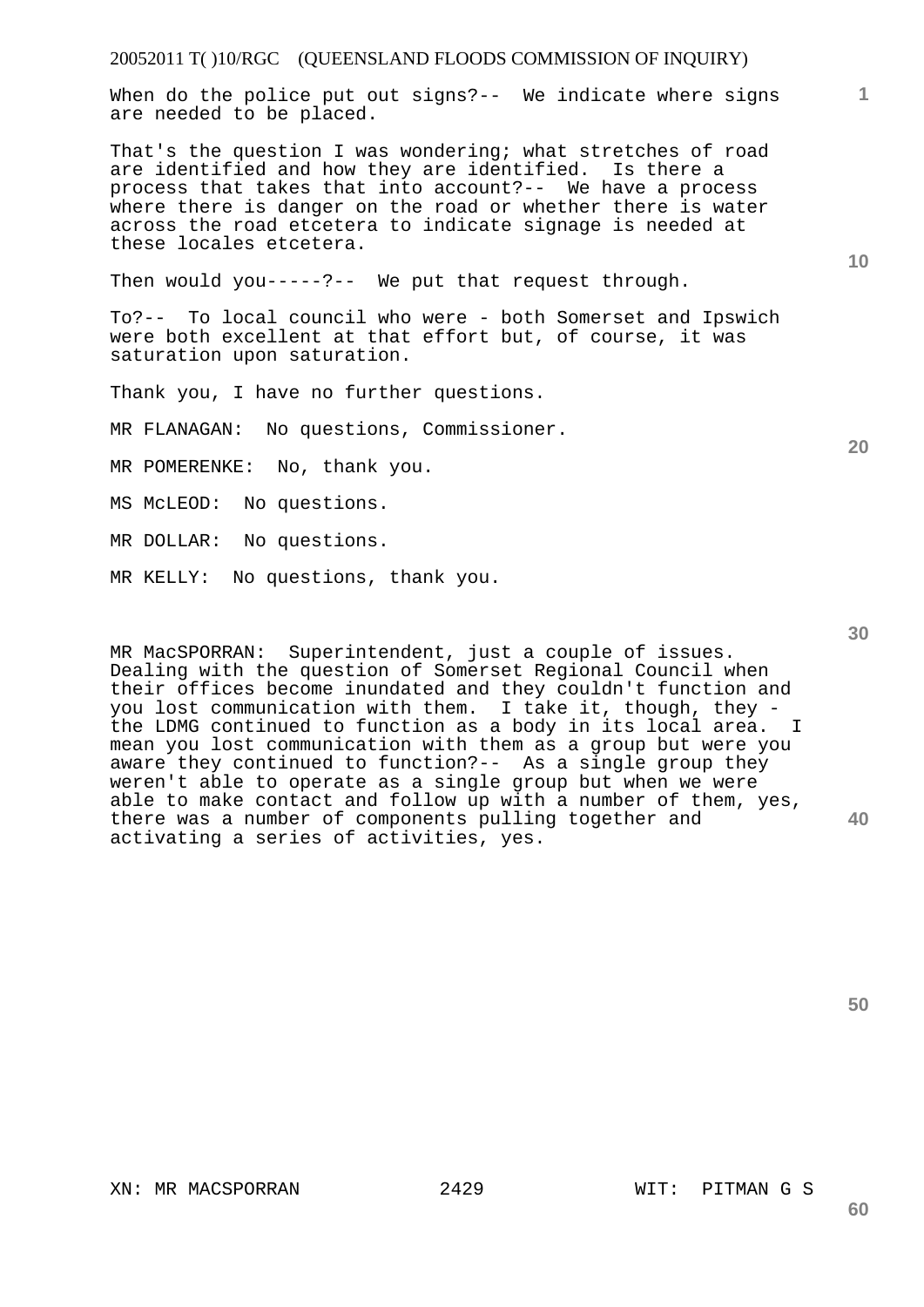Yes?-- So I think it was the best they could do in those circumstances.

Now, you mentioned you maintained communication so far as that group through the individual police stations where there were officers communicating with you as DCDC?-- And on the ground.

And on the ground?-- Yes.

What about the other services within that LDMG? Did they relocate to different premises to maintain the role they were playing?-- Well, we had - that was the - from the interaction, that was the status at Fernvale and Lowood. From information from Esk that was - that a number of them had relocated in that locale, and I think they were the two main areas that still had a functioning and operating type part of the puzzle.

So, in essence, they continued to operate but they simply couldn't operate as a single group, which is the ideal situation?-- Yes.

All right. Now, in terms of requests for resources, the system is set up so that the local - the LDMG is first tasked to resource or use its resources to obtain supplies until they cannot go any further and then it goes up the line to the district, then to the State. Is that the way it works?-- Yes, yes.

Now, if the local group is able to access supplies outside their locality, say Statewide, are they encouraged to do that as well without involving the district and State?-- Well, I - I wouldn't necessarily get involved in what they needed to do or what they were able to access to get that resource. If they can do it, unless it is something that they need to query or discuss with me, or to put up, I would be quite - that would be appropriate and relevant, I think.

Now, under the current arrangements, the LDMG is encouraged to use its own initiative, is it not?-- Yes.

And that's using its local knowledge as well as the resources of those that are on the group?-- And in the Ipswich scenario, I believe they did an excellent job in the best they could, because the DDMG doesn't have a warehouse of resources, and from my understanding, the State Disaster Coordination Centre did have information and access to certain locales and resources that they were able to access, which was fantastic. For me,  $I - I$  did raise the issue at one of our meetings that I think some dispersement or some distribution of certain the central resources should be seriously considered, either for that - that flood season, or that cyclone season, or that event season without trying to make it a massive scenario, but it would have been good to have some resources available readily available as opposed to process driven and then possibly available in the time location.

XN: MR MacSPORRAN 2430 WIT: PITMAN G S

**20** 

**40** 

**50** 

**30** 

**10**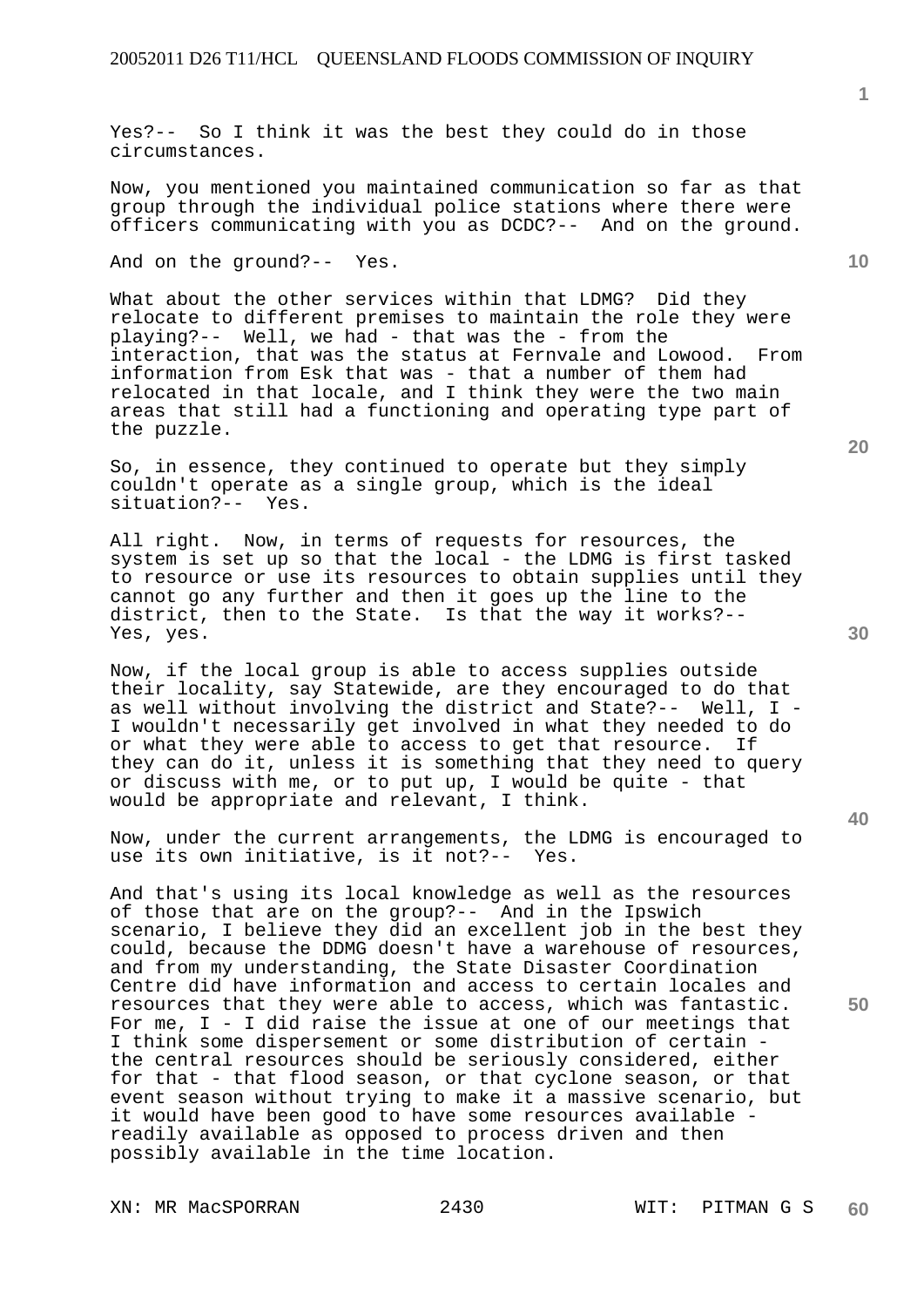#### 20052011 D26 T11/HCL QUEENSLAND FLOODS COMMISSION OF INQUIRY

Yes, because the necessity to process requests takes time?-- It does take time and effort, and for me one illustration I would make is that setting up evacuation centres, it would be good to know that there is at least a start-up kit available of some of the essentials as opposed to an evacuation centre; now, what do we have to do and where is all the infrastructure or resources coming from.

Yes. I think on that topic there was a - a good example, perhaps, is the resourcing of the Ipswich Showgrounds as an evacuation centre. The approval went through very quickly to set it up and resource it, but then the supplies had to be located and sighted at the showgrounds?-- And that took time and effort and Ipswich City Council personnel that were at the scene did some excellent work to prepare what they could prepare, and some of the bedding, et cetera, did come from a facility in Brisbane and was able to be got to the locale, but Ipswich City has the extended Centenary Highway, thank goodness, so we could at least get to Ipswich because the Ipswich Road and the new roadworks still weren't completed and it was cut off for a number of days, but you could at least get through the extended Centenary Highway to Ipswich and therefore to Toowoomba. So that - when the Ipswich Motorway -I think it finishes next year - we will at least have more of a flood-proof access to and from. That was fantastic to have the Centenary Highway extension at least able to get that access to and from resources in a Brisbane locale.

Yes. And I think you make the point in your statement that that's another issue that needs to be addressed to plan to have resources available, taking into account likely road closures through the flooding?-- Well, I would like to think that in a disaster management plan, councils, LDMG and DDMGs and State Disaster could at least indicate these roads are fundamentally flood proof.

Yes?-- Because it would be good to know that there are some veins in this body when it comes to a disaster.

Given the size and magnitude of these events, were things, in a general sense, done well, however, in terms of disaster management?-- There was some excellent examples on the Thursday. We were about four days into it in Ipswich, and Somerset had been a bit longer. There were 17 people around the DDMG meeting table for our efforts, and I happened to ask how many in the room had had flood inundation to their homes, or isolated from their homes, and 12 of the 17 put up their hand. Now, they were there every day and they were doing the very best they could every day, and I think that's very impressive. Some of the efforts that were done, yes, it didn't necessarily start out with everyone knowing exactly what to do day one, but there was some impressive efforts across impressive activities under extreme circumstances, and they should be commended for that because this - you won't read all of this in a book. Some of this you actually have to experience and see how it happens, et cetera, and I think our - to be fair, the disaster management plans of the future,

XN: MR MacSPORRAN 2431 WIT: PITMAN G S

**10** 

**1**

**20** 

**30** 

**40**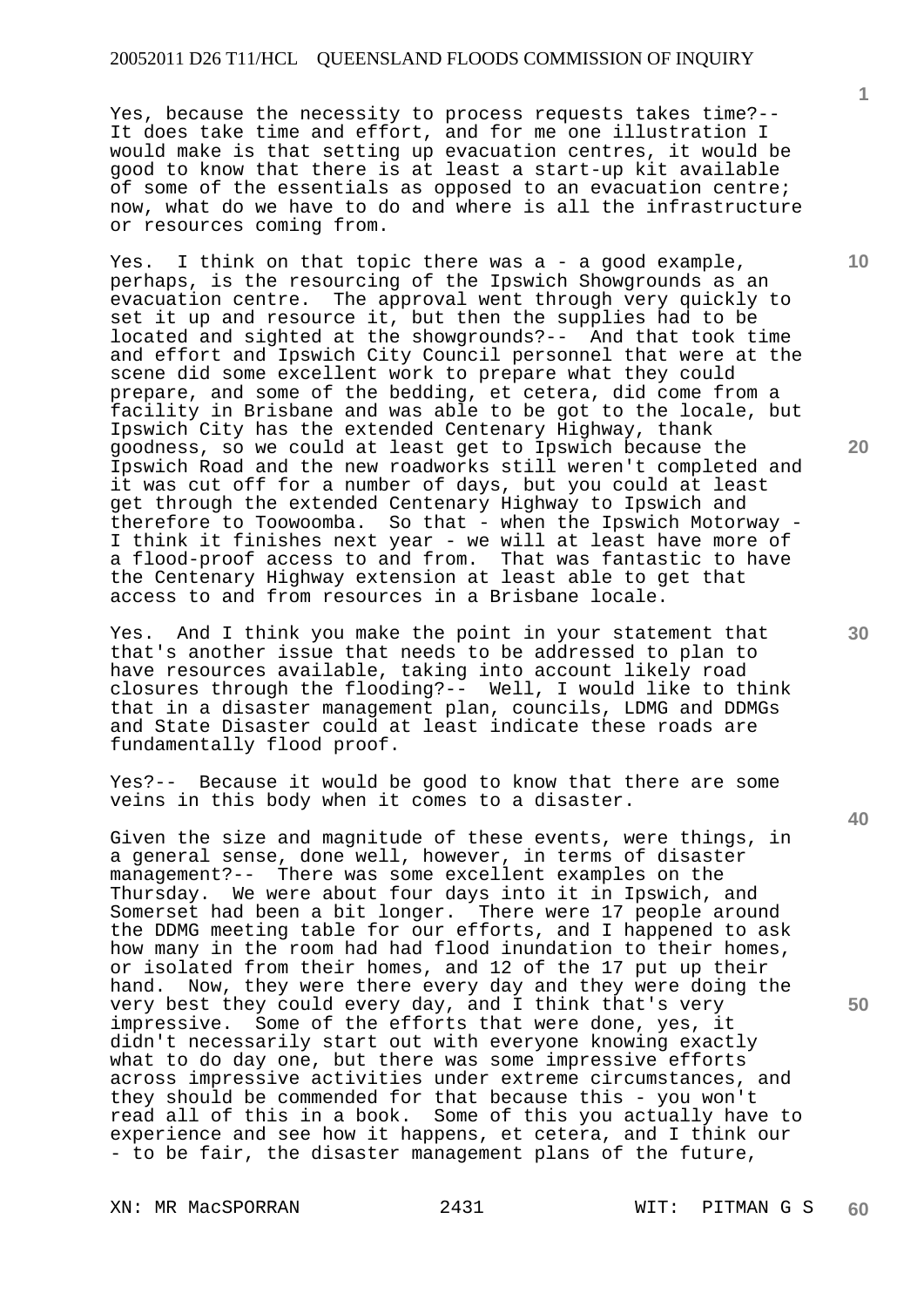# 20052011 D26 T11/HCL QUEENSLAND FLOODS COMMISSION OF INQUIRY

this locale at least will have some very serious pages in them because of the lessons learned, and the perspective we now have; a living memory of this, not a '74 story that we heard.

Yes. And were there examples of the community as a whole stepping up, as it were, and taking on responsibility quite outside of the official disaster management arrangements?-- We had - the peak of the 20 odd evacuation locales or centres, et cetera, we got to about 1,700 that were recorded using those for that couple of days. We have no numbers to indicate how many had been able to be facilitated by neighbours or friends or family. We know there would have been a sizeable number of people accessing informal and locality-specific resources. That's - I wish we could have the metrics on that because it would truly show the impact across the board. But we at least show the impact that we could at least measure and have metrics on.

And that's the sort of response you hope will occur but you can never guarantee will until the event happens?-- Yes.

All right. That's all I have, thank you, Commissioner.

COMMISSIONER: Ms Wilson?

**40**  MS WILSON: Just one matter of clarification, Madam Commissioner. In relation to the Somerset Regional Council losing access to communication, is it the case that between the 11th and the 13th you wouldn't have been aware whether the Somerset Regional Council was functioning or not?-- I had information from the Esk Police, who were in contact with certain components that were still in their area and I had contact with the Lowood Police, and I think that's where the Mayor, Graeme Lehmann, was based for a period of time. So we had - we had enough communication to know that there were activities occurring in parts, at least, but no overview, no, I had no overview.

Or - so you knew that they existed?-- Mmm.

But as to the level of functioning, you had limited idea?-- Had limited idea, yes.

No idea?-- No, we had limited idea. For example, we knew the status of water supply at Lowood, we knew the status of power supply at Lowood, Esk, Toogoolawah and Moore. It was a mishmash but we were trying to piece it together with our on-the-ground troops, and, yes, the council aspects were at least featured in it but, yeah, they weren't - they weren't together at any point for that period of days.

Did you know whether the residents of the Somerset Regional Council were getting warnings?-- I did know that from police, SES, and where we had at least that contact, there was

**10** 

**20** 

**1**

**30**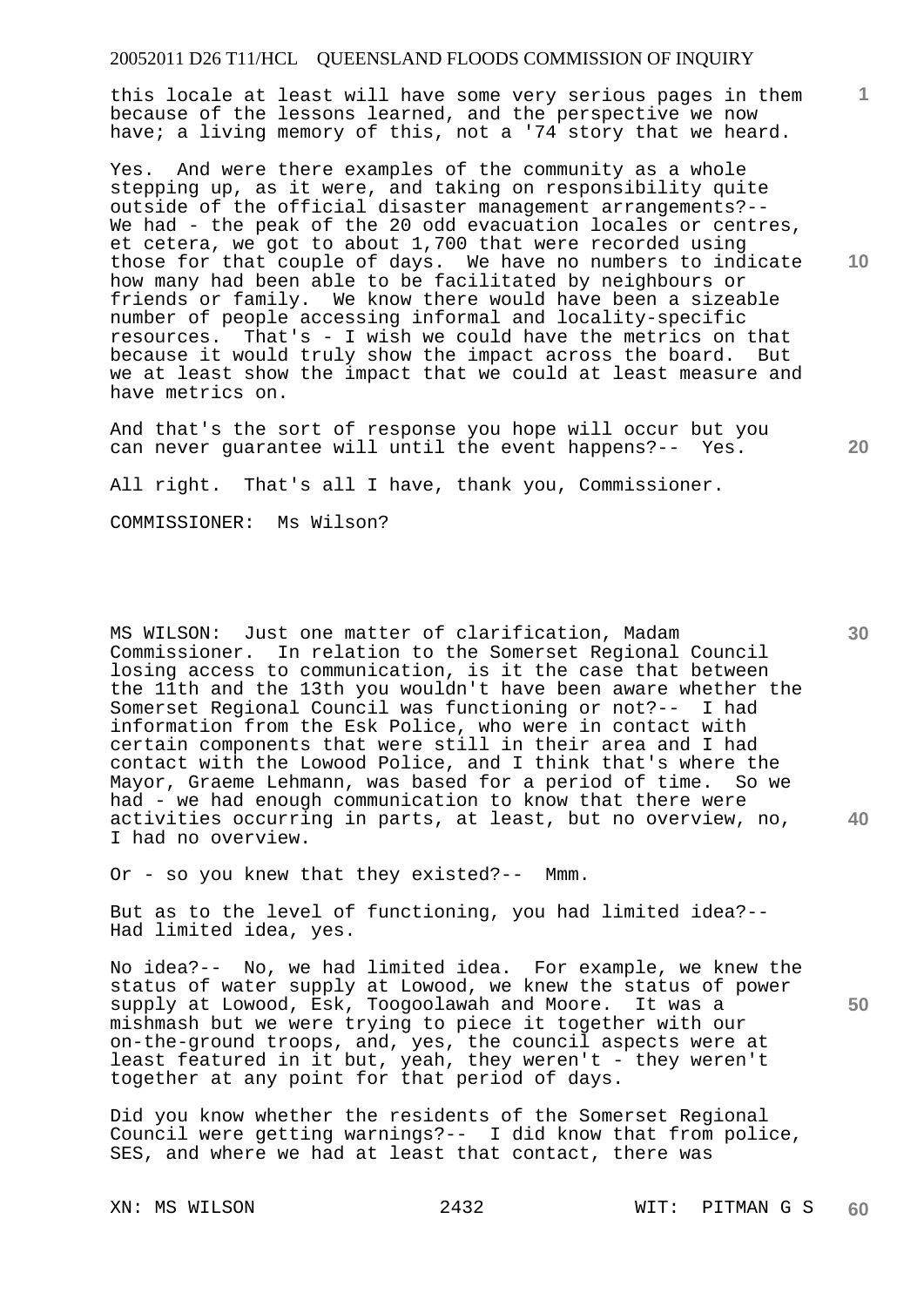# 20052011 D26 T11/HCL QUEENSLAND FLOODS COMMISSION OF INQUIRY

information and warnings to the best that I was told but I know that's only still partial. It wasn't complete, no.

Thank you, Madam Commissioner. I have no further questions.

COMMISSIONER: Thanks, Superintendent Pitman. You are excused.

WITNESS EXCUSED

COMMISSIONER: Ms Wilson, I understand there are a number of statements from people not required for cross-examination.

MS WILSON: That is the case.

**20**  COMMISSIONER: I will just give each of those a number and you can tell me if I have missed any at the end. The first is Alan Morris. That will be Exhibit 451.

ADMITTED AND MARKED "EXHIBIT 451"

**30**  COMMISSIONER: The next is Brad Strong, Exhibit 452.

ADMITTED AND MARKED "EXHIBIT 452"

COMMISSIONER: Phillip Fitzgerald, Exhibit 453.

**40** 

**1**

**10** 

ADMITTED AND MARKED "EXHIBIT 453"

COMMISSIONER: Martin Schultz, Exhibit 454.

**50**  ADMITTED AND MARKED "EXHIBIT 454"

COMMISSIONER: Edward Bradley, Exhibit 455.

ADMITTED AND MARKED "EXHIBIT 455"